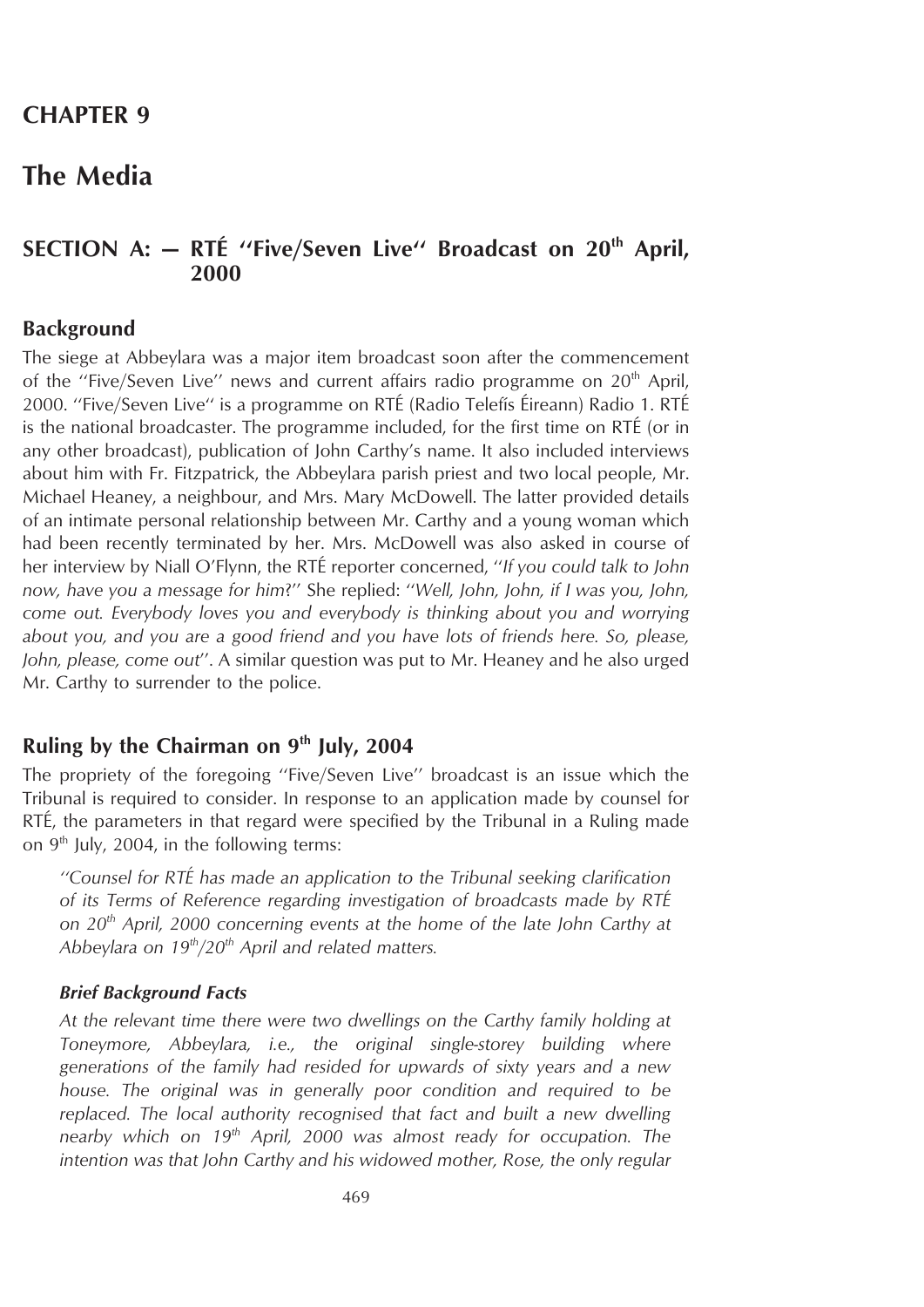*occupants, would transfer to the new home and the original building would be demolished by the local authority.*

*For upwards of ten years John Carthy had suffered from a bipolar mental disorder which from time to time had required in-patient psychiatric treatment. His condition had deteriorated in the weeks prior to his death and he had arranged to consult his psychiatrist at St. Patrick's Hospital, Dublin on 20th April. Mr. Carthy was unhappy about the proposed demolition of the old home which had strong family associations for him. In the months prior to his death he had also other stressful circumstances in his life which appear to have added to his general distress at that time.*

*On 19th April John Carthy indicated that he proposed to occupy and defend the old house against all comers. He was armed with a shotgun and a substantial quantity of ammunition. During the afternoon he sent his mother to her sister's house nearby and he commenced firing the shotgun in the air. The family were very concerned for his safety and the safety of others. The matter was reported to the police at Granard. Officers came shortly afterwards to investigate and further shots were fired by Mr. Carthy. Substantial police reinforcements were sent to the scene, including armed officers, under Superintendent Shelly. It was decided to obtain the assistance of the Emergency Response Unit (ERU). A detachment of ERU officers arrived at the scene at about 10.00 p.m. on 19th March. They included a trained negotiator. Thereafter occasional shots were fired by John Carthy and protracted efforts were made by the negotiator to have a meaningful dialogue with him. Chief Superintendent Tansey, the divisional officer, requested that Superintendent* John Farrelly, national press officer of the Garda Síochána, attend at the scene *as a large media presence was anticipated. He duly arrived later that evening and acted as Garda spokesman with the media. A substantial number of journalists attended at the scene. RTE´ was represented by Mr. Paul Reynolds, its chief crime reporter, who came with a television crew. He was responsible for news broadcasts about the event. Mr. Reynolds has not yet given evidence, but it appears that he was requested by Superintendent Farrelly not to publish Mr. Carthy's name or personal details about him. The police do not have power to prohibit the media from publishing such details but in the interest of saving life and/or property and/or in the interest of the common good such requests are frequently made to the media and in the case of RTE´ it appears to have been their practice to comply when asked to take that course. In subsequent news bulletins up to the death of John Carthy Mr. Reynolds did not publish the deceased's name or personal details about him.*

*As it transpired, RTE´ was doubly represented at Abbeylara as from the morning of 20th April. By coincidence Mr. Niall O'Flynn, a senior member of the Current Affairs section and editor of the programme entitled 'Five/Seven Live' which is broadcast each weekday evening on RTE´ Radio 1, was driving to work in Dublin from Sligo. While listening to the radio, he heard his colleague, Mr. Rodney Rice, referring to what was happening at Abbeylara but without*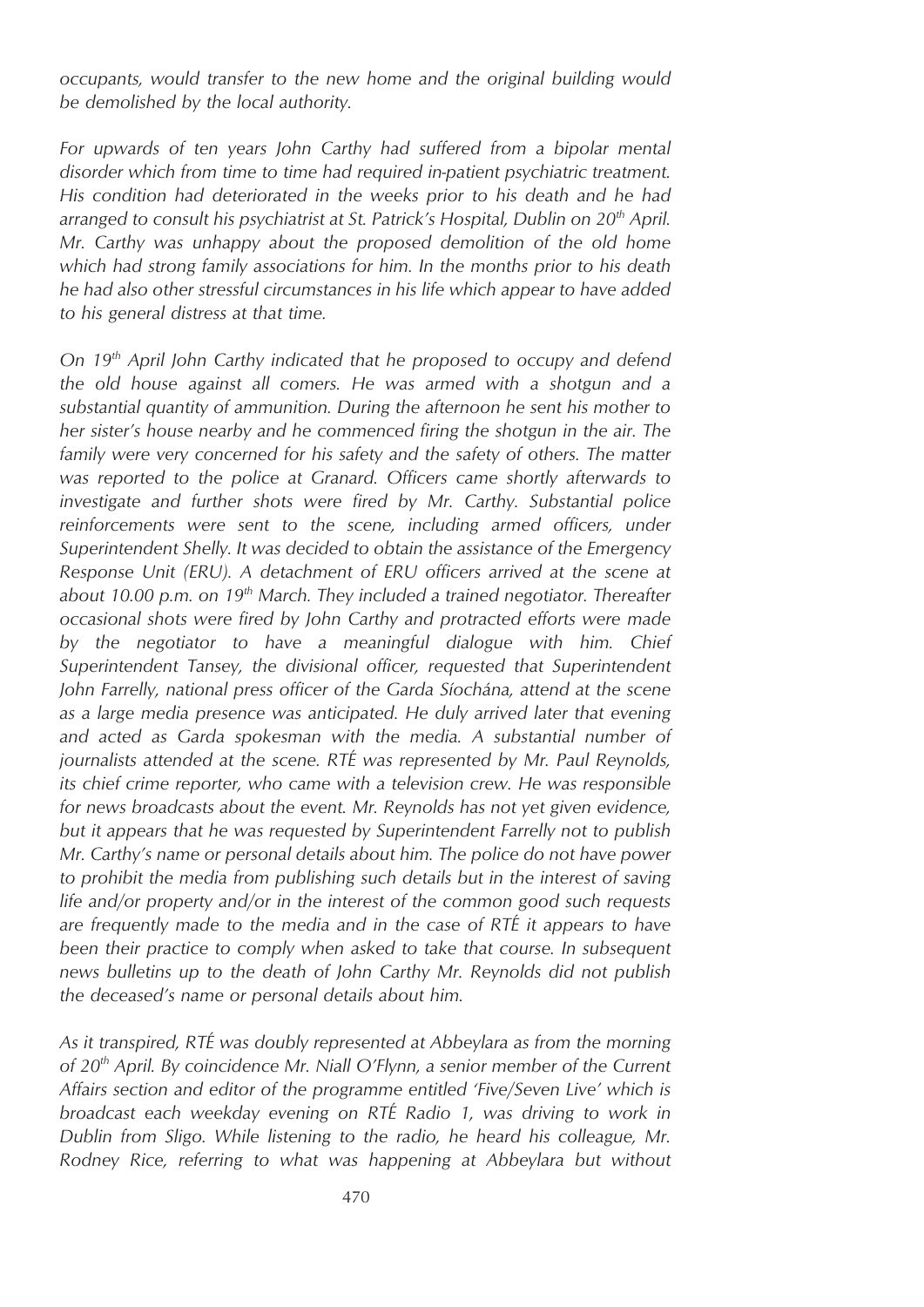*mentioning Mr. Carthy's name or personal details about him. Mr. O'Flynn was near Granard at the time and realised that he was in the immediate vicinity of the event which he regarded as one of substantial public interest. He decided that it would be advantageous to investigate it with a view to preparing an appropriate item for inclusion in the 'Five/Seven Live' programme to be broadcast that evening. He obtained authority from a superior in RTE´ and drove to Abbeylara where he met Mr. Reynolds and had the benefit of the television crew which he already had at the scene. Mr. O'Flynn interviewed a number of local people. His intention was to arrange vox pops for inclusion in the programme. Two of those interviewed were a neighbour of the Carthy family, Mr. Michael Heaney, and a casual friend of John Carthy's, Mrs. Mary McDowell, who gave him lifts to or from work at Longford from time to time. Each described their impression of the deceased and their association with him over the years. Each was asked if they could talk to John Carthy now had they a message for him. Both responded and, in effect, urged him to surrender to the gardaı´. Mrs. McDowell referred to certain intimate personal details in the light of the recent break-up of a relationship with a girlfriend and the alleged reasons why that had happened. The latter topic had not been raised by the Garda negotiator, though known by him, as he had been advised by the Carthy family that it would be stressful for Mr. Carthy to do so and he had been asked by them not to introduce that subject. He had complied with the request.*

*Mr. O'Flynn did not give Superintendent Farrelly, or any member of the Garda Sı´ocha´na, prior notice about the content of the proposed item on Abbeylara which he had devised for inclusion in the 'Five/Seven Live' programme. He intended that it would be the first feature after the usual news headlines and that he would also participate in the broadcast which was to be presented by Mr. Myles Dungan. It was intended to name Mr. Carthy and to publish substantial personal details about him, including the recently terminated intimate relationship which he had with his girlfriend.*

*Having regard to the present state of the evidence it is not entirely clear when Mr. O'Flynn became aware of the Garda request not to publish Mr. Carthy's name or personal details about him. Suffice to comment presently that he would have been aware from the item broadcast by Mr. Rodney Rice that no personal details were given by him about Mr. Carthy. Was it reasonable to assume that that arose out of a Garda request? It is also not in dispute that minutes before the 'Five/Seven Live' broadcast Mr. O'Flynn had a meeting with Superintendent Farrelly who then learned for the first time that it was intended to publish Mr. Carthy's identity and personal details about him. He expressed strong disapproval but Mr. O'Flynn pointed out that it was then too late to change the programme which was on the point of broadcast. It proceeded as planned without any alteration.*

#### *The Tribunal's Terms of Reference*

*The Tribunal was established in April, 2002 on foot of resolutions by both Houses of the Oireachtas which resolved that a Tribunal be established under*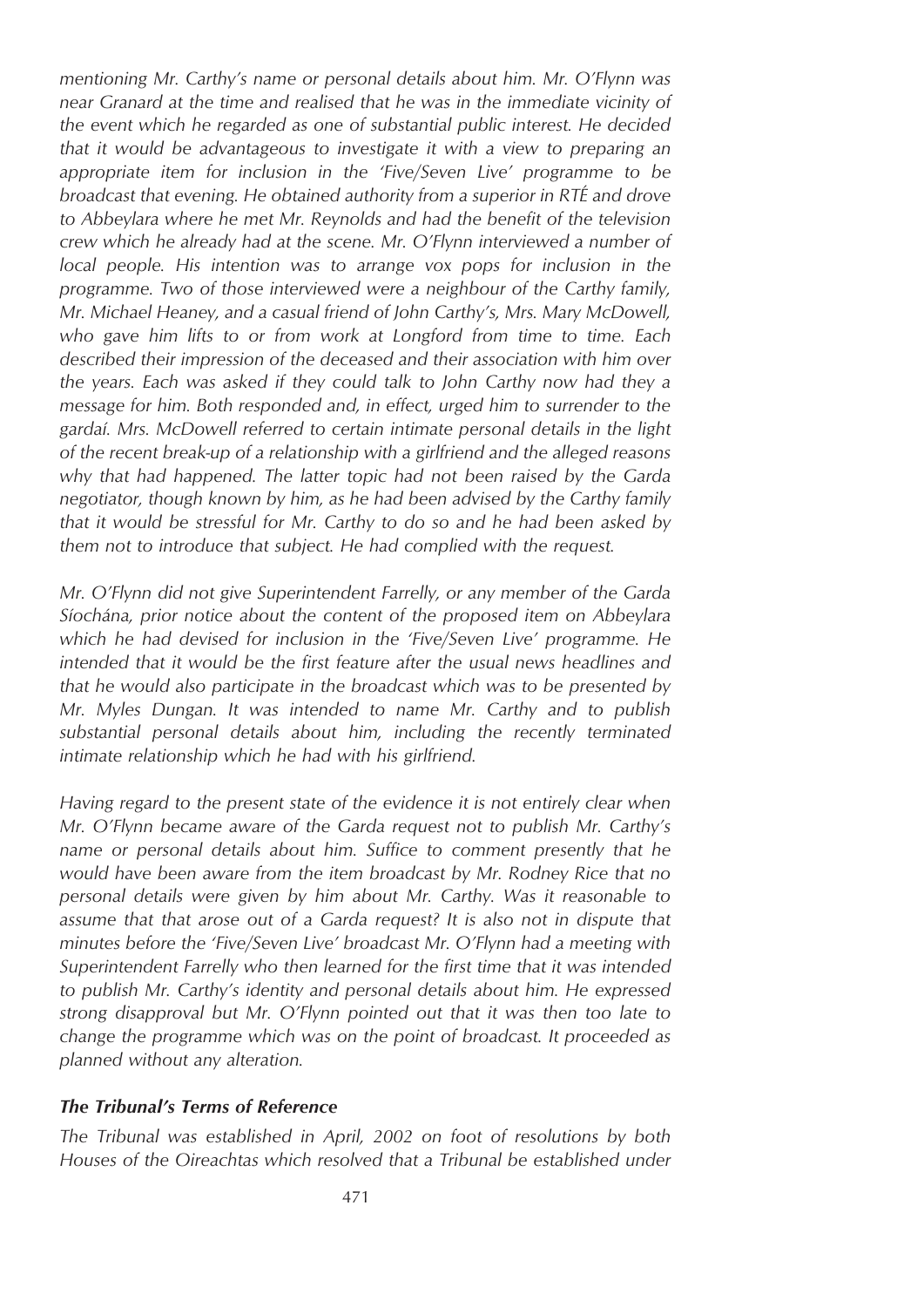*the Tribunal of Inquiry (Evidence) Acts, 1921 – 2002 to enquire into the following matters of urgent public importance:*

*''The facts and circumstances surrounding the fatal shooting of John Carthy at Abbeylara, Co. Longford on 20th April 2000. . . .''*

### *The RTE´ Application*

*In course of my ruling on 24th March, 2004 in response to an application by RTE´ that although John Carthy had the benefit of a radio in his kitchen which was frequently turned on during the siege, there was insufficient evidence to establish that he had listened to the 'Five/Seven Live' broadcast, or even if he had done so, that he had been affected by it. Having considered all relevant evidence I accepted that submission and held as follows:*

'The end result would appear to be that even if John Carthy heard the 'Five/Seven Live' broadcast, it would be very difficult indeed to be satisfied as a matter of probability that it significantly influenced his subsequent conduct in leaving the house.

However, that is not the end of the matter. Mr. Hanratty [counsel for RTÉ concedes that there are two other issues which his clients must address. First, whether RTÉ personnel were asked by Superintendent Farrelly, or anyone on behalf of the Garda Síochána, not to broadcast John Carthy's identity or personal details relating to him in course of the siege. In all the circumstances was it reasonable for such a request to have been made to RTÉ and other interested media? Should it have been complied with?

Secondly, what was the purpose of Mr. Dungan's broadcast on  $20<sup>th</sup>$  April regarding the siege of John Carthy at Abbeylara? Why were Mr. Heaney and Mrs. McDowell recruited to address personal messages to John Carthy, one of which included a statement on air of intimate personal details regarding a romantic relationship which had been terminated by the other party concerned?

Was the purpose of the broadcast to reach and influence John Carthy? It appears from the transcript of it that  $RT\acute{E}$ , and in particular its correspondent at Abbeylara, was aware that throughout the siege Garda negotiators were endeavouring to establish a rapport and meaningful contact with Mr. Carthy.

The motivation of RTE as to the 'Five/Seven Live' broadcast requires to be investigated by the Tribunal regardless of whether or not the broadcaster was successful in reaching John Carthy. Furthermore, the issue as to whether the conduct of RTÉ amounted to an unjustified interference with An Garda Síochána in their efforts to negotiate with John Carthy also requires consideration.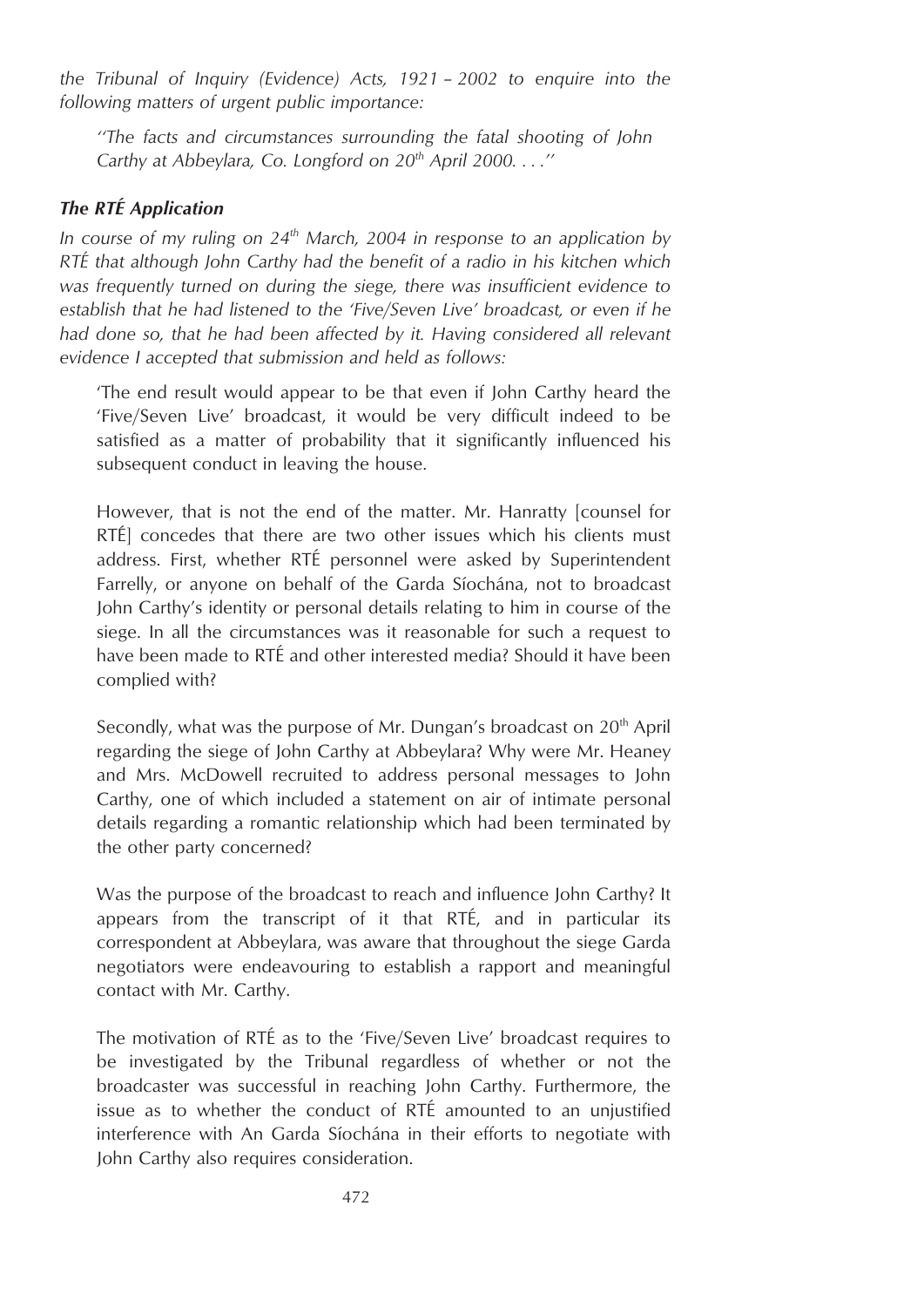The foregoing are the issues which will be addressed, inter alia, in the media module in due course. They will not include the question as to whether John Carthy is likely to have heard the 'Five/Seven Live' broadcast.

### *Having quoted the foregoing extract from the Tribunal's Ruling, the written submission furnished on behalf of RTE´ continues as follows:*

'20. Perhaps, again for the avoidance of doubt, it is important to emphasise that RTÉ fully accepts that the matters described in the Sole Member's ruling fall properly within the Tribunal's Terms of Reference. . . .' *However, it was urged that:* 'The present submission is limited to the proposition that the ethics or propriety of RTÉ's journalism falls outside the Terms of Reference of the Tribunal. Nor is it correct to suggest that an inquiry into the full range of issues already enumerated by the Tribunal would be banal, mechanical or trite in the absence of a further "ethical propriety of RTÉ's editorial and journalistic decision*making*" module. It need hardly be said that RTÉ cannot and does not contend that in respect of those matters that concern it within the Tribunal's Terms of Reference, it is entitled to immunity from criticism.'

#### *RULING*

*Having considered all of the submissions furnished by various parties on the RTE´ application and all relevant evidence introduced to date, I am satisfied that the facts and circumstances surrounding the fatal shooting of John Carthy as specified in the Tribunal's Terms of Reference include matters which add to or could have potential for aggravating the deceased's apparently serious mental distress which became progressively more severe as the episode at Abbeylara continued (vide the evidence of Dr. John Sheehan and other psychiatrists given at the Tribunal), and in consequence the potential for undermining the possibility of successful dialogue between the Garda negotiator and John Carthy which might have avoided the circumstances that gave rise to his death. In that regard details, particularly those relating to the recent termination of an intimate personal relationship, could lead to significant additional harm — a matter specifically drawn to the attention of the Garda negotiator by members of the Carthy family. Their advice had been accepted by the negotiator and acted on by him.*

*There are a number of questions which it is proper for the Tribunal to consider in the context of the media module — the net issue being whether Mr. O'Flynn's conduct in orchestrating the 'Five/Seven Live' broadcast in the form in which it was made was reasonable and appropriate in all the circumstances.*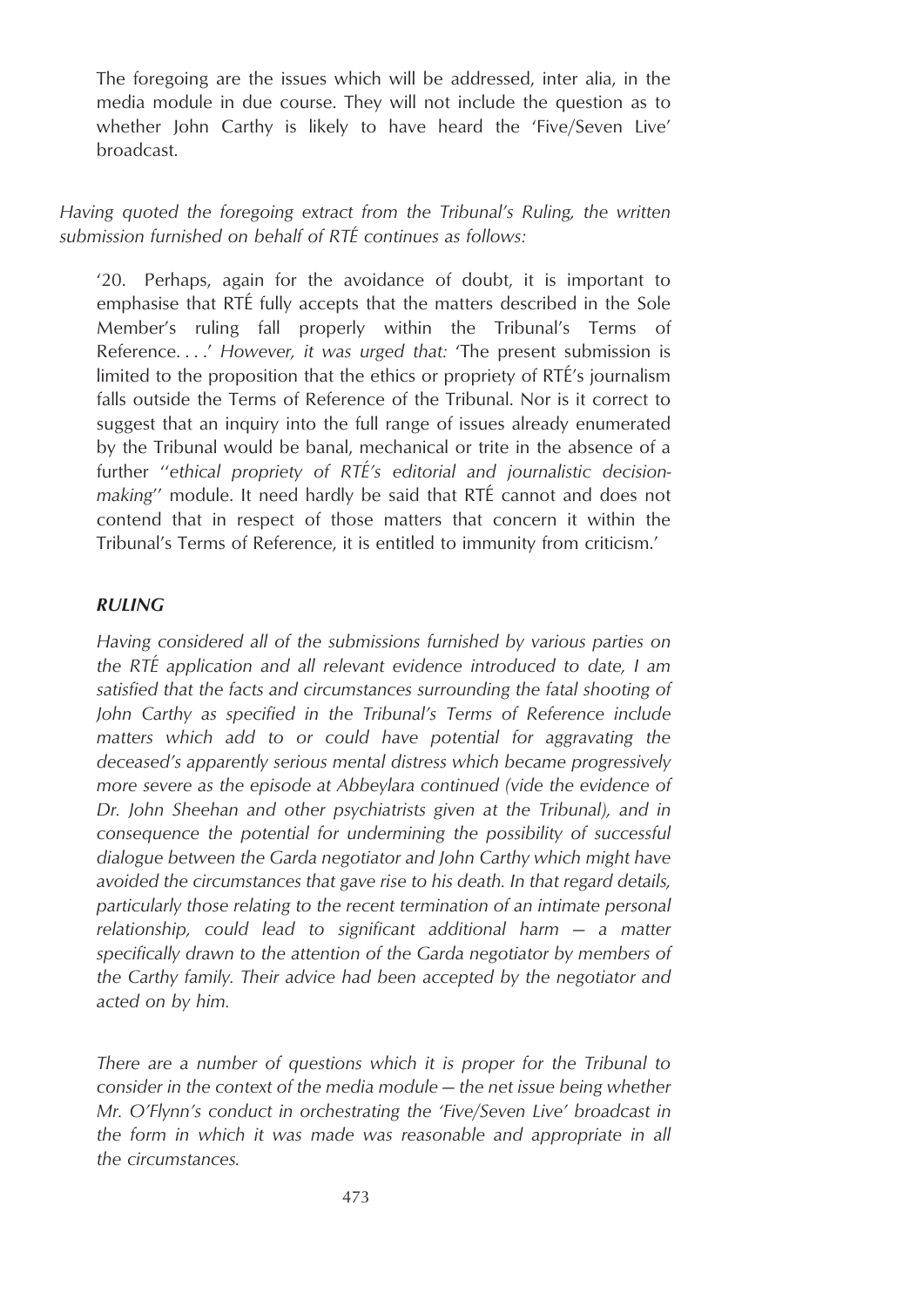*The questions which require to be addressed are as follows:*

*Was Mr. O'Flynn, or any other senior RTE´ person at the scene, requested by Superintendent Farrelly not to broadcast John Carthy's identity or personal details? Ought Mr. O'Flynn have been aware of any such request? If such a request was made was it reasonable in all the circumstances and should it have been complied with? Was Mr. O'Flynn aware, or ought he to have been aware from reasonable enquiries, of the following facts:*

- *(a) that John Carthy suffered from mental illness and that his conduct at Abbeylara was likely to have been motivated by that condition;*
- *(b) that from arrival of the ERU negotiator on the evening of 19th April there had been ongoing efforts to have meaningful dialogue with John Carthy directed towards ending the impasse;*
- *(c) that a successful outcome of such negotiations was of crucial importance in bringing the event to the desired conclusion.*

*Should Mr. O'Flynn have informed Superintendent Farrelly of what was intended by him regarding the proposed 'Five/Seven Live' broadcast so that he might consult with the Garda negotiator and the scene commander. It is noted that Mr. O'Flynn appears to have been unaware of the Carthy family concern about the harmful effect on the deceased if his severed intimate relationship had been referred to in course of negotiations. It follows that the effect on John Carthy would have been substantially more serious if the information in question was made public by RTE´ and he had heard the broadcast. It is probable that if Mr. O'Flynn had consulted Superintendent Farrelly and the latter had referred information about the proposed broadcast to the negotiator and scene commander, he, Mr. O'Flynn, would have been then informed about the potential risk of aggravating Mr. Carthy's mental state if his personal details were made public by RTE´. If Mr. O'Flynn had been so informed by Superintendent Farrelly and had been specifically requested by him not to broadcast the proposed vox pops would he, as editor of the programme and the orchestrator of its contents about events at Abbeylara, have had an obligation on behalf of the national broadcaster to accede to Superintendent Farrelly's request and to delete the proposed vox pops in the light of all relevant circumstances? What objective did Mr. O'Flynn have in including the vox pops in the Abbeylara item? Had he known, or ought he to have ascertained, that John Carthy had the benefit of a radio which he played frequently during the siege? Was he genuinely hopeful that Mr. Carthy might listen to the proposed 'Five/Seven Live' programme and hear the vox pop messages to be broadcast by Mr. Heaney and Mrs. McDowell? Alternatively, was Mr. O'Flynn's primary objective to inject personal drama and interest into the Abbeylara story for the benefit of the listening public at large? Did Mr. O'Flynn confide in Mr. Paul Reynolds as*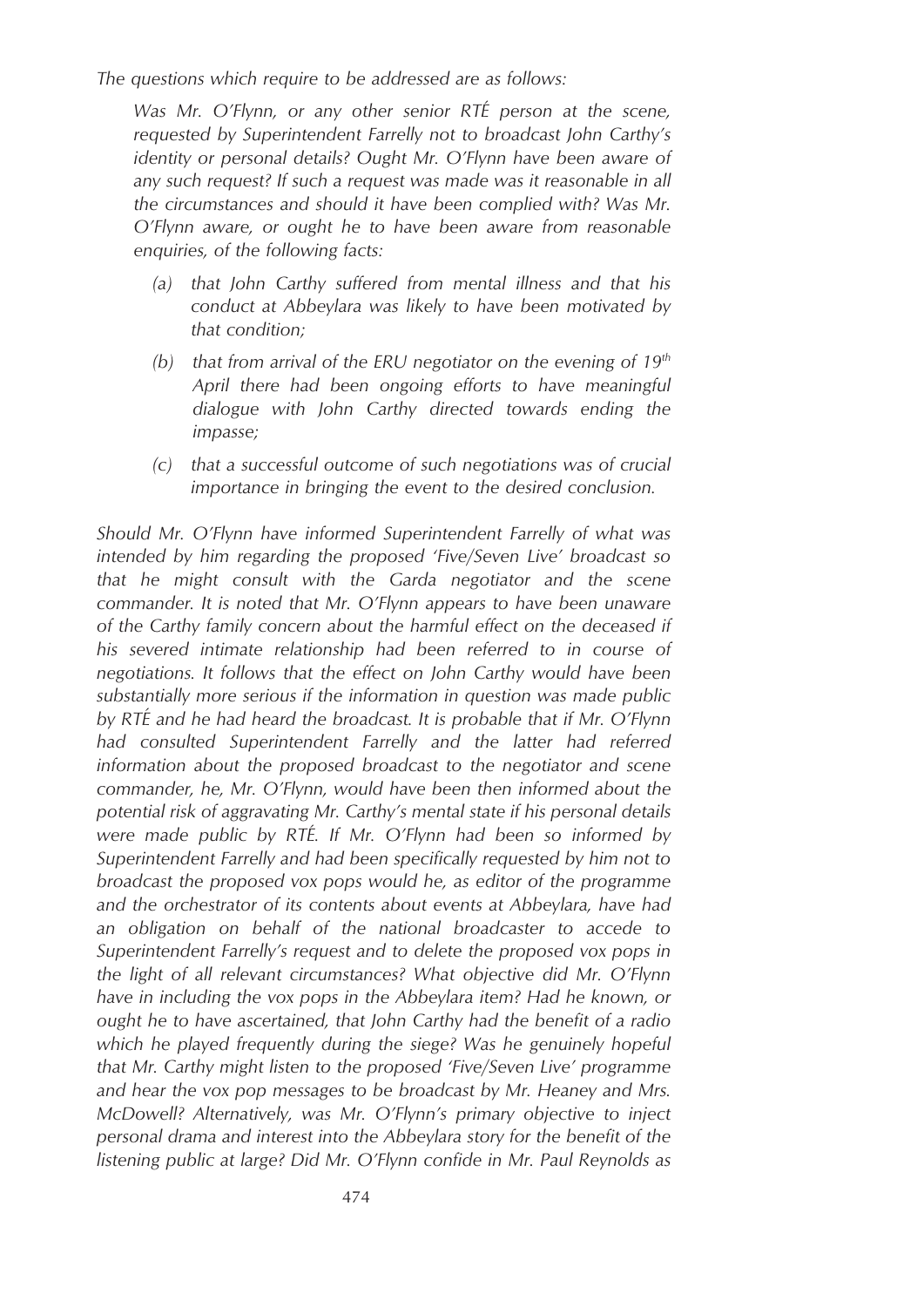*to what his intentions were regarding the content of the proposed 'Five/Seven Live' broadcast? If not, should he have done so as Mr. Reynolds was a senior broadcaster with long experience of dealing with the police? Was Mr. O'Flynn aware that Mr. Reynolds had received a request from Superintendent Farrelly not to divulge Mr. Carthy's identity or personal details? If not, should he have been aware of that fact? Should he have ascertained what the attitude of the police was regarding the publication of details about John Carthy? On the basis of information which Mr. O'Flynn had or ought to have known, did the 'Five/Seven Live' broadcast constitute a significant risk of aggravating John Carthy's mental distress if he heard the broadcast, and/or of undermining Garda negotiations with the deceased?*

*As already specified in the Tribunal's Ruling on 24th March, 2004, the fact that an analysis of evidence which has subsequently emerged relating to the activities of John Carthy at or about the time of the 'Five/Seven Live' broadcast indicates the probability that he did not listen to it, does not determine the issue which the Tribunal is required to address. The essence of the latter is an analysis of Mr. O'Flynn's state of mind and decisions made by him in the knowledge that his programme when broadcast might reach John Carthy and appears to have been intended so to do.*

*I am satisfied that all of the foregoing matters should be investigated and ruled upon by the Tribunal and that they are properly within its Terms of Reference.*

*Finally, I wish to state that I do not regard the Tribunal's Terms of Reference as including a requirement to investigate RTE´'s statutory obligations under Section 18 (1B) of the Broadcasting Act, 1960 as amended in the context of the Abbeylara item in the 'Five/Seven Live' broadcast on 20th April, 2000 or a general investigation of editorial policy or internal rules regarding the conduct of RTE´ personnel. Basically the Tribunal's concern is to investigate in the context of RTE´ broadcasts what happened at Abbeylara on 19th/20th April, 2000 relating to such broadcasts and whether anything different should have happened in that regard in the light of all relevant circumstances.''*

## **''Five/Seven Live'' broadcast — the circumstances**

John Carthy's name was not broadcast until the Abbeylara item in the ''Five/Seven Live" radio programme on RTÉ 1 shortly after 5:00 p.m. on the second day of the siege. Although his involvement in the event was well known to people in Abbeylara and in the locality where he lived, Superintendent John Farrelly, the Garda Press Officer and in charge of the Garda Public Relations Office (also known as the Garda Press Office), explained in evidence that the reason why the gardai did not wish to have the subject's name disclosed publicly was that once that detail emerged it would tend to open a floodgate of personal information by elements in the media.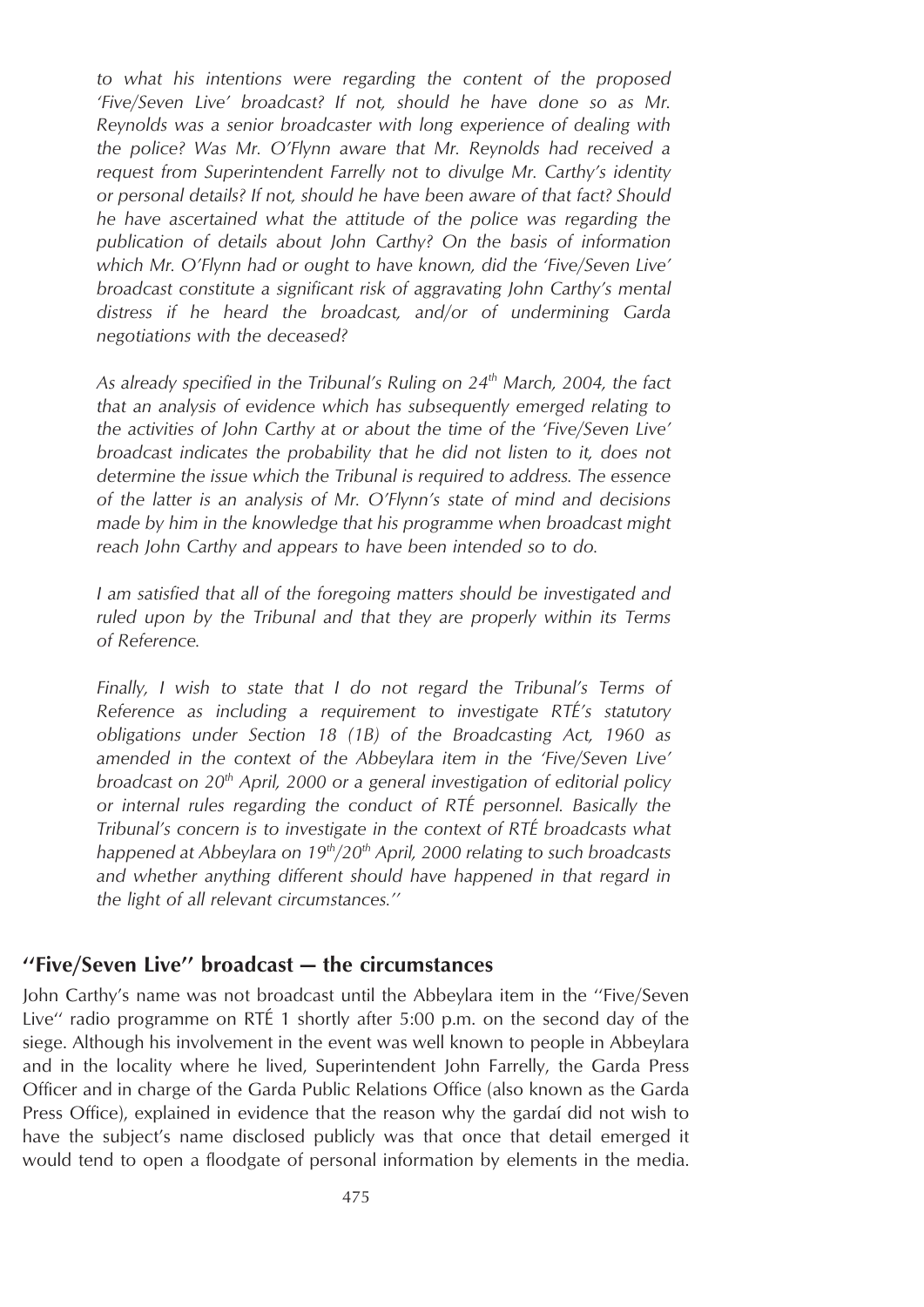Although the disclosure of identity in Mr. O'Flynn's broadcast had potential for harm as explained by Superintendent Farrelly, it was not a serious matter *per se* in the context of the particular broadcast. Disclosure of his identity would seem to have been unlikely to have caused significant distress to John Carthy if he had heard the disclosure in the context of a news bulletin concerning events at Abbeylara. However, it is probable that the promulgation of intimate personal details about his love life by Mrs. McDowell in her vox pop is likely to have caused him substantial distress if he had heard the broadcast and also distress for his family who had requested that such information should not be the subject-matter of Garda negotiations with him. That topic clearly had the potential to interfere with the negotiations and would have been a source of embarrassment for the negotiator with the subject and with Ms Marie Carthy, with whose request for non-disclosure he had complied.

### **The Garda Press Office and the Garda Code**

The relevant Garda obligations as to press relations, are contained in the Garda Code, chapter 18.3.e, which provides:

''*(e) When an incident occurs which is likely to attract national or international media attention, the Garda Public Relations Office will be contacted immediately so that this office can arrange to liaise with press representatives, arrange press briefings and organise press conferences. Where it is decided to hold a press conference, the public relations officer present will take charge of the arrangements and conduct the conference. Divisional and District Officers, in particular, should ensure that the Garda Public Relations Office is promptly notified in all appropriate cases and kept informed on developments. It is the responsibility of local personnel to give all available information to the Garda Public Relations Office, where the staff shall in turn be responsible for the dissemination of the information to the media.*''

The Garda Press Office operates on a daily basis between 7:30 a.m. and 11:00 p.m. At the relevant time it had 16 staff comprising Superintendent Farrelly as officer in charge, one Inspector, four Sergeants, nine gardaí and one civilian office administrator. Gardaı´in this office work on a shift basis. Approximately four members of staff are in the office at any given time. Superintendent Farrelly was on call 24 hours per day, seven days a week.

On 19th April, Garda Ronan Farrelly was on duty in the office from 3:00 p.m. to 11:00 p.m. At approximately 6:55 p.m. he received a call from Chief Superintendent Tansey, the Divisional Officer for Longford/Westmeath, who gave him certain information about the incident which was unfolding at Abbeylara. He was informed that a man had fired a number of shots at gardai and that he was in a house which was surrounded by police.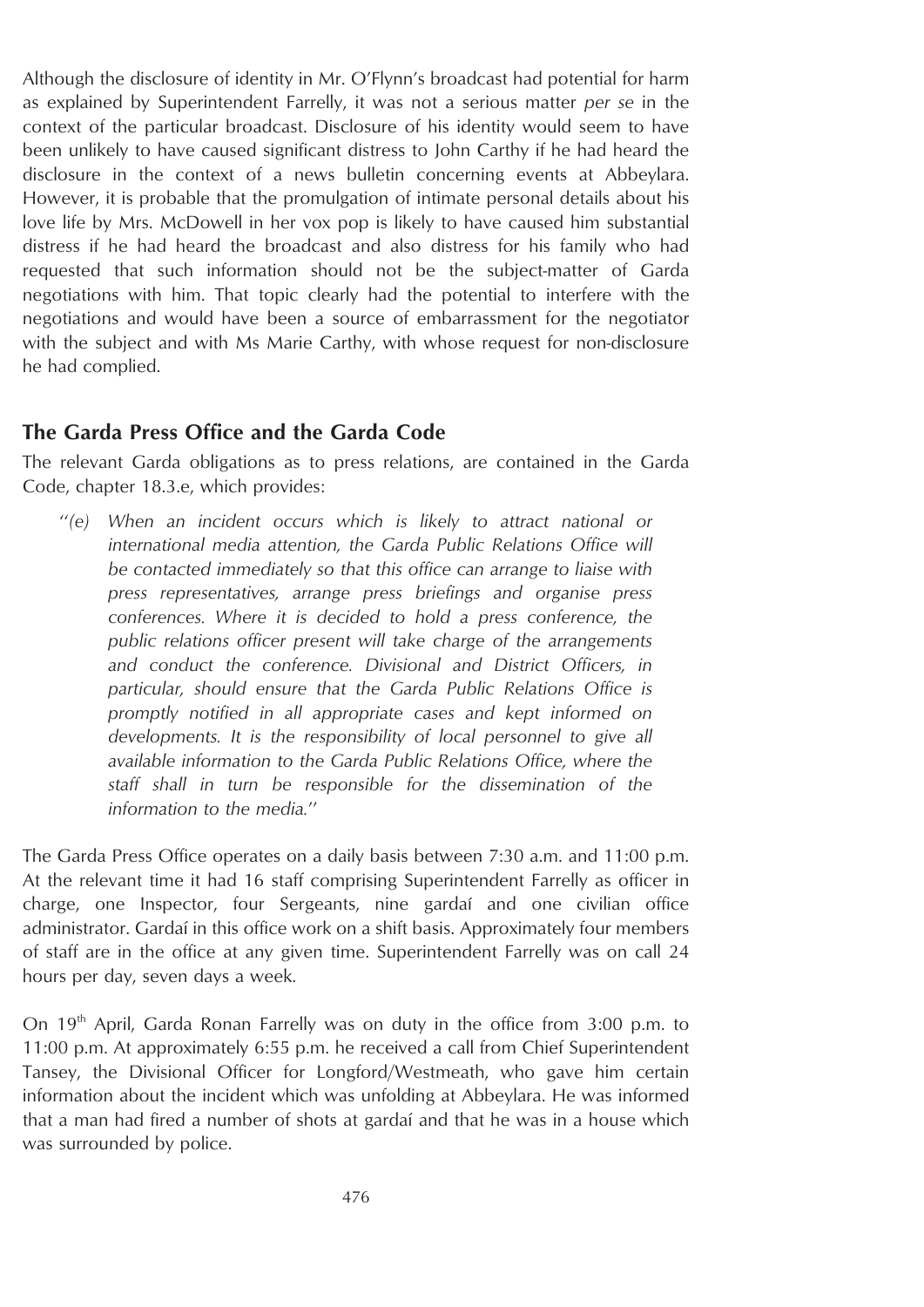Garda Ronan Farrelly informed his colleagues, who were working with him, of the incident. At 7:50 p.m he contacted Superintendent Farrelly, who was at his home. He informed him that Chief Superintendent Tansey had reported an ongoing incident at Abbeylara where a man in his 20s was ''*holed up*'' in a house with a shotgun. Superintendent Farrelly was informed that the man had had an altercation with his mother at around 5:30 p.m. that day. She was out of the house and no one else was present. The gardaı´ had been called to the scene earlier and a number of shots had been discharged by the man, one of which damaged a patrol car. Superintendent Farrelly could not recall when he received information regarding John Carthy's mental illness. He was told that the media were aware of the situation. It was agreed that a verbal statement would be given informally to media personnel who requested information. It would not be distributed in the form of a press release. The initial information which it was agreed could be given out was ''*probably in line*'' with a document discovered to the Tribunal which read:

''*Siege in Longford, Wednesday 19th of April, 2000. Gardaı´ called to a house in Abbeylara near Granard County Longford following an altercation there around 5.30 p.m. Man aged in his late 20s. Has a shotgun. On his own in the house. Has discharged a number of shots. Nobody reported injured. Area surrounded by gardaı´ and road closed off to traffic*''.

This information was ''*put on a clipboard, so another officer would take the call and he would repeat what was on this without having full knowledge of what was going on*''.

Superintendent Farrelly immediately drove to Abbeylara.

### **Media contact with the Garda Press Office**

Prior to Superintendent Farrelly arriving in Abbeylara in the late evening of 19<sup>th</sup> April, a number of journalists contacted the Press Office seeking information. Sergeant Farrelly confirmed to the callers, what he described as, ''*basic facts only''*. Calls were logged, kept in clipboard fashion and were available to all members in the Press Office (numbering between three and five at any one time). He recalled having obtained the name of the person at the centre of the incident, John Carthy. However, the identity of individuals in such cases is not information which persons in the press office issue, or would issue, to callers. Mr. Carthy's identity was not disclosed to anyone.

Portion of a TV3 News item concerning the incident which was broadcast between 7:12 p.m. and 7:13 p.m. on  $19<sup>th</sup>$  of April was played to the Tribunal. Garda Ronan Farrelly agreed that it was possible that confirmation of the circumstances of an incident emanated from his office. However, he had no specific recollection of speaking to anyone. He had no recollection of discussing a request to see a doctor and he certainly would not have given out that information had he had it in his possession.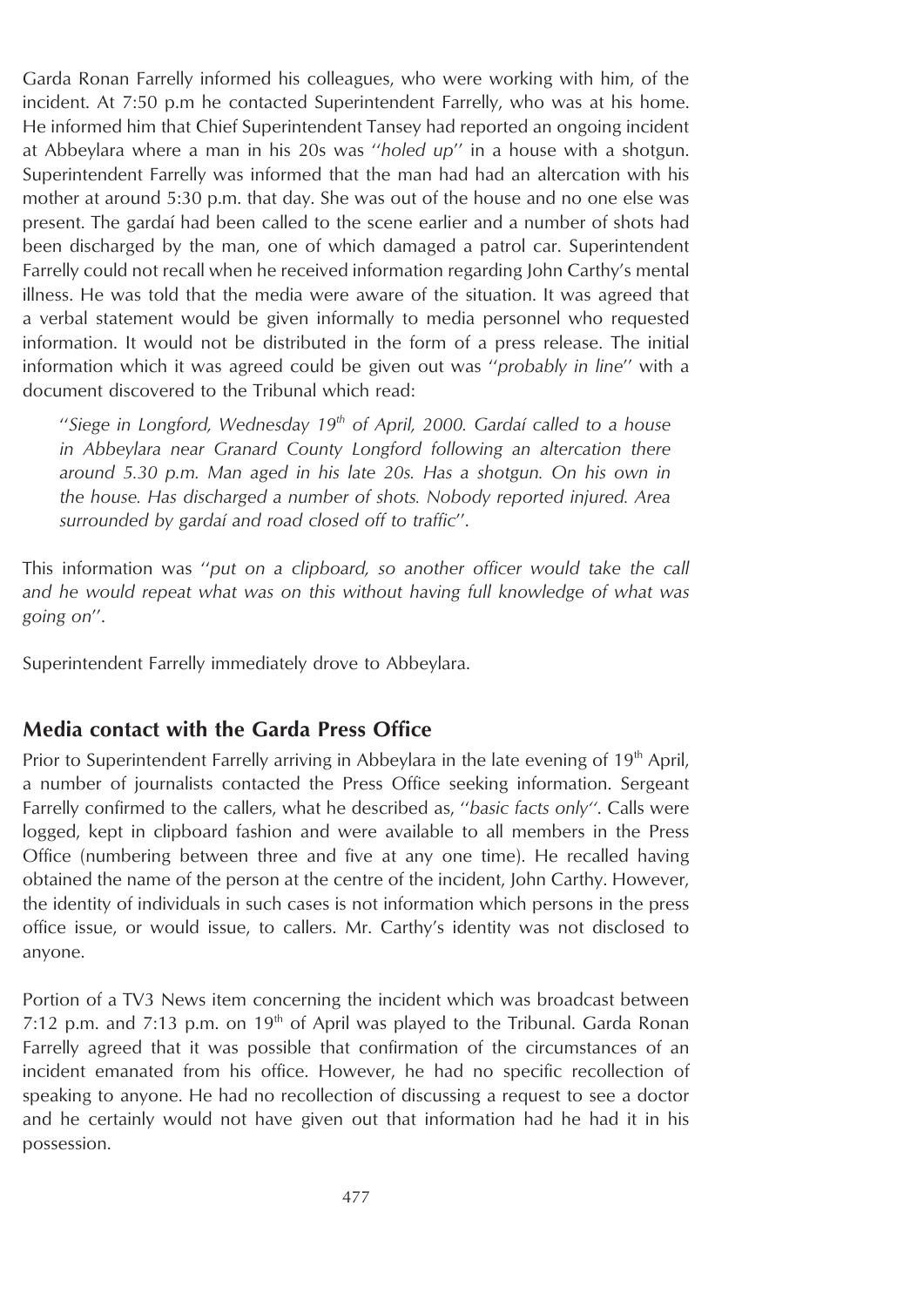The evidence indicates that from a very early stage, perhaps within the first hour, the media, including national organizations, were aware of the incident and soon afterwards many were represented at the scene.

With regard to the Garda policy on how journalists deal with identities, Garda Ronan Farrelly stated that from his experience, journalists would know or ought to know immediately that the Garda Press Office would not be naming the person concerned ''*in this particular type of situation*''. If a journalist asked him to identify the individual, that would signify to him that a very inexperienced journalist was dealing with the matter. The question of naming John Carthy did not arise during the series of initial phone calls to the press office. He believes that he did not record details of the subject's medical condition, or the fact that a doctor had been called because ''*we would not have been issuing those details*''. He has no recollection of Chief Superintendent Tansey informing him that the man involved had manic depression.

The Garda Press Office was updated subsequently on  $19<sup>th</sup>$  April (probably before 10:00 p.m.) and learned that the area had been sealed off, that a trained negotiator was at the scene; and that about 20 shots had been fired from the house.

Garda Ronan Farrelly confirmed that he did not contact the media in an unsolicited way nor was he aware of any of his colleagues so doing. He confirmed that the Press Office would be proactive if required. In this case, nothing was issued or volunteered.

The Press Office did not handle many inquiries after Superintendent Farrelly arrived at the scene as most were addressed to him there. Garda Ronan Farrelly did not recall receiving any queries to the press office on the morning of  $20<sup>th</sup>$  April seeking confirmation of the name of the individual. He did not see the newspapers that morning and stated in evidence that if he had received a request from the media to confirm Mr. Carthy's identity, he would not have complied with that request. He also stated in evidence that he was satisfied, from experience, that this was not an appropriate case in which to name the individual at the heart of the ongoing operation.

### **Media blackout**

The Garda Síochána has no power to direct the media to maintain a blackout on information on a particular matter which is the subject of police investigation or to refrain from publishing details which are regarded by the police as being sensitive, e.g., the name and state of health of a person under siege. However, up to the Abbeylara event the practice had been that there was an informal arrangement between the Garda Press Office and the media that in relevant cases particular information would not be published where it was intimated that the police believed that it would not be in the public interest so to do. Previously, such requests had been almost invariably complied with by the media: an effective *de facto* voluntary arrangement was in being which worked satisfactorily in practice.

During the course of his evidence to the Tribunal, Mr. Paul Reynolds, an RTÉ journalist who specialized in crime reporting, confirmed that in cases where human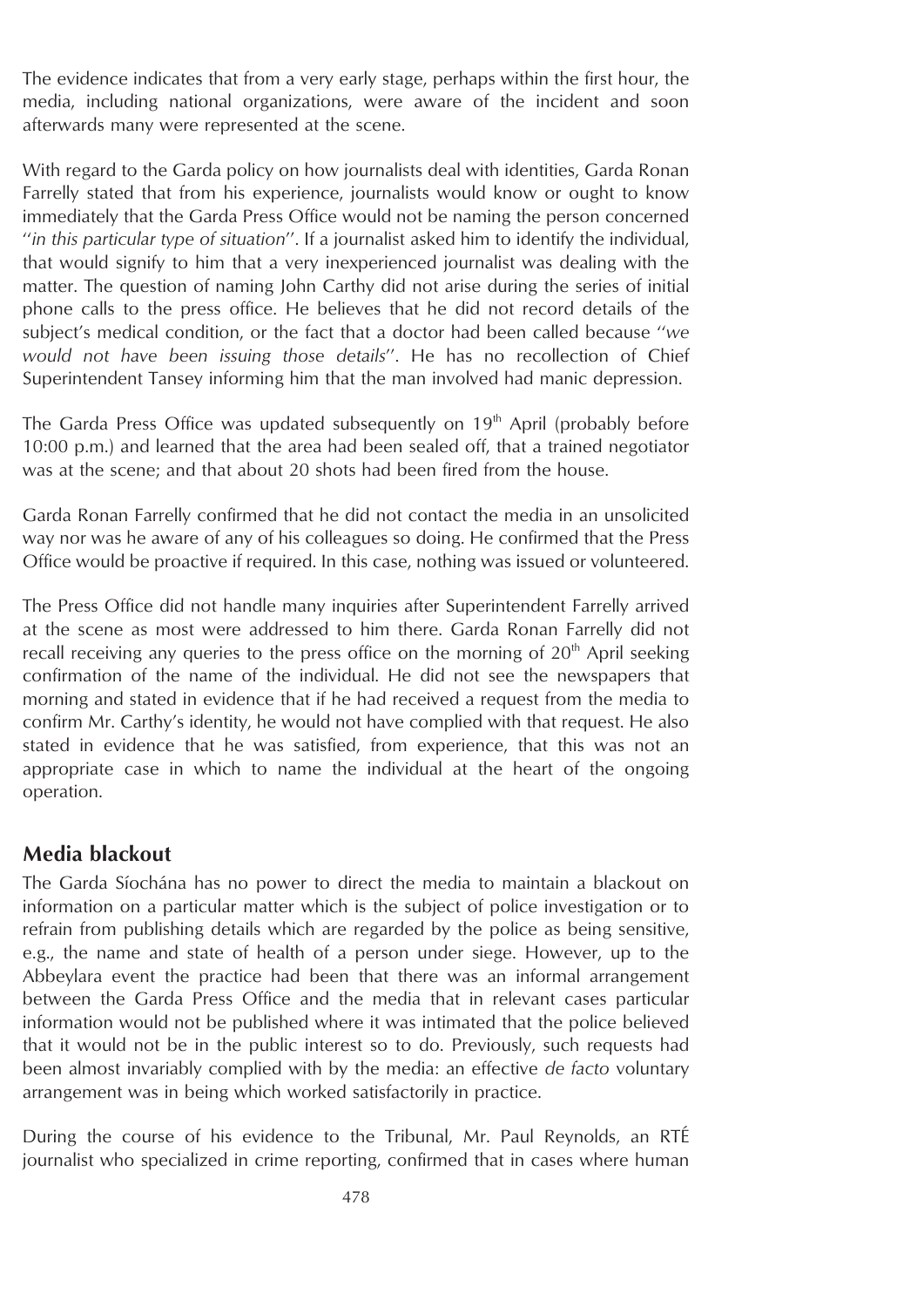life was at stake, such as a kidnapping, the police might request a complete news blackout. It was his experience that all such requests would be referred either to senior management or editorial personnel and were normally complied with. From time to time, however, circumstances may arise where it is considered that public news overrides other considerations and that therefore people might be named. Overall, Mr. Reynolds confirmed that the ethos and tradition in RTÉ is to comply with any reasonable requests made by the gardaí, while retaining the station's overall independence and editorial discretion. Mr. Tom Maguire, who was the daytime editor of Radio 1 in April, 2000, confirmed in evidence that where a formal request is made for a complete media blackout, such a request could go to the Director General, ''*who is our editor in chief*''; it could go to one of the output heads being the director of radio, director of news, director of television or a duty editor, and in that way a formal request makes its way down through the system to each of the programme producers. According to Mr. Maguire it is the practice within RTÉ that if such a formal request is made, then, generally speaking, it will be complied with. When asked whether it was a matter for the producer of each programme to decide whether or not to comply with such requests, he confirmed that the decision was in fact made at a higher level. However, the decision is subject to review during the course of the day.

With regard to less formal requests for sensitivity, Mr. Maguire confirmed that whether such a request is complied with depends on the circumstances. Generally speaking, the producer or the editor of a programme will be guided by the person on the ground, i.e., the person who is in possession of the information and who is running with the story.

Chief Superintendent Tansey stated in evidence that Superintendent Farrelly would not have regarded the Abbeylara incident as one which would warrant a request for a media blackout. Nevertheless it was an incident in which the evidence indicates that Superintendent Farrelly called for sensitivity by the media.

It is not part of my remit to consider the general nature of the relationship between the Garda Síochána and the media regarding the publication of information in conjunction with potentially sensitive events; or whether there should be specific statutory power to control media publication in such circumstances. My function on this issue is limited to a review of the structuring of the RTÉ "Five/Seven Live" broadcast on  $20<sup>th</sup>$  April relating to the Abbeylara item and its content. Suffice to reiterate in passing that the evidence which I have heard establishes that although the police have no power to prevent media publication of information, there is a *de facto* arrangement between the Garda Press Office and the media whereby, *inter alia*, the latter may be requested not to publish certain sensitive details in connection with a police investigation of an incident and it is normal practice to comply with such requests on a voluntary basis.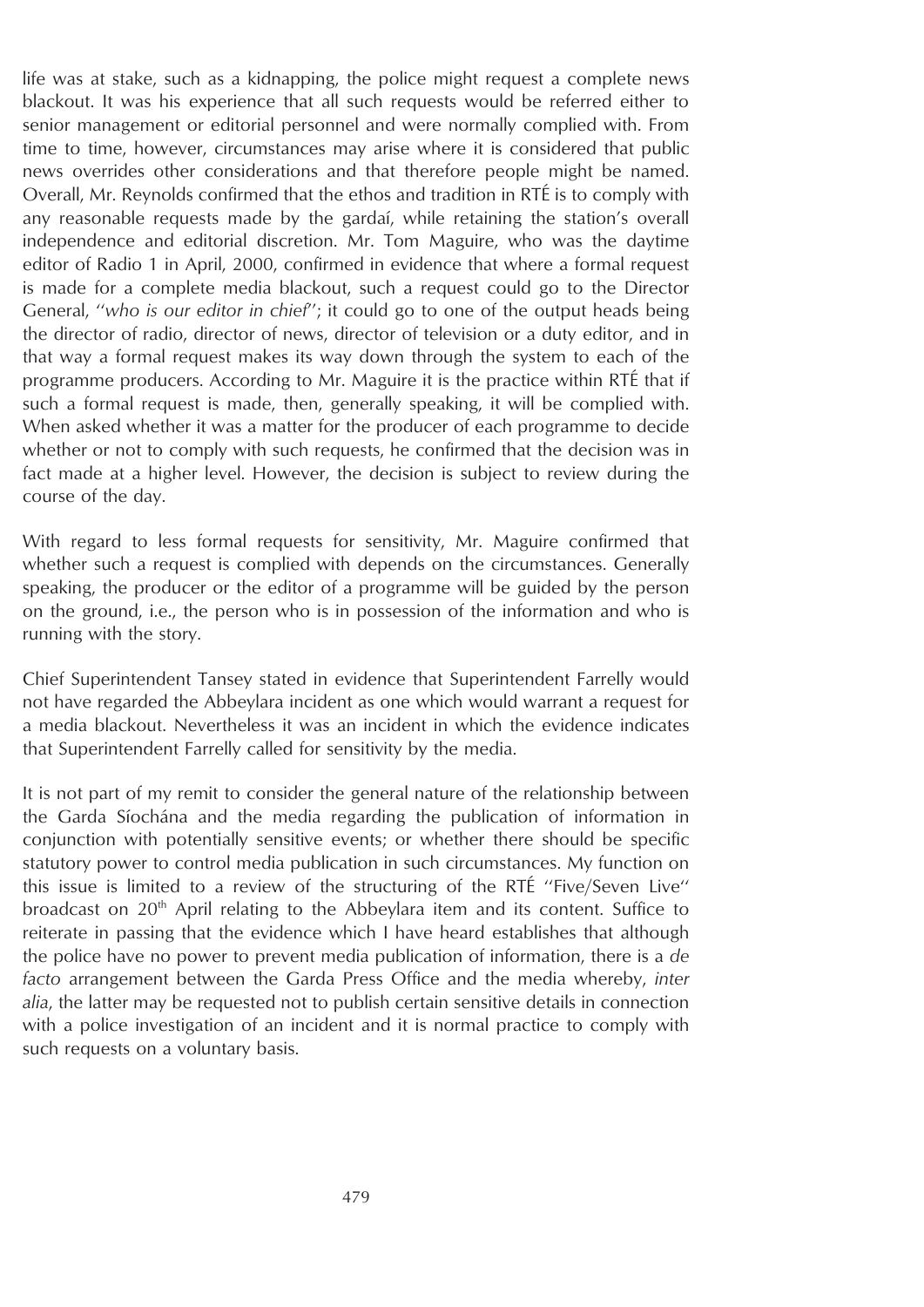## **Superintendent Farrelly's attendance at the scene**

On his arrival in Abbeylara, at 9:30 p.m. on  $19<sup>th</sup>$  April, Superintendent Farrelly went into a local shop to seek directions. While there he met Ms Ann Walsh, cousin and neighbour of John Carthy. He agreed in evidence that Ms Walsh may have said something to him about the presence of the media, but had no specific recollection of what she said. Ms Walsh, in evidence, said that she told Superintendent Farrelly that the media presence was not going to be of any help to John Carthy; he told her ''*that was what he was there for . . . to keep them at bay*''.

Superintendent Farrelly then proceeded in the direction of the local church. A television satellite broadcast van was parked in its vicinity. Approximately five members of the media were present at that stage. He spoke briefly to them. They sought interviews but he informed them that he would not give an interview until he was fully briefed and that he would return to them in due course.

He received his first on scene briefing from Chief Superintendent Tansey and from Superintendent Shelly, the scene commander. It was agreed between them that Superintendent Farrelly would handle all media related issues from that point on until the incident was concluded. It was also agreed that he would control information flow to the media, insofar as that was possible.

In evidence, Superintendent Farrelly stated that meetings which he had with Superintendent Shelly or Chief Superintendent Tansey were of short duration. He was very conscious of time, which was a huge element with the media. In evidence, he stated that he did not have the luxury of lengthy briefings because of his awareness of the media time constraints as to broadcasting and print publication.

Superintendent Farrelly informed Chief Superintendent Tansey that it was not his intention to give the media details of the contents of ongoing negotiations with John Carthy. The reason for not so doing was that he did not wish to invite a running commentary by the media on every aspect of what was happening. He accepted in evidence that there is a practice/policy within the Garda Press Office to liaise with the police at the scene before releasing statements to the media.

He returned to the vicinity of the church at approximately 10:00 p.m. He spoke to a number of media people ''off the record''. He informed them that he would not be giving them details of the contents of negotiations. There were between ten and twelve media people present at that stage. He informed them that there was a possibility that the subject could be listening to radio or watching television broadcasts. He stated that members of the media present already knew John Carthy's name, but he requested them not to publish it. He informed them that John Carthy had depression and that from a safety point of view he did not want anything broadcast or published which would exacerbate the situation. According to Superintendent Farrelly, the media agreed to this: during the course of the next 24 hours, when different media personnel arrived at the scene, he repeated his request to them.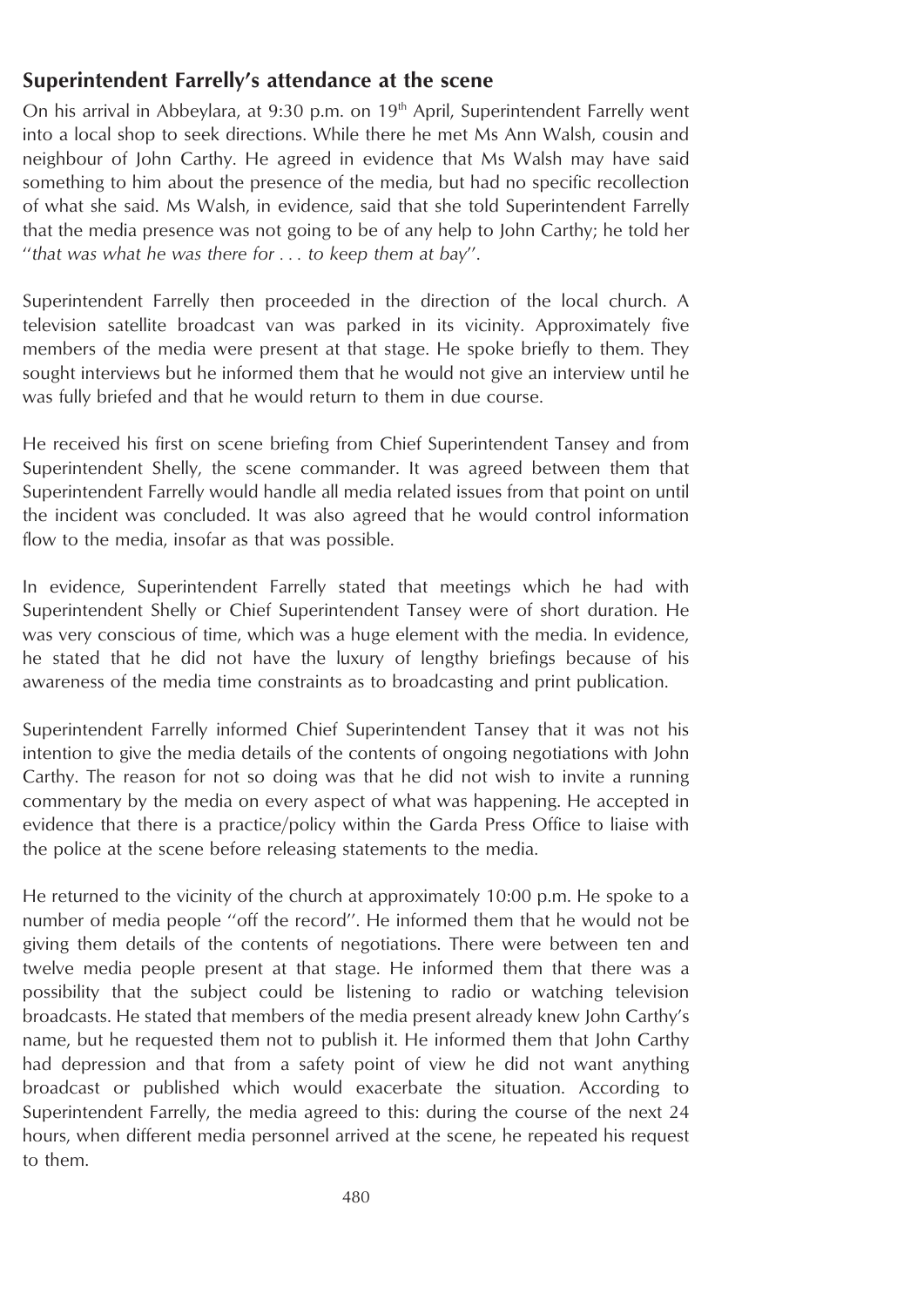He was first approached by Ms Jenny McCudden of TV3 on the night of 19<sup>th</sup> April. She was about to go live on air. She requested Superintendent Farrelly to participate in the broadcast, which he did. During the course of his interview he confirmed that it was not his intention to broadcast details of the negotiations. He left the scene shortly after midnight and returned on the following morning at 8:00 a.m. During that morning he participated in a number of live television and radio interviews. He took part in another live television interview with Ms McCudden and was interviewed also on the ''Pat Kenny Show'' (which on that morning was being hosted by Mr. Rodney Rice). Superintendent Farrelly was interviewed by Mr. Paul Reynolds, RTÉ crime correspondent; he also participated in many other radio interviews during that day. Up to 25 journalists were present at Abbeylara during the morning of  $20<sup>th</sup>$  April.

## **RTE´ personnel at the scene**

There were two senior RTÉ persons present at the scene:

- (a) Mr. Paul Reynolds, Senior Crime Correspondent who arrived at Abbeylara on the morning of  $20<sup>th</sup>$  April having had phone contact with Superintendent Farrelly on the previous night. The news division did not, at any stage prior to the death of John Carthy, publish his name or any significant personal information about his health, employment or personal relationships.
- (b) Niall O'Flynn, a senior editor and series producer of the ''Five/Seven Live'' programme which is part of a separate current affairs division in RTÉ and not attached to the news section.

John Carthy's name and certain intimate personal details were broadcast on the ''Five/Seven Live'' programme.

### **Mr. Paul Reynolds**

Mr. Reynolds was appointed Crime Correspondent with RTÉ in December, 1996. The job entails the reporting on crime for all RTÉ outlets, radio and television. His primary responsibility is to the RTÉ newsroom. He researches, writes, files and broadcasts crime stories for news and also current affairs programmes such as ''Five/Seven Live'', which have news content. He broadcasts hourly radio bulletins for both RTÉ 1 and 2FM, when necessary. He also works for the radio news programmes ''Morning Ireland'', ''News at One'' and Sunday's, ''This Week''. It is part of his function to contribute or report, when requested, to other RTÉ radio and television programmes such as the ''Pat Kenny Show'', ''Live Line'', ''Five/Seven Live'', etc. In many instances, these programmes also use their own contributors. Generally speaking, information which Mr. Reynolds gathers is put on an internal RTÉ news system known as ''Newsstar''. Information on this system is available to all authorized RTÉ personnel.

Mr. Reynolds confirmed that when dealing with an Abbeylara type incident, there are no written guidelines in RTÉ as to how personnel should deal with the Garda Síochána. Nevertheless, under newsroom custom and practice, the coverage of events such as sieges or kidnapping is informed by a number of factors including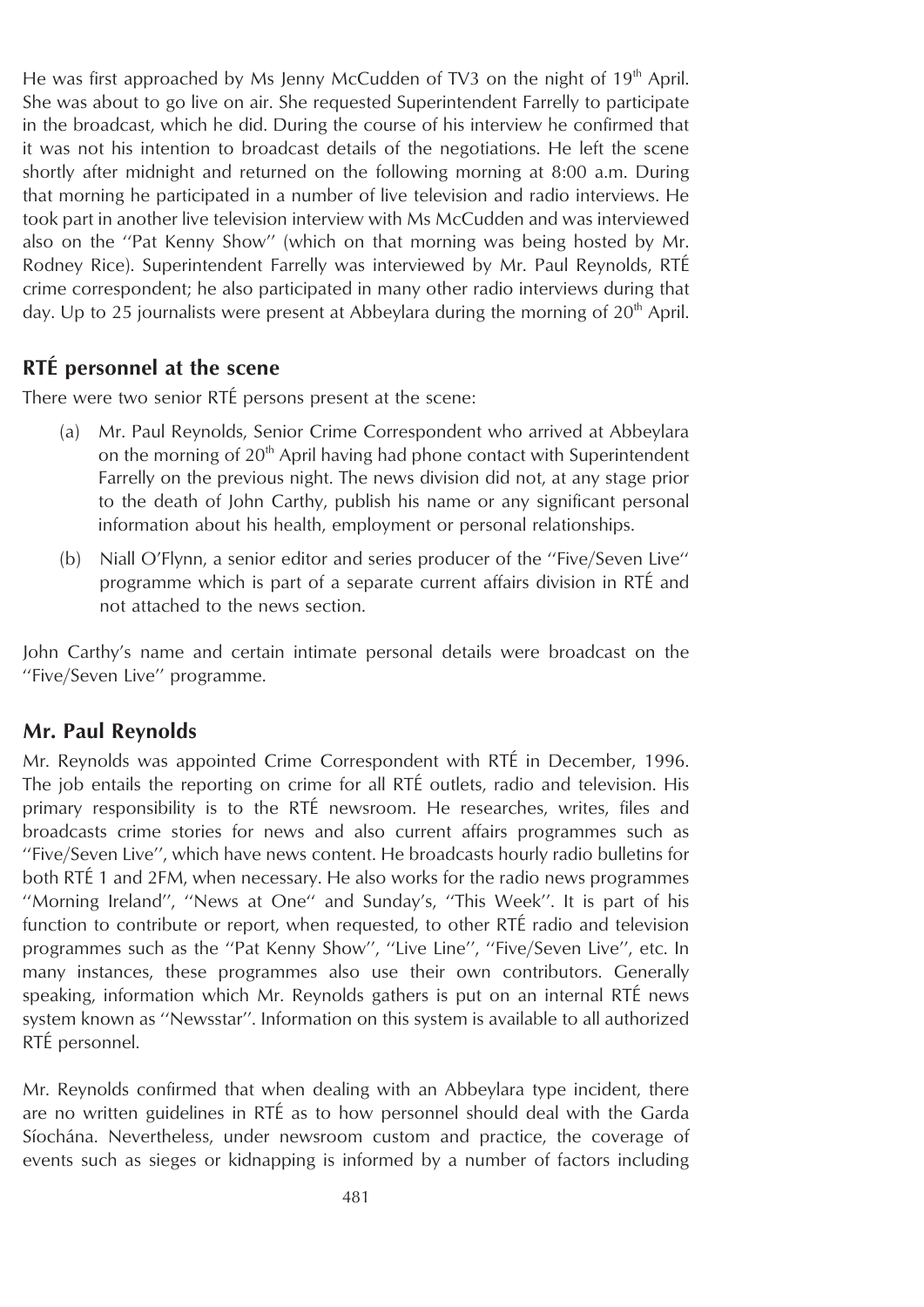past experiences of similar incidents, a clearly defined path of editorial reference upwards for advice and guidance, and common sense. There is a defined chain of editorial command within the newsroom up to the Director of News and ''*higher*'' if necessary. According to Mr. Reynolds, factors which are taken into account include potential interference with Garda investigations. In evidence, he stated that he was perhaps ''*more aware than most''* of the need for sensitivity to ensure that information which was placed in the public domain would not have the effect of interfering with a Garda operation or investigation. Such awareness is borne from his experience and position and the high level of contact which he has with members of the Garda Síochána and its Press Officer.

Mr. Reynolds had access to Superintendent Farrelly's mobile phone number and he confirmed that the superintendent was very accessible. It was his practice to respect requests from Superintendent Farrelly not to use certain information of a confidential, or off the record nature, when so requested.

Mr. Reynolds first heard of the Abbeylara incident while watching the early evening news on Wednesday, 19<sup>th</sup> April, 2000. He telephoned the Garda Press Office which confirmed the basic details of the incident. He was subsequently interviewed for RTÉ television news by phone from his home. Prior to that broadcast, Mr. Reynolds spoke to Superintendent Farrelly on his mobile phone. This conversation took place some time before 9:00 p.m. Superintendent Farrelly stated that he had no recollection of having had a discussion with Mr. Reynolds prior to the 9:00 p.m. news on Wednesday, 19<sup>th</sup> April. However, in evidence, he accepted that Mr. Reynolds may indeed have contacted him by phone. He is certain that other media outlets rang him while he was on his way to Abbeylara. Mr. Reynolds believes that Superintendent Farrelly told him at that time, "off the record", that John Carthy was suffering from depression. From an early stage, he was satisfied that there was not a criminal motivation as such for the incident and that it looked more like a ''*domestic incident*''. Mr. Reynolds stated that he regarded information concerning John Carthy's depression as being ''*for guidance*''. He also received information from the Garda Press Office that the subject had had a dispute with his mother and that he had ordered her out of the house. It was clear to him that the man was agitated, upset and volatile. The fact that the subject had ordered his own mother out of the house, ''*set off alarm bells in his head*'' that this was some kind of domestic incident. Mr. Reynolds confirmed in evidence that ''*we would be particularly sensitive in reporting domestic matters*'' and that Superintendent John Farrelly had stressed that the gardaı´ were taking a ''*softly softly*'' approach.

During the course of his television news interview on the 9:00 p.m. News on  $19<sup>th</sup>$ April, Mr. Reynolds reported that the subject had requested to see a doctor whom he knew and that the doctor was on his way. He reported that there was a question as to whether the gardai would actually allow the doctor into the house on the grounds of safety. Superintendent Farrelly has no recollection of imparting such information to Mr. Reynolds. Mr. Reynolds has no recollection of speaking to any member of the Garda Síochána other than Superintendent Farrelly and the Press Office. The Tribunal has not had any other evidence to suggest that John Carthy did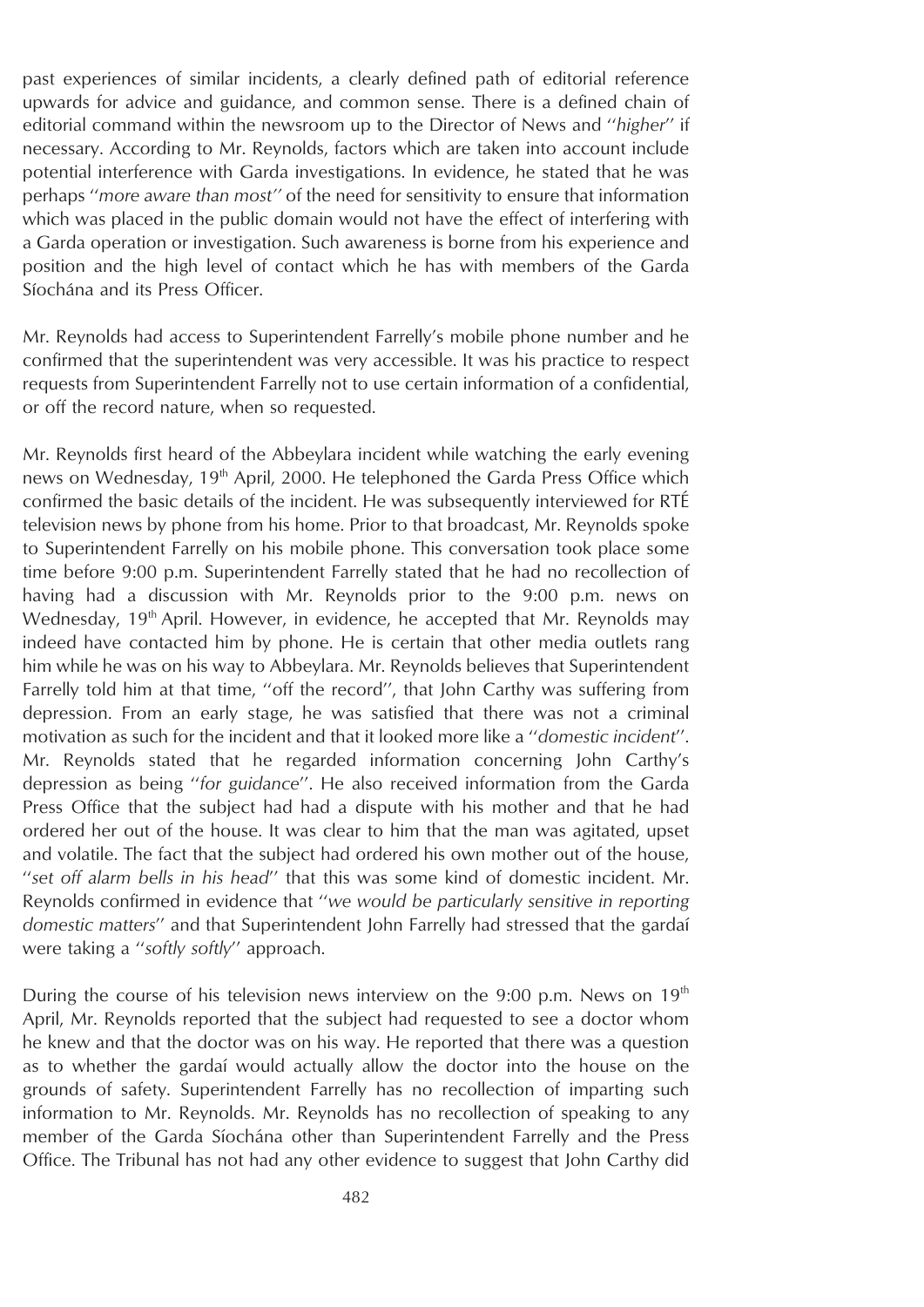in fact make such a request prior to 9:00 p.m. on that evening or indeed that he made such a request at any stage. Nevertheless, it is clear that from early on the evening of  $19<sup>th</sup>$  April, it was reported that John Carthy is alleged to have asked to see his doctor. Mr. Reynolds was also aware that the subject was suffering from depression, a point which was generally known to the media from an early stage. Ms Noeleen Leddy, a reporter with Shannonside Radio, a local station for the Longford area confirmed that she was aware from the night before his death, that John Carthy had depression.

Mr. Reynolds did not attend the scene on Wednesday night. He believes that he made further inquiries of Superintendent Farrelly overnight by telephone. He filed reports for morning bulletins on Radio 1 and 2FM from his home and stated that the subject was in an agitated state. Prior to attending at Abbeylara on the following day, Mr. Reynolds was not aware of the seriousness of John Carthy's depression.

When he arrived at the scene on the morning of  $20<sup>th</sup>$  April, Mr. Reynolds spoke with Superintendent Farrelly in the presence of other members of the media. According to Mr. Reynolds a briefing took place at which approximately ten journalists were present. Superintendent Farrelly was the principal source of information.

There is an element of doubt as to whether Superintendent Farrelly may have specifically asked Mr. Reynolds not to name John Carthy or to broadcast personal details about him, though it is to be noted that a news broadcast made by Mr. Reynolds at 6:00 p.m. on  $20<sup>th</sup>$  April (following the fatal shooting of John Carthy) specifically confirms Superintendent Farrelly's recollection of events. Mr. Reynolds does not dispute the evidence of the latter but he does not now recall the request being made to him. There is no doubt that the Superintendent did spell out to other members of the media at the scene (particularly those with whom he had no previous dealings) that the gardaí were anxious that John Carthy's identity and personal details would not be published. While Mr. Reynolds had no recollection of any discussion with Superintendent Farrelly about not naming John Carthy, he confirmed in evidence that this was never an issue between them because he, Mr. Reynolds, would have known from the outset not to name him. He gave evidence to the effect that he would have been aware that the gardai would not have wanted him named because it was a volatile situation and the man was upset and agitated. Mr. Reynolds stated that he made the decision himself not to name John Carthy. Nevertheless, he accepted that Superintendent Farrelly may have said something in conversation to the effect ''*you know, we are not going to name him''*. He could not recall such conversation but agreed that perhaps the reason why he did not expressly recall it was that it would not have been a matter of great significance in his mind, as he assumed that such was the Garda approach to the case. He further confirmed that once he became aware of Mr. Carthy's name he did not divulge it because he did not think it was appropriate to report it. According to Mr. Reynolds, it did not add to nor was it a ''*necessary part*'' of the story.

Despite the lack of specific recall on Superintendent Farrelly's part, I am satisfied that the evidence indicates that he made it clear to all media persons to whom he spoke,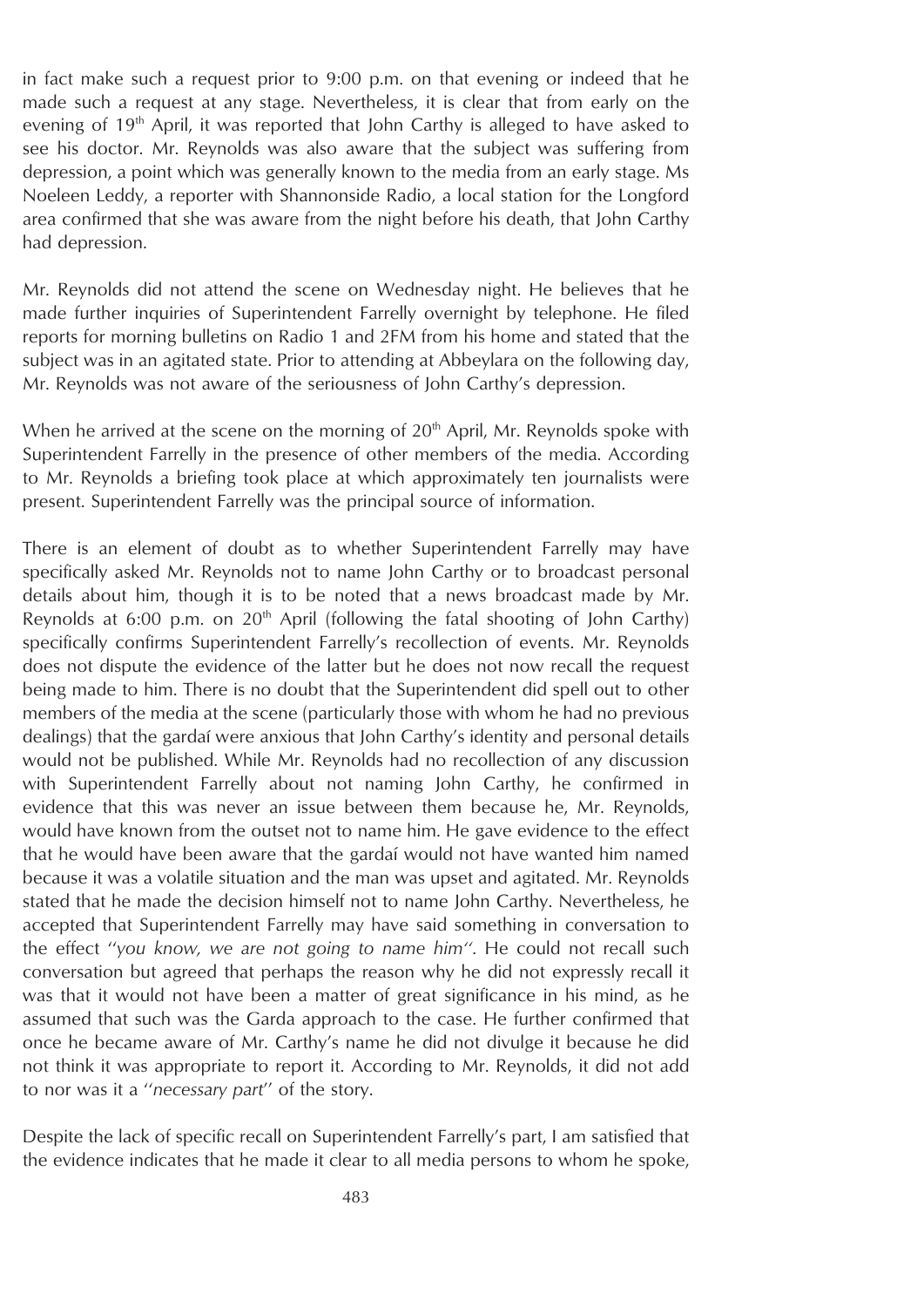including Mr. Reynolds, that the garda policy and desire was that Mr. Carthy should not be named. It is evident that Mr. Reynolds understood from the beginning what the police attitude was in that matter.

During the course of his interview on Mr. Gerry Ryan's radio show on 2FM, on the morning of  $20<sup>th</sup>$  April Mr. Reynolds reported that there was no question of the gardaí storming the house. The police were adopting a ''*softly softly*'' approach and that ''*the message that the gardaı´ wanted to get across to this man was that he was safe; and that they* 'wanted to stop him from harming himself and they wanted to stop him from harming anyone else' ''. It was reported that no damage had been done; that the garda car had been hit the day before but that this was ''*no big deal*''. No one was injured and no long term damage was done. When conducting this interview, Mr. Reynolds was conscious that John Carthy may have been listening to the broadcast. He was asked by Mr. Ryan whether the man had made any demands and he replied that he had not. During the course of that interview, Mr. Ryan brought up the question of the subject of the siege being on medication for a psychiatric illness. Mr. Reynolds was taken a little bit off guard by this question and did not really wish to discuss it in any great detail with Mr. Ryan. Although the report in a newspaper that Mr. Carthy had been seen by a psychiatrist did not surprise him, it was not an area into which he wished to go. He also did not dispute the evidence of Ms Noeleen Leddy of Shannonside Radio that it was common knowledge among journalists at Abbeylara that John Carthy suffered from depression.

## **Mr. Niall O'Flynn**

Mr. O'Flynn is a senior journalist with over 20 years experience. In evidence, he stated that a great deal of that time was spent as a reporter. He worked as a full-time journalist in both local and national newspapers. He was a news editor in a national newspaper and also has been a news editor in RTE. He has held the position of Head of News 2FM in RTÉ. Mr. O'Flynn was the series producer of the "Five/Seven Live" radio programme, from June, 1999 to May, 2000. As such, his job was to lead a team of reporters, producers, researchers, broadcast assistants and presenters in publishing and broadcasting the news and current affairs programme for two hours a day, five days a week. Mr. O'Flynn stated in evidence that the ''Five/Seven Live'' programme was specifically organised in such a way that everyone involved could carry out a variety of functions including interviewing. As series producer, Mr. O'Flynn had overall charge of the editorial content of the programme; he made the decision as to what should be included in the broadcast on  $20<sup>th</sup>$  April. At that time the ''Five/Seven Live'' programme was part of the radio division and was separate from the news division.

It was by chance that Mr. O'Flynn attended at Abbeylara on  $20<sup>th</sup>$  April. He had been at a funeral in Longford on the previous day and had stayed in Sligo overnight. When returning to Dublin in his car he listened to the ''Pat Kenny Show'', which on that day was presented by Mr. Rodney Rice. He heard Mr. Rice's interview with Superintendent Farrelly. As he was near Longford, he stopped and listened to the interview. He then contacted Mr. Tom Maguire, the daytime editor of Radio 1. It was agreed that he, Mr. O'Flynn, would visit Abbeylara and cover the story. No details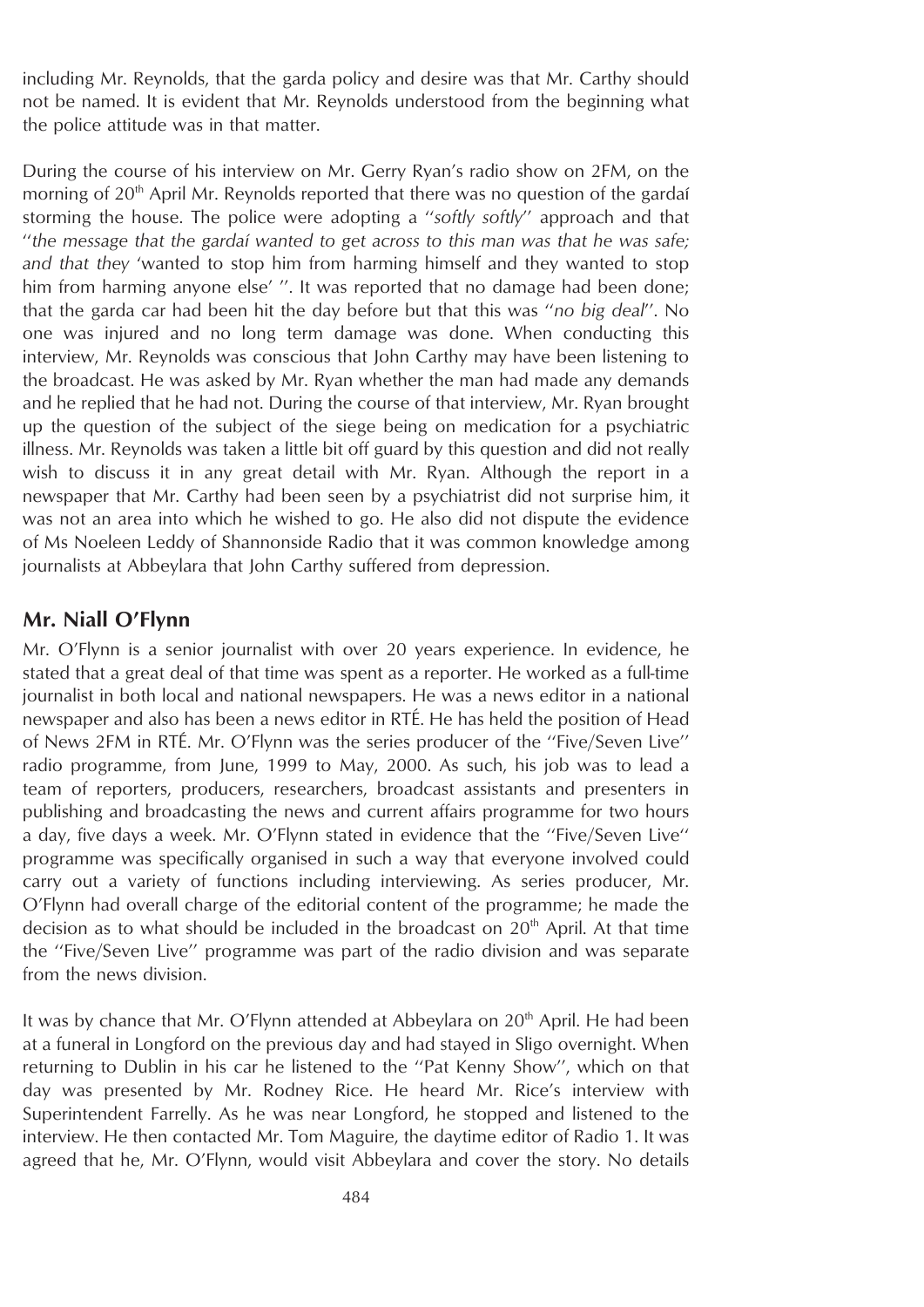were given regarding John Carthy's identity or personal background during Superintendent Farrelly's interview with Mr. Rice.

Mr. O'Flynn arrived at Abbeylara at approximately 11:00 a.m. He introduced himself to Superintendent Farrelly. According to Mr. O'Flynn this was one of at least three occasions that day prior to the ''Five/Seven Live'' broadcast that he met Superintendent Farrelly  $-$  once in the morning, once in the afternoon and once before commencement of the broadcast. With other press journalists and cameramen, he was taken to observe the scene by Superintendent Farrelly. On arrival at the scene he also met Mr. Reynolds.

Mr. Reynolds had no advance knowledge that Mr. O'Flynn would attend the scene. He had no recollection of briefing Mr. O'Flynn and indeed in his evidence stated that it was not his function to brief other reporters. He could not recollect Mr. O'Flynn asking him any particular question. There may have been a general discussion and he may have offered or volunteered information to Mr. O'Flynn but any discussion between them was of a general nature. He accepted that Mr. O'Flynn informed him of his intention to go around the locality and talk to local people and to get some background information to use as material for a feature piece.

Mr. O'Flynn stated in evidence that he discussed with Mr. Reynolds how the news programmes would report the incident, and, he stated that they had agreed to ''*split roles*''. Mr. O'Flynn knew that Mr. Reynolds' priority, as correspondent, would be the 6:00 p.m. and the 9:00 p.m. news. While Mr. Reynold's role was to contribute to news bulletins on an hourly basis, Mr. O'Flynn had six hours to prepare his programme before its deadline. Mr. Reynolds was operating on a quarter to half hour deadlines. Mr. O'Flynn, in evidence, stated that it was agreed with Mr. Reynolds that he (Mr. O'Flynn) would take one of the two cameramen who were at the scene; that he would canvass local opinion and see what he could ascertain, and that it was agreed that he would carry out interviews for both radio and television. All interviews would be available to both media. While Mr. Reynolds accepted that there was a discussion with Mr. O'Flynn regarding the latter fulfilling a complementary role, he would not classify this as involving the ''splitting of roles''.

It is clear from the evidence that Mr. Reynolds was not given any information ascertained by Mr. O'Flynn prior to 4:55 p.m., i.e., five minutes before the ''Five/Seven Live'' programme went on air. Mr. Reynolds indicated that he was not focusing on what Mr. O'Flynn was doing. He stated that whatever he broadcast would have been made available to Mr. O'Flynn. He presumed that Mr. O'Flynn may have listened to what he was broadcasting and may have ''*taken a cue from him*''.

It appears to be common case from the evidence of Mr. O'Flynn and Mr. Reynolds that there was no express discussion between them regarding the newsroom's approach to the naming of John Carthy or the publishing of intimate personal details, prior to 4:55 p.m. It did not occur to Mr. Reynolds to discuss this, as he stated in evidence, he was too busy and Mr. O'Flynn was the senior producer and reporter who was making his own decisions for his own programme. He did not tell Mr.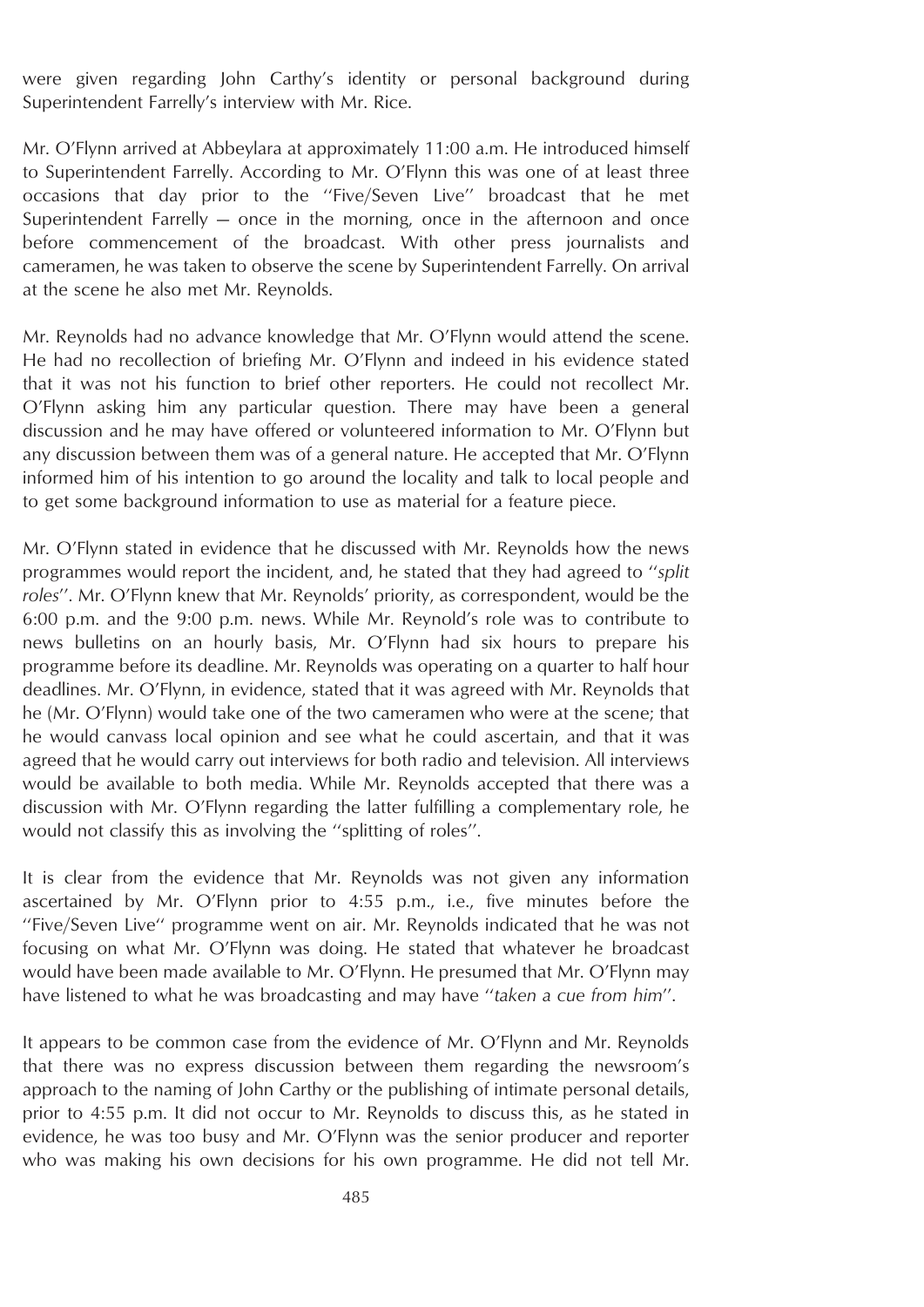O'Flynn that he was not naming John Carthy in his bulletins. He did not consider doing so, as he presumed that Mr. O'Flynn was already aware of that fact. This presumption arose from the way in which he had been broadcasting from the previous evening, but he did not make any inquiries as to whether Mr. O'Flynn had heard any news bulletin. He presumed, however, that he would have heard at least one of the broadcasts. I refer to the following question to Mr. Reynolds:

- ''*Q. Was it your view that given that you had not named John Carthy that it was reasonable for him (Mr. O'Flynn) to assume that that was the stance that was being adopted by the news room?*
- *A. I would have said it was reasonable for him to conclude that*''.

Mr. Reynolds had no editorial responsibility or authority over what Mr. O'Flynn was doing. He understood that his colleague was going to carry out a vox pop and he presumed that those recordings would be transmitted in an edited package form. He did not believe that he informed Mr. O'Flynn of any confidential information which he received from Superintendent Farrelly (in relation to John Carthy's depression). Mr. Reynolds did not have an expectation that Mr. O'Flynn would discuss the vox pops before they were broadcast. It was suggested to Mr. Reynolds that in those circumstances it was important that Mr. O'Flynn be absolutely aware of the information which he had regarding depression and other related details. However, Mr. Reynolds disagreed with this because he did not have editorial responsibility for what was being broadcast by Mr. O'Flynn. He thought it was obvious from the manner in which he was reporting that anybody who had listened to his reports would conclude that the person was agitated and that there was ''*enough information there to put two and two together*''.

### **The vox pop interviews**

Vox pops have been described in evidence as pre-recorded interviews with people in the locality of a reported event.

It appears that without any prior discussion of any detail with Mr. Reynolds, Mr. O'Flynn set about interviewing a number of local people in the area and he conducted vox pops with, *inter alia,* Fr. Fitzpatrick, the parish priest; Mrs. McDowell and Mr. Heaney. He obtained information from Mrs. McDowell regarding a recently ended intimate personal relationship between Mr. Carthy and Ms X in Galway. Both Mrs. McDowell and Mr. Heaney were asked what they would say to John Carthy if they had an opportunity to speak to him. Both intimated that they would urge him to leave his house and surrender. There is some controversy over the time at which these interviews with Fr. Fitzpatrick, Mrs. McDowell and Mr. Heaney took place.

Mrs. McDowell resides at Renroe, Granard. On the afternoon of  $20<sup>th</sup>$  April, she was approached by what she described as one of three people who asked her to indicate whether she knew anything about John Carthy. She was asked whether she would like to say something on the radio. She thought it might help. According to Mrs. McDowell, the man who spoke to her did not identify himself or the radio station that he was with. This person was Mr. O'Flynn. Mr. O'Flynn disputes that he did not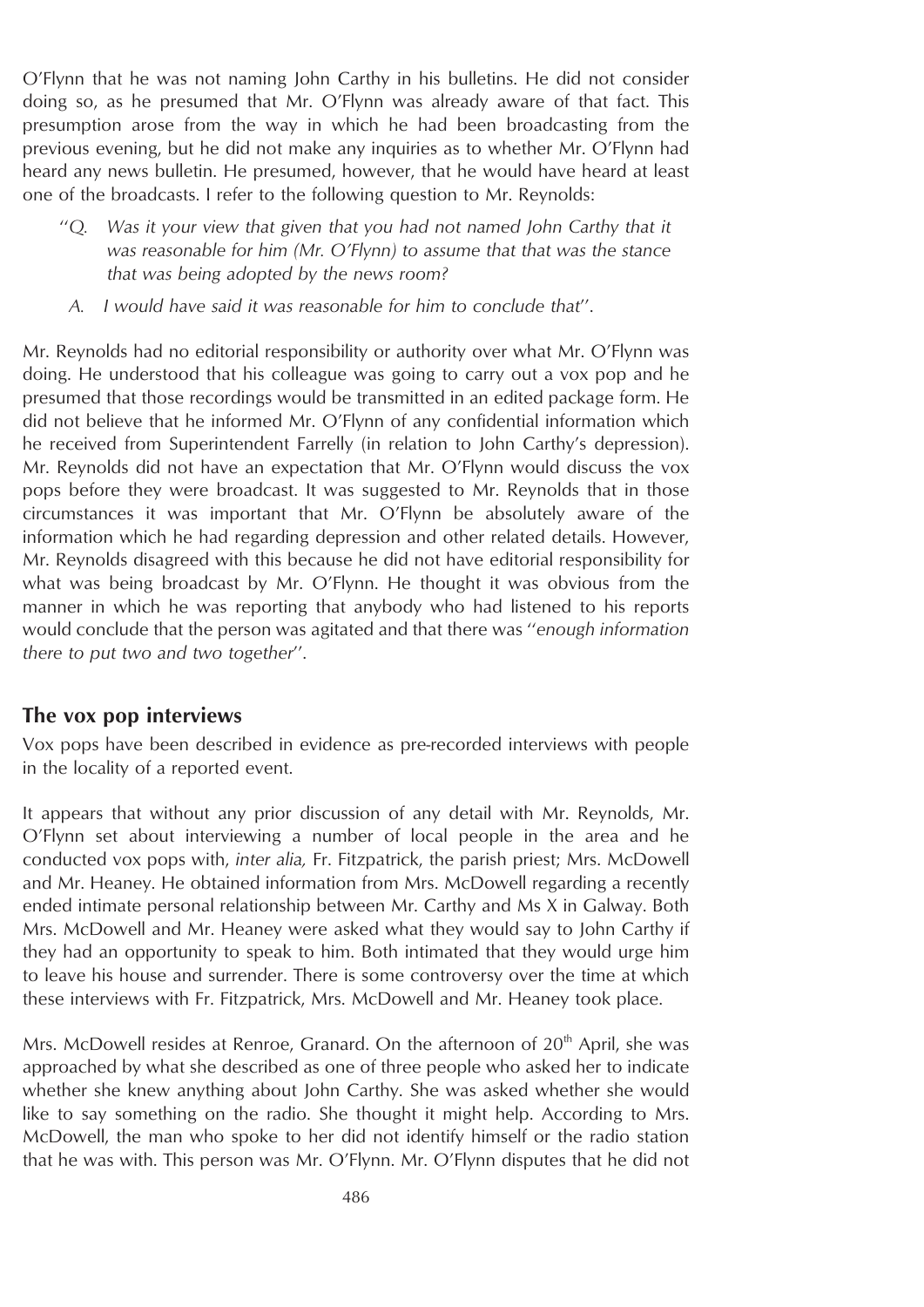identify himself. Mrs. McDowell stated that she did not ask who he was. She was unaware that Mr. Carthy had a mental illness. The entire of Mrs. McDowell's vox pop as broadcast is as follows:

| "Mary McDowell: | Actually John Carthy, he is a really nice bloke. I picked him<br>up a couple of times from Longford, you know, he was<br>hitchhiking a lift and I picked him up.                                                                                                                                                                                                                                                                                            |
|-----------------|-------------------------------------------------------------------------------------------------------------------------------------------------------------------------------------------------------------------------------------------------------------------------------------------------------------------------------------------------------------------------------------------------------------------------------------------------------------|
| Niall O'Flynn:  | He works in Longford, isn't that right?                                                                                                                                                                                                                                                                                                                                                                                                                     |
| Mary McDowell:  | Yeah, he works in Longford. He is a very, very easygoing<br>lad, he's a smashing person.                                                                                                                                                                                                                                                                                                                                                                    |
| Niall O'Flynn:  | So, no doubt, you are very surprised to hear about all this?                                                                                                                                                                                                                                                                                                                                                                                                |
| Mary McDowell:  | I am very, very shocked actually, because John, you know,<br>he is so easygoing it is unbelievable, you know.                                                                                                                                                                                                                                                                                                                                               |
| Niall O'Flynn:  | Did he have any problems in his life?                                                                                                                                                                                                                                                                                                                                                                                                                       |
| Mary McDowell:  | No, no, he was always laughing and joking, you know.                                                                                                                                                                                                                                                                                                                                                                                                        |
| Niall O'Flynn:  | What did he do for a living?                                                                                                                                                                                                                                                                                                                                                                                                                                |
| Mary McDowell:  | Well, when I spoke to him like, I picked him up last week<br>on the way from Longford and he was telling me that he<br>was working on a building site or something, you know.<br>He was up in Mayo, he was going out with a girl in Mayo<br>and he split up from the girl or something, because the girl<br>- he smokes and he has a drink. The girl says if he packed<br>in the drinking and packed in the smoking, they would get<br>back together again. |
| Niall O'Flynn:  | So is it still on maybe?                                                                                                                                                                                                                                                                                                                                                                                                                                    |
| Mary McDowell:  | Yeah, it is still on, but he was going to go back this week<br>actually, he was going to go back up.                                                                                                                                                                                                                                                                                                                                                        |
| Niall O'Flynn:  | If you could talk to John now, have you a message for him?                                                                                                                                                                                                                                                                                                                                                                                                  |
| Mary McDowell:  | Well, John, John, if I was you, John, come out. Everybody<br>loves you and everybody is thinking about you and<br>worrying about you, and you are a good friend and you<br>have lots of friends here. So, please, John, please, come<br>out."                                                                                                                                                                                                               |

It is pertinent to point out that in fact the family had informed the gardai that to raise with John Carthy his recent personal relationship with Ms X would probably upset him and would be counter-productive. They were asked not to raise that topic with him; the negotiator agreed and did not do so.

Mr. Heaney is a native of Abbeylara. He resides opposite the parish church. He knew John Carthy all of his life. He became aware of the incident at approximately 7:20 p.m. on Wednesday 19<sup>th</sup> April. Mr. Heaney states that he was approached, outside his house, by an RTÉ reporter between 12:30 and 12:45 p.m. In evidence, he stated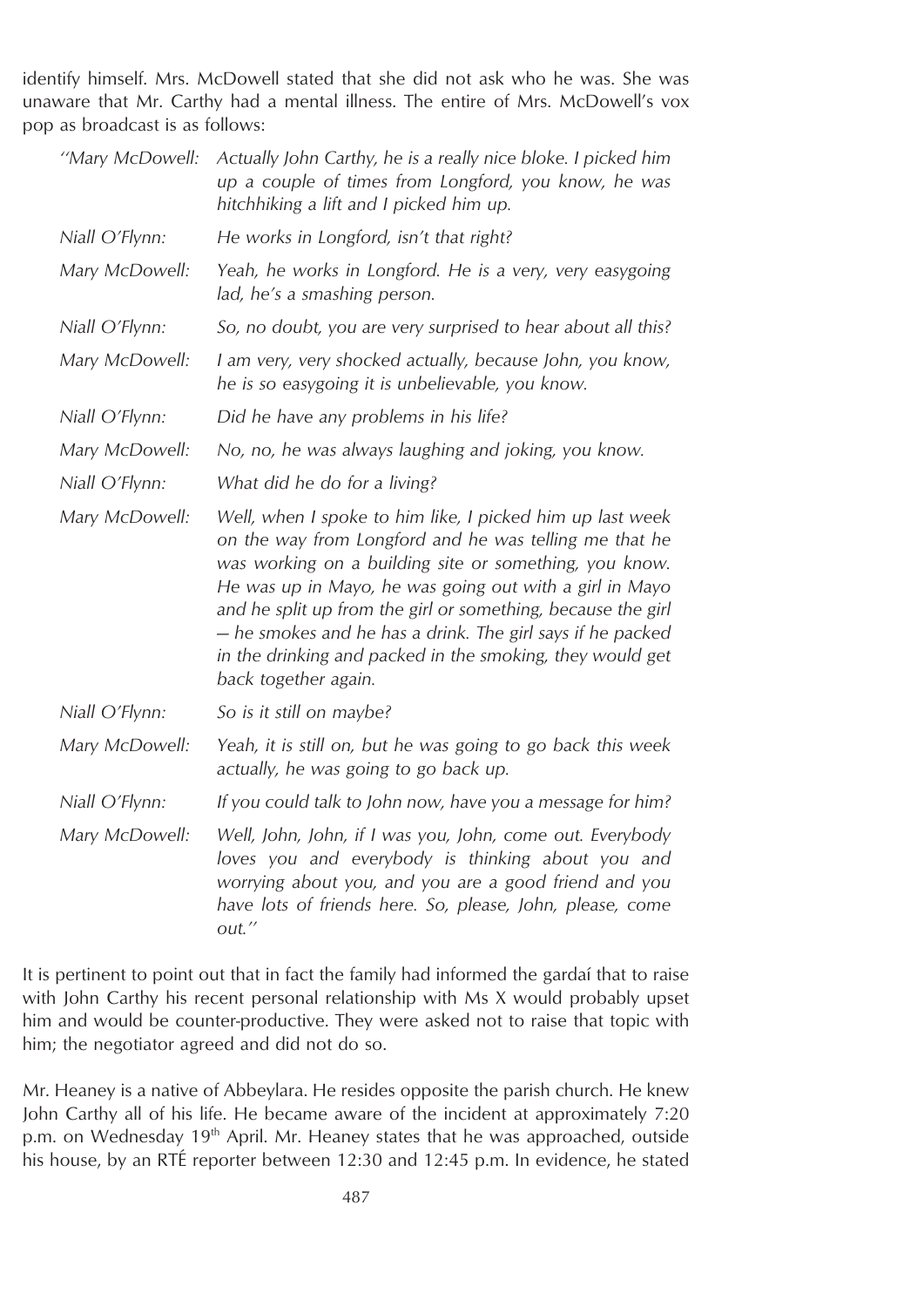that he was asked would he like to say a few words about John Carthy. He did not recollect Mr. O'Flynn introducing himself by name. However, he did recall that Mr. O'Flynn indicated that he was a reporter from RTE´. As with Mrs. McDowell, Mr. Heaney did not receive advance notice regarding the questions he might be asked. Mr. Heaney did not understand that the interview would be broadcast and he thought that it was just for the general knowledge of the reporter. He did not have any specific understanding that the broadcast might be presented in a way that it might be heard by John Carthy, but had he known that it was to be so broadcast, it would not have changed what he did or said.

The interviews were played to the Tribunal. One of the questions which Mr. Heaney was asked by Mr. O'Flynn was if he had a chance to talk to John Carthy what would he say to him. The question, as phrased by Mr. O'Flynn to Mrs. McDowell, was ''*if you could talk to John now, have you a message for him?*'' Mr. O'Flynn described this in evidence as a standard journalistic question. He did not concede that the interviewee might regard it as an invitation to address John Carthy if he listened to the broadcast. Having listened to the interview, and noting the content and tone of Mrs. McDowell's response, I find it surprising that Mr. O'Flynn was not prepared to concede that Mrs. McDowell appeared to have made a direct plea to John Carthy. It is also of note that while Mr. O'Flynn had no details of the negotiations, he presumed that the ERU negotiator was attempting to communicate with the subject.

Mr. Reynolds obtained information between 3:00 p.m. and 4:00 p.m. that a psychiatrist had been called by the gardaı´ and that he was on his way to the scene. He had been told by Superintendent Farrelly that there was ''*a psychiatrist who was known to John Carthy on the way*''. He thought that the Superintendent may also have said something about St. Loman's hospital in Mullingar. He confirmed that he had a good working relationship with Superintendent Farrelly and that the latter was not the type of person that ''*I would have to drag information out of*''. The reference to the psychiatrist coming down to the scene was not information which was imparted in confidence or ''off the record''. Mr. Reynolds also confirmed that it would have been quite obvious to any person following the story (on television, radio or in the newspapers) that the person at the centre of the siege was not well and that there was something troubling him. The information regarding the psychiatrist was broadcast on Radio 1 news bulletins at 4:00 p.m. and 5:00 p.m.

Mr. O'Flynn did not disclose the content of the vox pops or the nature of the proposed ''Five/Seven Live'' broadcast to either Mr. Reynolds or Superintendent Farrelly until two or three minutes before its commencement. At about 4:55 p.m., while passing the open door of the broadcasting caravan Mr. Reynolds by chance overheard part of Mrs. McDowell's vox pop and learned for the first time that John Carthy's name was being disclosed. He was surprised. He informed Mr. O'Flynn that the news room was not identifying John Carthy by name. According to Mr. Reynolds the conversation which he had with Mr. O'Flynn was in or near the satellite van. Mr. Reynolds stated to Mr. O'Flynn ''*you are not going to name him, are you?*'' to which Mr. O'Flynn replied, ''*yes, why not?*''. Mr. O'Flynn, according to Mr. Reynolds, informed him that Mr. Carthy had already been named in the newspapers, that the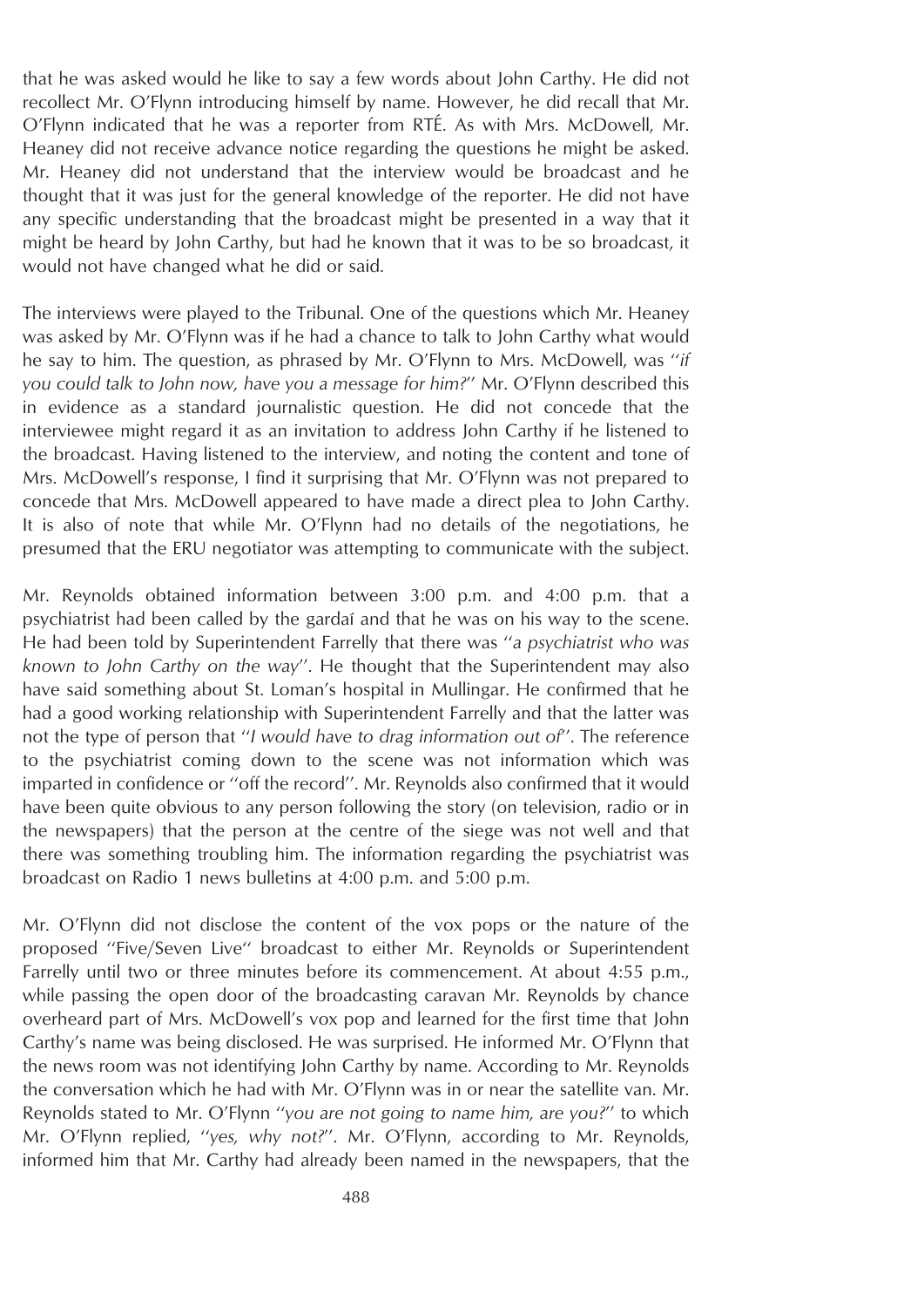package was now in Dublin and that it was too late to change it. Mr. Reynolds appears to have taken the view at that time that a different editorial decision had been taken by the ''Five/Seven Live'' programme.

About two minutes later, Superintendent Farrelly entered the broadcast area, as he was scheduled to be interviewed on Radio 1 shortly after the 5:00 p.m. news bulletin, and learned from Mr. O'Flynn that it was intended to name John Carthy and that a vox pop had been conducted which would be played as part of the package. (Superintendent Farrelly had no specific recollection of requesting Mr. O'Flynn not to name John Carthy at any point earlier in the day.) Superintendent Farrelly in evidence stated that he was ''*very annoyed*''. He asked in a surprised manner ''*you're not going to name him, are you?*'', which he thought was sufficient as a protest bearing in mind that realistically the broadcast was not going to be altered and that it was going to be made. In evidence he stated that he said to Mr. O'Flynn that everybody else, including RTÉ news, was respecting the request not to broadcast his name. He gave evidence that Mr. O'Flynn's response was that an editorial decision had been taken to broadcast it and that this was now done. Mr. O'Flynn, in evidence, stated that while Superintendent Farrelly was unhappy ''*and even annoyed*'' he made no attempt to dissuade him from broadcasting and that nothing of significance was said. It was intimated by Mr. O'Flynn that it was then too late to stop the broadcast.

Superintendent Farrelly was upset about what had happened. He described himself as being:

''*caught in a trap, that either I could walk away and leave it or continue on in the vein that I was doing the interviews, in the hope that it would not be a significant departure from what was happening, but then when I heard the vox pops afterwards I was quite annoyed then, on top of that.*''

Mr. O'Flynn stated in evidence that he would not have broadcast personal details about John Carthy  $-$  in particular about his recent relationship with his girl friend  $$ if he had known the difficulties which might ensue if the subject heard the broadcast. He was unable to explain why he did not consult Superintendent Farrelly earlier, or even his colleague, Paul Reynolds, who was aware of the garda attitude regarding non-disclosure.

It is not credible that Mr. O'Flynn, the series producer of ''Five/Seven Live'' from June, 1999 and a long-time experienced news and current affairs reporter who had spent six hours at the scene investigating events at Abbeylara, did not learn from any of the large number of media personnel present or from locals who he interviewed in connection with his proposed programme, that John Carthy was suffering from depression. He stated in evidence that he did not know if he knew it that day at all: ''*I don't believe I did*''.

### **Mr. Donal Byrne**

Mr. Donal Byrne was one of two news editors attached to the RTÉ news division. His job involved assigning reporters, correspondents and other journalists on a dayto-day basis in the course of preparation of news programmes. In evidence he stated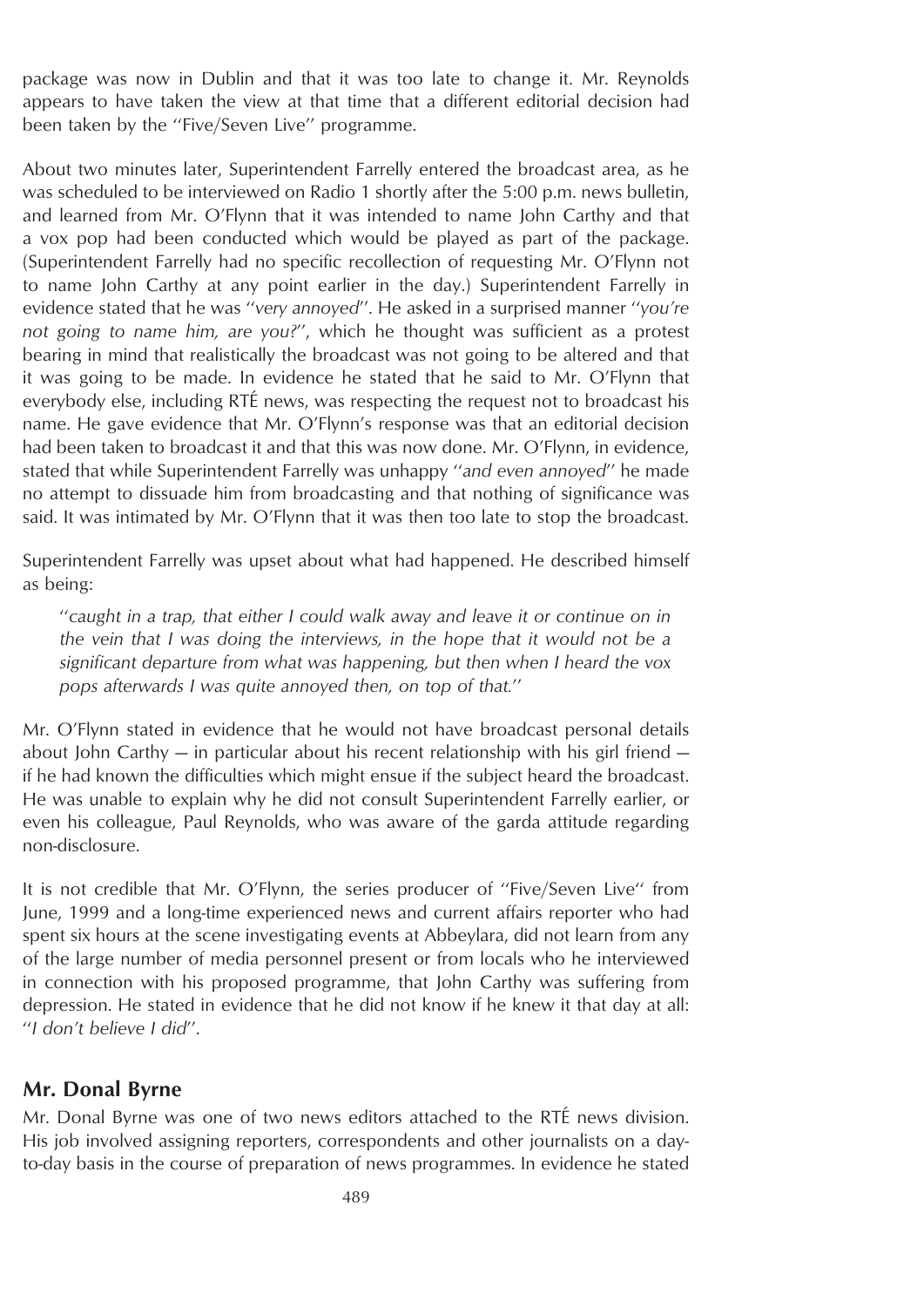that there were two editorial conferences each day; one at 10:00 a.m. and the second at 2:30 p.m. In the context of such a meeting, he had a telephone conversation with Mr. Reynolds on the morning of  $20<sup>th</sup>$  April. Mr. Byrne did not recollect specifically how the issue of the naming or non-naming of John Carthy arose. Nevertheless, it was his view that John Carthy should not be named. Having heard the background to the siege he felt that this was not a critical detail of the story. If it was a bank robbery, a different decision might have been taken. The incident at Abbeylara was also extensively covered on the Radio 1 ''Morning Ireland'' programme on 20<sup>th</sup> April. He was aware that John Carthy's name was not disclosed in that programme. Mr. Byrne felt that the situation in Abbeylara was not conventional. There were no demands or hostages. There was no message emanating from the house. At that time he was of the view that the shots discharged by the subject were more random or in anger than with purpose. Although he had no specific knowledge of John Carthy's medical situation, he formed the opinion that he was dealing with a troubled individual and he had his suspicions that he may have had a psychiatric illness. In evidence, he stated that Mr. Reynolds made the journalistic decision not to name John Carthy and that he concurred with him. He was unaware of any discussion between Paul Reynolds and Superintendent Farrelly. He was unaware of any requests made by the Garda Síochána not to name John Carthy. As far as Mr. Byrne was concerned, this was an internal decision within the RTÉ news division not to name the subject. He confirmed that if a decision was to be made to reverse the original intention, that was most likely to have been made in consultation with a person in a more senior position. In any event such a decision would not have been taken without consulting the reporter at the scene. This was especially so when there was a ''*fairly senior correspondent*'' present.

The evidence establishes that no request of a formal nature was made directly to RTÉ headquarters not to broadcast John Carthy's name or personal details. Had a request been made to the RTÉ news division by the garda press office, this would have been dealt with immediately and it would have been placed in large block capitals on the ''Newsstar'' system. He further confirmed that any division was answerable to their own chain of command. The fact that John Carthy's name appeared in the ''Irish Independent'' newspaper that morning would not have influenced Mr. Byrne's decision. However, it possibly crossed his mind in making such a decision that John Carthy may not have had access to the newspaper but could have had access to the broadcast media. There was no discussion about reviewing that decision during the course of the day as nothing had occurred which prompted a change. Further, there was no discussion between Mr. Reynolds and Mr. Byrne as to what the other arms of RTE were doing in relation to the naming of the subject.

### **Mr. Myles Dungan**

Mr. Dungan, the presenter of the ''Five/Seven Live'' programme, in course of his evidence confirmed there had been a reference to a psychiatrist in the Abbeylara item at the commencement of the 5:00 p.m. news. Although a reference to ''*a psychiatrist known to John Carthy*'' did not ring any bells with him at that time, he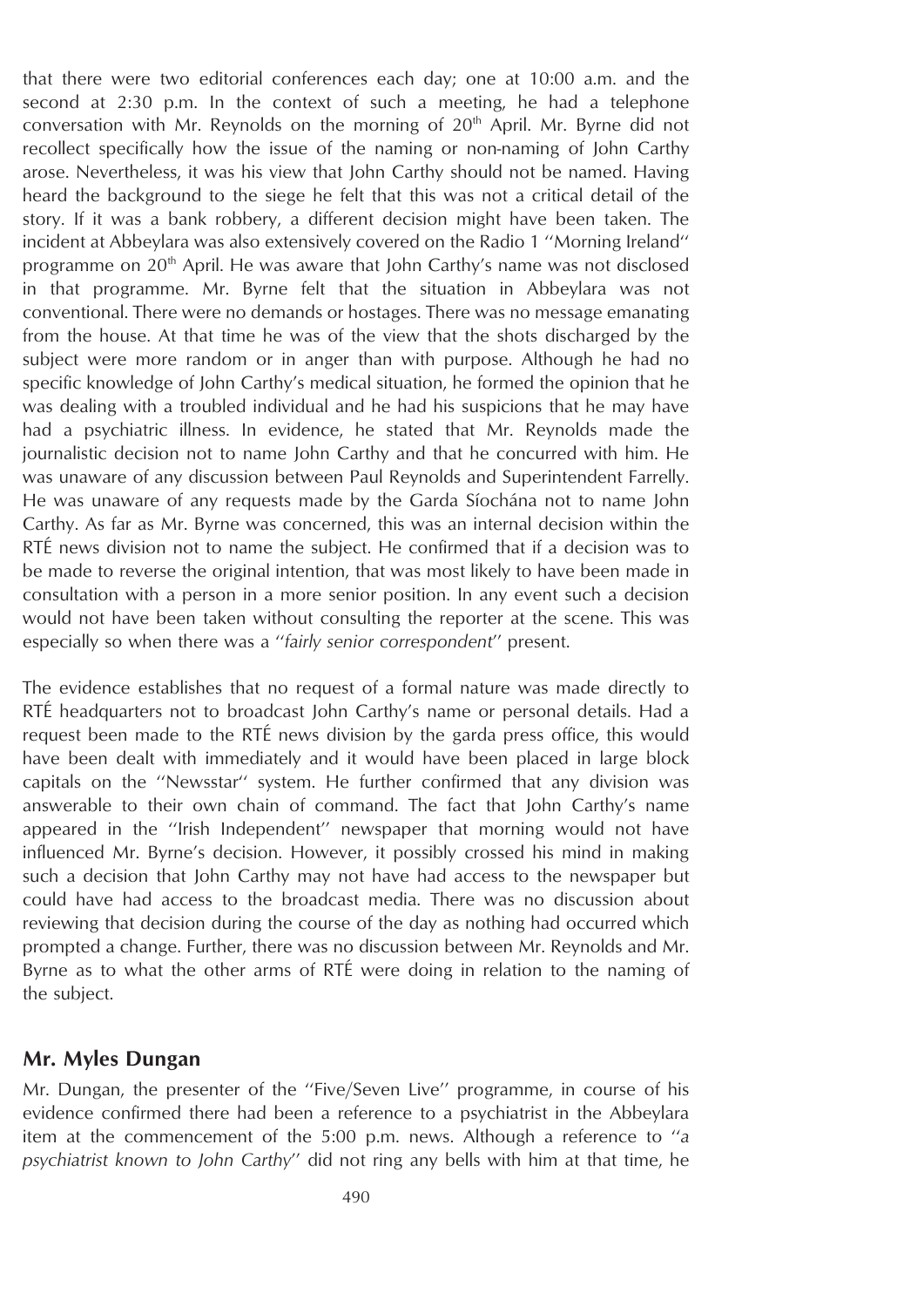accepted that ''*a psychiatrist known to John Carthy was on the way*'' is very different to ''*a psychiatrist is on the way to assist the gardaı´*''. However, he did not analyse it in that way at the time. He had limited time and did not have editorial responsibilities. Mr. Dungan felt that if he or any of his colleagues had been aware that John Carthy was suffering from serious mental problems, that their approach would have been different. The fact that he was suffering from mental illness was not something which was communicated to Mr. Dungan by any of his colleagues.

### **Mr. Tom Maguire**

Mr. Tom Maguire, the daytime editor of Radio 1 in April, 2000, also gave evidence. He expressed the opinion that:

''*Mr. O'Flynn's broadcast was reasonable given the information he had at the particular time. But never would we want to broadcast to someone in a siege situation, or in a crime situation without full consultation with the authorities involved*.''

## **Should Mr. O'Flynn have broadcast personal details about John Carthy, including aspects of his intimate private life, without prior consultation with the police?**

I am satisfied that the answer is an emphatic ''No'' for the following reasons:

- (a) Mr. O'Flynn had been at the scene for about six and a half hours prior to the ''Five/Seven Live'' broadcast. He had met various media personnel there, including his colleague, Paul Reynolds, and had also interviewed numerous local people. I believe that in all probability he knew or, at the very least, ought to have ascertained that John Carthy's protracted violent conduct may have been motivated by mental illness. It was well known among the journalists present that he was suffering from depression. They had been told so by Superintendent Farrelly at a briefing on the previous night and it emerged in the 4:00 p.m. news bulletin on RTÉ that a psychiatrist, known to John Carthy, was coming to the scene. It was also generally known that the motivation for his violent behaviour was not of a criminal nature and did not appear to have any rational explanation. Mr. O'Flynn, as a senior experienced reporter and broadcaster ought to have investigated as a matter of priority why John Carthy was patently distressed and upset; why he was behaving violently and irrationally over a protracted period since the afternoon of the previous day and why he was not responding to the garda negotiator but was persisting in his violent conduct. That apparently irrational behaviour pointed to mental illness as a likely cause of his distress. A competent experienced journalist/investigator ought to have come to that conclusion and to have borne it in mind in completing his investigations and in preparing his broadcast.
- (b) He was aware of ongoing negotiations between the gardai and John Carthy which after 16 hours had failed to resolve the situation.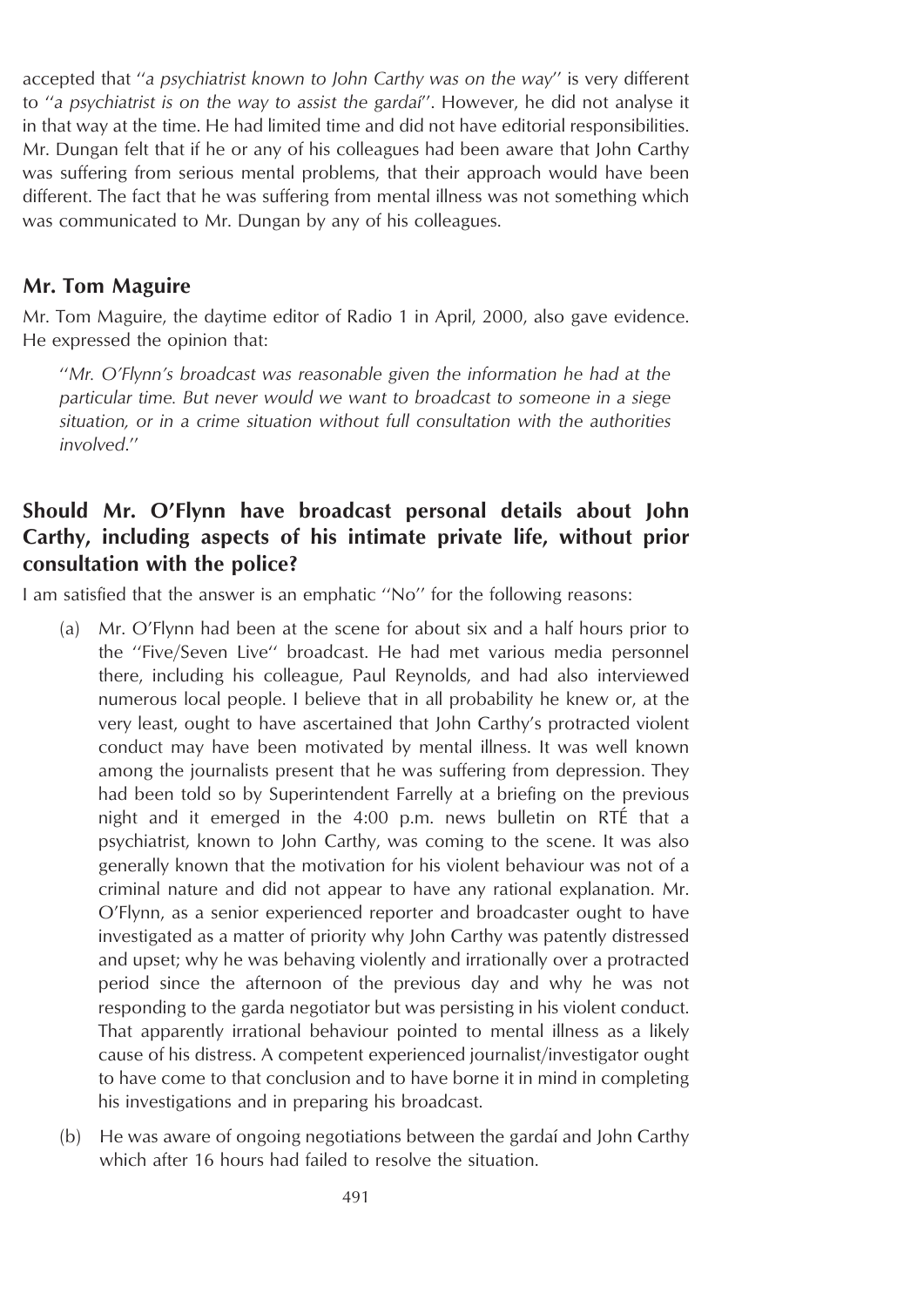- (c) Although Mr. O'Flynn maintained in evidence that he was unaware whether John Carthy had a radio in his house, I am satisfied that he was aware, or ought to have been aware, that the subject had the benefit of a radio and, therefore, might listen to the proposed ''Five/Seven Live'' broadcast. This was a factor which he should have taken into account.
- (d) In the light of John Carthy's mental illness and dangerous violent behaviour, otherwise unexplained, Mr. O'Flynn should have realised the importance of not inadvertently inflaming the situation by introducing any matter which might aggravate the subject or which could potentially interfere with difficult negotiations which the gardai were endeavouring to conduct with him.
- (e) Bearing in mind the foregoing, it was imperative for Mr. O'Flynn, as orchestrator of the programme, to apprise Superintendent Farrelly in good time as to the content of the broadcast and the line which it was proposed to take — in particular regarding intimate personal details which it was intended to introduce through Mrs. McDowell's vox pop. Superintendent Farrelly in turn would have consulted the scene commander and/or the negotiator and would have learned, *inter alia*, about the apprehension expressed by the family regarding the danger of referring to the recent termination of an intimate personal relationship which John Carthy had had with Ms X, and Detective Sergeant Jackson's agreement with the family not to raise that topic in the course of negotiations. Mr. O'Flynn conceded in evidence that if he had had the latter information he would not have touched that particular topic in the broadcast ''*with a barge pole*''.

Evidence regarding John Carthy's violent conduct at and about the time of the ''Five/Seven Live'' broadcast indicates a strong probability that he did not in fact hear it and, therefore, was not motivated by it to leave the house, as he did, at about 5:45 p.m. that evening. However, in considering Mr. O'Flynn's conduct the issue is not whether John Carthy heard the broadcast and might have been motivated by it to leave the house, but whether in preparing the broadcast Mr. O'Flynn should have taken into account that it might be heard by the subject and harmful consequences could be influenced by it, not least the possible or potential fracture of, or interference with, on-going negotiations which Sergeant Jackson was endeavouring to conduct with a man who was motivated by serious mental illness. I have no doubt that the latter matters should have been taken into account by Mr. O'Flynn. He should have advised Superintendent Farrelly as to the proposed format and content of the broadcast in sufficient time for the latter to respond, having consulted the garda scene commander and/or negotiator, and thus bring about a radical restructuring of the Abbeylara item. I am satisfied that there was adequate time to do so before commencement of the broadcast. Even if there was insufficient time to devise a new structure for that item prior to 5:00 p.m. it is highly unlikely that there would have been any real difficulty in postponing it until later in a two-hour programme.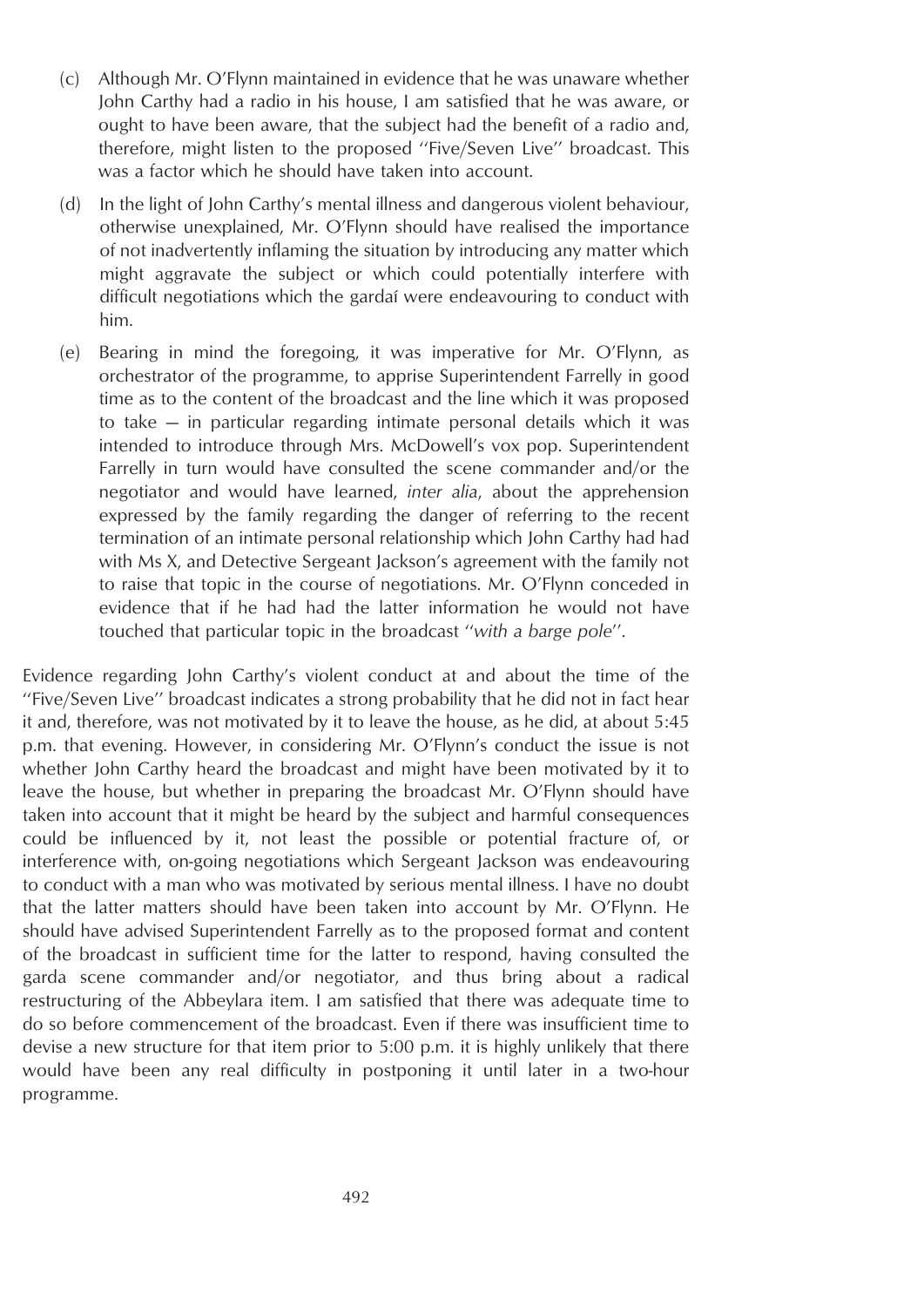### **The purpose of the broadcast**

Regarding the purpose of his proposed broadcast, Mr. O'Flynn emphasised in evidence that it was a story of national interest: ''*'Five/Seven Live' was there to augment the news room reports as is normal in any major news event*''. He denied that there was any ulterior motive for broadcasting Mrs. McDowell's vox pop. He regarded it as an opportunity to portray the human side of John Carthy. It was not the purpose of the broadcast to reach and influence him — although, as the subject had the benefit of a radio, it was conceded that that possibility was present. He did not think that the broadcast would damage Garda negotiations even though he did not know what form they were taking or what decision may have been made by the negotiator regarding any particular topic. He assumed that the gardai were endeavouring to establish a rapport with John Carthy. Surprisingly, Mr. O'Flynn stated in evidence that he was quite certain he had not heard the news headlines at 4:00 p.m. on Radio 1 where reference was made to the subject's psychiatrist at the scene. He agreed that if he had been aware of that information it might have put him on further inquiries as to why a psychiatrist was required. He denied specifically that it was his objective to inject personal drama and interest into the story for the benefit of the listening public, though he did concede that he wanted to give a rounded picture and to refer to the human side of John Carthy. He rejected the suggestion made by Superintendent Farrelly in evidence that there was an element of dramatisation in the broadcast. Surprisingly, he did not regard it as a feasible proposition to advise Superintendent Farrelly in advance about the structure of his proposed ''Five/Seven Live'' broadcast to ensure that it did not contain any information which might exacerbate an already difficult situation involving a man who was suffering from mental illness. It is also of interest that he does not seem to have been aware of the Gerry Ryan radio broadcast on the morning of  $20<sup>th</sup>$  April in which reference was made to the subject being on medication for a psychiatric illness.

Mr. O'Flynn conceded that it was at the back of his mind that the proposed broadcast might be heard by John Carthy, but, on the basis of information available to him at the time, he did not think that its contents might bring anything other than comfort to the subject if he heard it. Mr. O'Flynn was asked whether he considered a person in a siege situation should be asked in a radio broadcast to surrender and come out of his house while police were down at the front line trying to do the same thing in a controlled way, and whether such a broadcast might create a serious difficulty. He responded that he had no concerns about it at the time but he reiterated that had he been aware of John Carthy's mental illness then, there would have been a different decision taken. He also confirmed in evidence that it would have been possible, though difficult, to postpone comment on the Abbeylara incident until later in the "Five/Seven Live" programme  $-$  to facilitate, if necessary, the restructuring of that item.

Mr. O'Flynn's conduct seems to indicate the likelihood of a desire on his part to steal a march on his news colleagues in RTÉ and the media generally by titillating his ''Five/Seven Live'' audience with some details of John Carthy's recent, unhappy love life and to suggest that a lost intimate relationship might be revived. If that was in his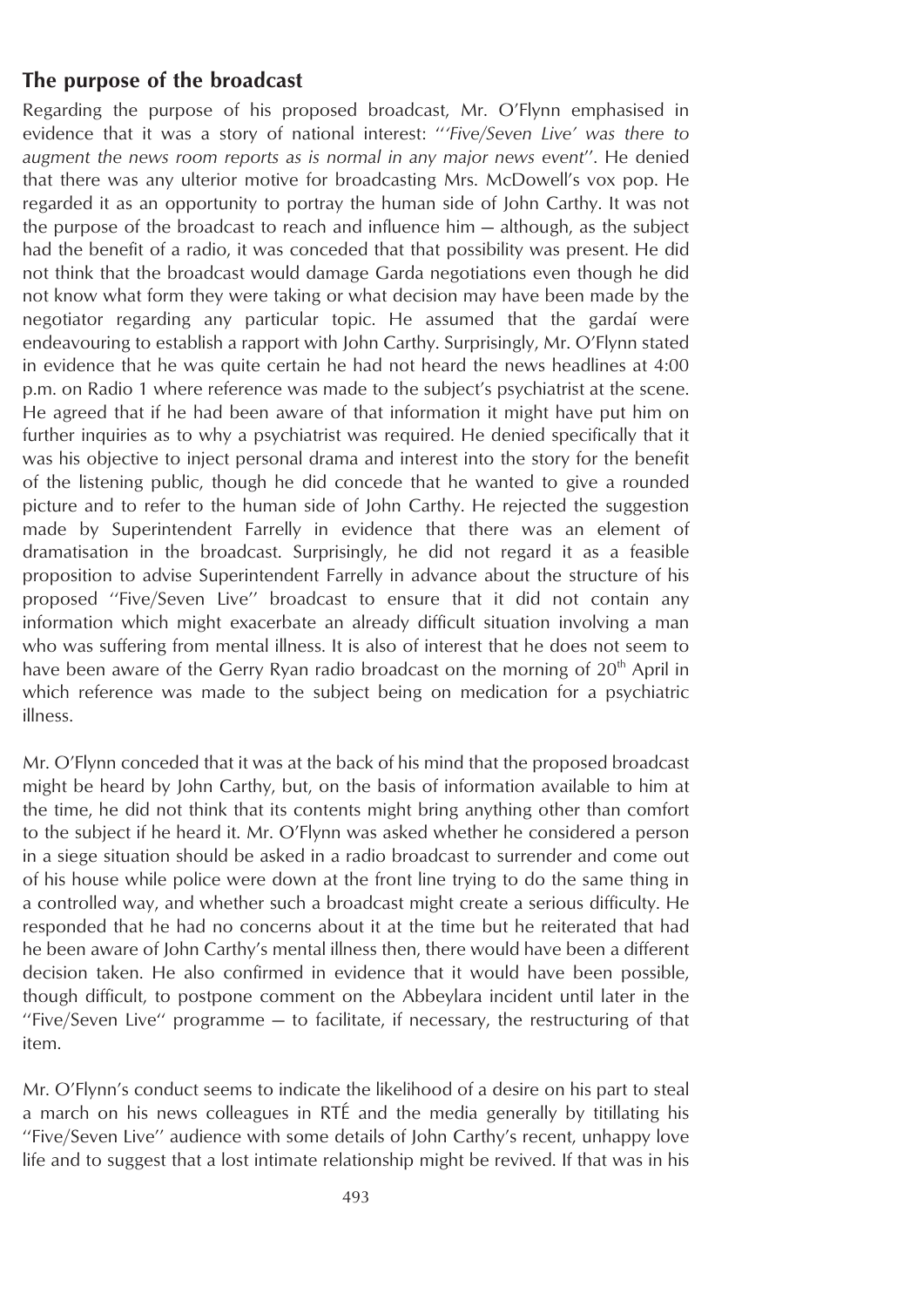mind then it would explain why he was loathe to consult with Superintendent Farrelly, or even his colleague, Paul Reynolds, in sufficient time to restructure the proposed broadcast if it had emerged that that should be done. It also explains why in six hours at Abbeylara he appears to have failed to address one of the major issues emerging from the event, i.e., what was the probable cause of John Carthy's irrational violence and behaviour throughout the siege. However, I make no specific finding in that regard.

### **Criticism of TV3**

It has been submitted on behalf of RTÉ that as TV3 broadcast John Carthy's name and some personal details about him in course of their news bulletin at 5:30 p.m. on 20<sup>th</sup> April, their broadcast also should have been investigated and reviewed by the Tribunal. I do not accept that submission for two reasons. First, prior to commencement of the Media investigation the only complaint about the media made to the Tribunal relates to the ''Five/Seven Live'' broadcast and, secondly, the TV3 item was first raised on behalf of RTÉ at a late stage in the hearing of the module at which TV3 were not represented. I am satisfied that it was then too late to open up any allegation against that organisation and it would have been unfair to do so in all the circumstances.

In so observing I am also conscious of and accept the evidence of Superintendent Farrelly and of Ms Leddy that once one news organisation discloses information others may feel free to do the same.

### **Conclusion**

I have no doubt that in the circumstances which prevailed at Abbeylara prior to the ''Five/Seven Live'' broadcast and in particular the information available to the media about John Carthy's mental health and the likely connection between it and his violent conduct over a protracted period (all of which was or ought to have been known to Mr. O'Flynn long before the proposed broadcast), he had a clear duty to consult with Superintendent Farrelly in good time and to radically restructure his programme in the light of the probable response he would have received from the police. The ''Five/Seven Live'' Abbeylara broadcast as orchestrated by Mr. O'Flynn was irresponsible and should not have happened.

## **SECTION B: — The** *Sunday Independent* **Published on 31st October, 2004**

An article stated to be an exclusive story written by Maeve Sheehan was published on the front page and page 3 of the Sunday Independent of 31<sup>st</sup> October, 2004. It appeared under a banner headline ''*Dramatic New Evidence in Abbeylara Case*'' with beneath it a subsidiary headline ''*Abbeylara family row over land may have affected siege victim Carthy's state of mind prior to his death*''. Beneath that are pictures of the late John Carthy and of his sister, Marie. The four-column article is continued on page 3 under another large bold type caption which reads ''*Dramatic*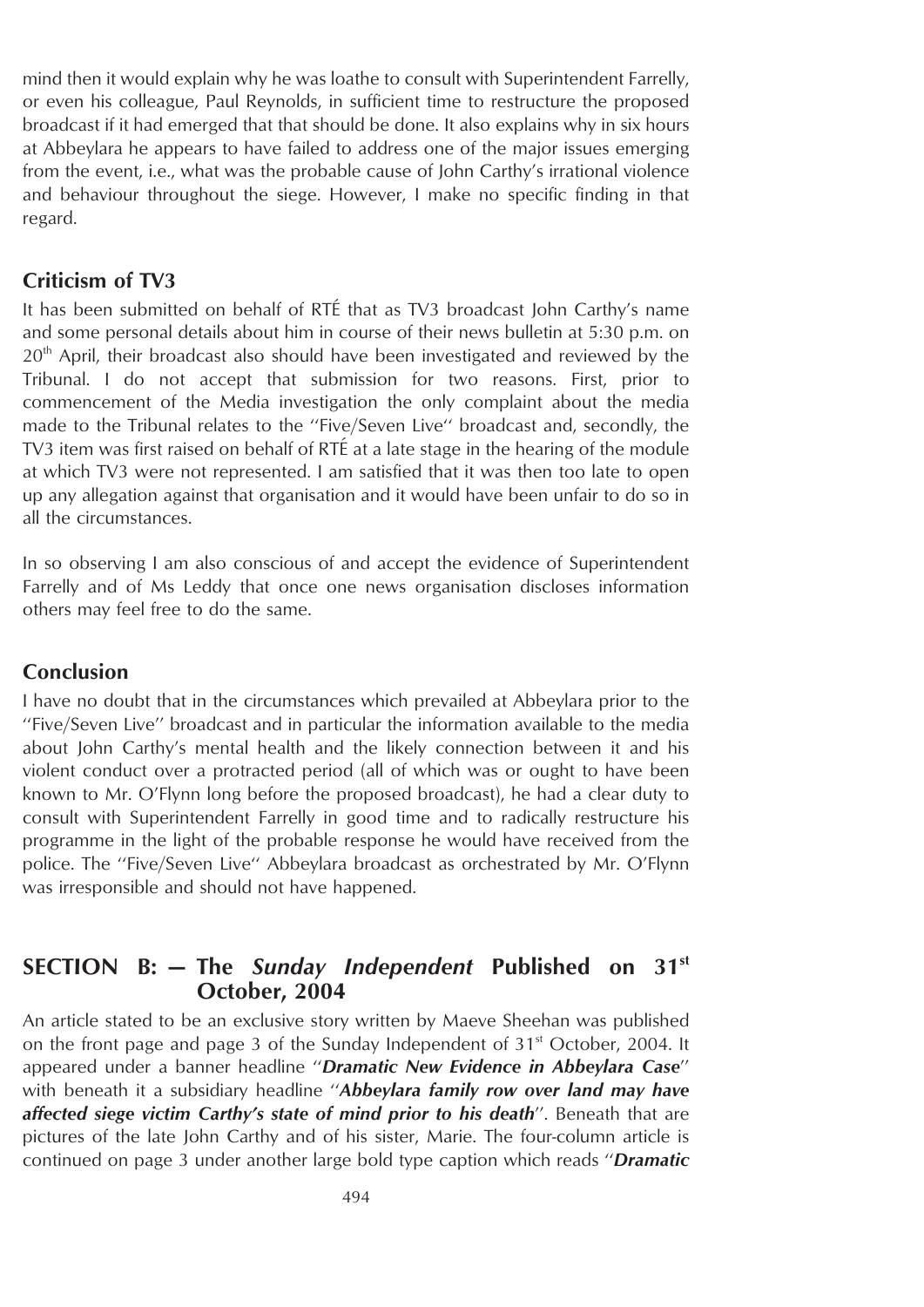*new evidence in Inquiry into Carthy death*''. Under that is a colour picture of the old Carthy home with beneath it a caption in block bold type ''*Family Friction?*''

The article purported to be based upon information furnished to Ms Sheehan which suggested that, *inter alia*, the relationship between Ms Marie Carthy and her mother with her late brother, John, was contrary to evidence in that regard adduced at the Tribunal. The article, and in particular the circumstances surrounding its publication and the source of the information from which it was derived, was the subject matter of a substantial investigation by the Tribunal.

The primary thrust of the story was derived from a written statement furnished by a woman who had terminated in February, 2000 an intimate relationship which she had had with John Carthy, consequent upon his behaviour towards her which emanated from an outbreak of his mental illness. Her statement contains the following passage: ''*John gave out about his sister saying his mother wanted him to sign over some of his land that he inherited from his uncle. He was outraged*.'' Ms. Sheehan's story includes the following passages:—

''*The former girlfriend of John Carthy, the Abbeylara siege victim, has given dramatic new evidence to the Barr Tribunal which gardaı´ claim could shed new light on his mental state in the months before his death. The woman known as* [Ms X] *claims that Carthy had a dispute with his family over land and had as a result a strained relationship with relatives.''*

*''Her account is regarded as hugely significant by gardaı´ because it apparently conflicts with testimony given to the Tribunal that there was no friction between Carthy and his relatives. The family could not be contacted.''*

''*In her new statement* [Ms X] *is understood to suggest that Carthy and his sister, Marie, had a dispute over a plot of land which John had inherited from a relative and was allegedly under pressure from relatives to share. His former girlfriend suggests that the alleged disagreement was a source of distress to him. This is strenuously denied by the Carthy family.*''

Further investigation and documents of title established that the land in question never had been the property of John Carthy and at all material times was owned by his mother, Rose Carthy. The Tribunal was informed that it had been her intention to leave the land to her son on her death and he had been informed of what she had in mind in that regard. Mr. Carthy's observations to Ms X about the land may have been the product of delusion arising out of the exacerbation of his mental illness at that time (a conclusion referred to in expert testimony). What he said was untrue and had no basis in fact.

Solicitors acting for various parties, including the respective garda interests at the Tribunal, were aware of the foregoing information. Prior to publication of Ms Sheehan's story they had been furnished with copies of the statement made by Ms X and of the title to the land in question. They were provided on a daily basis with copies of the transcript of evidence given at hearings of the Tribunal. Ms. Sheehan's article also contained other information apparently favourable to the garda case that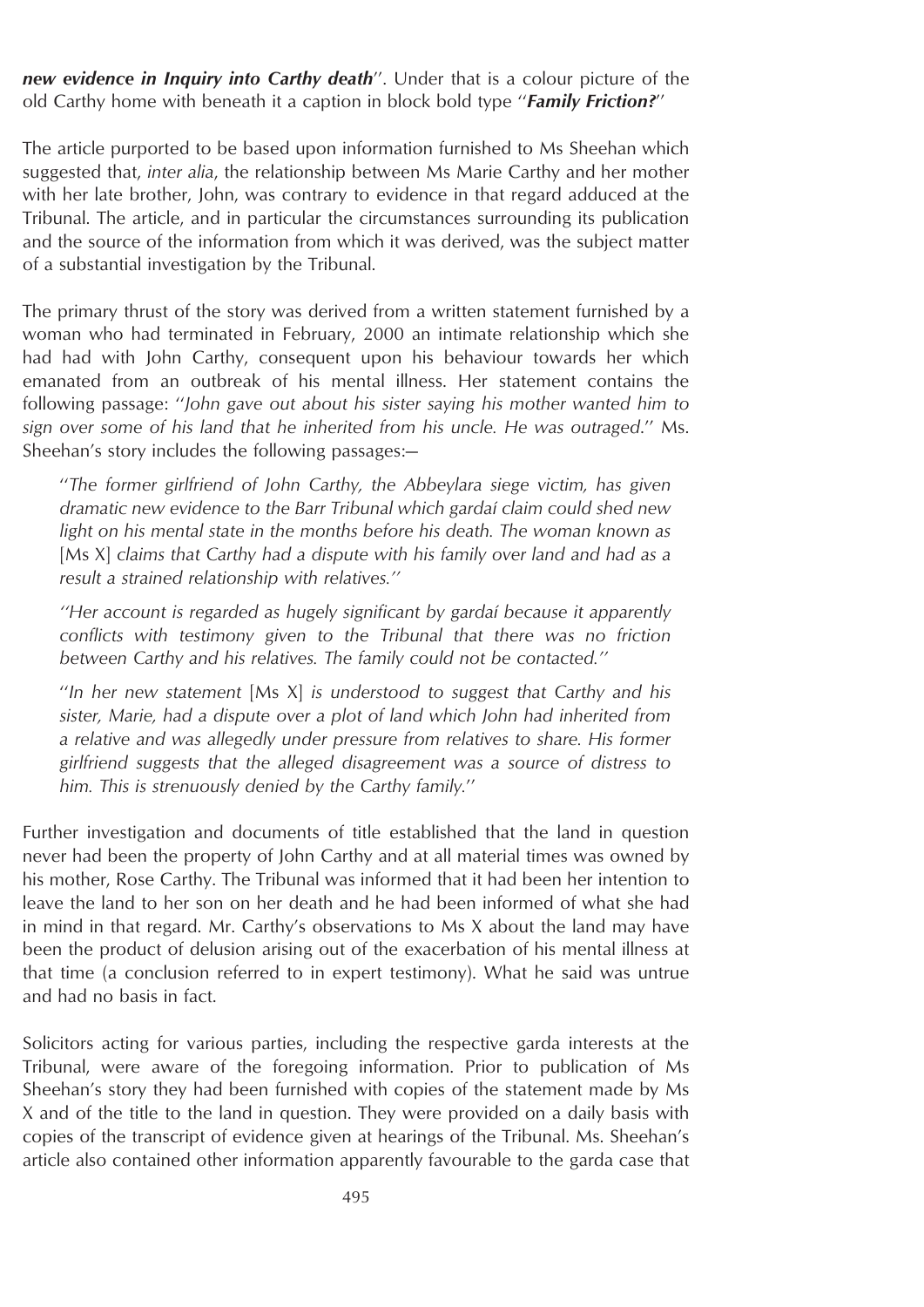the connection between the deceased and his sister, Marie, was not the close caring relationship indicated in evidence by various witnesses.

Ms Sheehan and Independent Newspapers refused to divulge the source of her information but it was conceded her informant did not tell her that the Tribunal had conclusive evidence (disclosed to the garda parties) that Mr. Carthy's contention that he owned the land in question was untrue and that it was at all material times the property of his mother who had told her son that she intended to leave the land to him on her death. Ms Sheehan was not informed either that statements from Mrs. Carthy and her daughter had been obtained by the Tribunal (and also furnished to interested solicitors) that there had been no dispute between John Carthy and any member of his family about land.

Having reviewed the evidence and considered the matter in detail, the Tribunal came to, *inter alia*, the following conclusions:

(a) That the article was probably orchestrated by an unidentified member or members of the Garda Síochána or a person or persons close to them, who deceived Ms. Sheehan and caused her to write in the Sunday Independent a story the essence of which was untrue, incomplete and misleading; the purpose of the deception being to provide information supportive of the case the gardaı´ wished to establish about what they alleged was the actual relationship between the deceased and his sister, Marie, (whose services had not been availed of by them in negotiations with Mr. Carthy). It also appeared that another purpose in orchestrating Ms Sheehan's article probably was, contrary to the specific directions of the Tribunal, to publicise the statement made by Ms X.

Although, having regard to the content of the story, the Tribunal was satisfied about probable garda involvement in the matter of furnishing to Ms. Sheehan information on which it was based, there was insufficient evidence to establish beyond reasonable doubt complicity of either garda party, or any of them, or of the garda representative bodies who instructed Mr. Murphy on behalf of his clients.

(b) In the light of the foregoing details the Tribunal did not consider that there was a likelihood of any useful purpose being served in devoting time and funds in pursuing the matter any further.

Ms. Sheehan's story in the Sunday Independent on 31<sup>st</sup> October, 2004 is the subject matter of a detailed ruling by the Tribunal made on  $19<sup>th</sup>$  November, 2004 which is contained in Appendix 7.K. A preliminary ruling made on 3<sup>rd</sup> November, 2004 is contained in Appendix 7.J.

By way of postscript, it is noted that a libel action brought by Ms Marie Carthy against Independent Newspapers arising out of Ms Sheehan's story was settled prior to trial and an apology to the plaintiff relating to the story was published in the Sunday Independent of 21<sup>st</sup> May, 2006.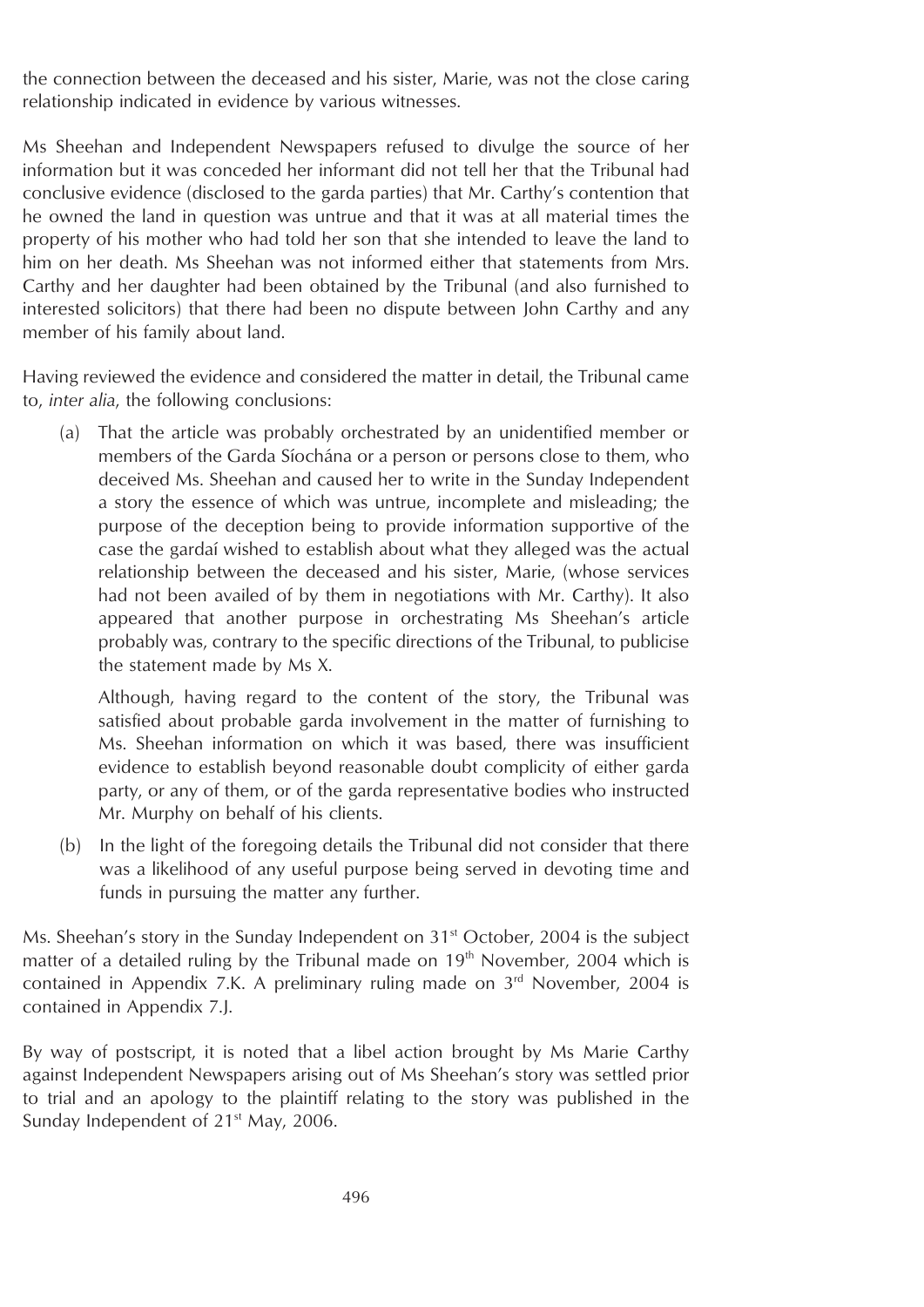## **CHAPTER 10**

# **Rank and Structure in the Garda Siochana and the Role of the Emergency Response Unit**

## **1. Rank structure within the Garda Siochána**

Chapter 3 of the Garda Code provides a structure of command within the Garda Síochána which is rank based. The Commissioner is in overall command and is responsible for the direction and management of the organisation. The Commissioner is appointed by the government and is directly responsible to the Minister for Justice, Equality and Law Reform. The Commissioner is assisted in the management of the force by a team of senior officers comprising two deputy commissioners and ten assistant commissioners.

The organisation is divided into two sections for management and administrative purposes. One deputy commissioner is responsible for operational matters and the other for strategic and resource management. In addition to these functions, deputy commissioners advise the Commissioner on policy matters.

At the time of the events at Abbeylara, the Deputy Commissioner Strategic and Resource Management co-ordinated the activities of Assistant Commissioner ''A'' branch (responsible for Finance, Services & Community Relations) and Assistant Commissioner, ''B'' Branch (responsible for Human Resource Management and Research). The Deputy Commissioner Operations co-ordinated the activities of the Assistant commissioner ''C'' Branch, (responsible for Crime, Security and Traffic), and each of the Assistant Commissioners in charge of a region. The Assistant Commissioner ''C'' Branch was responsible for the ERU which was part of the Special Detective Unit based in Harcourt Street, Dublin. Since 2000 the activities of ''C'' Branch Crime Security and Traffic have been divided into two parts, presided over respectively by the Assistant Commissioner, Crime and Security and Assistant Commissioner National support services.

The state is divided into six regions: the Dublin Metropolitan, Eastern, Northern, Southern, South Eastern, and Western regions. Each region is commanded by a regional assistant commissioner. Each of the regions is divided into divisions commanded by a chief superintendent (divisional officer). In turn the divisions are divided into districts commanded by a superintendent (district officer).

District officers act as the operational and administrative commanders of their district. They have overall charge and responsibility for all serious incidents which occur within their district. In addition, they have a number of specific functions under law, such as the issuing of firearm certificates. A district officer is assisted by a number of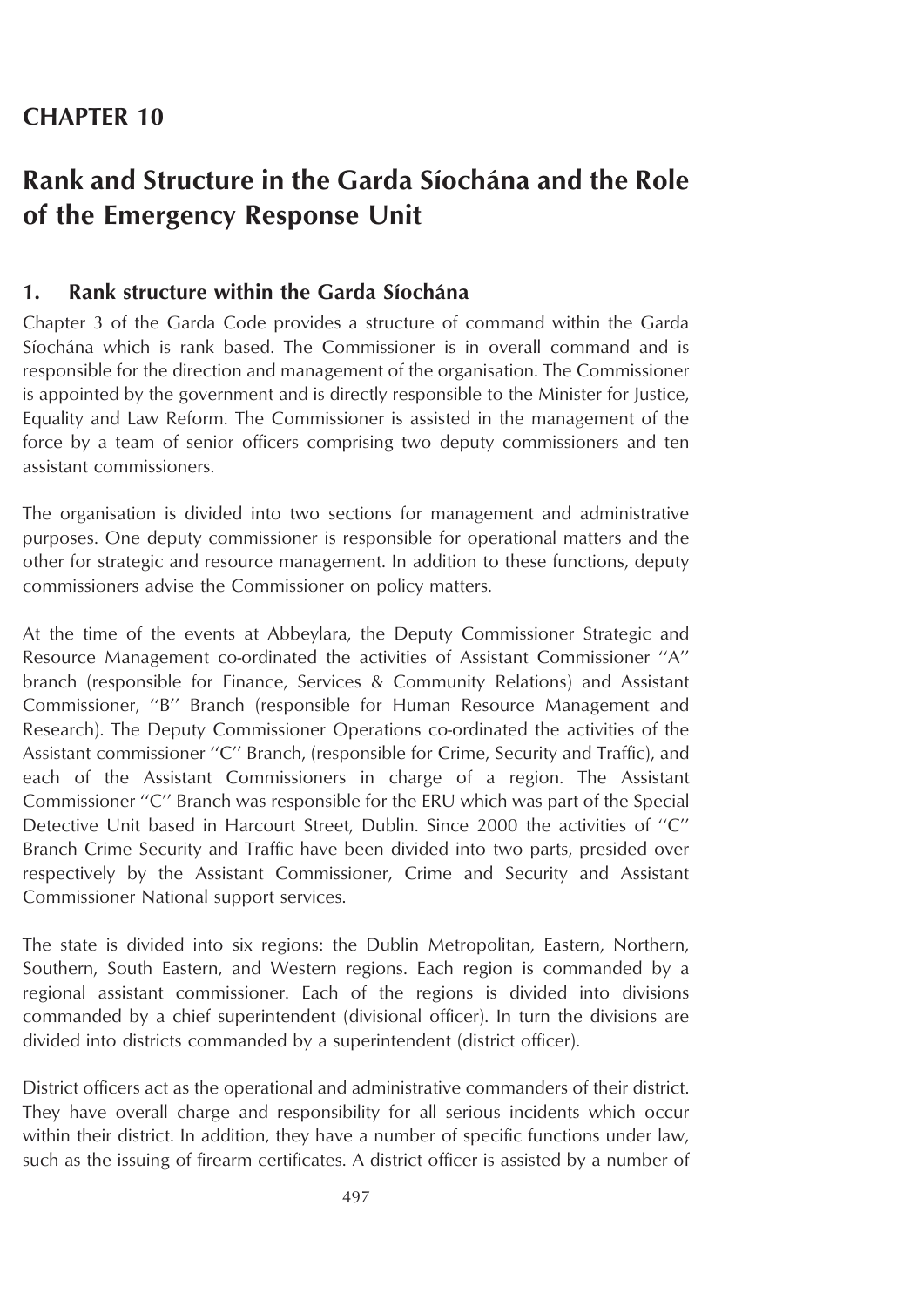Inspectors. Every district has a Detective Unit and a Traffic Unit attached to it; all under the command of the district officer.

The districts are divided into sub-districts which are the responsibility of a Sergeant. Each sub-district usually has one garda station. The number of officers attached to each station may vary from three to 100.

Rank structure, as a matter of practice, has been confirmed in evidence by a number of senior officers. Thus, in his evidence to the Tribunal, Chief Superintendent Tansey stated:

''*the system structure/structure of command in An Garda Sı´ocha´na is rank based. In a siege situation, the Superintendent/District Officer, as siege commander, has overall charge and responsibility for the management of the scene as the incident unfolds. He/she implements a strategy of the Assistant Commissioner and Chief Superintendent and develops their own strategies at the scene as circumstances dictate. The overall siege strategy was formulated jointly by the Assistant Commissioner and Chief Superintendent. The strategy employed was the strategy established by the Commissioner of An Garda Sı´ocha´na for resolving incidents of this nature. The goal was one of peaceful resolution by isolation, evacuation, containment and negotiation with the subject. The strategy was not committed to writing*.''

Prior to the appointment of regional assistant commissioners, it was the responsibility of the divisional officer, being the chief superintendent, to establish strategy. However, Chief Superintendent Tansey observed that now regional assistant commissioners have overall responsibility for the operations in their particular region.

The strategy is devised by the divisional officer. It is based on consultation between the divisional officer and the assistant commissioner. In the event of any disagreement, the senior officer's view will prevail.

At Abbeylara, the Emergency Response Unit provided assistance but at all times it was directly accountable to and under the control of the scene commander, Superintendent Shelly or Superintendent Byrne, as district officers.

### **2. Emergency Response Unit — origins**

In an extensive report to the Tribunal, Detective Superintendent Hogan related the origins of the ERU. He said that:

''*On 15th December 1977, the Commissioner of An Garda Sı´ocha´na authorised the formation of the Special Task Force, STF. This decision followed an agreement between member states of the EEC requiring each state to maintain a specially trained group, capable of responding to terrorist incidents, such as hijacking and hostage taking. During 1977 garda officers visited special police groups in Germany, (GSG9), and Belgium (Gendarmerie), where selection, training and operation methods were observed. Their report formed the basis on which the STF was established and developed throughout the following*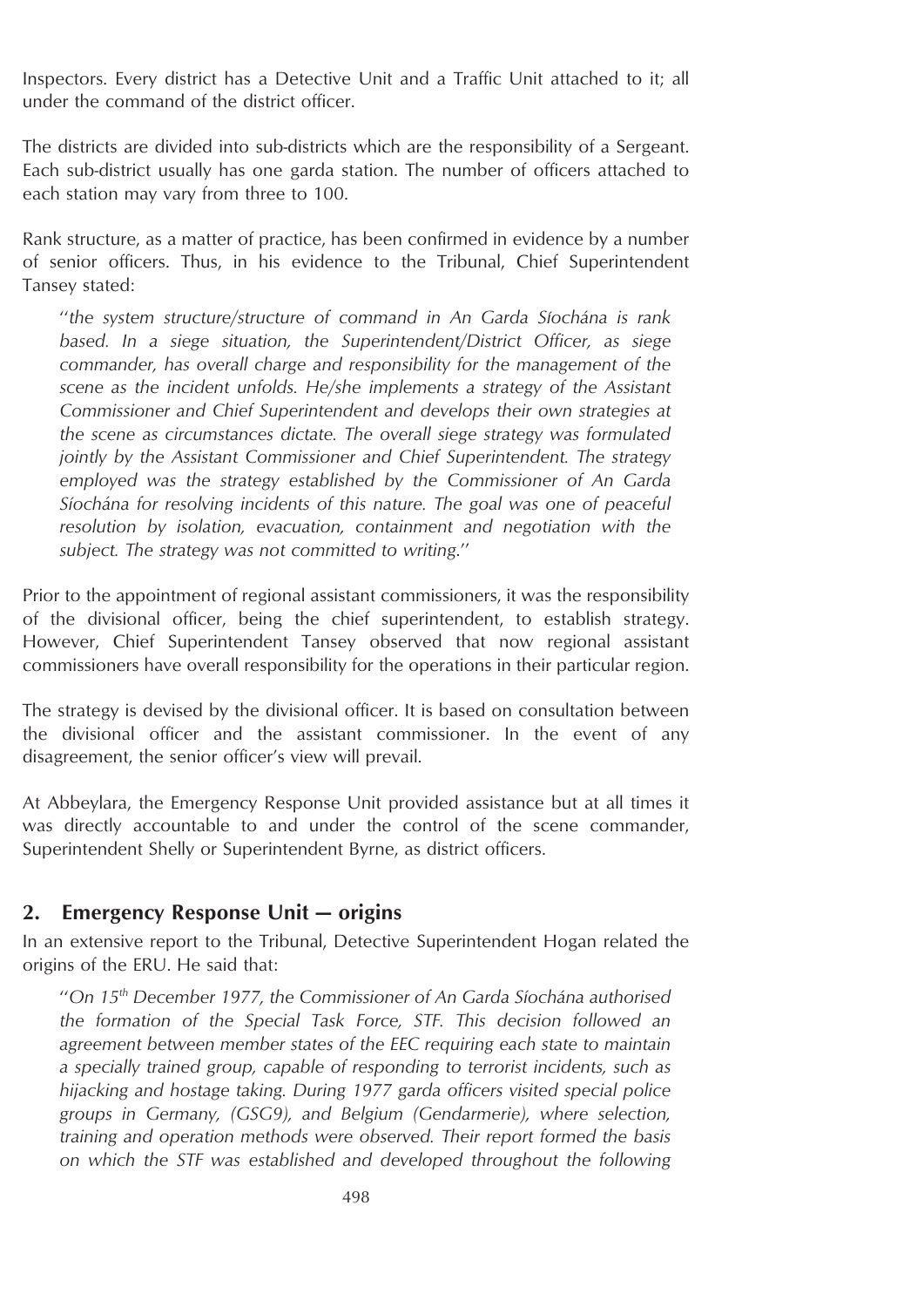*decade. Core skills included physical fitness, enhanced firearms training and driving skills.*

*Duties were performed in support of regular garda units and consisted of operations to suppress armed crime, through ground/air patrols along with antisubversive initiatives, conducted in border regions. In conjunction with these deployments, a response element was maintained to major incidents throughout the State*''*.*

He also told the Tribunal that:

''*In 1984, personnel from within STF underwent additional training with the army ranger wing, the specialist intervention unit of the Irish Defence Forces. From this process, the Anti-Terrorist Unit was established and later renamed the Emergency Response Unit, in 1987. This Unit operated under the control of the Detective Chief Superintendent, Special Detective Unit and was based at Harcourt Square, Dublin. An emphasis was placed on dedicated training and development of the core skills and operational tactics. During this phase the methodologies relevant to hostage rescue and siege incidents were introduced to the unit's projected development.*

*Common within the international fraternity of specialist units, the development of response techniques was initially derived from the military experience. This was due to the indigenous availability of expertise, training facilities and political support in maintaining dedicated resources capable of responding to terrorist actions*''.

During its formative years, emphasis was placed on military experience, however:

''*The situation changed in the early 1980s, when an emphasis was placed on a police rather than a military response to major incidents. From within this historic context, the principles of siege management and negotiation emerged. Training and development of Emergency Response Unit personnel was orientated towards providing a primarily police response to such incidents*''*.*

Superintendent Hogan explained to the Tribunal that the Emergency Response Unit developed in the context of anti-subversive activity and issues surrounding the security of the State. He stressed that the Garda Siochana does not have a military role, nor are they based on military structures. This is contrasted with units in some other countries, such as Italy and Spain. Between, 1978 and 1984, the tactics and skills of the STF (Special Task Force) were developed and there was considerable contact with other European units. At that time, the Garda commenced to break away from military training and moved towards police orientated training and response.

The duties of the Emergency Response Unit were set out in a report of a Working Group established in 1998 to review its operation. Such duties included:

- i. Armed support during criminal/subversive operations;
- ii. Specialist search techniques, including forced entry;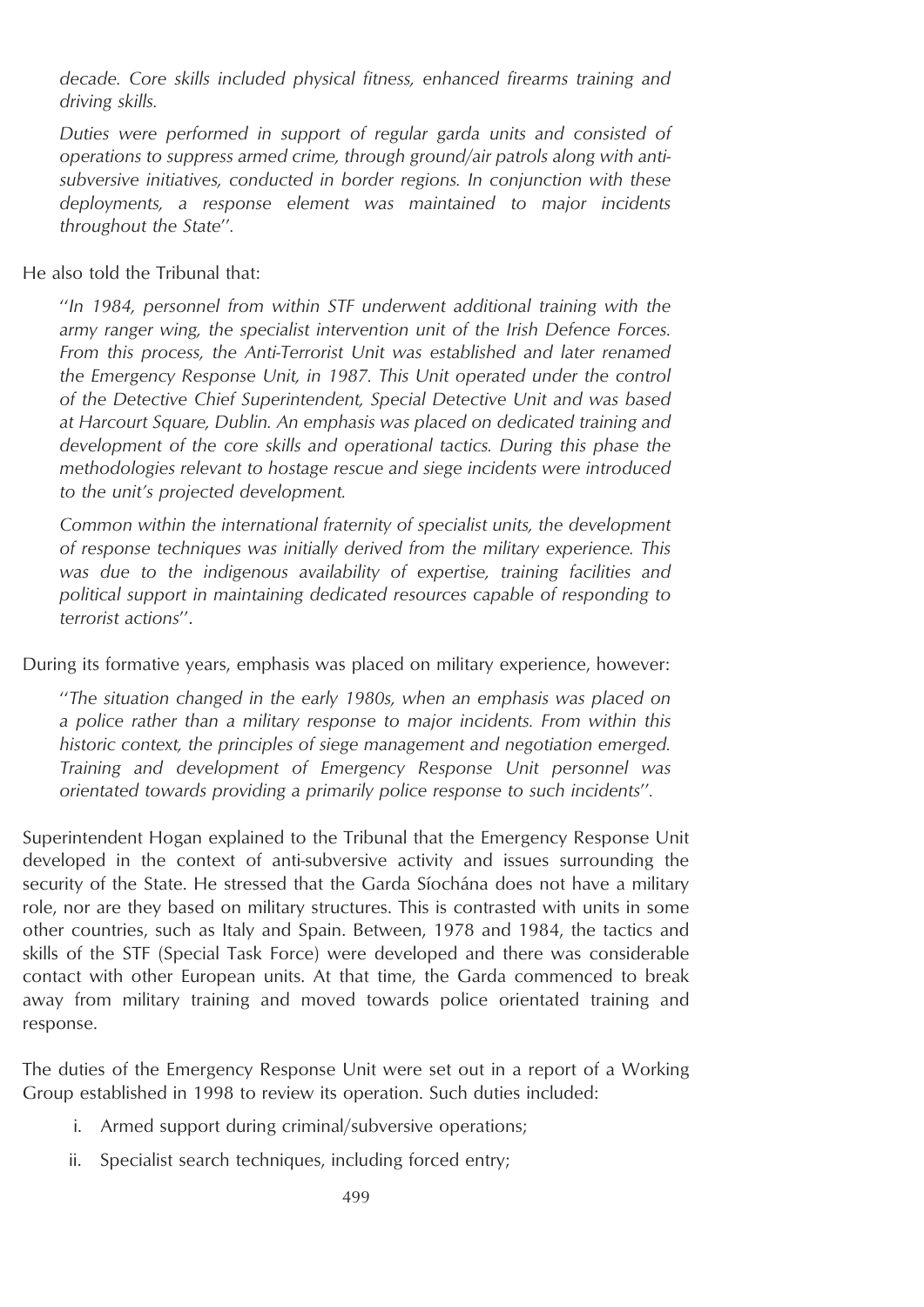- iii. To assist in the execution of high risk warrants;
- iv. To provide regional ground/air patrols;
- v. To provide specialised patrols within the Dublin area as directed by the Assistant Commissioner;
- vi. VIP protection;
- vii. Skills training and development.

Since 1998, the Emergency Response Unit has developed its capabilities in a number of fields including:

- i. Intervention, including hostage rescue methods;
- ii. Emergency medical response;
- iii. In-house training (the unit possesses its own instructors in firearms, tactics etc.);
- iv. Cold breaching entry techniques:
- v. Observer marksmanship.

## **3. Composition and membership of the Emergency Response Unit**

The ERU is part of the Special Detective Unit under the command of the Detective Superintendent of Operations. The Tribunal was informed that the full strength of the unit is 49 members, broken down by rank as follows:

- One detective inspector;
- $\bullet$  Eight sergeants;
- 40 detective gardaí.

The unit is divided into four working groups of two sergeants and ten gardai. It works a two relief system from 7:00 a.m. to 3:00 p.m. and from 3:00 p.m. to 11:00 p.m.

ERU personnel are serving members of the Garda Síochána. Applicants are required to have completed at least three years service following attestation. As in other areas of the Garda Síochána, members who are promoted to sergeant rank are required to serve at least one year in a uniformed staff section before being eligible for return to the unit.

## **4. Pre-selection, pre-allocation courses and training**

The selection of applicants to be members of the Emergency Response Unit is based on a two week selection course, conducted by the specialist school at the Garda College. An ERU member of supervisory rank participates in the selection process. Successful candidates then undergo an induction training course at the specialist school. This induction/training course, which is known as the pre-allocation course, is six weeks in duration. The core content consists of two weeks' firearms training,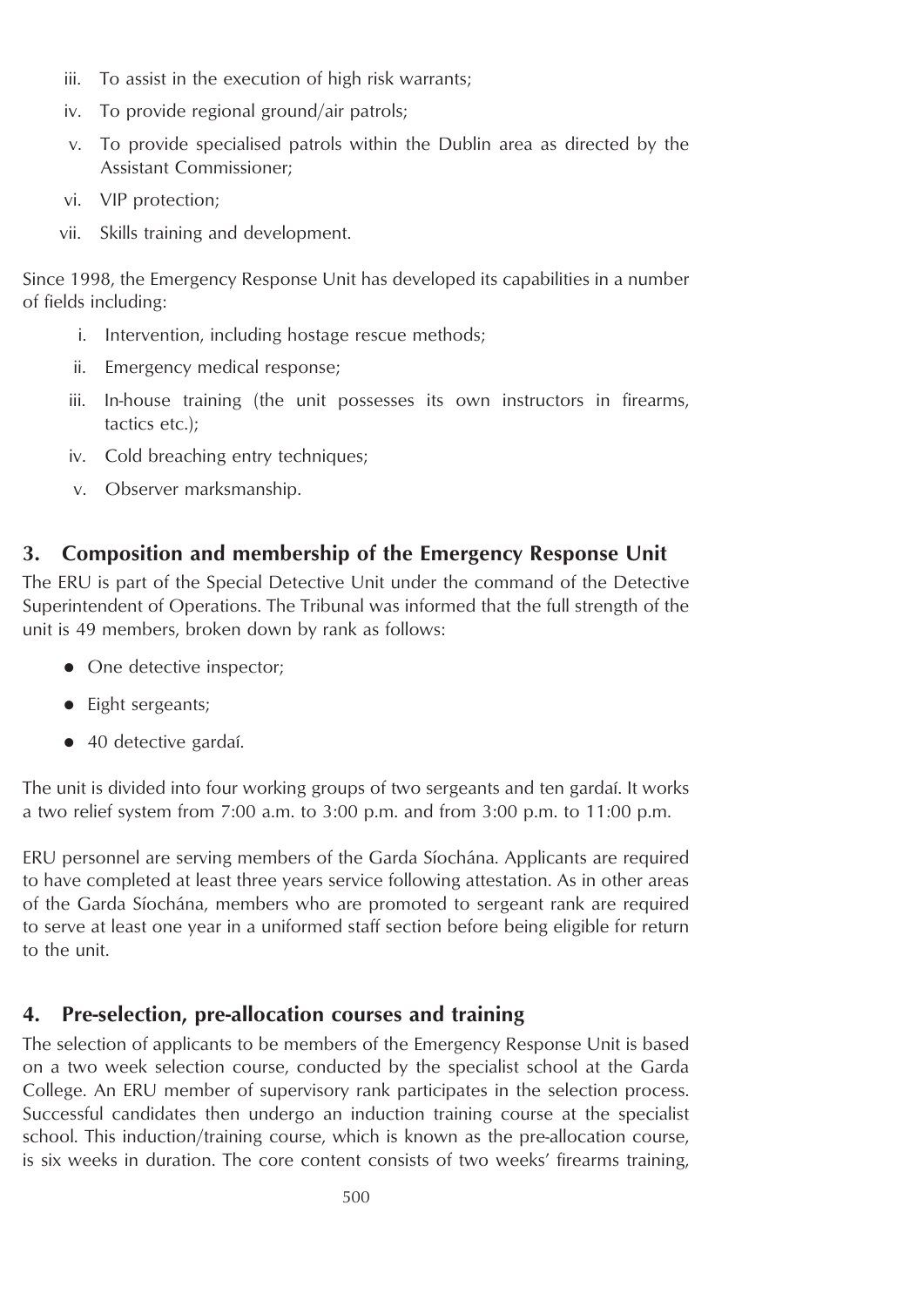two weeks' tactical training and two weeks' driving instruction. Members, who successfully complete their induction training, when allocated to the Emergency Response Unit, are further assessed for a period of six months, followed by an eighteen-month probationary period before appointment as detective.

Training is described as being a vital and significant element of ERU operations. The unit is required to achieve and sustain a high level of physical fitness. Each unit is required to dedicate one working week in four, to training. In addition, each unit is required to attend the Garda College for bi-annual training.

Members are required to qualify three times yearly in all firearms that are on issue to the unit. They must maintain proficiency in five firearms and the Tribunal was informed that there is considerable time spent in training in achieving minimum standards. Firearms training is undertaken in two modules which are: (1) in-house tactical training on an ongoing basis from the ERU's own firearms instructors; and (2) refresher range practice. Practical training is undertaken at the specialist school utilising a purpose-built building and structural designs for scenario training. According to information submitted to the Tribunal, a substantial portion of each training week is dedicated to tactical procedures which include operational planning, containment of armed situations and barricaded incidents and hostage rescue methods. The unit utilises FX Simunition, a marker system for simulated scenarios during tactical training.

A number of members of the unit have received specialist training at overseas centres. Some have participated in a 16 day tactical and firearms training course at the training camps of the FBI hostage rescue team in Quantico, Virginia, USA.

### **5. Operational support/training role**

Superintendent Hogan told the Tribunal that, in the Irish context, the operational support of regular garda units is a primary function of the Emergency Response Unit.

The Tribunal was also informed by Superintendent Hogan that another source of knowledge and experience is ''*the participation of (the) Emergency Response Unit in the training and development of the various garda ranks, from Inspector to Chief Superintendent, in the role of siege management and negotiation*''.

Since its establishment, the Emergency Response Unit has participated regularly in siege scenario training in the Garda specialist school. Exercises have required ERU command elements to liaise with scene commanders, advise on tactics and perform intelligence gathering functions including aid, delivery and primary containment duties. Surrender and arrest scenarios and training in the resolution of hostage situations are undertaken in training.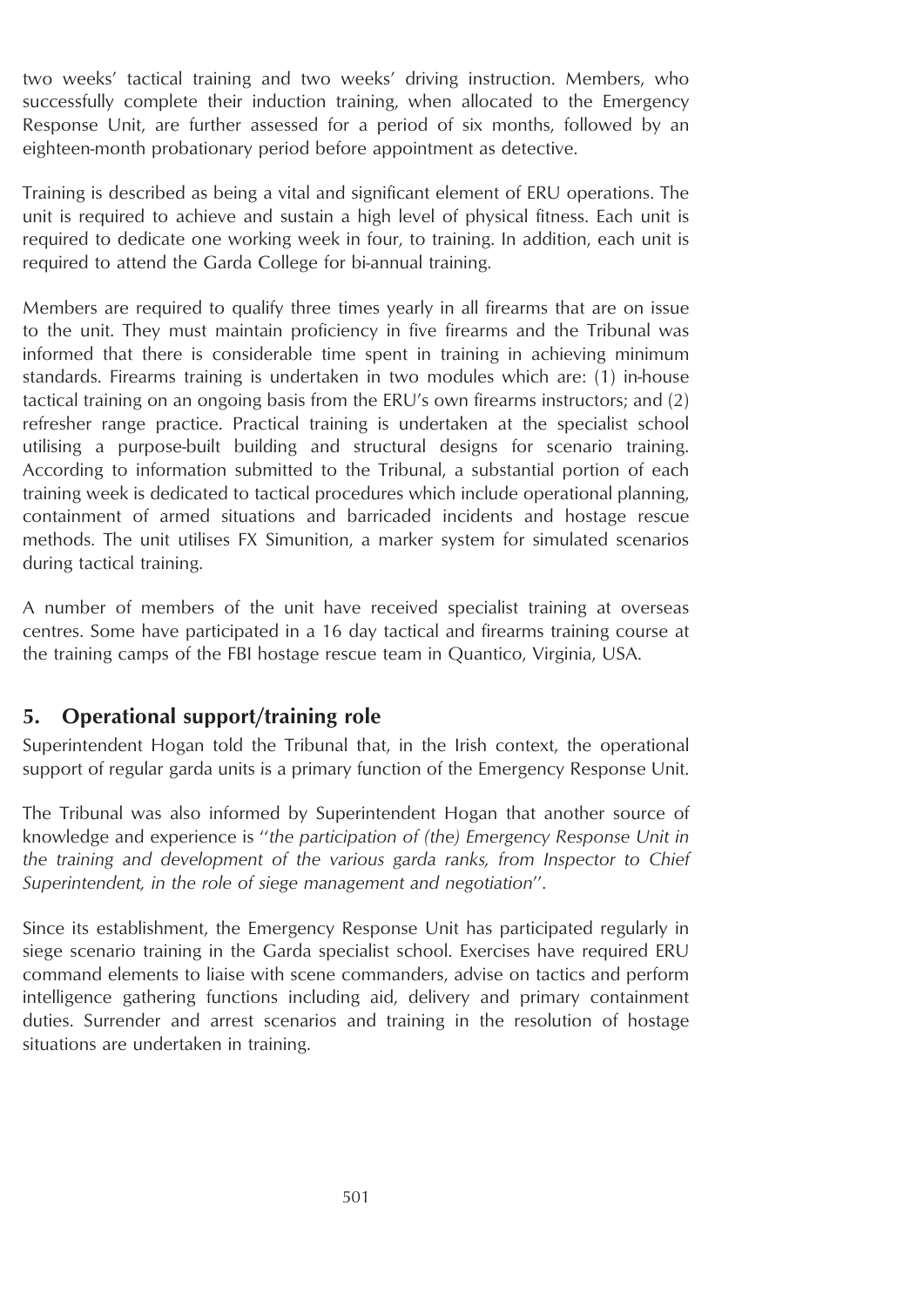## **6. Emergency Response Unit — rank structure**

When called to an incident, the Emergency Response Unit operates under the scene commander. In many situations, the scene commander is unlikely to have the same level of experience or training in relation to such incidents as members of the ERU.

#### **7. Evidence of Detective Inspector John Gantley**

Detective Inspector Gantley, the detective inspector in charge of the ERU, gave evidence to the Tribunal in relation to the Garda Hostage Negotiation Course which he delivered in 2001. The purpose of his lecture on this course was to provide officers with knowledge of the part the ERU plays in a siege type situation or firearms incident. With regard to command and control, he informed the Tribunal that the district officer (being the superintendent of the district) must be responsible for all aspects of policing within his or her area. He stated that following the general guidelines within the Garda Síochána, at an incident such as that at Abbeylara, a member of the operational team is answerable to the district officer, who in turn is answerable to the appropriate divisional officer who is a chief superintendent.

#### **8. Role or rank based responsibility — other jurisdictions**

In certain respects the rank and role structure within the Garda Síochána approximates to structures which have been adopted in other jurisdictions, such as the United Kingdom, where a rank and role system known as Gold, Silver and Bronze is applied. There are, however, differences. In that jurisdiction, the system is as described in the ''Manual of Guidance on Police use of Firearms'' prepared in January, 2001 by the Association of Chief Police Officers of England, Wales and Northern Ireland (ACPO), which provides that the division of responsibility is ''*role and not necessarily rank based*''. Operational responsibility rests always with the Silver Commander. The arrival of a more senior officer to the scene does not remove or shift that responsibility. In relation to the role carried out by the Gold Commander, Inspector Gantley agreed that the function of the divisional officer, or chief superintendent, is analogous to that of the role performed by the Gold Commander in the UK system. That officer retains strategic responsibility.

#### **United Kingdom**

In the United Kingdom the ACPO Manual deals with command structure as follows:

''*In normal circumstances an effective command structure has three levels: strategic, tactical and operational. These command functions are commonly referred to as gold, silver and bronze respectively and the commanders performing these roles need to be carefully selected, trained and updated on a regular basis.*

*Gold — strategy — the overall intention to combine resources towards managing and resolving an event or incident;*

*Silver — tactics — the way that resources are used to achieve the strategic intentions within the range of approved tactical options;*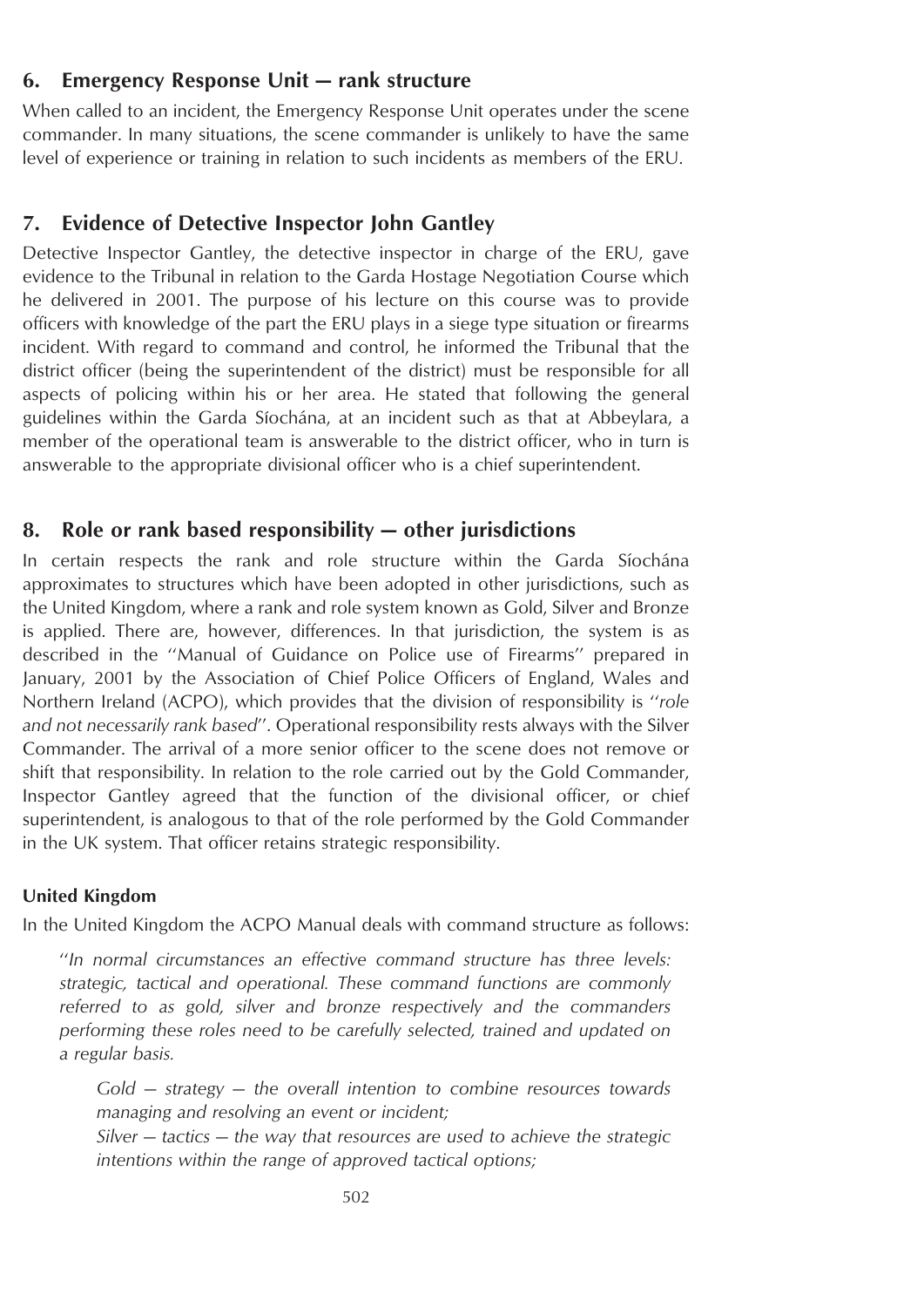*Bronze — action — organises the groups of resources to carry out the tactical plan.*

*The structure can be used for both pre-planned events and spontaneous incidents and can offer the degree of flexibility required to cope with a varied and developing range of circumstances. It relies on the paramount principle of flexibility and as such is role-specific, not necessarily rank related*. [emphasis added]

*In particular a gold, silver and bronze command structure requires that each participant understand the parameters of their own role whilst accepting the relationship with others in the command team. Officers of senior rank cannot assume primacy solely on the basis of rank or territorial responsibility, without taking up the appropriate role within the command structure. This change should be discussed before it is undertaken and it should be documented should it occur.*

*Similarly, if an officer senior in rank to the gold commander, quality assures an operational plan, offers advice or makes decisions, they are likely to be held accountable for all actions taken under the plan.*

*There is a need on protracted operations for command resilience to be addressed — suitable, qualified replacements should be identified and briefed in good time.*''

### **Victoria, New Zealand and Canada**

In Victoria command of an incident such as that at Abbeylara vests in the Scene Commander who is the local superintendent having overall responsibility for resolving the crisis with the minimum use of force. In New Zealand such responsibility rests with the local Inspector or Superintendent, as Scene Commander, depending on the scale of the incident. In Canada the command structure at an incident is not designated according to the rank of the officers but reflects their roles within the team; the command structure is role based and not rank based suitability, more than rank, is the determining factor. A detailed discussion of the experience in these jurisdictions is set out in Chapter 12.

### **9. The decision to deploy the Emergency Response Unit to the scene**

No criticism was expressed by the international policing experts who gave evidence to the Tribunal of the decision to deploy the Emergency Response Unit to the scene at Abbeylara. Similar firearms response teams would have been engaged in other countries. Mr. Bailey told the Tribunal that in light of international comparison it was appropriate to deploy the ERU as a specialist firearms team to Abbeylara. Most police services have such a unit. They bring specialist skills and equipment to firearms situations. There is a higher level of shooting accuracy required from ERU members than other gardaı´. This higher level of shooting skill is, he observed, one reason to deploy the ERU to higher risk operations, such as at Abbeylara. They must also be able to devise and use tactics to resolve incidents and also to make judgments about the appropriateness of discharging a weapon. Team tactics may be required to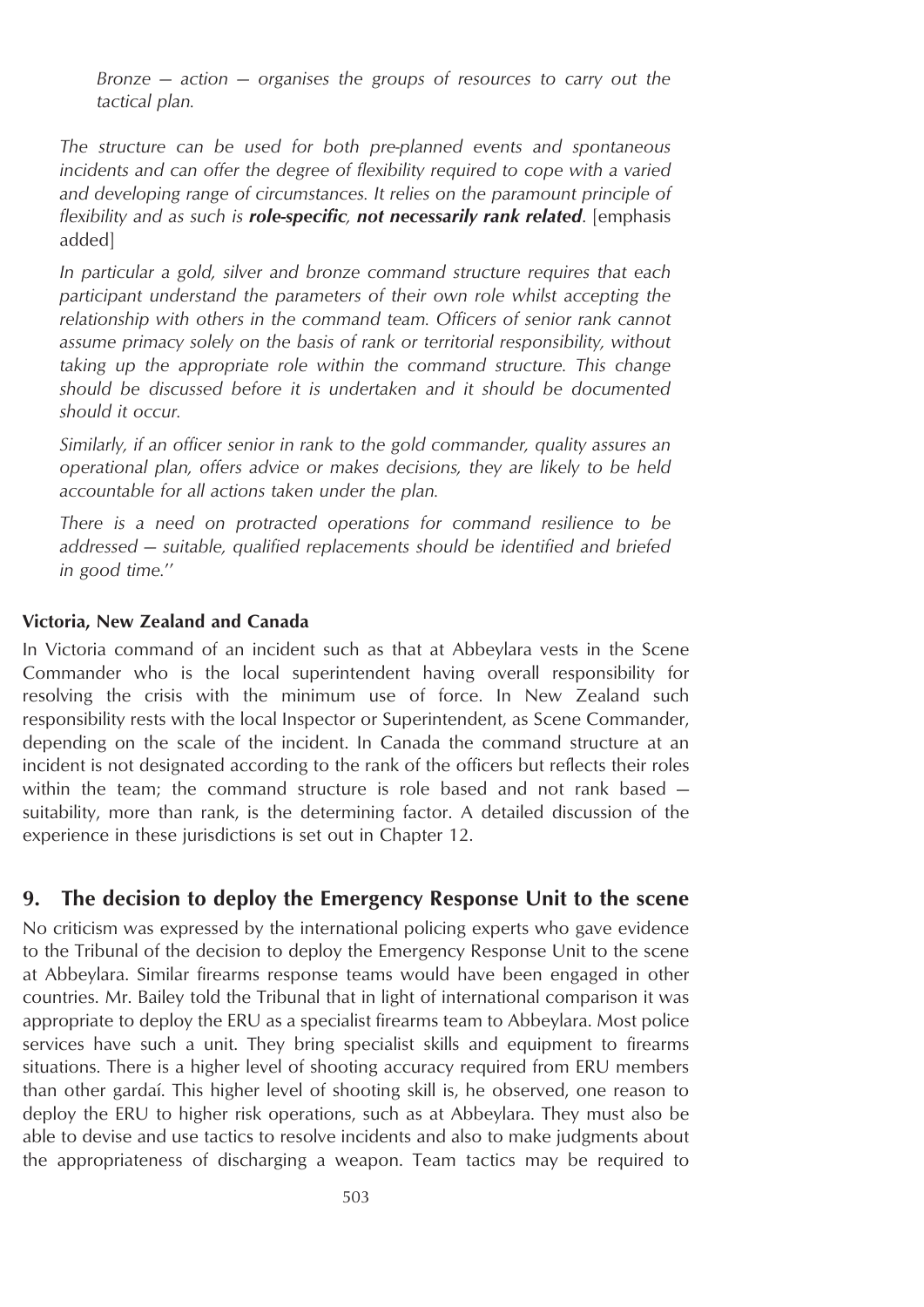enhance the safe resolution of an incident. Mr. Bailey noted that although local officers may work in the same geographical area, they may not have trained together; nor might they have responded to firearms incidents as a team. It is often the case that a specialist firearms unit is deployed to the scene to provide personnel who are trained and experienced as a team. The increase in level of skill required from firearms team officers reflects the more difficult task that that team may be asked to fulfil. In order to deal with such tasks, officers are trained to work in concert. Further, he believed that as a matter of practicality, given normal policing demands, it would not be possible to train local officers to such a high level of skill in shooting, tactics and judgement.

Mr. Bailey also observed that specialist firearms units may have access to equipment which is rarely required, expensive to purchase and which entails practice in usage. He believed that this was a further reason to deploy a specialist unit. In this regard it is to be noted, however, that the evidence to the Tribunal indicates that specialist equipment possessed by the Garda is available to the force as a whole through the Technical Support Unit.

One other typical reason why specialist firearms teams are deployed to incidents, is to release local first responders to resume normal policing duties. In this regard Mr. Bailey observed that there was a lack of clarity about whether this had been the intention at Abbeylara when the ERU were deployed. Nevertheless, he expressed the opinion that supplying additional personnel from headquarters to support the local officers was an appropriate reason for the deployment of the Emergency Response Unit to Abbeylara.

### **10. Summary**

The structure of duty and responsibility within the Garda Síochána is rank rather than role based. Command of an incident is the responsibility of the district officer. Members of the Emergency Response Unit who are detailed to provide assistance at a scene come under the overall control of the district officer, regardless of the extent of their respective experience or training. While the system of command at an incident such as that at Abbeylara approximates to the Gold, Silver and Bronze system operated in the United Kingdom, it differs in at least one significant respect; responsibility in that jurisdiction is not necessarily rank based but is role specific.

In other jurisdictions similar specialist firearms response teams would have been deployed in an Abbeylara type incident. In Victoria and in New Zealand, overall command is retained by the equivalent of the scene commander. In Canada, when called to an incident, the inspector in charge of the Emergency Response Team assumes control of that incident; local responsibility effectively ''*lapses*''*.*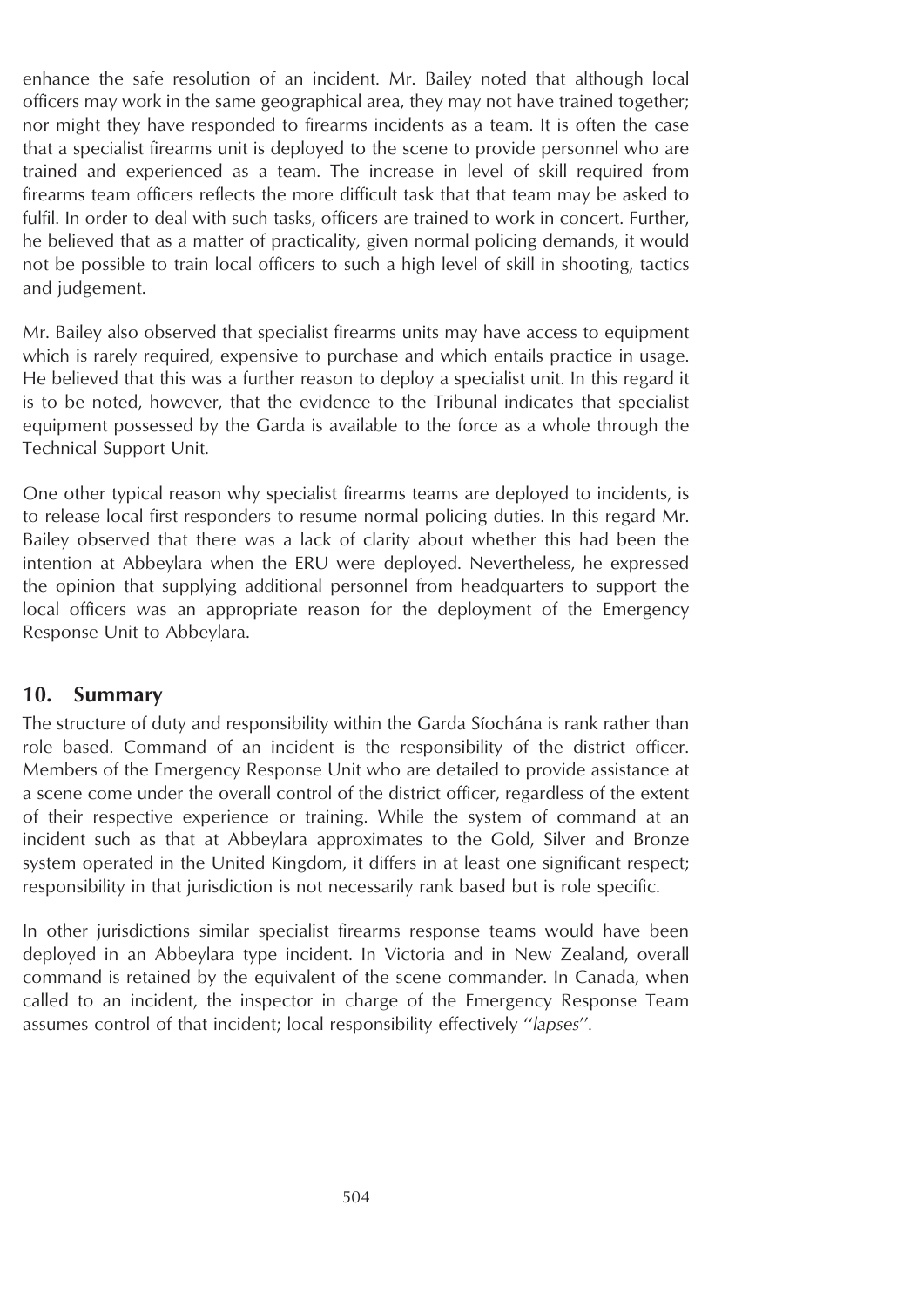# **CHAPTER 11**

# **Less lethal options1**

# **Introduction**

Part of the remit of the Tribunal is to consider whether alternative measures could have been taken to deal with the threat posed, either when John Carthy was in his house, or when he emerged from it. This involves an examination of what are known as ''less lethal'' options and particularly, in the first instance, what options were available to the Garda; and secondly, what options, if any, were available internationally in April, 2000. Section A is a consideration of less lethal ''devices''. The potential use of dogs as a tactical option at a firearms incident is considered in section B. This includes an examination of the availability of appropriately trained dogs to the Garda Síochaná.

# **SECTION A: — Less Lethal Devices**

The Tribunal heard evidence on this topic from Detective Superintendent Hogan, the officer in charge of the Emergency Response Unit.

Issues relating to less lethal options have been exhaustively considered in Northern Ireland by the Independent Commission on Policing for Northern Ireland, whose report entitled ''A New Beginning: Policing in Northern Ireland'' was published in September, 1999. This Report and the Commission are referred to herein as the ''Patten Report'' and the ''Patten Commission'', the names by which they are more commonly known.

The Patten Commission in its initial report made two recommendations in connection with alternative measures to the use of firearms. They can properly be described as ''less lethal options'' rather than ''less than lethal options'', in that no weapon is without risk of injury, including fatal injury.

The Patten recommendations include the following:

Recommendation 69 states that *''an immediate and substantial investment should be made in a research programme to find an acceptable, effective and less potentially lethal alternative to the Plastic Baton Round (PBR)''.*

<sup>1</sup> The Tribunal wishes to thank the Northern Ireland Office for permission to use the Patten Report; The Police Scientific Development Branch of the Home Office in the United Kingdom for permission to utilise the Donnelly Review and Evaluation; the Association of Chief Police Officers in England, Wales and Northern Ireland for permission to use its ''Manual of Guidance on Police Use of Firearms''; the Police Complaints Authority of England and Wales for permission to use its ''Review of Shootings by Police in England and Wales from 1998 to 2001'', and the Royal Canadian Mounted Police for permission to use its ''Major Case Management Task Force Report''.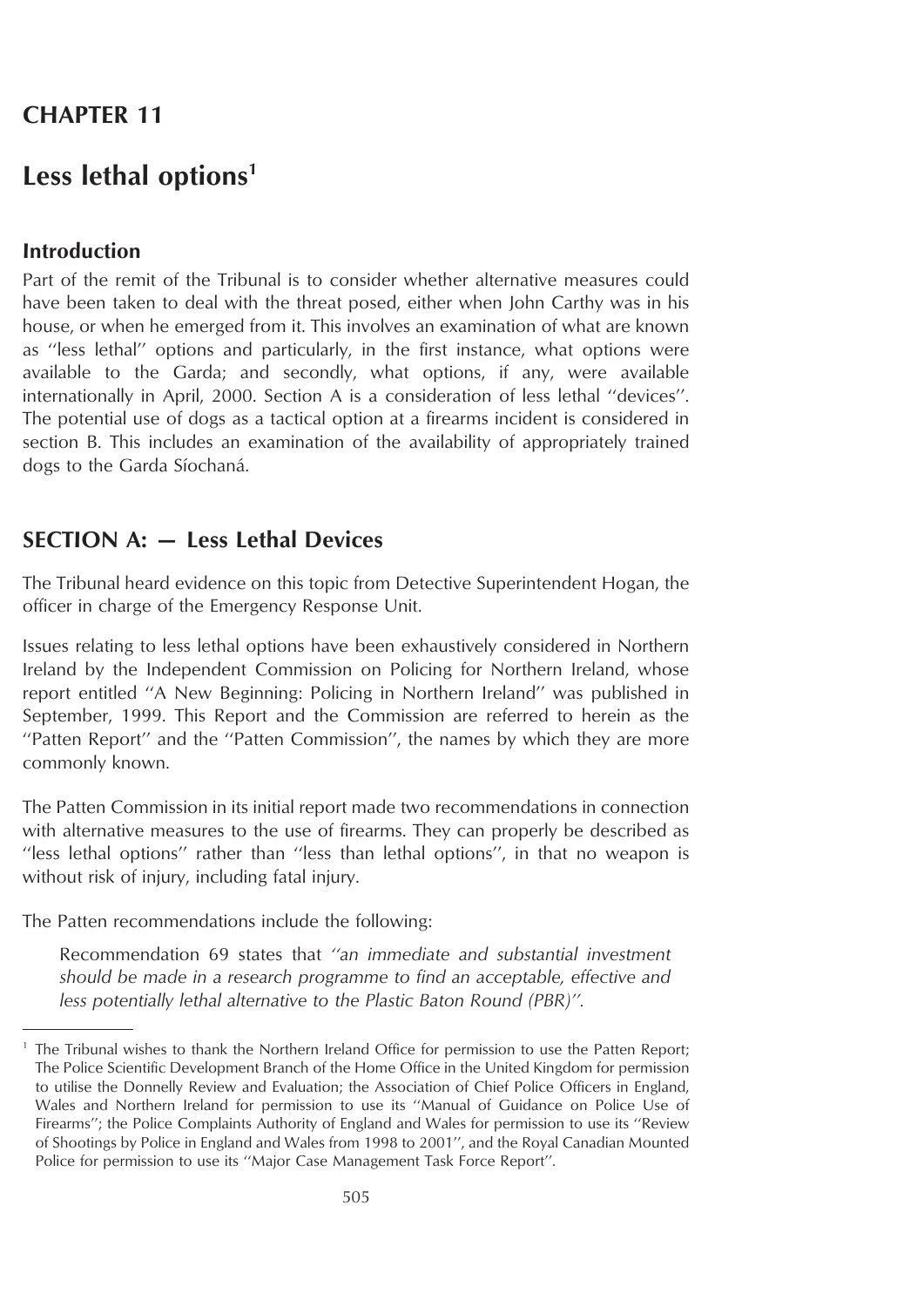Recommendation 70 postulates that *''the police should be equipped with a broader range of public order equipment than the RUC currently possess, so that a commander has a number of options at his/her disposal which might reduce reliance on, or defer resort to the PBR.''*

In the summer of 2000, the then Secretary of State for Northern Ireland, having consulted with Cabinet colleagues and others, ''*established a UK wide Steering Group to lead a research project aimed at establishing whether a less potentially lethal alternative to the Baton Round is available; and reviewing public order equipment which was then available or could be developed in order to expand the range of tactical options open to operational commanders*''.

The implication in the recommendations is that they relate primarily to public disorder involving groups of individuals, but, as made plain in the Patten Report, such an examination overlaps with incidents involving single individuals who are armed with a firearm or other offensive weapon. It is therefore of relevance to the Tribunal.

Interestingly the Patten Report stated at paragraph 9.14 that:

*''In view of the fatalities and serious injuries resulting from PBRs and the controversy caused by their extensive use, we are surprised and concerned that the government, the Police Authority and the RUC have collectively failed to invest more time and money in a search for an acceptable alternative. We were able to discover very little research work being done in the United Kingdom (except in the development of more accurate PBRs), by contrast, we were impressed by the efforts being made and commitment to develop non-lethal weaponry alternatives in the United States, particularly at the Institute for Non-Lethal Defense Technology at Pennsylvania State University and the National Institute of Justice in Washington. Nevertheless, although this work appears to hold some promise, we are advised that as yet, no non-lethal alternative to the PBR exists which can effectively intercept the petrol bomber while protecting the police and the public from injury.''*

The first steering group paper was published in April, 2001. The group comprised representatives of Her Majesty's Inspectorate of Constabulary, the Home Office, the Association of Chief Police Officers of England, Wales and Northern Ireland (ACPO), the Ministry of Defence, the Police Authority for Northern Ireland, the Police Scientific Development Branch of the Home Office (PSDB), and the Royal Ulster Constabulary (RUC). The steering group was chaired by the Northern Ireland Office. At the stage of the first report, the group had concentrated on Phase I of the terms of reference and in accordance with Recommendation 69 of the Patten Report, addressed the following specific areas:

- i. Acceptability,
- ii. Effectiveness, and
- iii. Lethality in minimum force.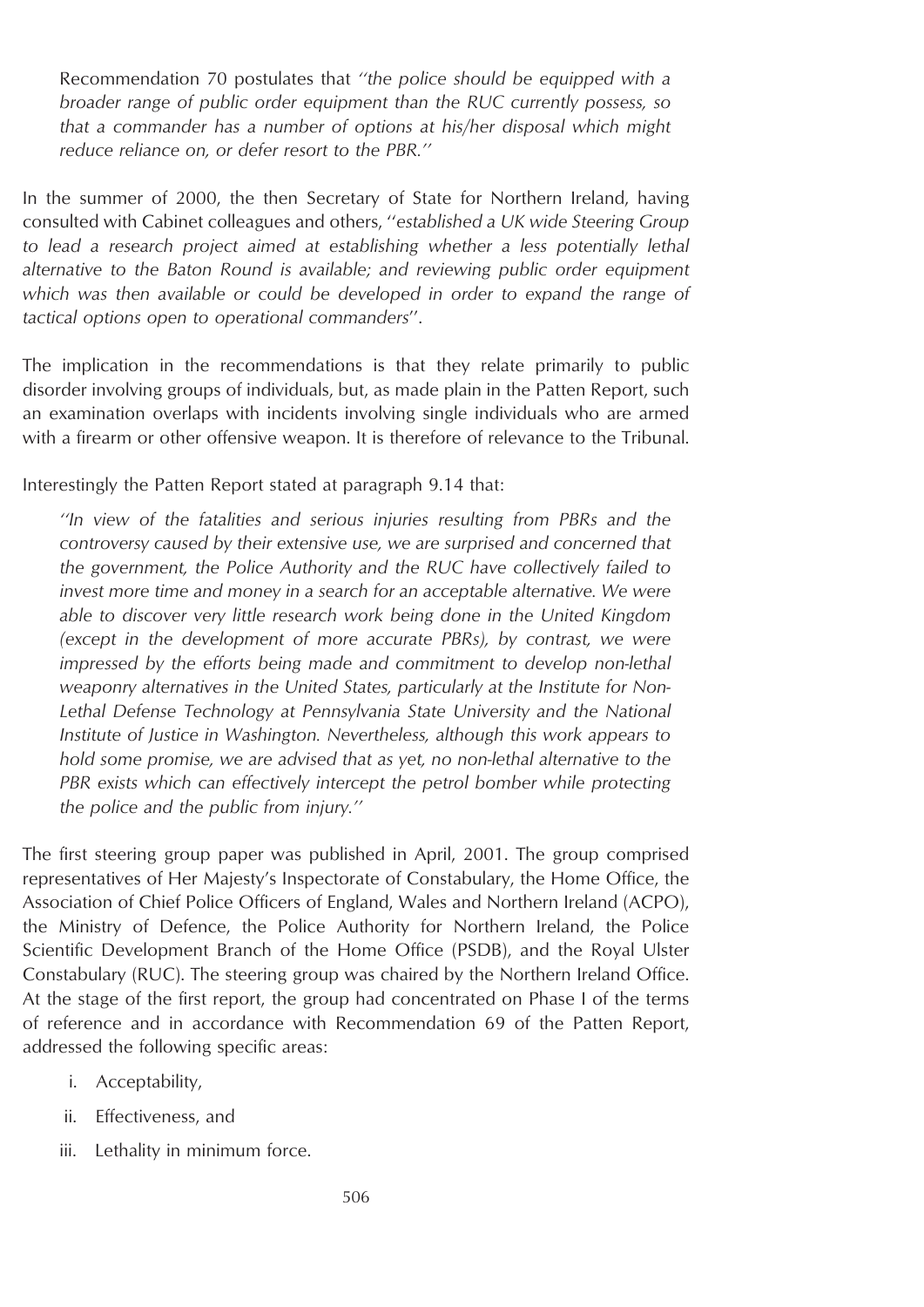The importance of the first report, from the point of view of the inquiry conducted by this Tribunal, is that it sets out what the state of literature and research was at its establishment in June, 2000 and the completion of Phase I in mid-February, 2001, i.e., broadly speaking the literature and research that would have been available internationally at the time of events at Abbeylara in April, 2000.

The steering group took steps to ensure that its work was consistent with the approach adopted by ACPO. In addition it made contact with a range of other bodies with relevant experience and expertise, including, for example, the National Institute of Justice in the United States, a body which comes under the aegis of the United States Department of Justice, and Pennsylvania State University.

In relation to the first topic reviewed i.e "acceptability", three aspects were considered by the steering group; the human rights and legal requirements; the ethical and cultural grounds, and the medical issues.

While the consideration of the group was primarily directed towards the possible alternative to baton rounds, or what are colloquially but rather inaccurately called ''rubber'' or ''plastic bullets'', a number of operational requirements were considered in the context of providing a means of keeping at a safe distance those posing a serious threat to life which would otherwise require the intervention of police officers at close quarters, potentially placing them at great risk. These requirements included repelling an individual attacker with potentially life-threatening weapons — and in certain circumstances, incapacitating temporarily those intent on violent attack.

The United States National Institute of Justice has described less lethal options as:

*''Devices or agents used to force compliance with law enforcement personnel without substantial risks of permanent injury or death to the subject''*.

Importantly the steering group contended that the performance data on commonly available products provided in their paper originated from manufacturer's data which had not yet been verified by a PSDB testing programme. It also cautioned that little evidence of independent medical assessment was available for much of the commercially obtainable equipment covered by that review.

The technologies then available were divided by the steering group into the following categories:

- $\bullet$  Chemical
- Diversion and Distraction
- **Electrical**
- **I**mpact
- $\bullet$  Mechanical.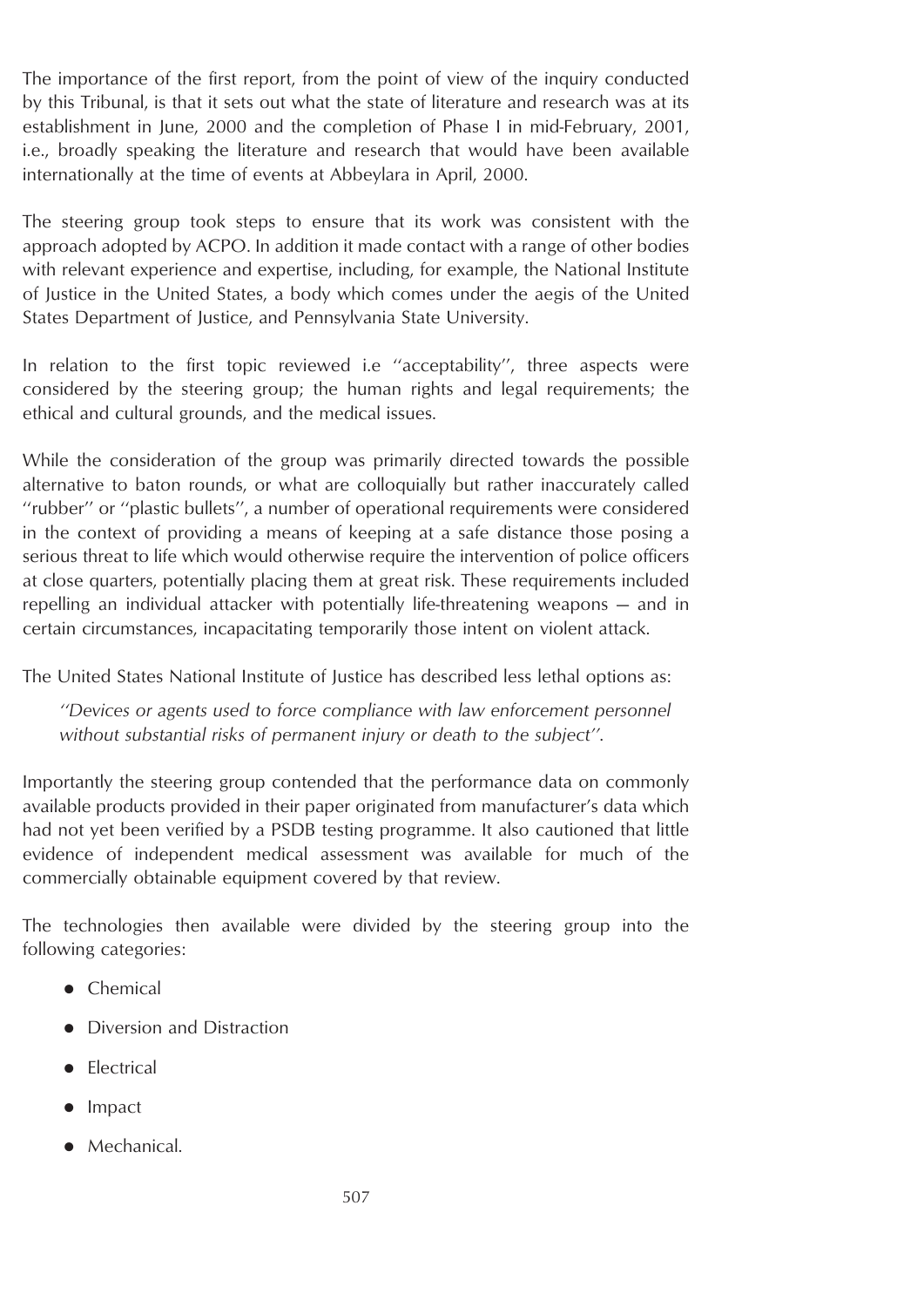# **Chemical Agents**

CS (O-Chlorobenzylidene Malononitrile), OC (Oleoresin Capsicum), CN (Chloroacetophenone) and CR (Dibenz(b.f.)-1:4-oxazepine), and PAVA (Pelargonic Acid Vanillylamide) delivered by grenade or projectile, or used as a personal incapacitant spray together with olfactory agents were considered. The various agents were analysed in depth in the report.

# **Diversion and Distraction Devices**

Diversion and Distraction devices include agents intended to utilise methods of overloading the senses by sound, light, smell or a combination of these to promote a distracting or disorienting effect. In this category the group considered sound and flash grenades, and smoke grenades.

Sound and flash grenades include ''stun grenades'' that emit one or more loud bangs or flashes of bright light. They are hand thrown and are typically used in rapid entry situations where police officers need to gain access or apprehend individuals before they can injure themselves or others. The ERU at Abbeylara were in possession of ''two bang'' and ''nine bang'' distraction devices. These were the only such devices available to the Garda in April, 2000.

As entry of the Carthy house had been ruled out by the scene commander and the ERU tactical commander, it appears that the potential use of these devices was not considered. It seems that that was reasonable in all the circumstances.

Light devices which use distraction or disorientation by virtue of dazzle effect were considered by the steering group but concerns existed on the question of eye safety. Additionally in bright sunlight, the power needed for such devices to be effective could lead to exposure above safe or admissible limits, and on that account those devices were eliminated from consideration by the group.

# **Electrical Devices**

Electrical devices include any weapons which use the effects of electricity to incapacitate the subject or target. There were a variety of different devices available in the year 2000 but their principle of operation was the same. They are battery powered and use a low current, high voltage shock for incapacitation. The electrical stimulus delivered by the device temporarily interferes with the normal electrical signal generated by the human nervous system. Incapacitation by electrical means appears to be a virtually instantaneous method with almost instant recovery, although some questions remained on delivery methods and on health effects.

The most widely used electrical device, at this time, was the Taser. This was first used in l976 and has been used by hundreds of police departments in the United States for many years. Taser is an acronym for ''Thomas A. Swift Electric Rifle''.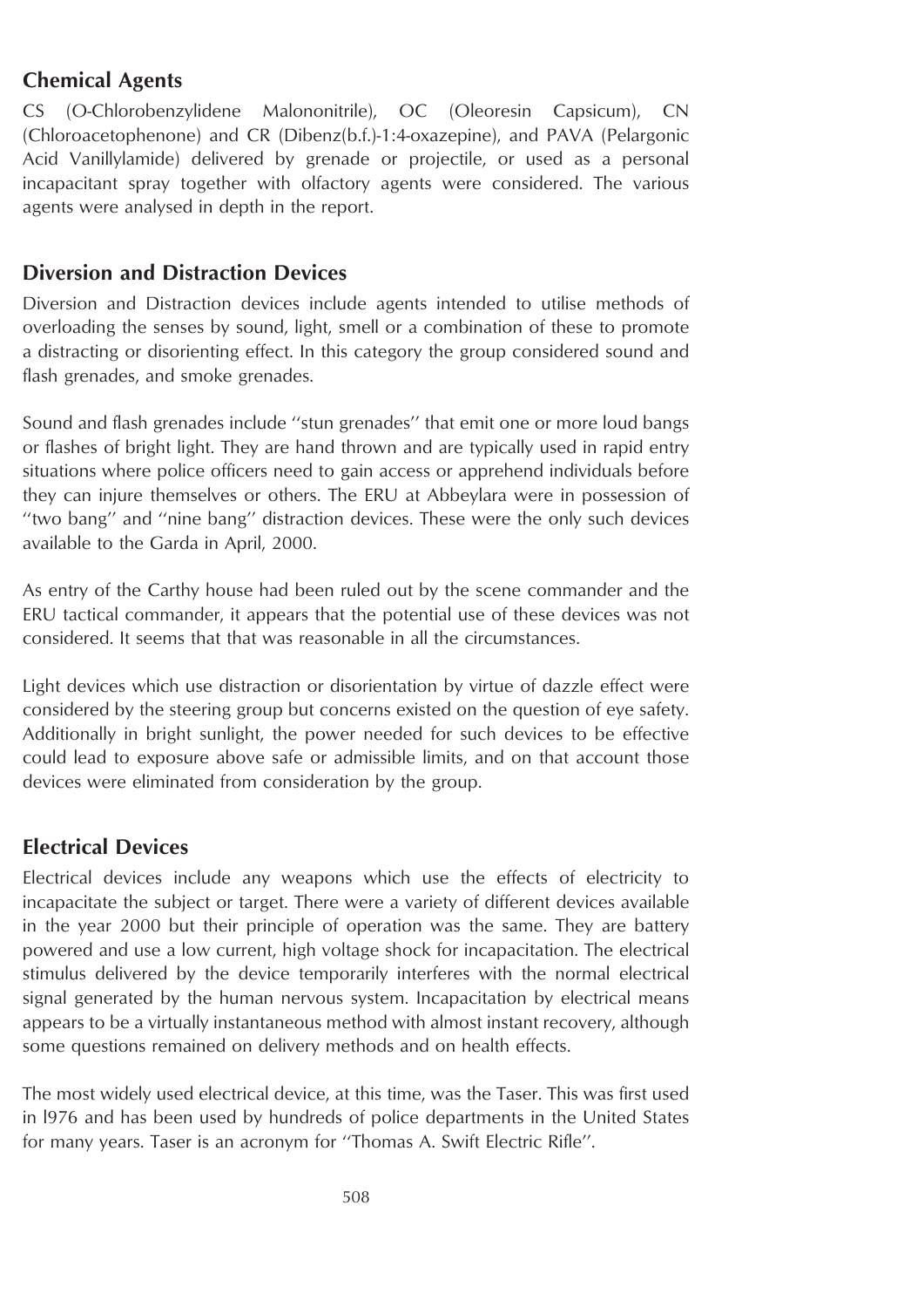Put in simple terms, a cartridge attached to the front end of the weapon contains two barbs, each of which is fixed to a coiled length of wire. The barbs are fired at the target and attach themselves to the skin or clothing of the individual. They are propelled by a small cylinder of compressed gas which is ruptured by a pyrotechnic mechanism within the cartridge. When the barbs strike a subject, a current can be sent down the wires and through a person's body between the two barb points. This current interferes with and overrides the body's neuromuscular system and thus voluntary muscle control is lost between the two dart points, which usually results in the subject falling to the ground or ''freezing'' in place.

The maximum range of a Taser is 21 feet (6.4 metres), with some devices having a maximum range of only 15 feet (4.6 metres).

There were a number of potential problems with the Taser in its then original design and tests have shown its effectiveness to be between 55% and 86 %. There are a number of potential reasons for this which are summarised below:

- i. One of the wires failing to attach or falling out would render the device ineffective;
- ii. Poor contact with the barbs;
- iii. Excessively thick or insulating clothing;
- iv. Flat batteries (batteries need replacing and are vulnerable to extreme cold) or other electrical problems;
- v. Operator difficulties (missing target, failing to hold down button or discharge current);
- vi. Abnormal physiological resistance to the electric shock. Some individuals have been found to have a potential to fight through the effects of the Taser.

Over and above this, there are concerns about the effect of the Taser current on the body with potential for a number of secondary injuries occurring. This matter is dealt with at some length in the First Steering Group report.

The use of Taser guns was widely publicised in the media in July, 2005 in connection with the capture of a suspected suicide bomber as he fled from the police in the city of Birmingham. Its use in that particular case was criticised on the grounds that the incidence of success is less than 86% at best and, even if successful, the potential bomber, though disabled, might not be prevented from detonating his bomb. (In the event it transpired that the subject was not in possession of a bomb at the time.)

However, in an Abbeylara type situation, use of a Taser gun, if available to the ERU officers who were close to John Carthy when he vacated his house, would seem to have given them good prospects of success in disabling and apprehending him without resort to a lethal option. In fact no such weapon was available to the Garda Síochána at that time.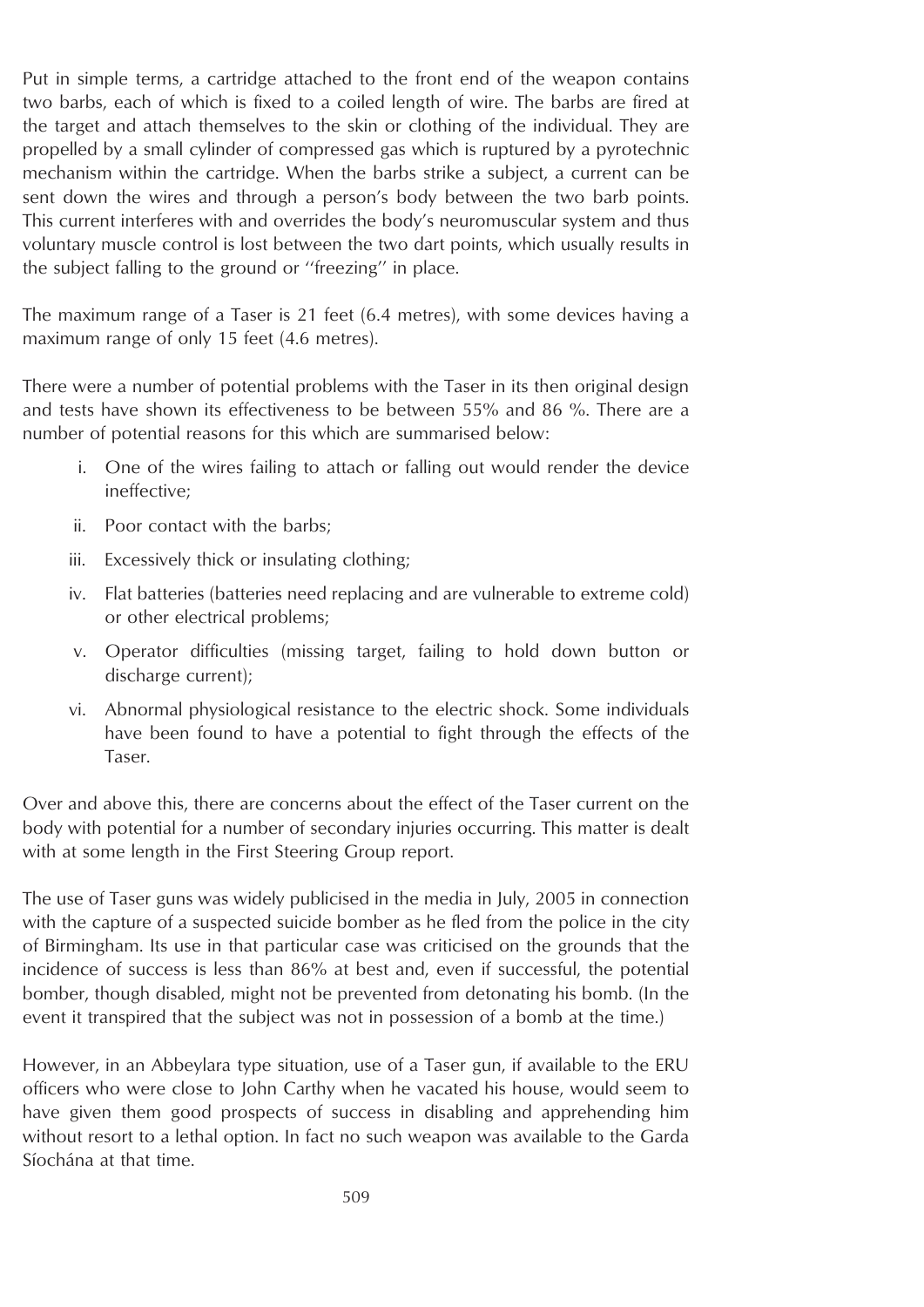### **Impact Devices**

The first steering group report also considered the effect of Impact Devices, such as bean bags, soft rounds, powder filled rounds, sponge grenades or rubber ball rounds, the fin stabilised rubber projectile, multi-ball rounds and baton rounds.

That report summarised the effect of these as follows:

*''This type of equipment probably comprises the majority of commercially available less lethal products and includes bean bag rounds, sock rounds, sponge grenades and baton rounds (polymer, plastic, rubber or wood). There are many different manufacturers producing different types of round — for instance, there are at least twenty different types of bean bag round — and product accuracy, range and quality differed tremendously. Recent tests in America have shown more than half of various types of impact rounds on the market are unable to hit an 18'' (455 mm) diameter target at 25 yards (23 metres). In assessing impact rounds, a complex balance between effectiveness and unintended consequences is likely to have to be taken into account. It is currently believed that, in order to be effective, the impact is such that striking vulnerable areas of the body runs a risk of causing serious injury or death. To be effective and safe requires control of the impact point. Hence, accuracy is one of the most important attributes of these types of round, if unintended injuries are to be minimised. For example, the manufacturers of one type of round recommend that it is not fired at the head, neck, heart or spine; if the round is inaccurate it may be impossible to do this with certainty. Recent innovations in baton round design and delivery systems have produced greater consistency at longer ranges, whilst reducing injury potential, particularly at closer ranges. This is a significant development. Some types of impact rounds attempt to spread the energy and impact; sponge grenade, sock round and liquid filled rounds are examples. This could reduce the seriousness of injuries but the accuracy, effectiveness and other attributes of these rounds needs to be verified''.*

The steering group commissioned the Police Scientific Development Branch of the British Home Office to carry out extensive examination and research by way of review of the then commercially available and near market, less lethal technologies.

The steering group thought it essential to distinguish between systems that might have potential for use in the UK and those that were judged not to be suitable. The group and ACPO identified three separate categories arising from their research. This analysis was based substantially on the review carried out in February, 2001 by the Police Scientific Development Branch referred to as the Donnelly Review. It has been summarised in the second report of the steering group published in December, 2001 and provides a good overview of the benefits and drawbacks of the various technologies: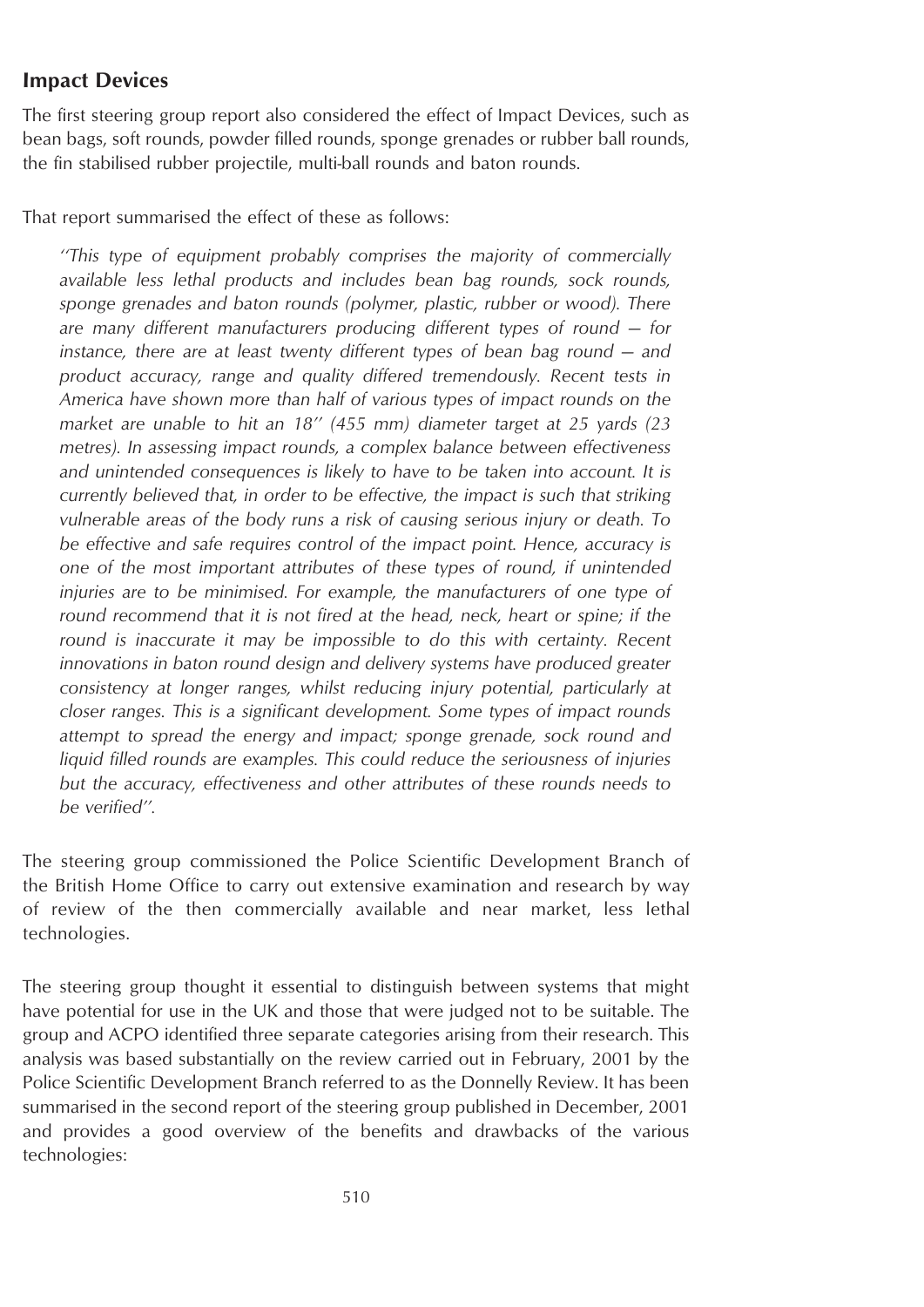# *''3. Category A*

*Devices, which may be subject of immediate, more in depth research:*

### *(i) Medium-Range (5-20m) to Long-Range (over 20m) Devices*

### *(a) Kinetic Energy Rounds*

*This generic category includes sponge grenades, beanbags, sock rounds and single and multiple ball rounds. (Note — the L21A1* [plastic baton round] *has not been included in this study as extensive testing has already been carried out for this round.)*

### *(b) Discriminating Chemical Delivery Devices/Rounds*

*These devices/rounds can be used to deliver a quantity of chemical irritant (e.g. CS) to a target at an extended range, i.e., further than is possible using conventional hand held sprays (10-14ft). These tend to combine kinetic impact effects with chemical irritant effects to produce incapacitation of the target. The degree of each effect varies with each system and is dependent on the velocity, size, shape, material etc. of the round and also the quantity of irritant contained within it.*

### *(ii) Water Cannon*

*Conventional vehicle mounted water cannon are in use throughout Europe and in other parts of the world. Work has been carried out by the Home Office between 1981 and 1987 but was discontinued by the then Home Secretary. A review of all currently available vehicle mounted and portable water cannon is underway to identify those systems which most closely meet the operational requirements of the UK police.*

# *(iii) Electrical Devices (e.g. Tasers)*

*Electrical devices include any weapons that use the effects of electricity to incapacitate the target. There are a variety of different devices but their principle of operation is the same. They are battery powered and use a low current, high voltage impulse shock for incapacitation. The electrical stimulus delivered by the device interferes with the normal electrical signals generated by the human nervous system. Incapacitation by electrical means appears to offer a virtually instantaneous method of incapacitation with almost instant recovery, although some questions remain on delivery methods and on health effects. Priority has been given to those devices that can be used at an effective range, for example the Taser.*

# *(iv) Laser/Light Devices*

*The effects of bright light/laser devices can range from dazzle or glare to image formation, flash blindness and irreversible damage. Generally, these devices do not incapacitate a person, although there may be some deterrent effect as the target becomes aware that he/she has been picked out. A device that dazzles at large*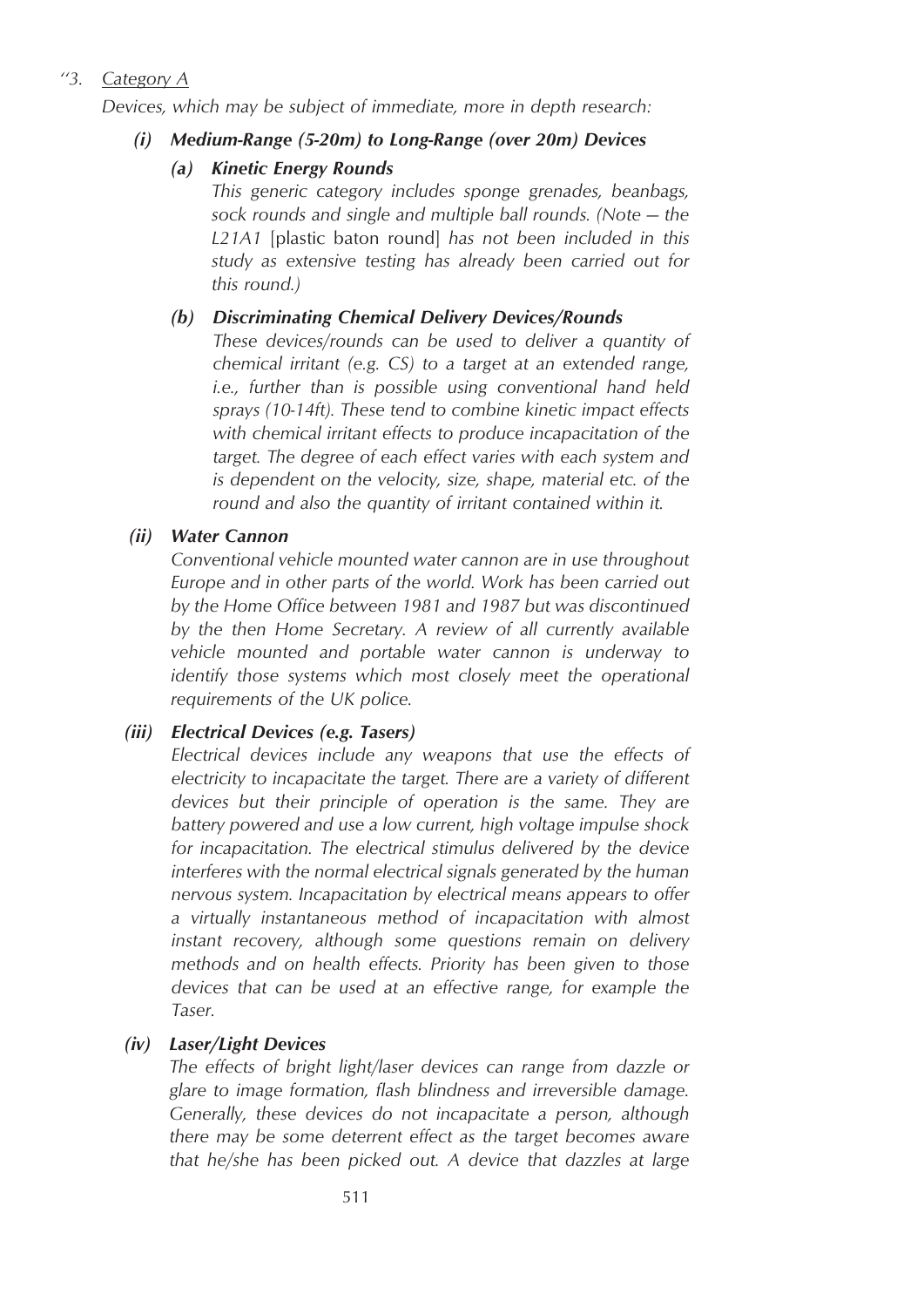*distances may cause irreversible damage at close range. These devices are considerably less effective in daylight or in the presence of strong artificial light.*

#### *(v) Noise Generating Devices*

*The potential of loud noise to distract and disorient is well known and can be incorporated into devices that are either hand thrown or fired from weapons. The requirement is for a non-fragmenting and non-pyrotechnic device that will provide a potentially less injurious alternative to the more traditional stun grenade.*

#### *4. Category B*

*Devices warranting further research over a more extended time frame:*

#### *(i) Malodorants*

*Malodorants may be of assistance in dispersing crowds although they are unlikely to prevent a determined assailant at short range. There may be issues about decontamination following deployment, especially in residential or heavily populated areas. The possibility of developing malodorous devices appears not to have been fully explored and exploration of this technology will necessarily be longer term. There may also be toxicological considerations for these types of device.*

#### *(ii) Tranquillisers*

*It has been suggested in some quarters that in a broadly similar way to that in which vets and game wardens are able to tranquillise animals, the police should have the capability to tranquillise subjects. However, the speed of reaction to any anaesthetic or drug will be an important factor in its use, as will the possibility that different people will react differently to it and the dose required to incapacitate one person may prove harmful to another.*

#### *5. Category C*

*Devices, which presently do not require further research:*

#### *(i) Stun Grenades*

*These devices could be considered to be too indiscriminate and potentially dangerous.*

#### *(ii) Smoke*

*These devices could be considered to be too indiscriminate and potentially dangerous.*

#### *(iii) Acoustic Devices*

*This is not yet a mature technology and there is a lack of scientific evidence on the effectiveness and risks of infrasound and acoustic shock wave devices.*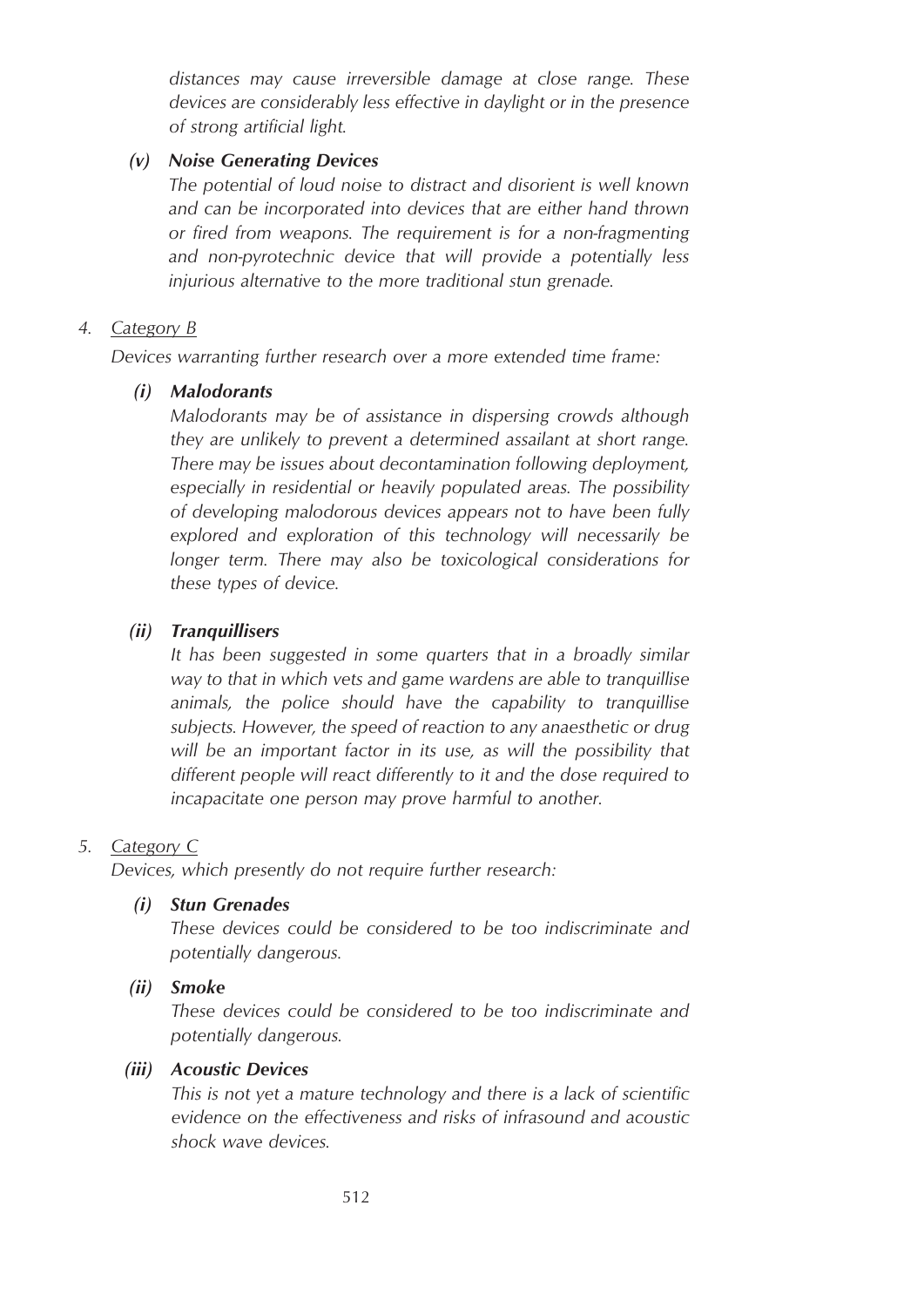#### *(iv) Electromagnetic Waves*

*This device is still subject to further development. It may also be potentially easily countered by adequate protection by the subjects.*

*(v) Nets and Wire*

*Potentially injurious due to the indiscriminate nature of the necessary weights attached to the devices.*

#### *(vi) Glue, Foam and Grease*

*Problems would appear to exist with respect to potential suffocation of subjects, decontamination and exclusion of emergency services as well as disorderly/dangerous individuals.''*

The Donnelly report indicates that the United Kingdom experience is significant. A major driving force in research in the UK has been the Patten Commission and ACPO operating through the PSDB.

It can be seen that at the end of 2001, CF spray, which had been introduced in l996, was in use in 41 of the 43 constabulary areas in England and Wales. Its use is more appropriate to police officers on the beat or patrol, its effective use being at close quarters. Interestingly, the second report prepared by the steering group, published in December, 2001 makes the following points at paragraphs 95 and 96 under the heading ''Armed and Violent Individuals'':

- *95. The threat posed by individuals armed with sharp and bladed weapons was one of great concern to officers who were interviewed in the study both in Great Britain and Northern Ireland. Unarmed officers considered this one of the most hazardous threats to deal with. Whilst armed officers have the re-assurance that ultimately they could utilize their firearms to defend themselves from lethal attack, there is both a desire and requirement to have a viable less lethal alternative. Such an alternative would need to be effective in bringing about immediate incapacitation at ranges out to 10 metres.*
- *96. Officers considered the maximum range of the personal incapacitant sprays to be too restrictive in these situations and they wished the ability to maintain a distance of in excess of 7 metres. They also realized the importance of being at a distance which enabled effective verbal negotiation to take place.*

This report found that sprays require to be used at relatively close quarters (1-3 metres) and are not 100% effective.

In the third report prepared by the steering group, published in December, 2002, it referred to the fact that PSDB had recently become a member of the European Working Group on Non-lethal Weapons and also continued to strengthen relations within Europe itself. In the US there was little consideration of the evidence from Europe concerning any detailed evaluation of less lethal technologies or weapons prior to their introduction in that jurisdiction. The European Working Group was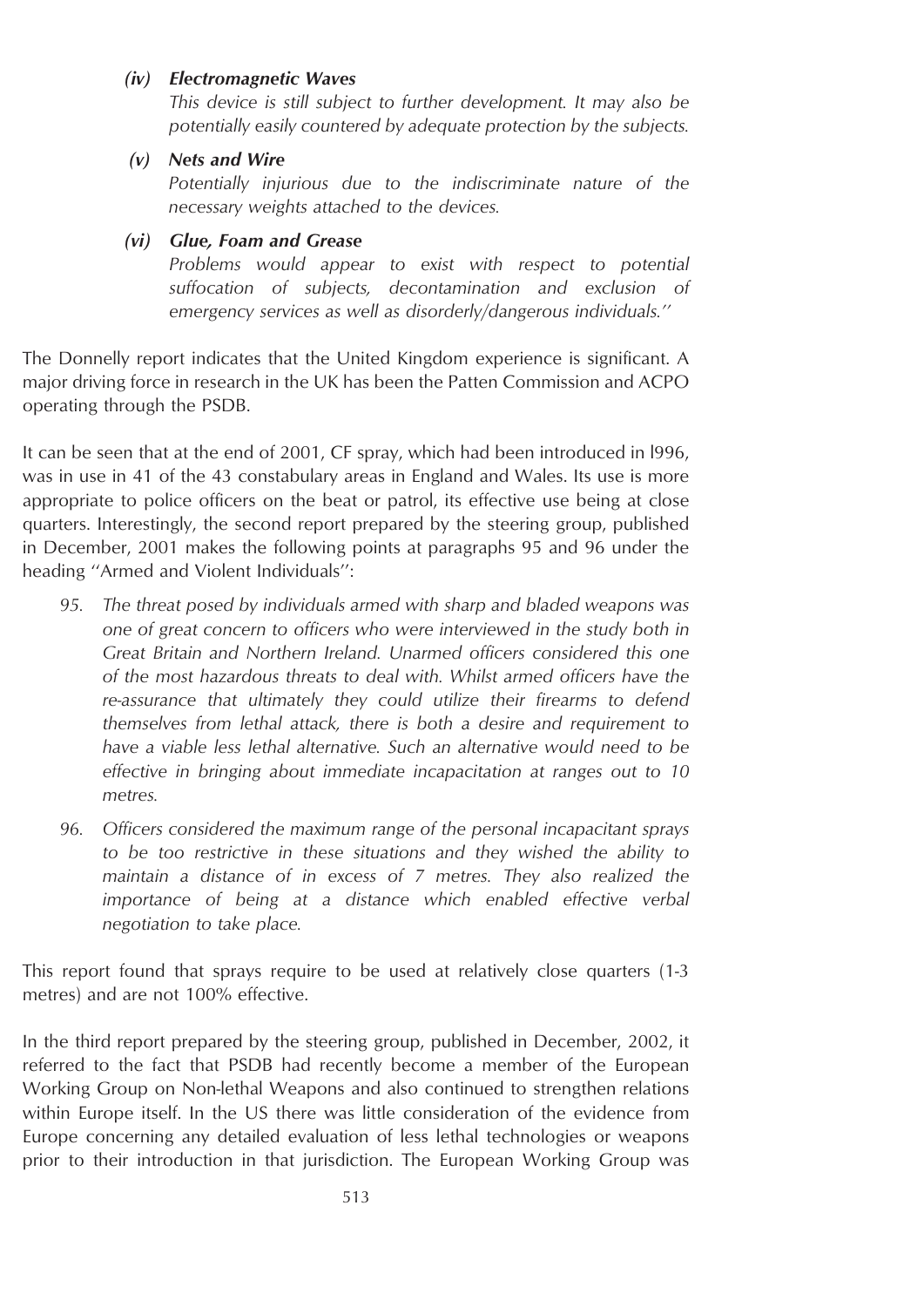impressed by the UK methodology and expressed particular interest in the results that were being obtained by the PSDB research.

Police in Europe are generally armed, as they are in the US. In Europe and the US the introduction of less lethal weapons may be seen primarily as an attempt to defer resort to firearms. This may explain why the public and governments in those countries are prepared to accept a less structured and researched implementation of these weapons. The police here, as in Great Britain, are generally unarmed and any additional weaponry, even less lethal weapons, may be seen by some as an erosion of that concept.

Accordingly it would seem that from the Irish perspective caution should be exercised in adopting technologies that have been embraced more readily in some police forces in North America and in Europe.

Paragraphs 21 and 22 of the third report of the steering group under the general heading of "An overview of this Report" deal with the fact that the search for a safe and effective alternative to the baton round then in use in Northern Ireland, the L21A1, had not identified at that stage any suitable round, despite an extensive review and evaluation of commercially available and near market products. Paragraph 22 went on to state that:

*''The Steering Group is aware that in Europe, North America and elsewhere, a wide range of commercial products, including impact and chemical delivery rounds, is used. Often the only testing for safety and medical purposes is that reported by the manufacturer which we do not believe is a sufficiently thorough test for the acceptance and deployment of use of less lethal options. The criteria are set high in the United Kingdom — the accuracy threshold (described again in detail in Chapter 6) in the independent medical evaluation are exacting by any standard. The Group does not consider it could credibly recommend at this stage any existing commercial round as they have not yet been shown to have met our criteria. One impact round — a 12 gauge sock round — is being further evaluated against medical (and effectiveness criteria); but its range limit of 25 metres is a significant limitation. Moreover the sock round is fired from a shotgun; there may be issues relating to the use of conventional firearms to fire a less lethal projectile in a public order situation.''*

The third report of the steering group also makes the point that there is less public resistance to the use of less lethal options fired from weapons in the US and Canada because police forces there are armed and that concept is widely accepted in those jurisdictions.

The Taser is the weapon most frequently referred to by the public when speaking of issues such as that at Abbeylara. It has been adopted by a large number of police forces world-wide, particularly in the United States and Canada and studies of the experience in those jurisdictions is set out in the steering group's third report.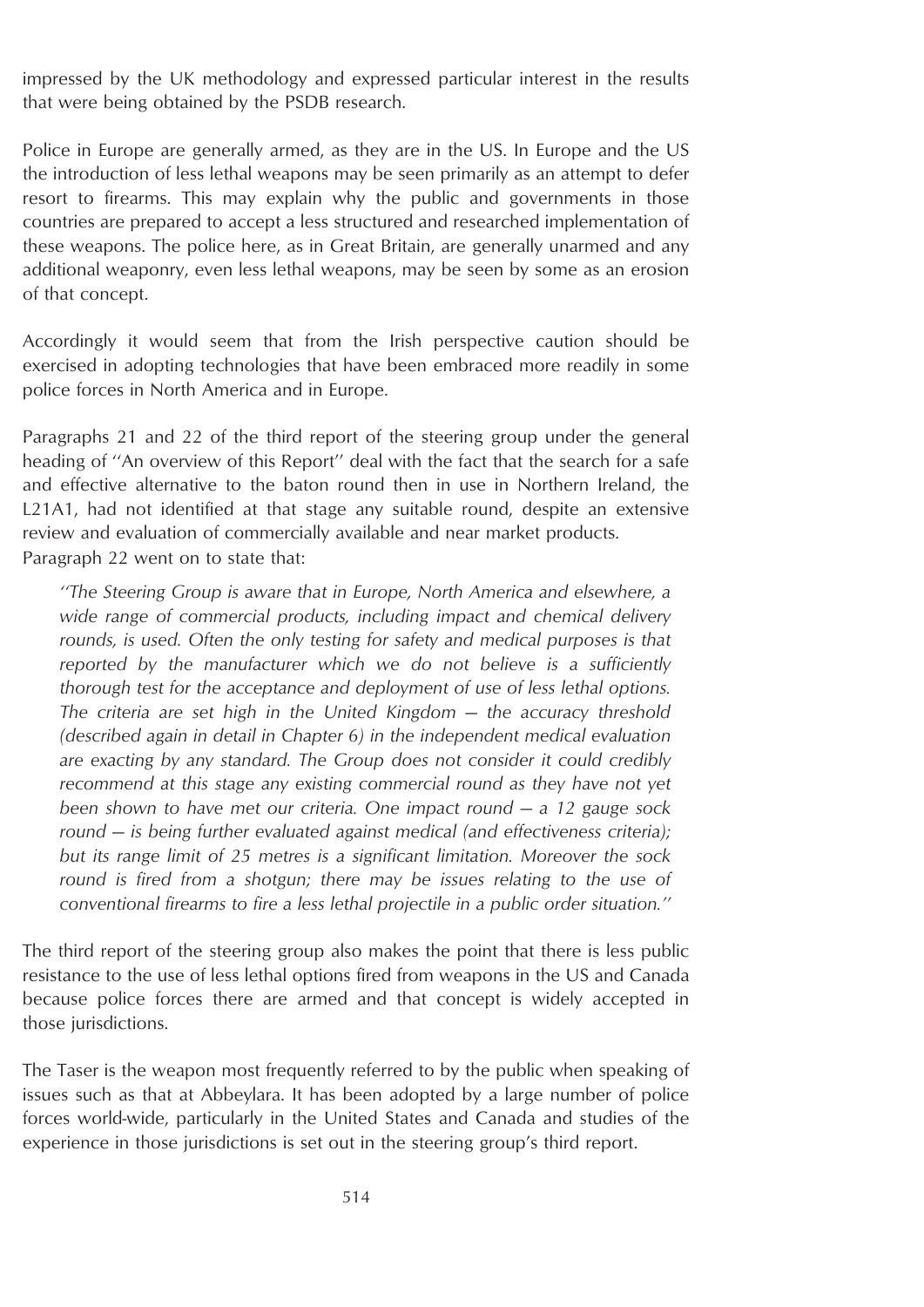The Taser is now being researched in England and Wales and year-long operational trials are in progress in Northamptonshire, Lincolnshire, the Metropolitan Police, North Wales and the Thames Valley Police, which are being backed by the Home Office in Britain. A considerable volume of research and development information, together with experience in the use of the Taser, is referred to in great detail in the Steering group reports.

The Commissioner of the Garda Síochána undertook in the report that he submitted to the Minister concerning the events at Abbeylara, to carry out a review and evaluation of ''less than lethal'' weapons and to this end established a Working Group to make recommendations on their use. This was established in September, 2001 and on 14<sup>th</sup> September, 2001 various companies that produce less lethal devices came to Dublin and a one-day demonstration took place. A report was submitted to the Commissioner on 1<sup>st</sup> November, 2001. The working group focused on the following weapon types or categories:

- i. Physical blunt impact from projectiles.
- ii. Chemical gas aerosol projectors.
- iii. Electrical Taser.
- iv. Non-lethal entanglement technology (Nets).

An implementation team was established by the Commissioner of which Detective Superintendent Hogan was a member. This team completed its work and reported on  $10<sup>th</sup>$  June, 2002. The report was sent to the Minister on  $30<sup>th</sup>$  July, 2002. The Commissioner sought Government approval for the implementation of the recommendations therein contained.

The following options were recommended in the original Working Group report:

- 12 gauge  $2 \times 2$  Square "Bean Bag" shot, shotgun and cartridges (Fin Stabilised);
- $\bullet$  12 gauge Ferret 12 gauge OC/CS shotgun cartridge;
- OC/CS Multi-purpose Grenade.

In Chapter 8 of the Working Group Recommendations these devices are described as follows:

#### ''*12 gauge 2* × *2 square ''Bean Bag'' shot, shotgun cartridge*

*12 gauge 2* × *2 square ''Bean Bag'' shot, shotgun cartridge is a high energy, single target round for incapacitation or the distraction of a non-compliant, armed aggressive suspect. The ''Bean Bag'' round is widely used both in the U.S. and Europe. It has been successfully used against a broad range of individuals and in a variety of scenarios. A 12 gauge ''Bean Bag'' is intended to be direct fired. The* [sic] *must be adequately trained in the use of Specialty Impact Munitions and have a thorough understanding of the round and*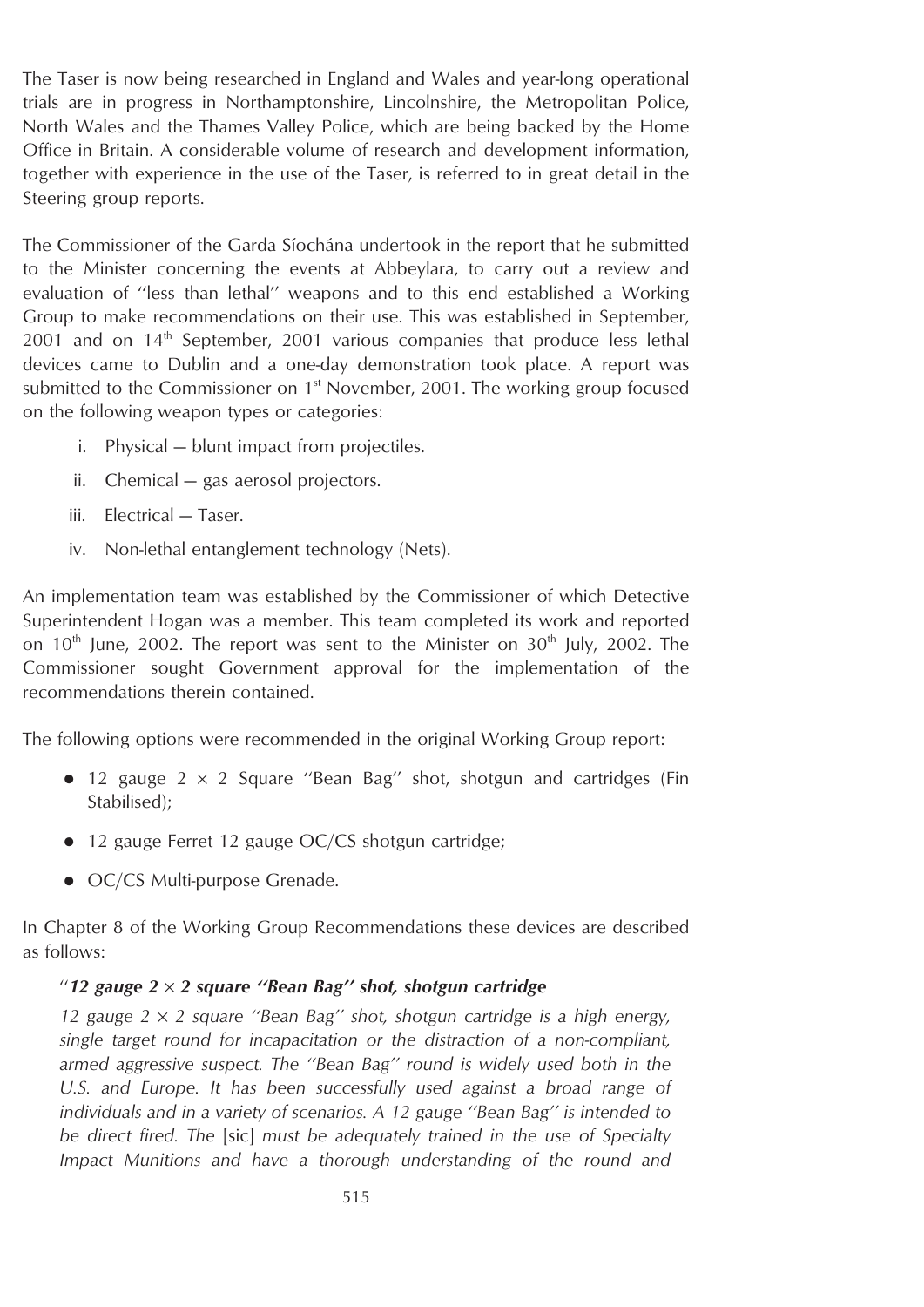*considerations for selecting shot placement such as level of threat, target distance, size and clothing.*

### *12 gauge Ferret 12 gauge CS/OC shotgun cartridge*

*The 12 gauge Ferret 12 gauge CS/OC shotgun cartridge is a fin-stabilised, frangible projectile filled chemical agent. It affords stand off distance for safety. It is used primarily by tactical teams. It is designed to penetrate barriers, such as windows and hollow core doors. On impacting the barrier the small chemical is released inside a structure or building. It is primary* [sic] *used to dislodge barricaded suspects from small confined areas. Shot placement and trajectory are important considerations for use.*

### *OC/CS Multi-purpose Grenade*

*OC/CS Multi-purpose Grenade is designed for indoor or outdoor use. The Grenades can be hand-held or launched. A variable delay mechanism for either two or five seconds allows the user to effectively discharge the chemical within the target area. It is used primarily by tactical teams . . . to dislodge suspects from confined areas. Shot placement and trajectory are important considerations for use.''*

The implementation team availed of the opportunity to revisit the preferred options in light of additional information which became available since the original report. It recommended the acquisition of:

- A Bean-Bag cartridge incorporating a "drag stabilised" projectile. This is considered to be aerodynamically superior to its square counterpart, thereby providing greater accuracy.
- $\bullet$  12 gauge Ferret 12 gauge OC/CS shotgun cartridge.
- DEFTEC, MK-21 Aerosol Projector. It comprises a pressurized aluminum canister (rechargeable and refillable) equipped with a nozzle which allows for the directional, high volume discharge of Oleoresin Capsicum (OC) to a target at distances of up to 25-30 feet. Its target-specific stream allows for controlled delivery, whilst minimising the effects of wind and rain on accuracy. It is more discriminating than other options.

The net effect of these reports is that the Commissioner proposed to the Minister that the three devices recommended by the implementation team be introduced. The Minister approved their introduction in November, 2002.

# **Conclusion**

The Tribunal's remit is not to investigate current effectiveness and safety of ''less lethal'' weapons but to examine what was available in April, 2000; whether any such weapon then widely available could have been used at Abbeylara; and whether they would have been safe and effective from an operational point of view.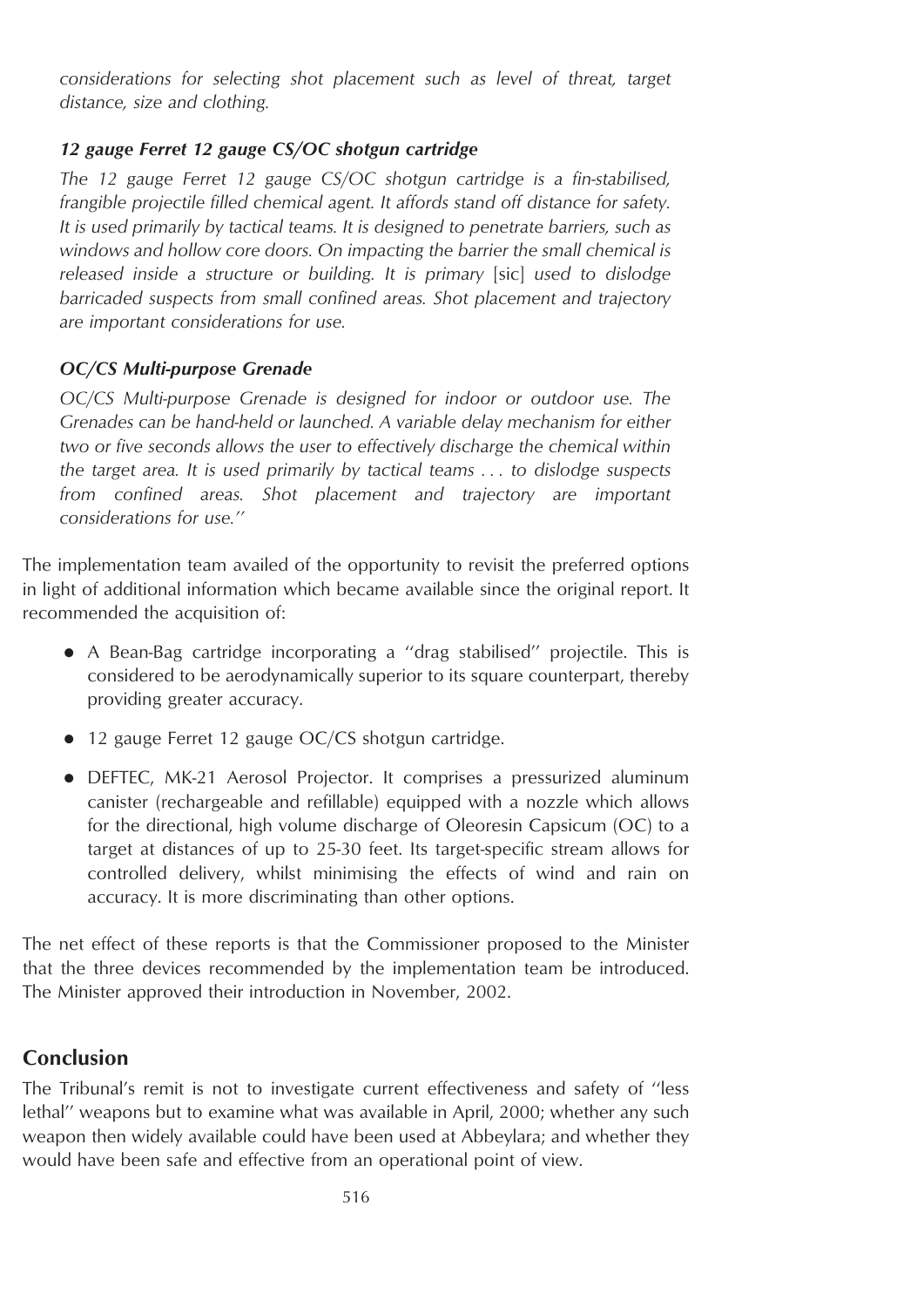Detective Superintendent Hogan told the Tribunal that 25 yards is the effective range of the most common police firearms. If a subject is armed any activity within such a distance from him or her leaves both the subject and the armed police officer in a very dangerous position. He also told the Tribunal that the use of less lethal options against a firearm is not regarded in every case as an appropriate first choice bearing in mind the right to life of the officer and his right to protect either himself or the public.

No instrument of force is 100% effective each time it is used. The response of an individual depends not only on physiological but also on psychological conditions. Therefore the only available comparisons of various weapons are generalisations. When a police organisation considers adopting a certain type of instrument it must check medical data and consult experts to make sure that all relevant aspects and issues involved are known and considered.

It seems clear from the evidence of Detective Superintendent Hogan that the less lethal equipment now authorised for use by the Garda Siochána was not available to it in April, 2000 and was not then generally available to other European Union police forces. Some of the devices were used by certain North American police forces, but it appears from the reports available to the Tribunal, and particularly the first and second Steering Group reports of the Patten Commission, that at the time of their publication no less lethal weapon then available had passed safety and medical considerations which would have been acceptable in this jurisdiction.

The Tribunal does not regard itself as being sufficiently informed to have an authoritative opinion on whether the three options in the area of less than lethal weapons recommended by the Commissioner and authorised by the Minister in November, 2002, are likely to have been effective in disarming John Carthy after he left his house on the evening of  $20<sup>th</sup>$  April, 2000 and headed towards Abbeylara. It appears that all of them could have been advantageous in achieving that purpose, but the Tribunal has insufficient information to assess the prospect of success in each case.

The fourth less than lethal option, the Taser gun, referred to earlier in this chapter would seem to have had a greater prospect of success than any of the other three options if available at Abbeylara. It is of particular interest that use of the Taser weapon is presently being researched in depth by five police forces in the UK under the auspices of the British Home Office. I recommend that the Garda Síochána should carry out similar research with a view to deciding whether the Taser should be adopted as part of the armoury of the ERU and the inclusion of instruction in its use in their training regime.

# **SECTION B: — The Potential Use of Dogs at the Scene**

There were in fact no police dogs at Abbeylara. Should a team or teams of specialist dogs and handlers have been available to the ERU and, if used, what benefit (if any) is likely to have ensued?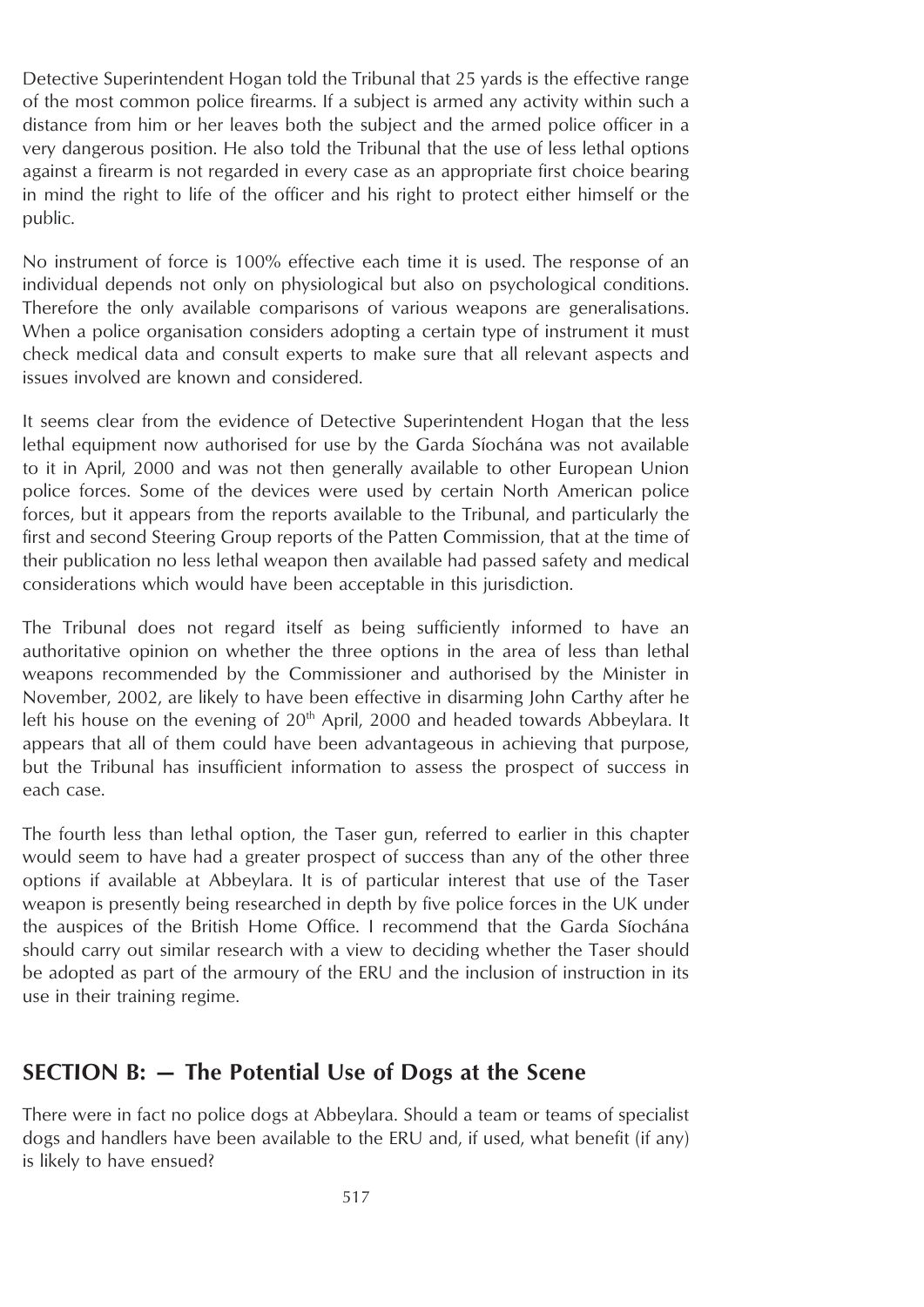The following expert witnesses gave evidence on this subject: Sergeant David Lee, a police dog specialist supervisor attached to the West Mercia Constabulary in the UK; Mr. Alan Bailey, former superintendent of the West Mercia Constabulary and an expert in the police use of firearms who is also familiar with the use of dogs; Mr. Michael Burdis, former detective chief superintendent of the South Yorkshire Police; Superintendent Neville Matthews of the New Zealand police; Mr. Ray Shuey, former assistant commissioner of the Victoria police, Australia, and Superintendent Aidan Reid who is the officer in charge of the Operational Support Unit of the Garda Síochána which includes the specialist dog unit. The following conclusions are drawn.

### **General Background**

Broadly speaking there are two types of police dog — known as compliant and noncompliant. All are under the individual direction of police officers who are specialist dog trainers and handlers. There are three categories of compliant dogs. The first are general purpose dogs (usually Alsatians) which in Ireland are used for beat patrols; crime prevention; tracking criminals; searching for missing persons; and, pursuit of fleeing criminals. The second category (usually Labradors) are used for tracing drugs. The third category (usually Spaniels) are for tracing explosives. All compliant dogs are under the strict control of their handlers. They work in collaboration with other police units, such as the ERU in this jurisdiction. Where a compliant general purpose dog is used to pursue and overpower a fleeing criminal, the concept is that it will be faster than the subject who is running away and also faster than pursuing police officers. Through training the dog is aware that it will reach the fleeing subject first and that its function is to jump on and overpower him or her. However, if the subject stops, or walks rather than runs from the scene a problem arises. The dog is trained not to attack in such circumstances but to stand off and leave it to police officers to apprehend the subject. Superintendent Reid has indicated in evidence that if the fleeing subject walks from the scene and does not run, a compliant dog may not attack the person because such a situation does not accord with its training. In practical terms this problem does not arise in many instances because criminals fleeing from the scene on foot usually do so by running away as fast as they can in order to avoid capture.

Non-compliant police dogs (usually Alsatians or Dobermanns) are specially trained as firearms support dogs. They are taught to bite or attack people on command. Sergeant Lee explained that the objective is to make the dog aggressive and to achieve a situation where it will attack and bite a person when instructed to do so even if he/she is standing still and making no noise. Once the non-compliant dog is instructed to overpower a subject, it will attempt to do so whatever the conduct of that person. It is common practice in most parts of the UK, in New Zealand and in Victoria, to avail of firearms support dogs and to provide a minimum of two with handlers for use at firearms incidents such as that at Abbeylara. Where a criminal attempts to escape from the scene, non-compliant dogs are often successful in bringing about the capture of the subject, thus avoiding the use of lethal force. There are some problem areas, but the general experience in the foregoing jurisdictions appears to be that the use of firearms support dogs is a valuable less lethal option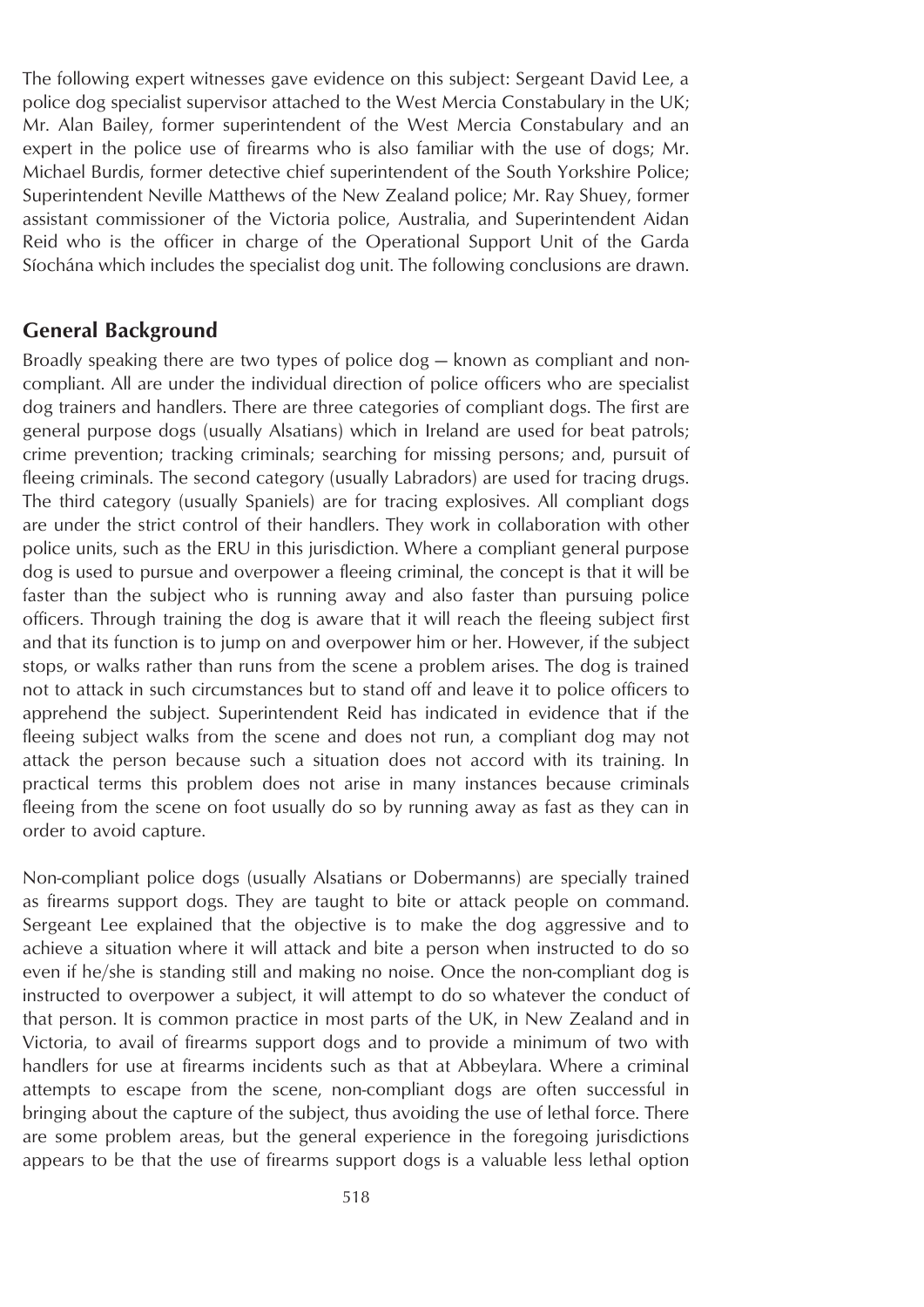with a substantial incidence of success in an Abbeylara type situation. All of the experts were of opinion that use of non-compliant dogs would have been a valuable less lethal option for contending with John Carthy when he made an armed uncontrolled exit from his house and failed to respond to officers who called on him to surrender his gun. However, in the context of events at Abbeylara, it is very unlikely that compliant general purpose dog teams (being the only type then available to the gardai) would have been of practical value. John Carthy at no stage ran on leaving his house but at all times walked in an apparently normal way. The evidence indicates that compliant general purpose dogs would not attack him unless he had appeared to them to be running from the scene. However, non-compliant dogs would have attempted to attack and overpower him whatever course of action he might have taken. If two such dogs were available at the scene, as postulated by Sergeant Lee, Mr. Carthy, having a single cartridge in his gun after discarding the other one, could have shot only one dog if he had been attacked by two. It seems likely that in such circumstances either the uninjured dog would have overpowered him or he would have been overpowered by one or more of the nearby ERU officers as some of them were aware that he had only one cartridge in his gun having discarded the other one on reaching the road. In the light of the foregoing, it will be appreciated that potentially in the future it is likely to be of great value for a scene commander and an ERU tactical unit to have the benefit of two non-compliant firearms support dogs and handlers in close proximity to the stronghold for use in the event of an uncontrolled armed exit by the subject from the premises.

### **Conclusion**

The expert evidence received by the Tribunal on the use of police dogs establishes beyond doubt that the ERU should have the benefit of non-compliant firearms support dogs and handlers for use in contending with armed criminals and also dangerous persons who may be motivated by mental illness. The training of such dog teams should include regular work with the ERU officers so that all may learn to operate successfully together and to create the ''pack'' concept referred to by Sergeant Lee in his evidence. I also apprehend that the use of firearms support dogs might well be of crucial importance in the context of ''moving containment'' which arises if the subject makes an uncontrolled armed exit from the stronghold. Such dogs could be invaluable in bringing ''moving containment'' to a successful conclusion without resort to lethal violence.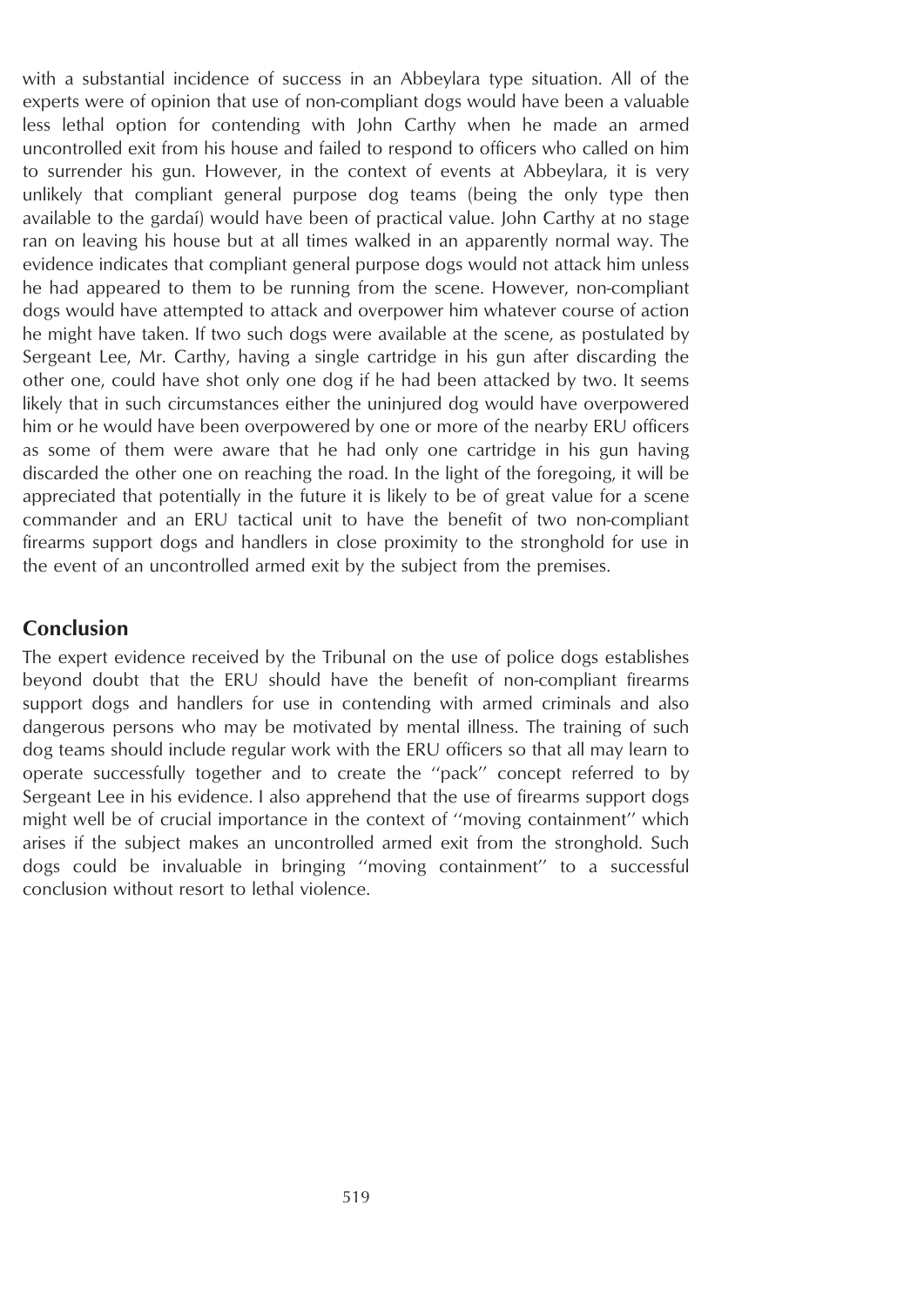# **CHAPTER 12**

# **Police Practice in Other Jurisdictions**

### **Introduction**

The Tribunal has had the benefit of expert reports and oral testimony from eight senior police officers (serving or retired) from other jurisdictions, all of whom have had particular experience and expertise in the area of siege situations, i.e., Mr. Alan Bailey, Dr. Ian McKenzie, Sergeant David Lee and Mr. Michael Burdis (UK); Mr. Frederick Lanceley (US — FBI); Mr. Ray Shuey (Victoria, Australia); Mr. Robert Leatherdale (Royal Canadian Mounted Police), and Superintendent Neville Matthews (New Zealand). Messrs Bailey, Burdis, McKenzie and Lanceley have commented on particular problems encountered by the Garda at Abbeylara and relevant practice in their own jurisdictions. Their opinions are already stated elsewhere in the report (see, in particular, Chapters 5 and 6) and it is not intended to reiterate them here. Sergeant Lee gave evidence regarding the use of police dogs as a less lethal option at firearms incidents and how such dogs would be utilised in the UK in an Abbeylara type situation; his comments are incorporated in Chapter 11.

Messrs Shuey, Matthews and Leatherdale have based their evidence on how an Abbeylara type situation would be dealt with in their respective jurisdictions and they have also commented on other related matters. Their testimony is referred to hereunder in sections dealing with police practice in Victoria, New Zealand and Canada respectively.

# **SECTION A: — Victoria**

#### **1. Mr. Ray Shuey**

Mr. Shuey retired from the Victoria police force in July, 2003 after 41 years service. He held the position of assistant commissioner for the last 14 years of his service. During that time he also performed the role of acting deputy commissioner in operation, policy and standards for a cumulative period of two years.

Mr. Shuey holds a Batchelor of Arts (police studies) and a diploma in criminology and police studies. He is a fellow of the Institute of Public Administration Australia and the Australian Institute of Police Management. He is a member of the International Association of Chiefs of Police; the International Police Association and the Australian Police Education Standards Council. He is also a member of the Australian Sporting Shooters Association. He is currently a director of his own company ''Strategic Safety Solutions Property Limited''.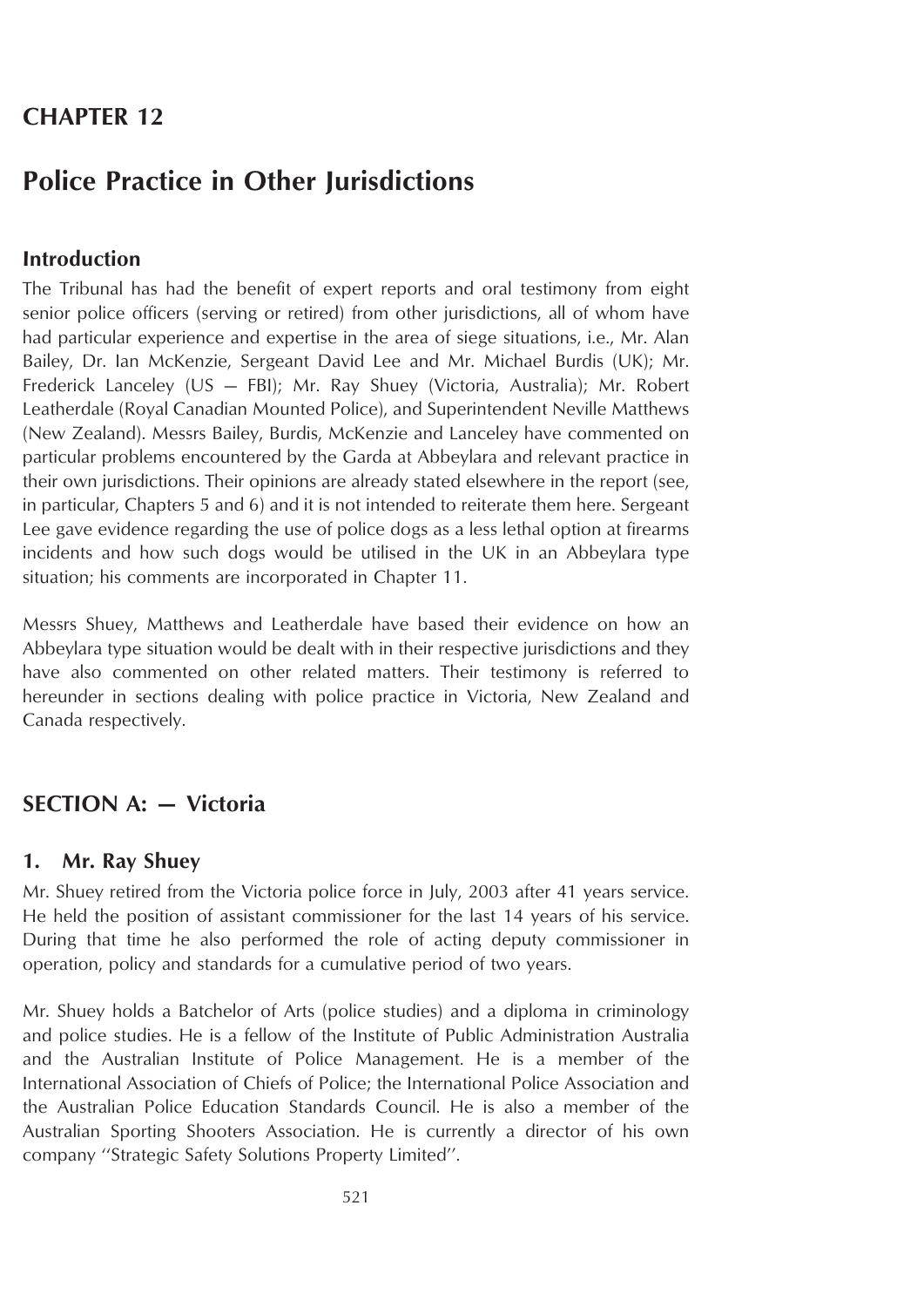As Assistant Commissioner, Mr. Shuey had overall responsibility for the Special Operations Group (the Victoria equivalent of the Emergency Response Unit) and acted as operations commander for numerous siege/barricaded persons incidents. He had direct responsibility for the establishment of a specialist training facility and initiated the establishment of an operational safety training and tactics facility at the police academy.

In September, 1994, Mr. Shuey was appointed to lead Project Beacon (discussed below) and to coordinate the Victoria police response to critical incidents. In 1996 he was awarded the Australian Police medal for distinguished police service. He also has been awarded, at national and state level, medals for diligent and ethical service. In 1996 he undertook an eight week overseas study tour examining best practice in ten police organizations including the Royal Canadian Mounted Police, Hong Kong, the Netherlands, The London Metropolitan Police and Scotland. He has also been conferred as ''senior adviser'' to the Liaoning Institute of Public Security and Judicature Management Cadre during an official visit to China in 1998. In 2002, in conjunction with Superintendent Peter Marshall of the New Zealand Police, he undertook a review of the New Zealand police operational safety and tactics training and provided advice in respect of operational best practice.

Mr. Shuey played an extensive role in furthering the understanding between police forces and persons with mental illness. He was the police representative on the National Mental Health Crisis Intervention Ad Hoc Advisory Group and the Interdepartmental Liaison Committee. He has also played an important role in the promotion of Crisis Assessment Treatment Teams (discussed below). He told the Tribunal that ''*liaison is seen to be critical with psychiatric services and the understanding of psychology involved in dealing with the mentally ill*''.

Mr. Shuey has undertaken extensive research in relation to less lethal options and was responsible for the introduction of Capsicum spray and the extendable baton to the Victoria police force. He identifies himself as a strong proponent for the use of the Air Taser by police forces. He described his professional aim as being ''*to achieve the best possible equipment, facilities and training for operational members, so they have the confidence and competence to deal with critical incidents and the dynamics under which they unfold*''*.*

#### **2. Structure of the Victoria Police**

The Victoria Police has 10,800 sworn members and 2,000 public service support staff. There is one chief commissioner, two deputy commissioners and six assistant commissioners. There are 323 police stations and a significant number of these are within the city of Melbourne. Mr. Shuey thought that this was not dissimilar to Ireland in structure. The Victoria police is an armed force where weapons are openly displayed. All members are trained to carry arms and do carry them as a matter of course during their daily duties. Officers also carry a range of equipment including less lethal options such as the extendable baton, O.C. spray and handcuffs. ''*They are not allowed just to take out a firearm and say that is good enough,''* Mr. Shuey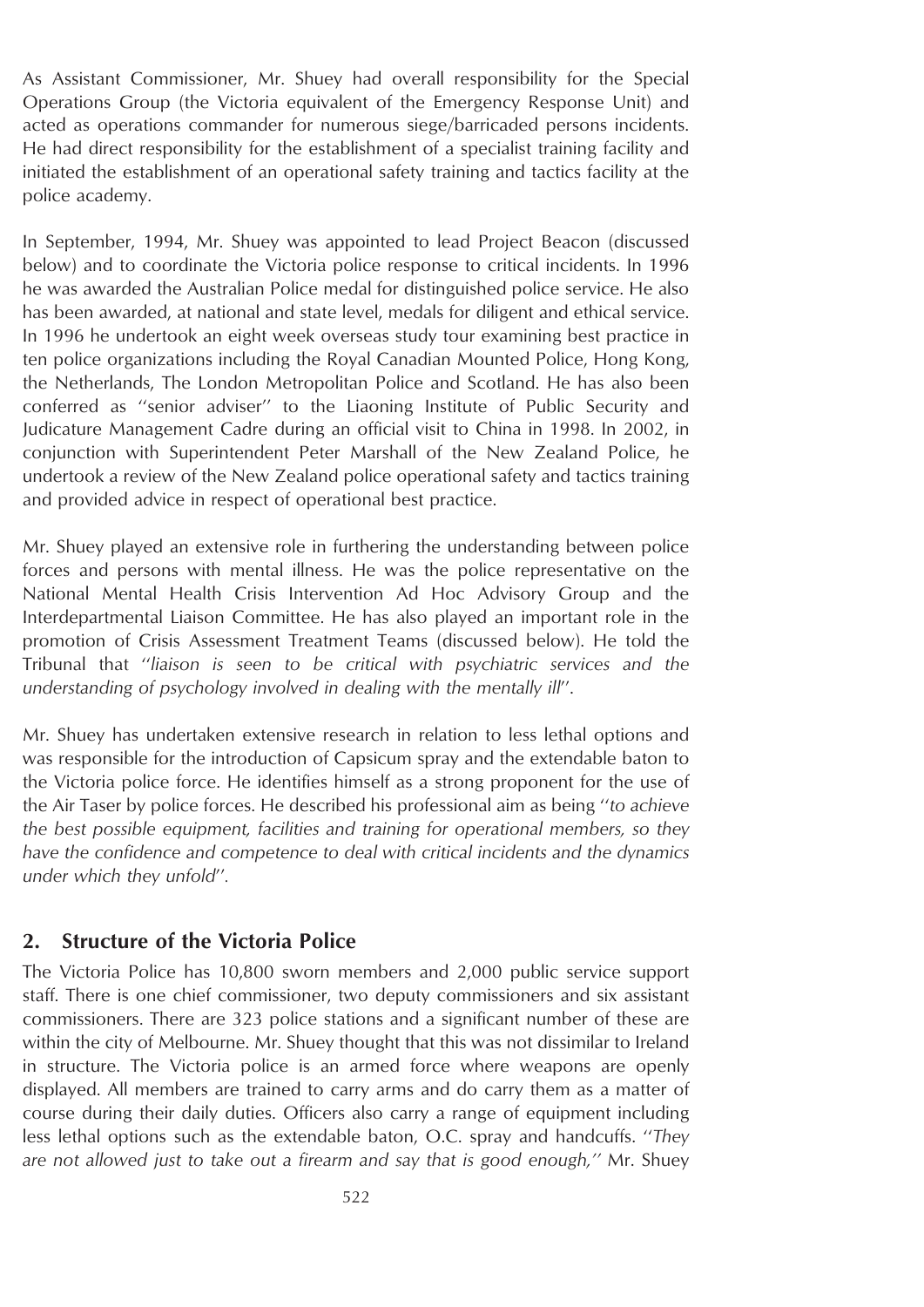explained, ''*they must have the range of less lethal options with them, so they are able to tactically respond to any incident as the need arises*''. The use of such weapons is part of ongoing training.

The Special Operations Group (SOG) is similar in structure and numbers to the ERU. It operates from a central base in Melbourne deploying to any regional location where a critical incident involving a firearm is taking place.

# **3. Project Beacon**

The establishment of Project Beacon followed a number of shooting incidents involving the use of firearms by the Victoria police. Between 1987 and 1994, officers were involved in operational incidents which resulted in the deaths of 29 offenders or suspects. Police were required to attend 15 to 20 incidents per day where use of force was employed and up to three ''critical incidents'' per week. A critical incident is defined as ''*any incident requiring police management which involves violence or a threat of violence and is, or is potentially, life-threatening*''. By mid-1994 this trend became the catalyst for fundamental change in operational safety tactics and training within the Victoria police. Expert analysis revealed that a number of factors may have contributed to this increase; namely, a feeling of vulnerability within the police force, a desire on the part of the community for instant solutions and a belief within the force that ''*there was no one else to solve these problems*''.

It was also felt that this trend was in part contributed to by the de-institutionalisation of patients with mental illness in Victoria in the early 1990s. Six of nine fatal shooting incidents in 1994 by police (and one in 1995) involved persons with a mental illness. Statistics revealed that such persons were involved in 44% of all critical incidents reported to Project Beacon between October, 1994 and December, 1995. It was further noted that persons with mental illness were involved in approximately 4% of all ''use of force'' incidents, i.e., where force is used or threatened by or against the police. Emotionally disturbed persons attempting suicide and/or self-mutilation constituted a further 3.5% of use of force incidents. In general, a significant number of emotionally disturbed persons and people with behavioural problems, who may not have had histories of mental illness, regularly came to the police attention.

A number of reviews, both internal and with the assistance of international policing experts, were undertaken in an attempt to identify solutions. On  $6<sup>th</sup>$  April, 1994, the Commissioner of the Victoria police, Mr. Neil Comrie, wrote to all commissioned officers emphasising the philosophy that ''*the success of an operation will primarily be judged by the extent to which the use of force is avoided or minimised*''.

On 19<sup>th</sup> September, 1994, Project Beacon was established and involved the standardisation of training so that all officers were trained to the same level of competence. The core principles of Project Beacon inform the response to every incident and the planning of operations which may involve any potential use of force. These core principles may be summarised as follows: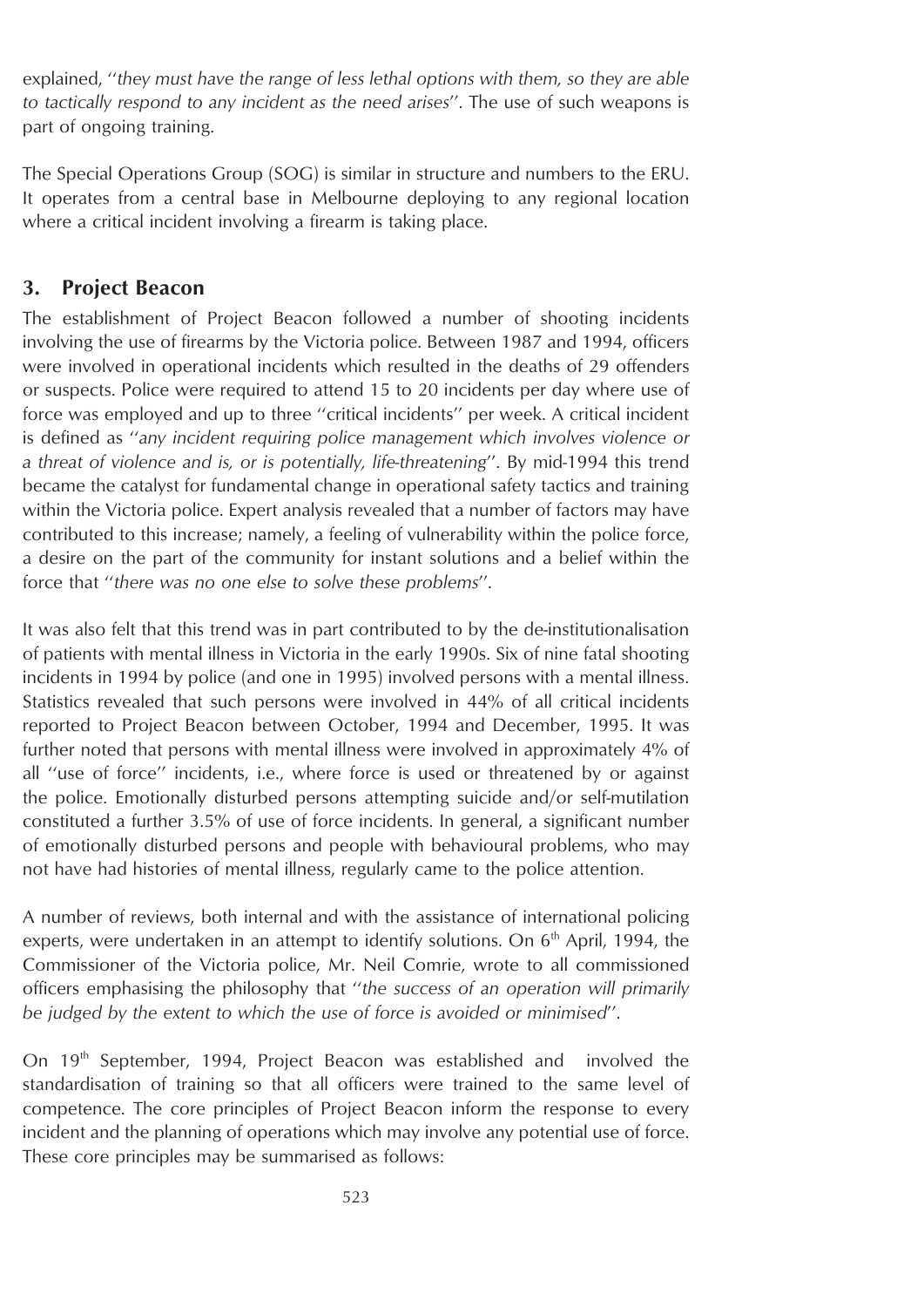''*Safety First — the safety of police, the public and the offender or suspect is paramount.*

*Risk Assessment — is to be applied to all incidents and operations.*

*Take Charge — effective command and control must be exercised.*

*Planned Response — every opportunity should be taken to convert an unplanned response into a planned operation.*

*Cordon and Containment — unless impractical, a cordon and containment approach is to be adopted.*

*Avoid Confrontation — a violent confrontation is to be avoided.*

*Avoid Force — the use of force is to be avoided.*

*Minimum Force — where the use of force is to be avoided, only the minimum amount reasonably necessary is to be used.*

*Forced Entry Searches — are to be used only as a last resort.*

*Resources — it is accepted that the ''safety first'' principle may require the deployment of more resources, more complex planning and more time to complete*''.

The primary principle of Project Beacon is ''safety first''. The safety of the police officer is paramount, followed by the safety of the public and the safety of the subject. Mr. Shuey utilised the example of a doctor attending a collision to treat a patient: ''*the doctor wouldn't stand in the middle of the road to do the treatment of the patient because he would be exposing himself to the risk of being run over by a car*''. If the police officer is in a position of security, he or she will be more competent and capable of handling the situation. If a police officer is not involved in anything which is unsafe, he will have a clearer perspective of what is happening and be able to deal with the situation accordingly. If you expose a police officer to a "kill or be killed" situation, the risk of a fatal confrontation increases.

A significant objective of Project Beacon was to assist police in dealing with persons with mental illness, emotionally disturbed individuals and persons with behavioural problems. Project Beacon, in collaboration with the Victoria Department of Health and Community Services, developed a comprehensive integrated approach for dealing with such persons which was incorporated into police training courses. The training involved video scenarios and role-playing and in December, 1995, a video called ''*Similar Expectations*'' was produced. It offered a range of methods for dealing with persons with mental illness, and provided advice from mental health experts. The video received widespread acceptance in law enforcement and mental health agencies and was automatically incorporated into every police officer's training; it was not confined to the training of those who participated in dedicated negotiators courses. Further training programmes were developed by persons with expertise in psychiatric mental health with the assistance of a police psychologist.

8,500 police officers, student and operational, were placed on an initial, five day training course complemented by mandatory two-day refresher training every six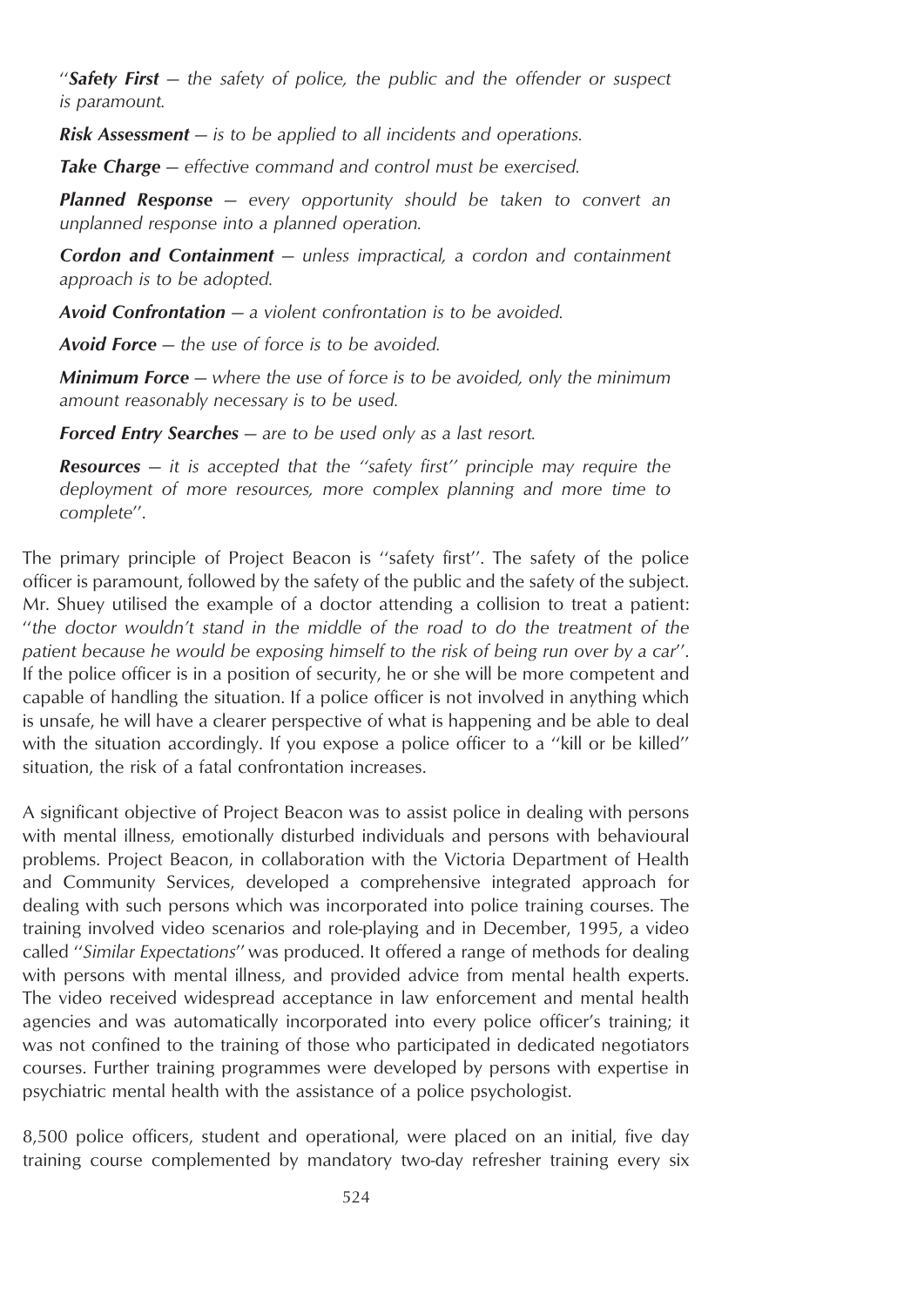months. It is now part of ongoing training of police officers in the state of Victoria. Training for the Special Operations Group is rigorous and ongoing, taking place on most occasions when its members are not involved in operational response duties.

A ''use of force register'' is now maintained by the Victoria Police. Use of force incidents range from the forcible obtainment of fingerprints and handcuffing, through to riot situations. All such incidents are recorded in the register. This enables the police force in Victoria to track the number of incidents where force is a factor, and enables trend analysis in relation to the type of force and weapons that are used. This acts as a ''*catalyst*'' for the next six months of training. The information is analysed and if there is an excessive increase in crimes involving firearms or knives etc., the training in the following six months will be highlighted in that direction.

# **4. Special Operations Group (SOG)**

The Special Operations Group of the Victoria Police is the equivalent operational unit to the Emergency Response Unit in Ireland. It is a full-time unit and is centralised in Melbourne. It has been in operation since 1977. The SOG has a responsibility to respond to, and assist in, critical incident resolution for all matters ranging from domestic violence (including life-threatening siege situations) to full counter-terrorist response. Given the size of the state, Victoria Police has three helicopters and fixedwing services available to enable it to deploy quickly.

In Victoria, the structure system within the police force is rank based. In a siege situation, overall command is vested in the operations commander (i.e. the local superintendent) who has ultimate responsibility in resolving a crisis situation with the minimum use of force. Once deployed, a member of the SOG will act as the forward commander taking charge of the inner cordon. The operations commander will also have ultimate responsibility in respect of the actions of the forward commander. From a central base, the officer in charge of the deployment of the SOG, being the assistant commissioner, will provide a SOG team to assist in resolving the situation.

As with the Emergency Response Unit, considerable emphasis is placed on training both at home and abroad. Special Operation Group members must go through a psychological profile every few years. Psychologists are engaged in the selection process of Special Operation Group members.

# **5. Negotiators**

Negotiators do not form part of the SOG, but are members of the Force Response Unit. However they undergo a considerable amount of training with the SOG. Negotiators undertake other policing activities unless and until they are called upon to negotiate. They are effectively part-time force negotiators, attending incidents as required. They operate on a 24 hour basis on-call system. Negotiators, generally speaking, are based in Melbourne; there are also a number of regional negotiators. General members of the force receive training in tactical communications such as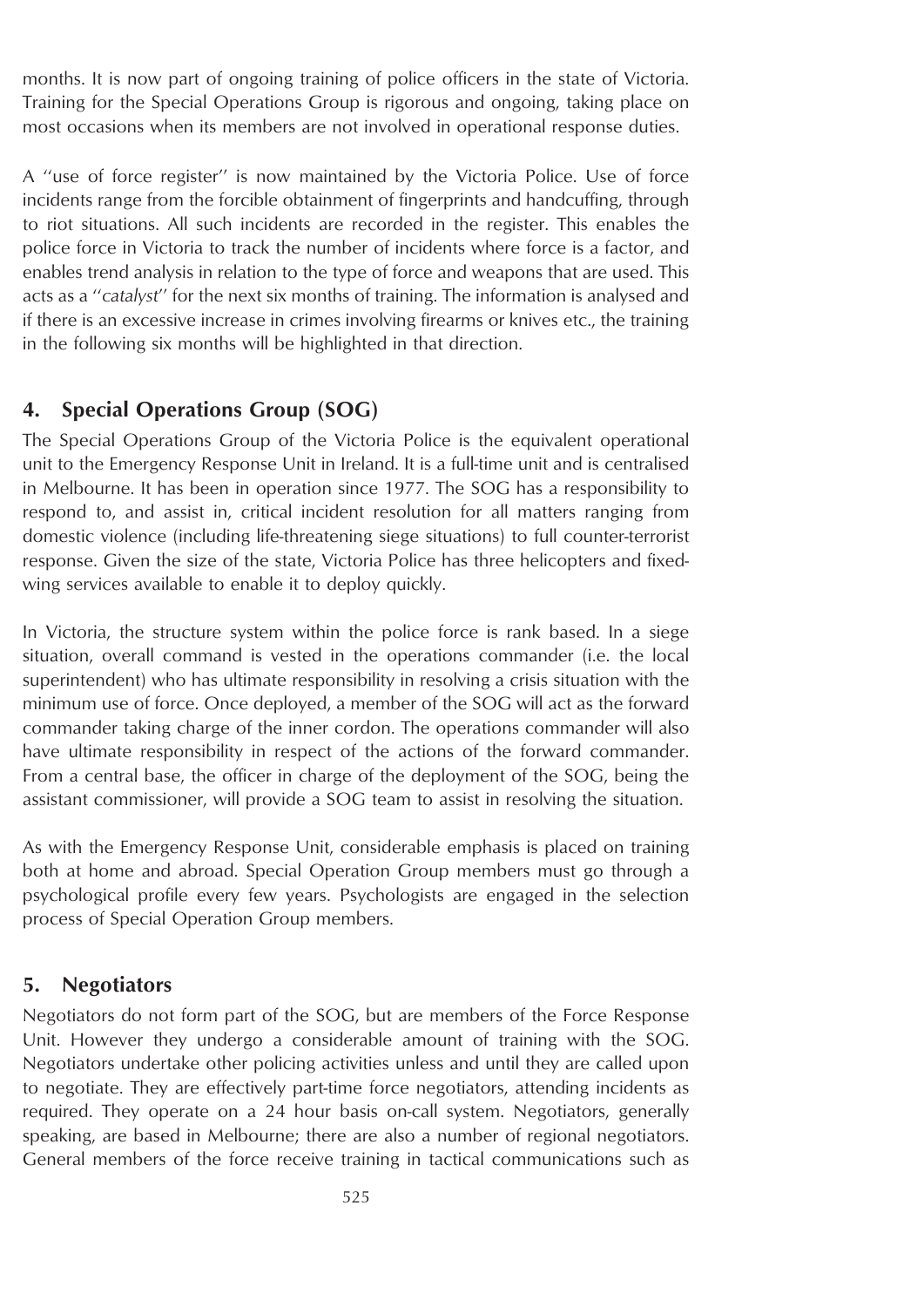the need to talk calmly and softly to persons with mental illnesses, but do not receive training as one-to-one negotiators.

The negotiator works under the control of the tactical commander who is a member of the Special Operations Group. The tactical commander reports to the operations commander (the local scene commander).

Negotiator training focuses on crisis intervention rather than hostage negotiation as incidents involving hostages are minimal in Victoria compared to incidents requiring suicide intervention and crisis intervention. It is essential that negotiators are proficient in communication, cognitive, and relationship skills, and have personal and professional competence. Newly qualified negotiators are not normally used as primary negotiators in Victoria. Initially they are teamed with a person who has previous experience in acting in that capacity. They may be used as the secondary negotiator or as the fourth person in the team in order to gain experience and confidence.

# **6. Critical Incident Response Team**

Melbourne has 24 hour response capability consisting of two teams known as Critical Incident Response Teams (CIRT). These teams are distinct from the Special Operation Group. Generally speaking, they will respond to non-firearm incidents, for example, they may attend at knife incidents. They ''*basically take the pressure off SOG in terms of responding to those incidents*''. If a firearm is involved, the SOG will be called in to assist. The CIRT may attend at a scene with a negotiator and will be responsible for providing cordons and containment. There are usually four members in a CIRT team, including the negotiator who attends alongside local, uniformed police officers. They possess a number of less lethal options including O.C. spray, batons and shields etc., as well as their standard issue firearm.

# **7. Crisis Assessment Treatment Teams**

In the years prior to the establishment of Project Beacon, as stated above, the issue of the de-institutionalisation of patients with mental illness was becoming a significant contention for the police force. A number of responses and options were considered and attempted. The first was to place a police officer and a psychiatrist on duty in a dedicated car, to attempt to facilitate a joint response to critical incidents. This was available on Thursdays, Fridays and Saturdays in some suburbs of Melbourne. However, it was found to be prohibitively expensive. Further, incidents did not necessarily occur in the locations where the service was available. It also raised questions in relation to where the responsibility lay in dealing with persons with mental illness.

There was a general concern in society in relation to a perceived lack of community care from a mental health perspective. The increase in the number of critical incidents involving persons with mental illness in 1994 raised the *ante* in the health area as well as in the police environment. Further consideration was given in relation to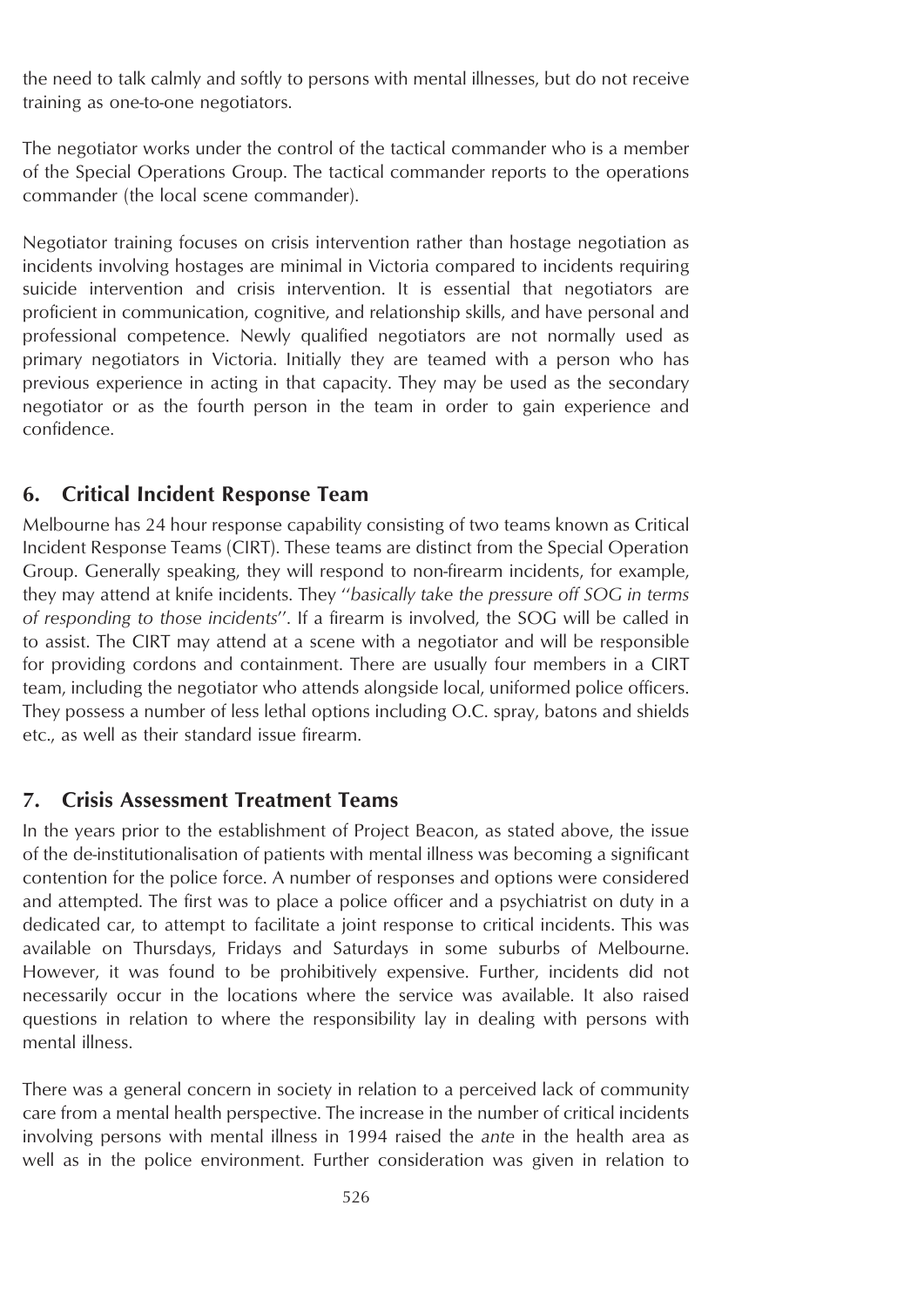the establishment of a 24 hour response team from the Department of Health and Community Services. The result was the establishment of the Crisis Assessment Treatment Team. They were created to treat people in the community who had serious mental illness, as an alternative to psychiatric in-patient admission, where such treatment would be appropriate. The CAT teams' primary role is in relation to the welfare of clients in their area. One such responsibility is to deal with any situation involving critical risks. CAT teams comprise a number of psychiatric nurses who are generally funded by the Department of Health and Community Services. They are on-call on a 24 hour basis.

CAT teams have been involved in numerous situations, including those where the subject is known to have a mental illness and a prior history of violence, is known to have been a threat to the safety of another, or has shown significant self-neglect or a high level of distress. Alternatively, it may be a person who presents with a history of, or displays a current threat of, deliberate self-harm or attempted suicide and who is behaving in an erratic manner.

In 1995, a National Crisis Intervention Ad Hoc Advisory Group was established by the Commonwealth Minister for Health to provide expert advice to the Australian police on good practice approaches to liaison between police and mental health services in the management of critical incidents involving people with mental illnesses. The primary recommendation was that the safety of all parties involved is paramount. According to Mr. Shuey, the relationship between police and mental health authorities has improved dramatically since formalising the interface between the agencies and focusing attention on the issue of safety first; a principle also at the heart of Project Beacon.

To further strengthen the interface between the police and the mental health services, an Interdepartmental Liaison Committee was established. Representations were received from the Chief Health Officer, the head of psychiatry, assistant commissioner of operations and assistant commissioner of training; the police medical officer and the head of CAT services. According to Mr. Shuey, this proved very effective in establishing the necessary rapport between the various agencies, streamlining progress and providing a professional service to those most in need of care and attention.

As a consequence of the workings of the Interdepartmental Liaison Committee, a series of protocols were established between the Victoria police and the Department of Health and Community Services Psychiatric Services Division in that State. Under these protocols, CAT teams attend at the scene of high-risk, mental health crisis situations and provide consultation to police members as soon as practicable. In certain high-risk situations, trained police negotiators, Special Operations Group members or police psychologists might also be involved. Responsibility for management of the situation remains with the police at all times. CAT teams do not perform a face to face assessment until given clearance from the police and they do not act as negotiators. If a CAT team is requested to provide assistance in such situations, the police, at the time of request will provide as much information as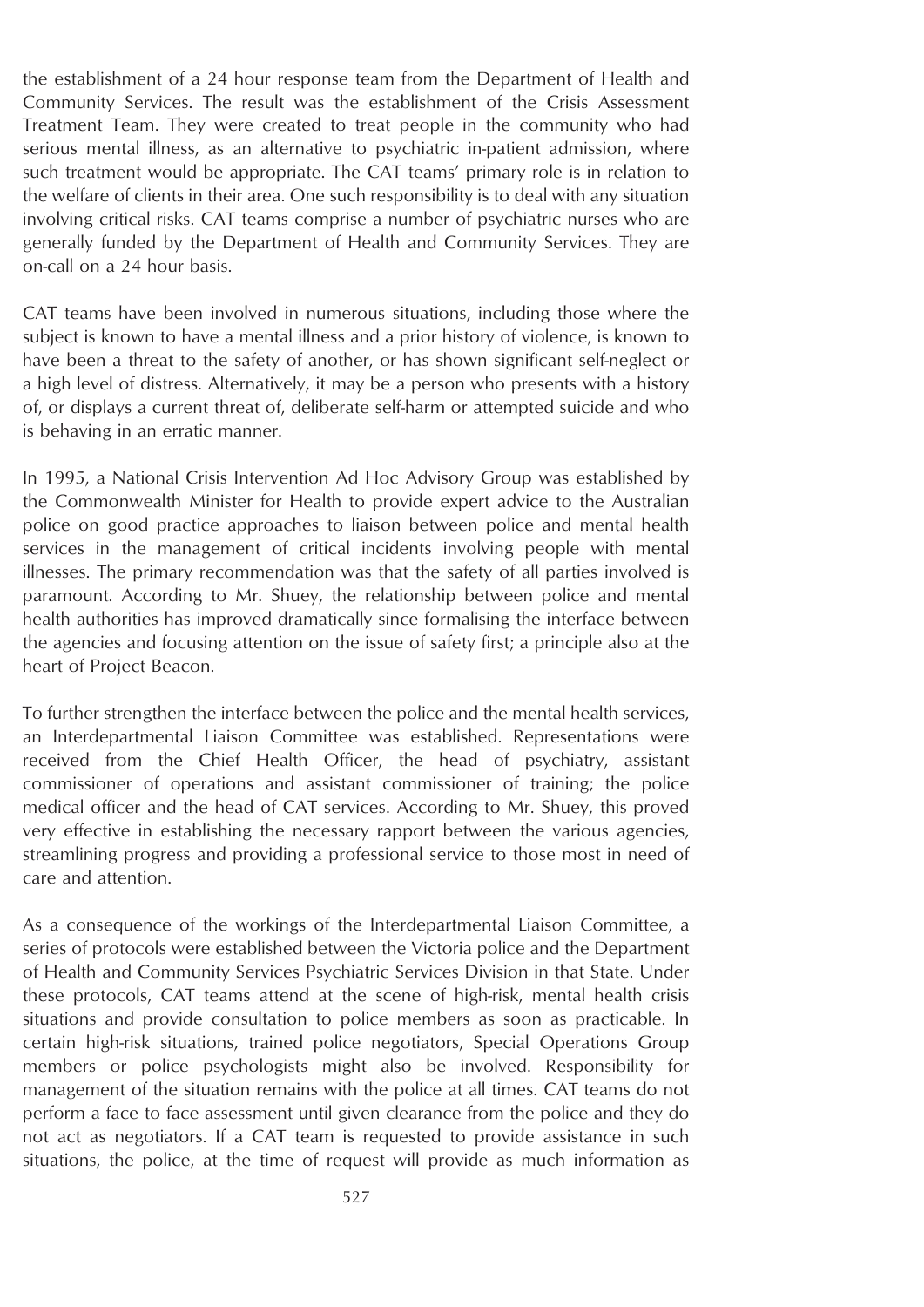possible. The CAT team service staff may need to clarify a number of matters with the police, namely (a) procedure for gaining access if the scene is secured; (b) how to identify themselves to the person in command of the scene; (c) where they should position themselves at the scene; (d) expectations about their role, and (e), where the individual is charged with an offence, the advice of the forensic medical officer.

Mr. Shuey told the Tribunal that CAT teams had proven to be highly beneficial as a service in both high-risk and routine matters requiring the professional intervention of a CAT team and the police. In non-life-threatening situations strong rapport and co-operation has developed between the local police and the CAT teams. Thus, for example, in the context of a domestic situation where there was a ''*hint*'' that somebody may have a mental difficulty, the police would automatically request the attendance of the on-call CAT team to assist them, resulting in positive early intervention. In life-threatening incidents, CAT teams have attended in conjunction with the police to provide background advice to negotiators or forward commanders on such matters as the emotional and psychiatric history of a subject or patient known to them; such information may be invaluable in assisting in the peaceful resolution of an incident.

The team may have had a prior involvement with the patient before any incident occurred or they may be in a position to access case histories due to their participation in the health area; even though they may not have particular or specific involvement with the individual in question. In circumstances where the subject may not be known by the health authorities prior to the incident, CAT teams may also attend on request. They may be of assistance in analysing behaviour and may arrive at the conclusion that such behaviour is symptomatic of a psychiatric problem. Such analysis may assist the negotiator to get a ''*better feel for what is happening at the scene*''. They will also provide advice to the negotiator as to how to deal with the behavioural manifestations of the subject. In addition the CAT team might ascertain information regarding medication which the subject is taking. A simple but useful example is where a particular tablet is mentioned; the nurse will know its purpose and may be able to deduce whether the subject is likely to have been in psychiatric care. Members of the team may also contact the subject's own general practitioner, or treating psychiatrist and act as a conduit for any information received. They may also act in conjunction with the police psychologist.

CAT team psychiatric nurses have been involved in the training of members of the police force.

CAT teams may also be valuable in providing follow-up assistance in circumstances where the conclusion of an incident necessitates a mental health response rather than a law enforcement response. Where an offender was committed to a mental institution, and is due for release, CAT teams will work on a rehabilitation programme in conjunction with the local station commander to ensure effective re-introduction into the local community; thereby hopefully preventing the recurrence of a similar incident.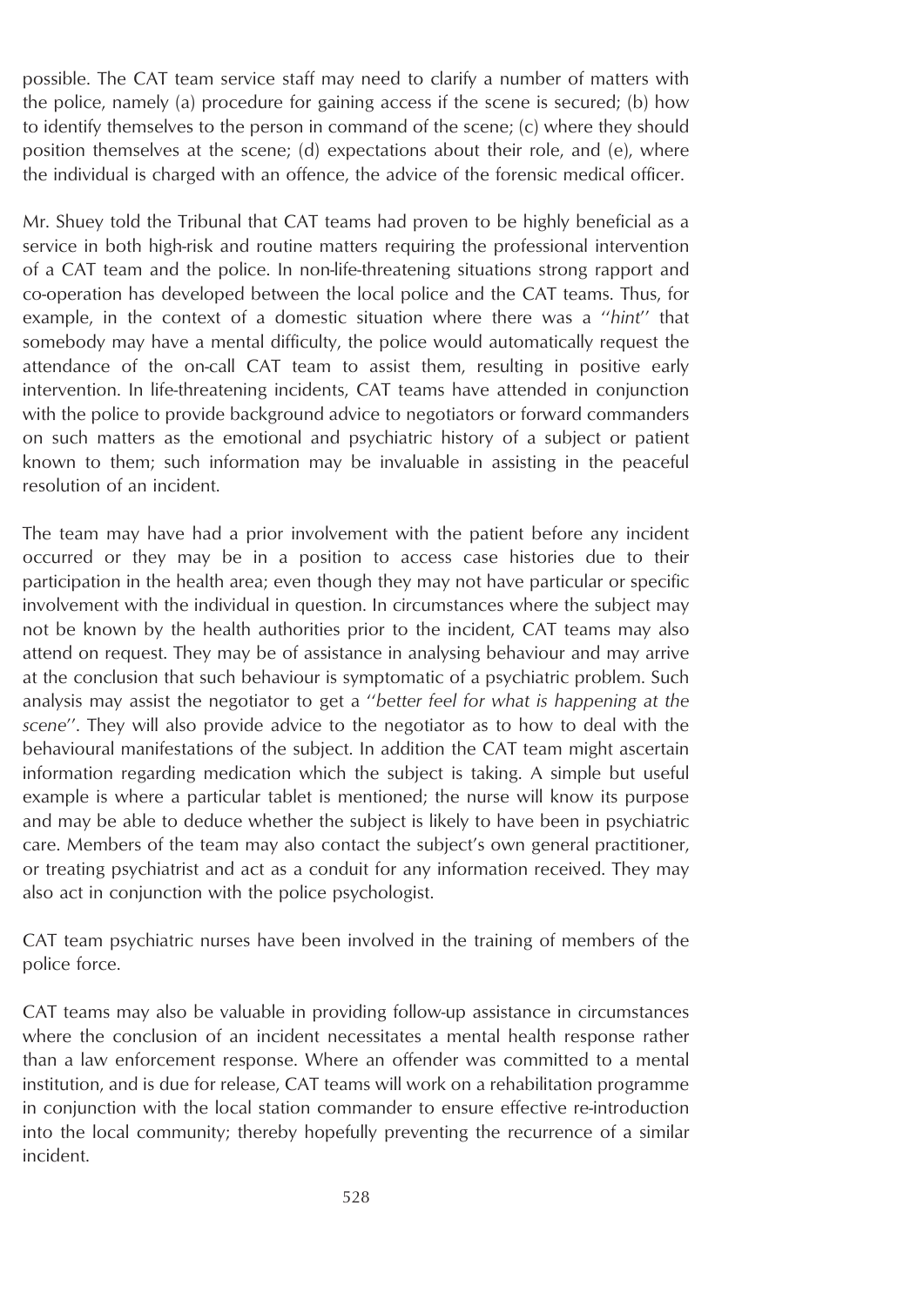In praising the resource that the CAT team provides, Mr. Shuey told the Tribunal that the real benefit in a siege type situation is that there is ''*a mix of expertise provided to the forward commander and the tactical commander, again just an option, it may not work, but it is seen that it is best to have all the resources at your disposal rather than not have them*''.

### **8. Structured call taking**

The Victoria police has a centralised command and control call taking facility. In Melbourne it is part of an outsourced contract for emergency services while in rural areas it is manned by police personnel. There is a high focus on eliciting all relevant information from the caller in a structured way so that the first responders are not exposed to unnecessary risk when attending a critical incident. As such, the taking of the initial call is part of the early stages of risk assessment and intelligence gathering; it captures quality information which police need in order to safely and effectively attend emergency situations.

### **9. Deployment of Special Operations Group and Negotiation Team**

Authority to call out the SOG rests with the assistant commissioner. However, in an emergency situation, the unit may self-activate, obtaining endorsement from the assistant commissioner while en route to the incident. Before deployment is authorised the assistant commissioner will go through a checklist with the operations commander at the scene to ensure that the call-out of the SOG is justified. In certain circumstances deployment will be automatically justified (where an offender has been discharging his weapon), however, the assistant commissioner will ensure that the local commander has carried out an adequate risk assessment of the incident. Explaining the role of the assistant commissioner in charge of the SOG, Mr. Shuey said: ''*you are more likely to withhold authorisation until the justification was completely provided to your satisfaction*''. He further explained that the assistant commissioner would not normally offer advice at the incident: ''*if you have not been there for the totality of the incident, then you have not got a full appreciation of what is happening there at the time. It would be unusual to provide any critical advice*''.

Mr. Shuey told the Tribunal that in the Abbeylara type situation, in Victoria, negotiators and the Special Operational Group would have been rapidly deployed to the scene. A minimum of fourteen Special Operation Group members would be deployed. In addition a team of four negotiators and two to three dog teams would be deployed, according to availability. Given the rural location, a regional negotiator may have been available to attend and the balance of the team would be deployed from a central location in Melbourne. If this were not the case then a full team of four negotiators would have deployed from the capital city to the location. A qualified police psychologist would also have been requested to attend to provide expert advice to the team and the forward commander, together with a member of the local mental health Crisis Assessment Treatment Team. A specialist Technical Support Unit would also attend to assist the SOG in containing and observing the premises by setting up monitors and cameras as appropriate. A relief team would be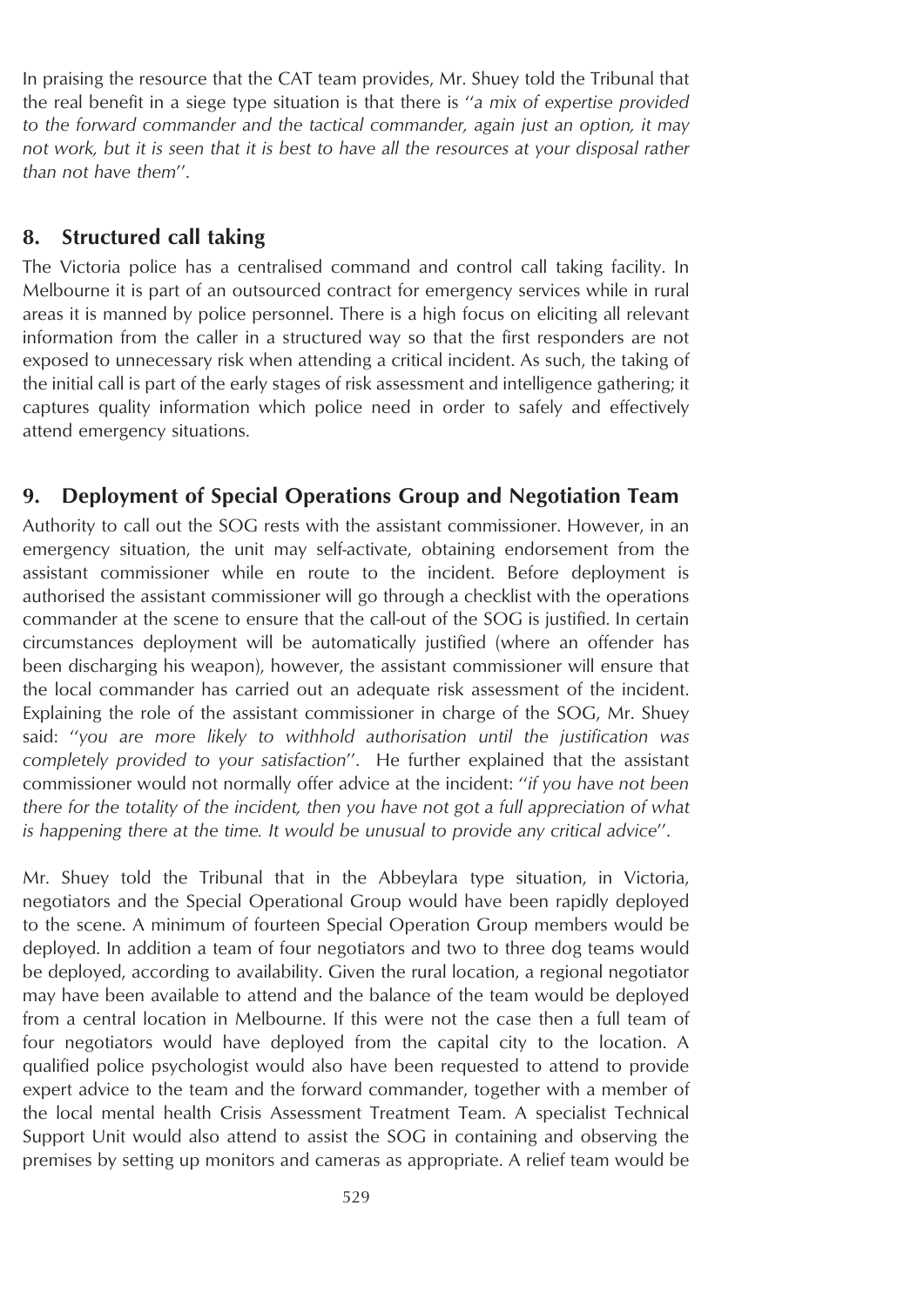automatically provided owing to the duration of the siege, and a roster programmed accordingly.

En route to the incident the SOG commander would provide advice to the local superintendent. The negotiator would also be available to give advice. On arrival a full briefing would be undertaken. An ''officer's checklist'' is used in order to obtain a full briefing. This checklist is a written pre-prepared document based on likely scenarios and likely resources that will be required. Logging is regarded as a critical part of the operation. Mr. Shuey observed: ''*we work on the premise that the shortest note is better than the longest memory*''. All incidents will be recorded, including the logging in and out of every member from the scene. Therefore there is total accountability in terms of the participation of each member.

Upon arrival at a critical incident, the police officers, whether they be first responders, or a Special Operation Group member, will employ a strategy, similar to that employed in Ireland of isolation, containment, evacuation and negotiation. Emphasis is also placed on the conclusion of the incident and rehabilitation of the area to its original order.

The negotiation team consists of the primary negotiator, secondary negotiator, team leader and a fourth person as assistant. Mr. Shuey told the Tribunal that the complexities of an incident, such as at Abbeylara, would have made it very difficult for one member to do the job of negotiating on his own. Accepting that resourcing is an issue in any jurisdiction, Mr. Shuey explained that the Victoria police had adopted resourcing as one of the ten core principles of Project Beacon which led to appropriate resources for negotiating teams creating a ''*team approach*'' to negotiations. He could not say, however, whether the outcome would have been any different at Abbeylara had a full team of negotiators been used.

In Melbourne, there is a psychology unit comprising, at varying times, between four and six qualified psychologists. They are full-time employees of the police department. They provide for the police a range of services including advice on welfare matters. If an incident occurs involving a person with a mental illness or behavioural problem, they are automatically requested to attend. In some remote locations, other psychological services are available to the police on an on-call basis.

The role of the police psychologist at a critical incident is primarily to provide support to the negotiation team. However, it is important to note that they have no role in direct negotiations with a subject; they are there in an advisory capacity only. They may advise the principal negotiator on the highs and lows of what is happening. They may also advise in relation to particular tactics which may be beneficial in the context of negotiation. They consult with medical personnel who may be looking after the subject and would act as a contact and conduit to other medical services. They also provide an oversight function to the welfare of individuals at the scene, and are responsible for psychological debriefing following an incident, particularly where it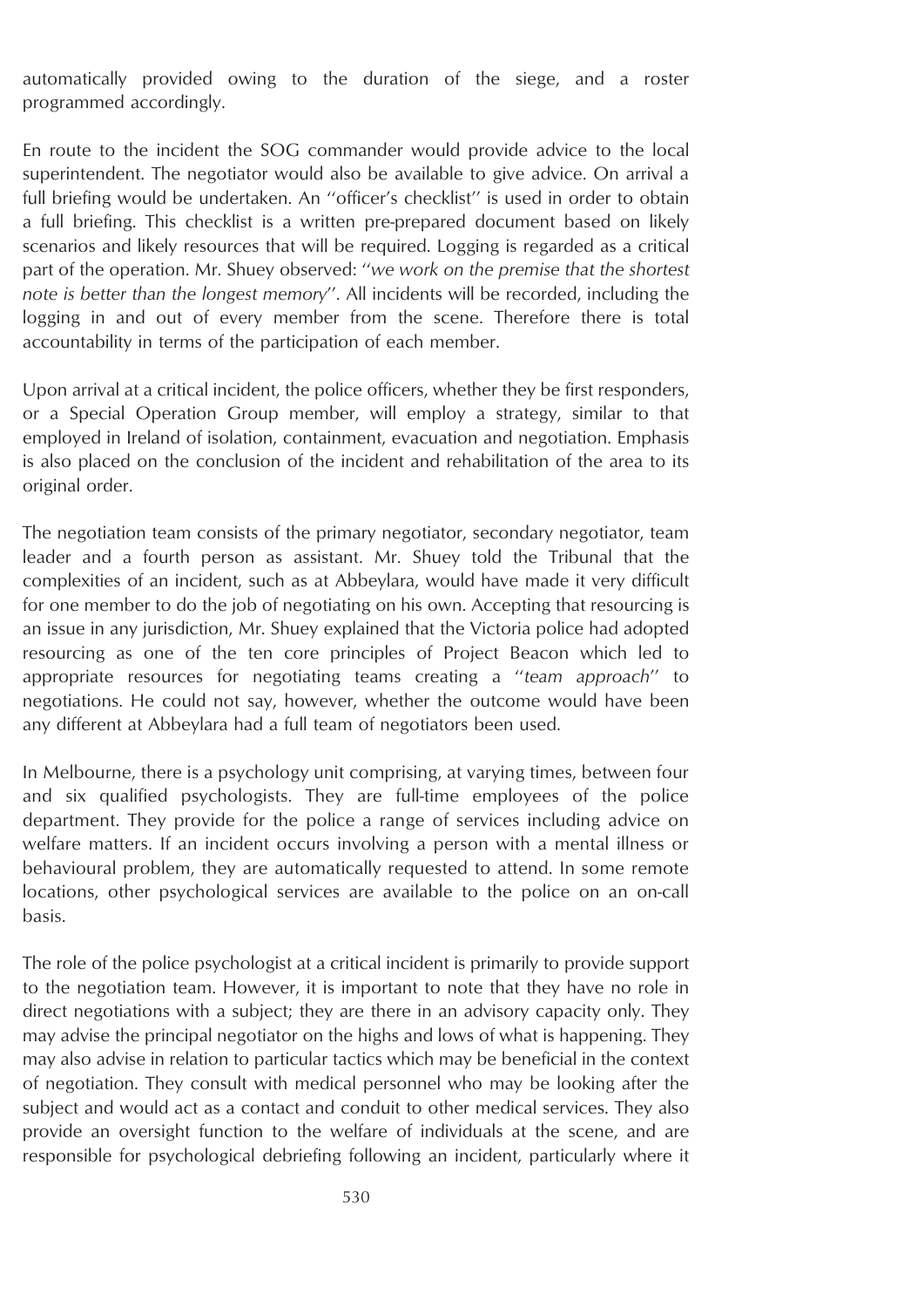has been traumatic. The police psychologists are involved with negotiation teams to a high degree, providing input into training courses by way of lectures and briefings.

### **10. Isolate, contain, evacuate and negotiate**

The response of isolate, contain, evacuate and negotiate is the core principle of siege management in Victoria. Upon arrival at any critical incident, police officers, whether they be first responders or members of the Special Operations Group, are trained to isolate or secure the incident site and to ensure that the stronghold or premises used by the subject is completely contained and escape is not possible. The area will also be evacuated whereby all civilian bystanders will be removed from within the inner and outer perimeters. Negotiation may then commence.

The basic concept is to isolate the offender from an external environment, said Mr. Shuey: ''*that means that you cut off their supply of electricity, gas, water, phone lines, television, anything at all whereby the person that is causing the problem has creature comfort facilities so to speak and access to communicate with the outside world. You are basically providing both physical and psychological isolation*''. However, Mr. Shuey noted that this requirement is not rigid and inflexible but more a guiding principle for the management of operations. Telephone communication can be isolated on a one-to-one basis both in terms of land lines and mobile phones. The assistant commissioner effectively has the power to provide a warrant to the telecommunications company to provide such isolation; it does not require a legal request through a court process.

The Victoria police do not force confrontation as a matter of policy. They take all steps available to negotiate a peaceful resolution to an incident.

#### **11. Time, distance and cover**

Mr. Shuey referred to the taking of protective action in the context of ''time, distance and cover''. These are strategies which are operationally employed to minimise risks. It is, he said, a simplistic approach to incident resolution which is drilled into members.

In the context of time it is probable that, if the offender is affected by drugs or alcohol, time may help in the resolution of the incident; the longer the time the greater the advantage the police officers have of obtaining a peaceful resolution. In the context of distance it is necessary to maintain a distance from the immediate threat, e.g., if it is a knife incident, the minimum distance required is 21 feet. The police officer must make sure that he or she is not in that minimum distance and must assess any barriers such as a chair or table that may impact on that distance. In the context of cover, members are trained as to what is appropriate ballistic cover and how not to position oneself as a target for the offender to shoot at.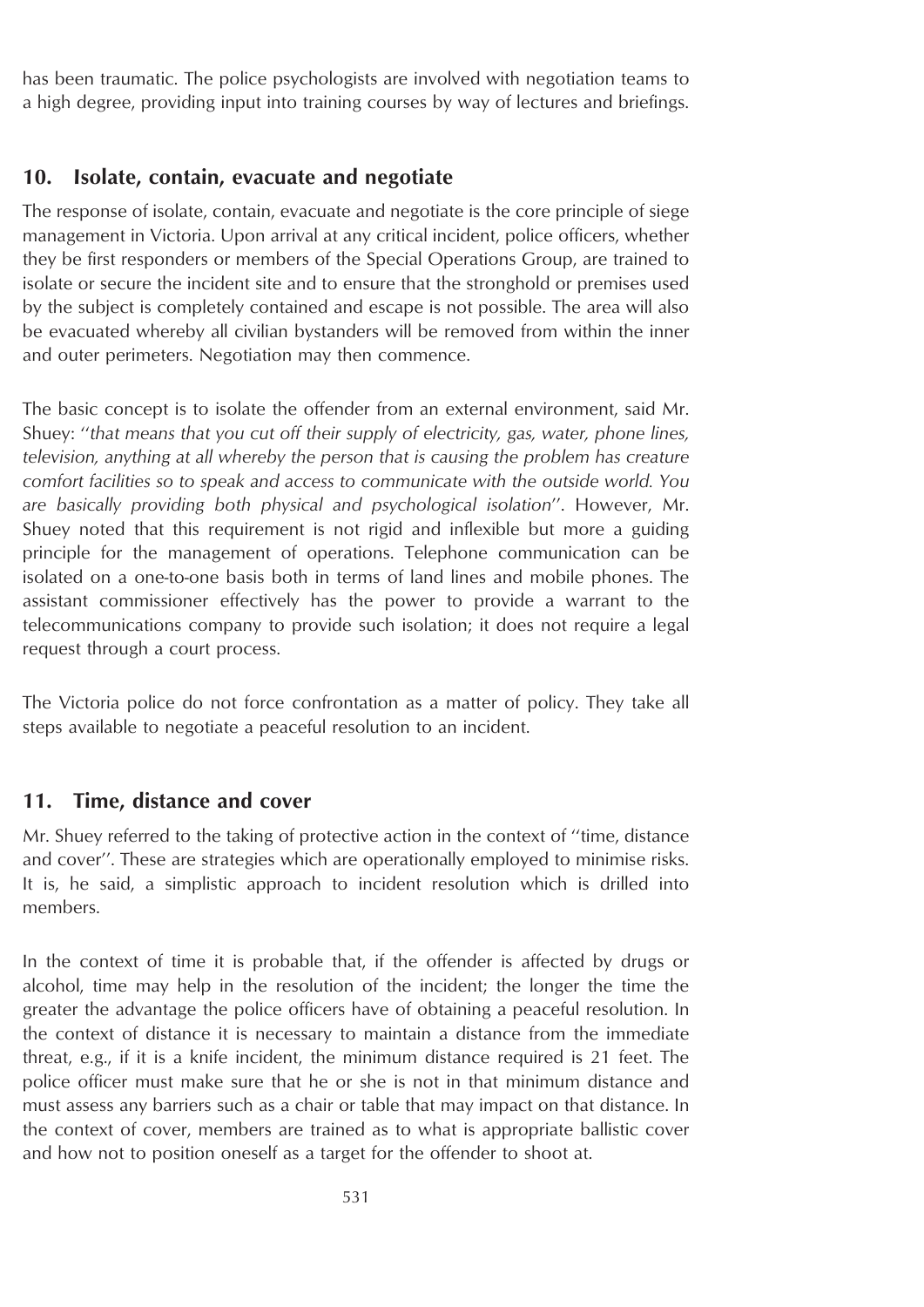# **12. Mobile command centre/command post**

The SOG establishes a command centre (or post) at the scene. There are a number of designated command caravans available in metropolitan areas that are fitted out specifically for this purpose. In other areas a police vehicle such as a ''booze bus'' may be commandeered. These are vehicles available locally that are used in roadblock checks to intercept people driving under the influence of alcohol. They have automatic generators and provide a good working environment.

### **13. Cordons**

In Victoria two cordons are put in place: an outer cordon which looks outwards and an inner cordon which looks inwards in order to monitor and contain the stronghold. A sterile area is maintained between the two areas. The circumstances of the incident will dictate the distance between the cordons. It will depend on whether it is an "edged weapon incident" or a "firearms incident" with cordons being placed appropriately. Any person coming in or out of either cordon is formally logged on and off the cordon.

Mr. Shuey told the Tribunal that when the Special Operations Group contain an incident, an armed offender is not allowed to exit through the inner perimeter, which is seen as the proverbial ''line in the sand''. A conscious decision is made that will ensure the safety of all persons outside the inner perimeter; namely, that the subject not be permitted through the inner cordon. If the subject approaches at that point, they must be challenged by the police tactical operations team and if violent confrontation results, as a matter of last resort, it is met with lethal force. Therefore an important part of any incident is the devising of an emergency action plan which necessarily includes an unexpected exit from the stronghold. Such a plan will be discussed between the various commanders, committed to writing and signed off. The plan is based on a thorough risk assessment of the possible tactical options in relation to an unexpected exit by the subject, to forcible entry of the stronghold, to the utilisation of less lethal options.

# **14. Negotiations**

Mr. Shuey told the Tribunal that in Victoria a negotiating cell consists of four persons, namely a primary negotiator, a secondary negotiator, a team leader and an assistant. It is usually located outside the inner cordon in a specially designated vehicle or a house, as appropriate. It is important that the negotiations are not carried out in ''*an area of compromise*.''

The primary negotiator's function is to establish negotiations with the subject by establishing and maintaining rapport and working towards a peaceful resolution. The secondary negotiator acts as back-up to the primary negotiator. He or she may take over negotiations if the primary negotiator requires a rest break. The secondary negotiator will also be responsible for feeding intelligence to the primary negotiator; it is felt that primary negotiators should never have to source that information themselves. The team leader is responsible for co-ordinating the activities within the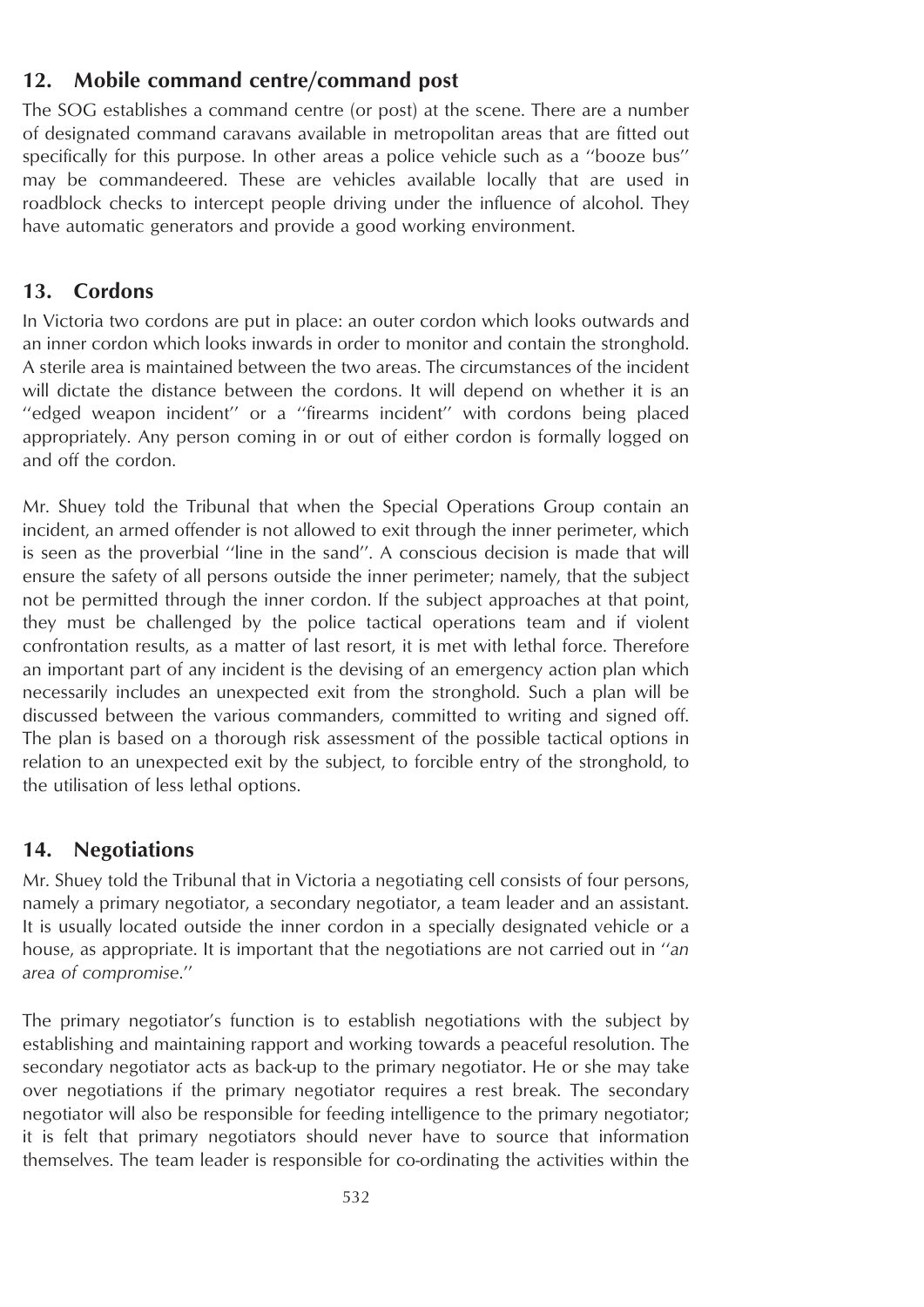negotiation cell. He or she is in the role of supervisor and observer. The team leader's responsibilities include ensuring that a proper log is maintained and will also include overseeing the welfare of the officers in the cell. He or she also acts as the interface between the negotiation cell and the other commanders, providing briefings as appropriate. The role of the fourth person is one of assistant to the negotiation effort. He or she will be responsible for the recording and maintenance of the negotiation log and the recording of the negotiations. Communications may be recorded within the negotiation cell. Negotiators have a responsibility to brief and debrief at various stages during their engagement. This is especially important at the end of an incident where they are expected to do an ''*honest debrief about what worked and what didn't work*'' with the focus on continuous improvement.

Mr. Shuey accepted that the practicality of life is such that if you have face to face negotiations you have better communication, but he stated that the safety first principle usually overrides this. Not placing the negotiator in the front line is the result of a safety first policy that supersedes every operational objective:

''*We wouldn't put anybody in a position where they are subject to a threat, a serious threat to life and again, working on the concept of taking somebody from a position of safety to a position of risk, would not be seen to be the best way to do it from our point of view, so the negotiation cell would be placed by the tactical commander in a location that was safe but* [from which] *they are able to do the communications effectively*.''

The face to face concept ''*wouldn't be undertaken unless there was a reduced threat*'' from the individual and particularly not if they had possession of a firearm; with a firearm ''*you can't get the safety factor*''. Mr. Shuey told the Tribunal that, in principle, he did not have a difficulty with the idea of face to face negotiations where there is ballistic cover and where other attempts at communication have failed. Ballistic cover is any situation where the member was protected by buildings or any other intervention material such as a safety rescue vehicle — ''*any situation where basically it was impossible for them to be injured*''.

If the subject has already built up a rapport with a local member of the police by the time the negotiator arrives, the local member will be permitted to continue negotiating. However, the trained negotiator will always be responsible for controlling the negotiations.

In Victoria, when the subject is not receptive to negotiations, a number of appliances are used, such as the landline, mobile phone or field phone, until such time as the subject responds. In circumstances where there is difficulty in communication, an armoured vehicle with a loudhailer may be used and in this way safety is maintained. However, if the offender fired shots at the vehicle it would be removed as it is seen as a ''*pointless exercise*'' in that it provides another target of aggression for the individual.

The principles of negotiation are based on gaining empathy, providing feedback and developing rapport. A core principle of negotiation is trust building and that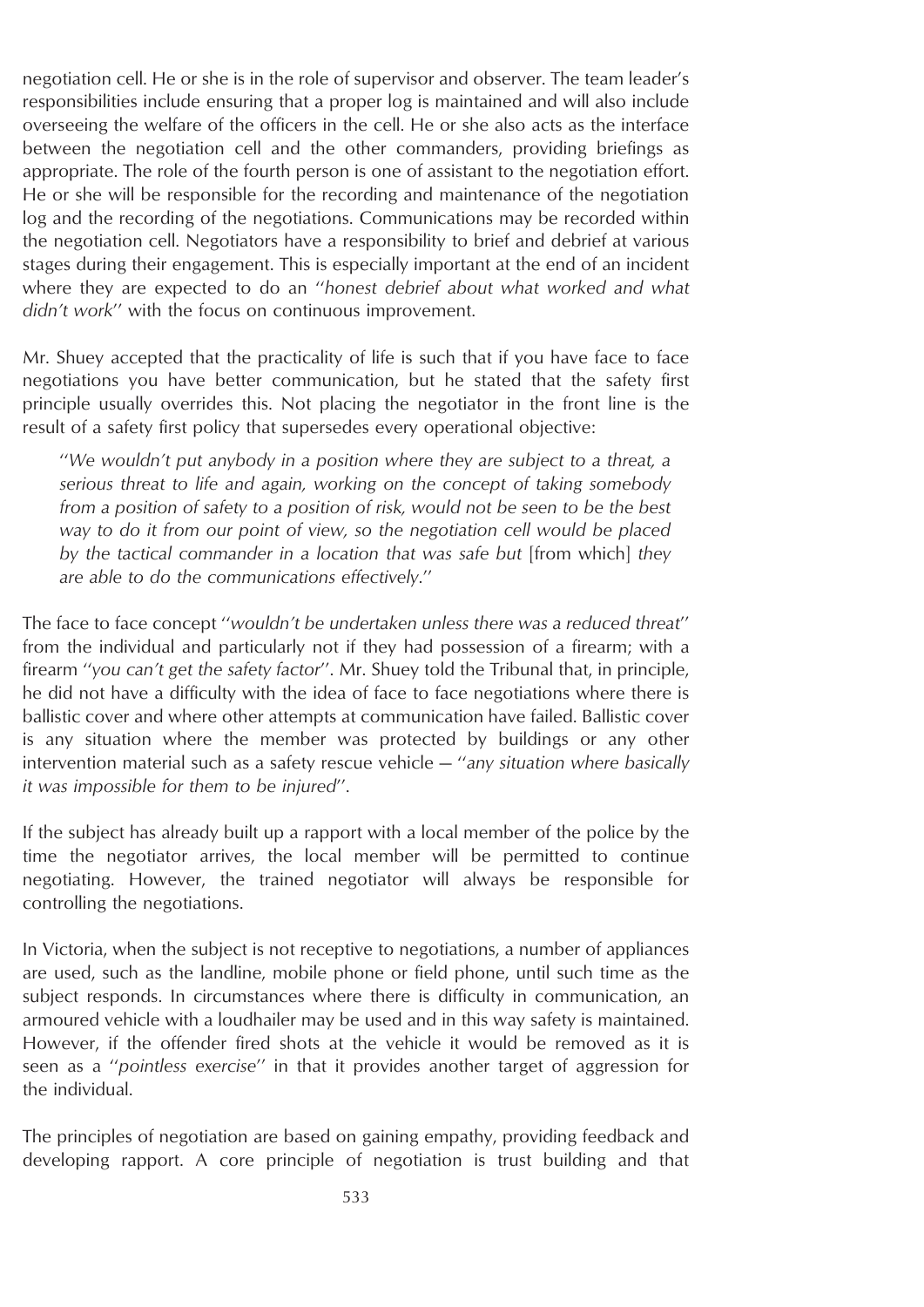therefore, as a rule, one would not allow a situation where the negotiator misleads the subject.

Negotiators are considered operational police members. They are armed in the normal course of their duties, but will not be placed in a position where they might be required to discharge their firearm.

# **15. Negotiator rest breaks**

Mr. Shuey stated that, in Victoria, the timing of rest breaks depends entirely on the circumstances of the incident as they unfold. If one were at a critical stage of positive negotiation, a break would not be contemplated. On the other hand, if there was an element of ''down time'' in the negotiations then it might be considered appropriate to provide for extended breaks. The responsibility of the negotiator is to establish and continue a rapport with the individual; from that perspective, a rest break may become irrelevant. However, Mr. Shuey stressed the overriding consideration of the welfare of all members during the siege, including the negotiator. Members of a negotiation cell would be relieved from duty in a staggered fashion so that there is always an element of continuity to the cell and impetus is not lost. ''*It is a matter of degrees and a matter of assessing the situation at that particular time,*'' Mr. Shuey explained.

# **16. Third party intermediaries (TPIs)**

The experience of the Victoria police is that the use of third party intermediaries is fraught with danger as the results are unpredictable. Sometimes, they have been the catalysts for a dramatic ending to an incident. Every situation is viewed on its merits and the value of TPIs adjudged accordingly. He explained:

''*Family members tend to think that they can negotiate effectively with the subject/individual and the reality of life is that they can't . . . Colleagues may also think they have a good rapport with the individual and, again, the reality of life says that they are not good at negotiating; they don't necessarily do what they are told. They are probably what I classify as a* ''loose cannon'' *in the context of what gains may have been made; you sometimes get a setback with introducing a third party*''.

However, all third parties are automatically interviewed for the purpose of obtaining advice, opinions and recommendations. This information is examined and an assessment made as to whether it is more beneficial to simply utilise the intelligence gleaned rather than introduce the individual into the negotiating process. TPIs have an important role, Mr. Shuey told the Tribunal, but they are most effective as providers of intelligence rather than being involved in direct negotiations.

In circumstances where there is difficulty communicating with the subject, the use of non-police persons to speak to the subject is given serious consideration. They are assessed in relation to their demeanour, and the benefit they may be in resolving the situation is also analysed. Mr. Shuey agreed with counsel for the Commissioner that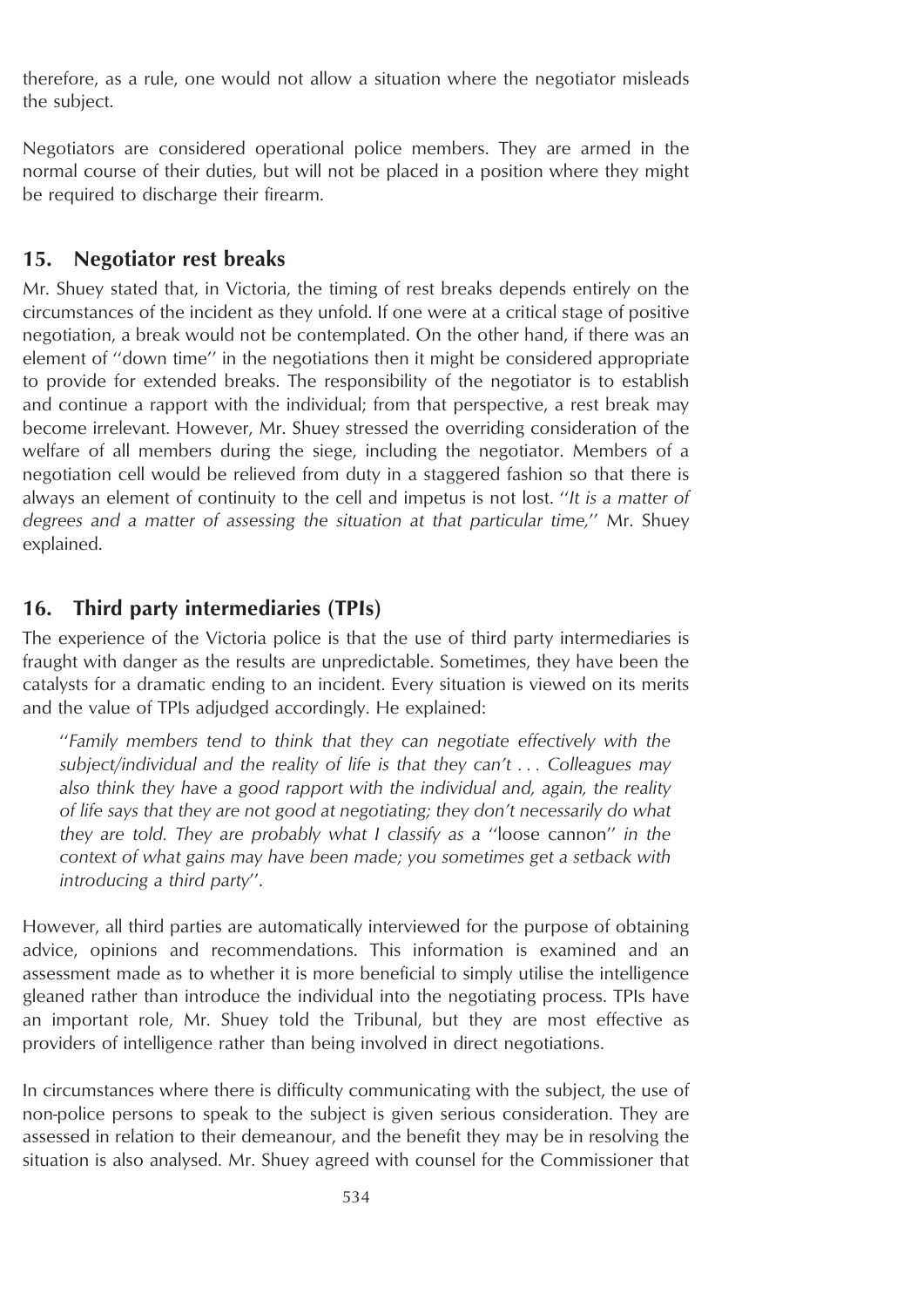it is probably better to try something rather than nothing and that, if nothing else is working, TPIs are an option that may be considered. However, particular concern is exercised for their safety.

# **17. Cigarettes and solicitors**

Mr. Shuey was aware that John Carthy had requested cigarettes and a solicitor. He told the Tribunal that in Victoria these would have been considered ''*irrelevant*'' in a physical sense but would be viewed in a positive light as a means of building trust; they would be seen as ''*negotiable avenues*''. However, the safety aspects of the operation would have primacy over a response to any such requests.

Mr. Shuey explained that there is no drama in providing the cigarettes so long as they may be delivered without compromising the safety of any of the individual members. Delivery would be an exercise of goodwill on behalf of the negotiator to assist in rapport building. In normal circumstances a controlled delivery is carried out. Mr. Shuey was asked if it would be necessary to communicate with the subject in relation to such delivery. He replied that the more communication you have with the subject, the better it is in the context of rapport building: ''*it really does not matter what the context of the conversation is or the constructive delivery, whether it is clothing or equipment or a meal or whatever, that does not matter; as long as you have communications going on effectively then you are in a positive line*''.

He accepted that having a solicitor available, when requested, indicates that ''*at least you have gone to the extent of showing good faith and it may be a position where you can get to the bottom of whatever is causing the trouble*''. Where a specific solicitor was not known or available, Mr. Shuey expressed the opinion that any solicitor may have assisted, at least for the purpose of showing that the police were trying to help. However, he was adamant that a solicitor would not be permitted within a stronghold; no one would be permitted within the stronghold.

Mr. Shuey thought that the benefit of the negotiation cell in Victoria, with its four members, may have influenced the manner in which these requests would have been considered by the Victoria police. He observed:

''*While it is an easy comment to make in hindsight, the provision of a team to handle this situation may have allowed for these requests to be provided rather than rely on one qualified member assisted by an untrained member who had to take over when the primary member needed rest*''.

# **18. Intelligence gathering**

Mr. Shuey told the Tribunal that intelligence is gathered as a means of supporting decision-making in relation to the best tactics to resolve the situation. As a first means of gathering information the police in Victoria look at a number of background matters relating to the subject, for example, whether he was known to the police or had any criminal history record or mental health record. They also gather information to try and assess what had happened in the preceding days or weeks which is causing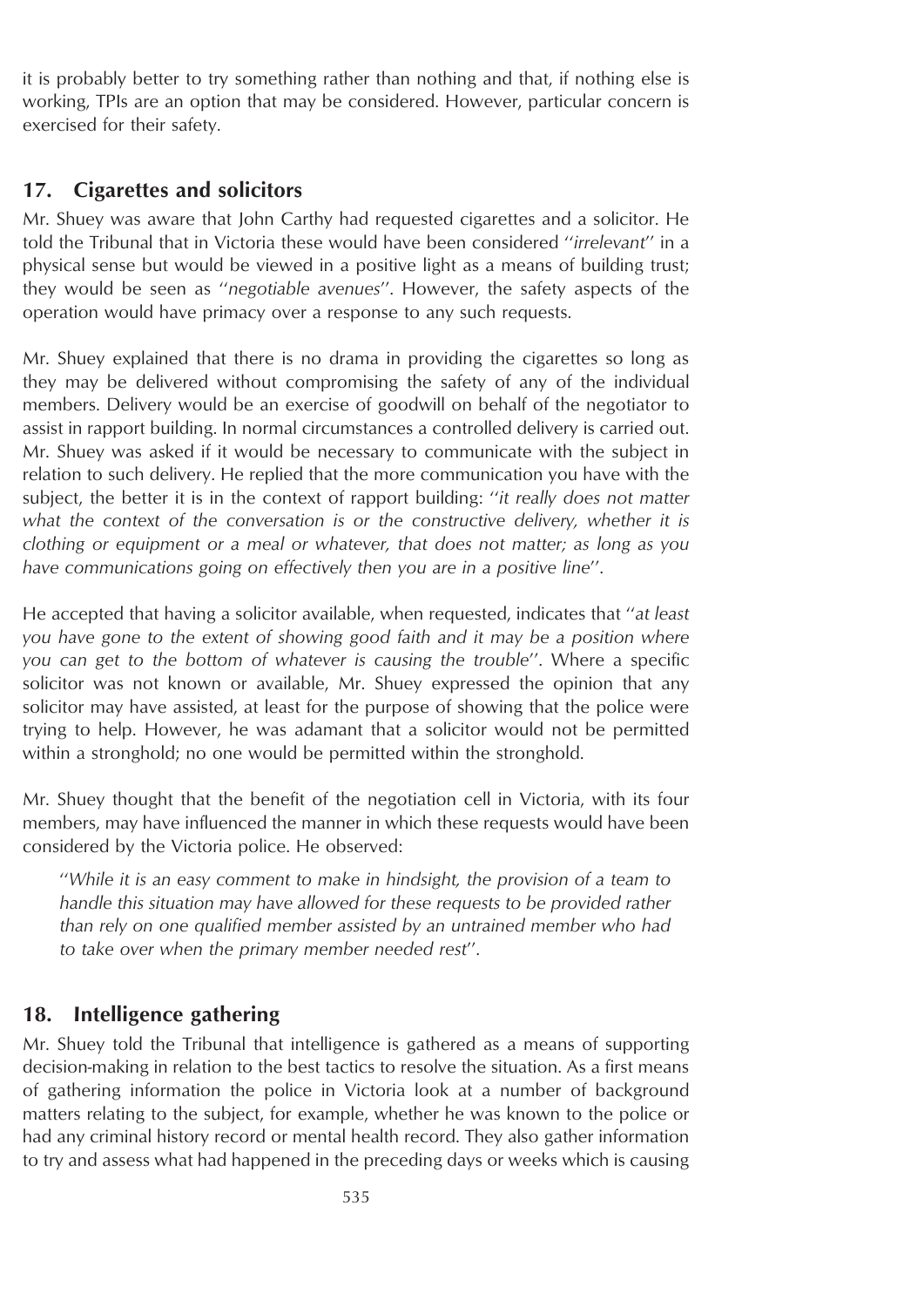or contributing to the behaviour of the individual. As discussed above, potential thirdparty intermediaries are a helpful resource in this regard.

#### **19. Line in the sand and moving containment**

As already stated, in Victoria, that an armed offender, once contained, will not be permitted to exit through the inner perimeter. This is what he described as a proverbial "line in the sand":

''*A conscious decision is made that will ensure the safety of all persons outside the inner perimeter. No offender will be permitted to exit through the cordon. Should the suspect approach that point they must be challenged by police tactical operators and if a violent confrontation results, as a matter of last resort, it will be met with lethal force.*''

A subject exiting the house and acting in a bravado fashion may not necessarily be regarded as a breach of the inner cordon. However, if the subject made a deliberate attempt to breach a line in the sand, which may be fifty or one hundred metres away from the house, then an officer has ''*automatically a responsibility to make sure the offender didn't breach that area*''. The situation has then changed from one of a reasonable degree of control over the subject to a situation which is completely unknown. The risk level is raised dramatically by the offender's action.

In Victoria, the concept of moving containment is not considered safe or effective in circumstances where the subject is armed with a firearm. Mr. Shuey classified such a moving containment situation as ''*high risk*'' and ''*fraught with danger*''. If it arises you have to attempt to communicate in a dynamic environment in a situation where the outcome is totally unknown — ''*so from our point of view, the moving containment is not really an accepted practice*''. It is something which may happen when you are following, rather than trying to contain; for example, where an offender is on the loose with a weapon and you have not already contained the individual. Mr. Shuey told the Tribunal that the SOG do receive some training in moving containment ''*in terms of the hypothetical and the risk assessment*''.

#### **20. Warning**

In Victoria, the warning which is used is either: ''*police, don't move*'', or ''*police, drop your weapon*''. The subject is not warned that he is likely to be shot if he does not drop his weapon or if he moves, but Mr. Shuey was certain that ''*the intonation in what is being given would leave the offender or suspect in no doubt that there would be some dramatic consequences for failure to comply with the action*''.

#### **21. Training in relation to where to shoot**

Mr. Shuey explained that as a firearm is used as a weapon of last resort, officers in Victoria are trained to shoot at the central body mass, so as to cause instantaneous incapacitation and stop the immediacy of the threat to life.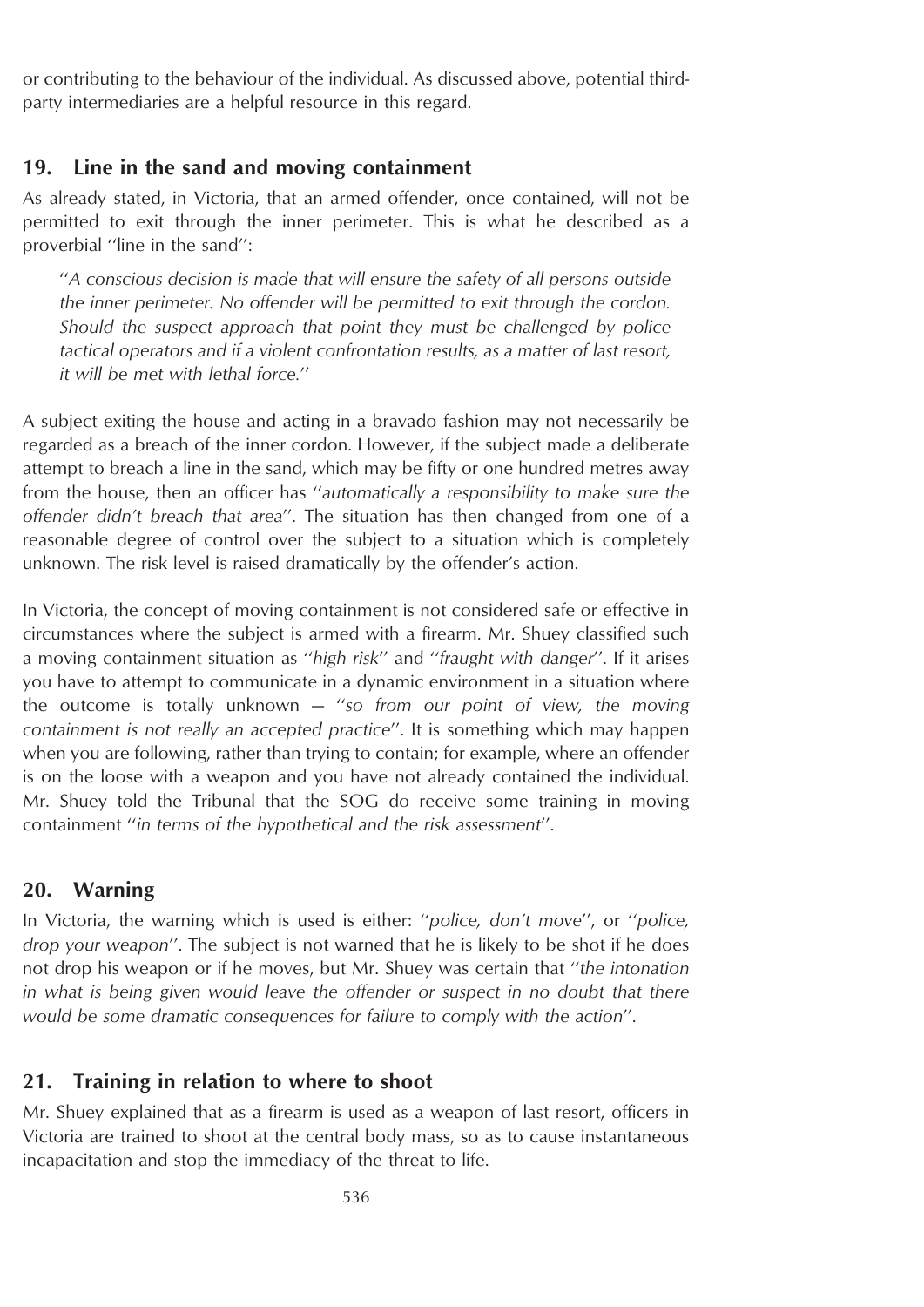The decision by an officer in Victoria to discharge or not to discharge a weapon is an individual one and does not involve a situation of a junior officer following the direction or lead of a more senior officer.

# **22. ''Use of force'' models**

Use of force models are used by police forces to provide guidance to the appropriate response in any given situation and to ensure that only force which is necessary to resolve a situation is used. Mr. Shuey told the Tribunal that there were a number of such models which have been considered in the past by the Victoria police. Three categories or models were considered: namely, incremental, situational and tactical.

The traditional use of force model which was developed in the United States was ''*incremental*'' in nature. Effectively, this dictates that the required police response is one level higher than the threat posed. For example, if an offender draws a knife, the police respond with a firearm. This concept was rejected in Victoria on the basis that it had the capacity to escalate a situation; once a firearm is drawn the incident automatically becomes a firearms incident and it is difficult for an officer to then deescalate or change that dynamic.

The ''*situational*'' model involves police choosing a tactical response based on a consideration of the circumstances confronting them. Mr. Shuey noted, however, that this model was not satisfactory and did not take into account all options that may be employed, such as the continuous use of communications as a primary response to incidents.

The Victoria Police elected to adopt a ''*tactical*'' options model, following closely the experience of the Canadian police. This model allows for a range of different tactical responses to be attempted, in an effort to resolve an incident. Its attraction lies in its simplicity and emphasis on effective communication as an ongoing requirement throughout an incident. The need to constantly assess and reassess the risks involved in incidents is a priority in this model. As circumstances change throughout the incident, so may the appropriate response:

''*the police response is not a one way continuum . . . de-escalation, including tactical disengagement, is just as necessary as escalation in response to the evolving nature of the incident. The options refer to a range of competencies such as an appreciation of command and control principles, communication skills, conflict resolution skill, less than lethal equipment and firearms as a very last resort . . . there is no hierarchy in the whole exercise because you could at one minute have your firearm drawn, the next minute, you could be back into a resolution situation without any hurt or any sort of threat*.''

#### **23. Less lethal options**

Mr. Shuey gave evidence that the less lethal options that have been considered and used in Victoria are not always suitable when responding to a subject armed with a firearm. Although the Victoria police are trained to always try and avoid a direct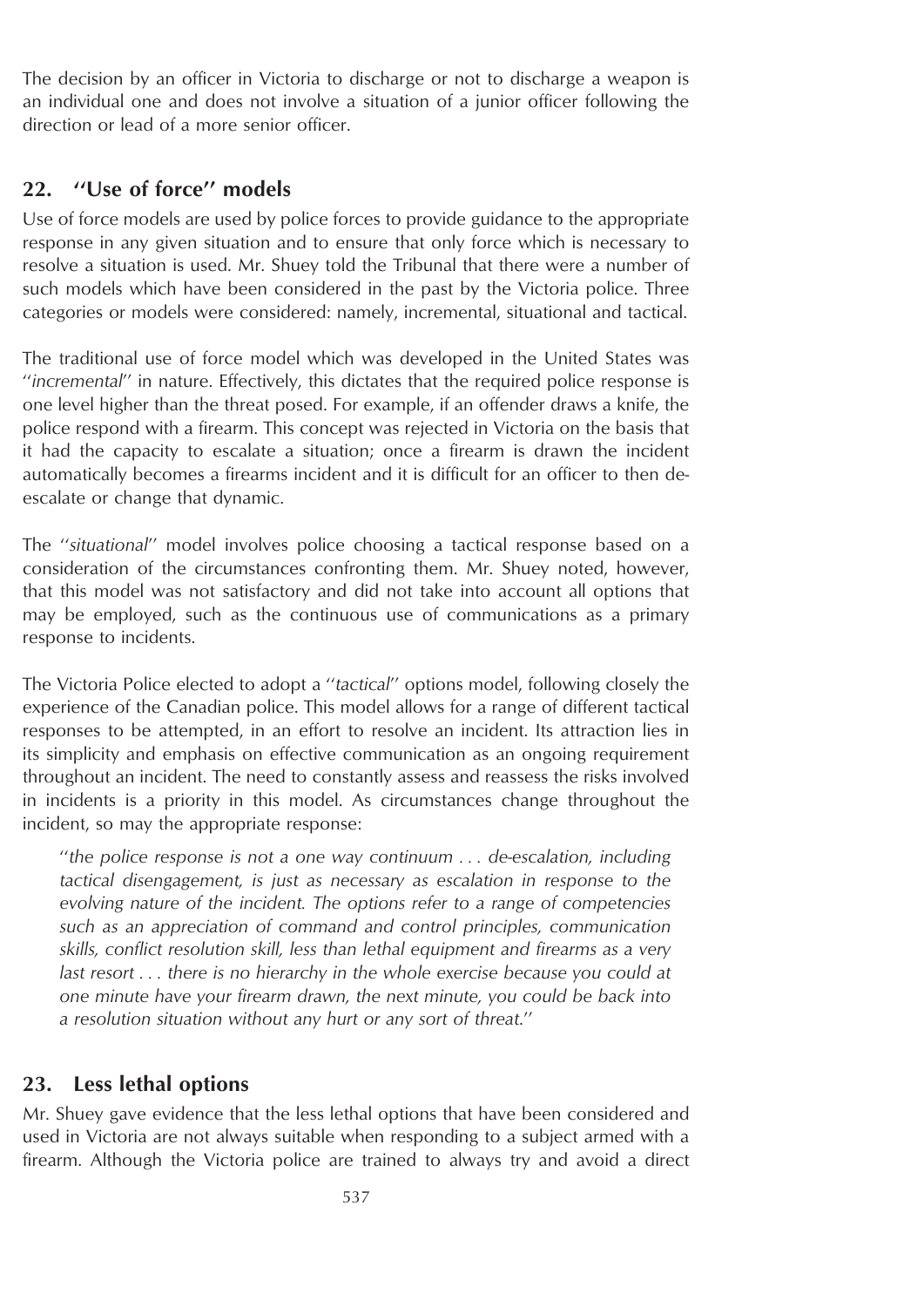''*firearm approach equals firearm response*'' model, the practicality is that often the only way to resolve such a situation may be police use of firearms. Commanders are trained to employ continuous risk assessment throughout an incident looking at all tactical options that are available, and if less lethal options may be deployed then they should be.

SOG members have a number of less lethal options available. At an incident such as Abbeylara, they would have the use of a safety rescue vehicle. Such a vehicle has complete ballistic cover and may have O.C. sprays (both foggers and streamers) attached to it. There have been circumstances where it has been driven at the offender and O.C. spray released or dogs deployed from it.

In a non-firearm incident they have a range of less lethal options to deploy, including bean bags and O.C. spray canisters. In the context of a firearm incident, less lethal options are generally speaking not employed because they are ''*not seen to be effective in the concept of counteracting a firearm*''. This is generally because of the distance involved and the dangers associated with a firearm incident. However, they are not discounted from consideration and the SOG are trained to always consider less lethal options as a primary response together with the use of police dogs. Less lethal weapons are usually operated in conjunction with other such weapons and often in conjunction with a safety rescue vehicle. However if the subject is going through the inner cordon, and is perceived as a threat to life, and there are no other means available of reducing or minimising that threat, then lethal force may be used to resolve the situation.

At the time of giving evidence to the Tribunal, Mr. Shuey reported that the Victoria police were in the process of introducing the Air Taser which he believes to be a highly effective less lethal option. However, he noted that it has the same limitations as other less lethal options in being unsuitable for dealing with firearms incidents involving confrontation with an armed offender. The Taser was not in use in Victoria in 2000.

# **24. Dogs**

Dog teams automatically attend all incidents involving siege or siege/hostage situations. Dogs are not part of the SOG team. They are an additional operational response unit to assist members in the field to handle whatever situation arises. However, once deployed, the dog unit comes under the control of the Special Operations Group officer. Dog units and the SOG regularly train together.

In Victoria, there are a number of dogs that are used in various applications. They are housed in a domestic environment with children so that they respond to orders rather than to natural aggression. Siege dogs are classified as ''grade 3 dogs'' and receive extra specialist training. There are 21 operational, general purpose canine teams (five of which are rated as grade three dog teams) in Victoria.

Mr. Shuey noted that there are problems with deploying police dogs in firearm incidents including the risk to the dog, the risk to the handler, the inability of the dog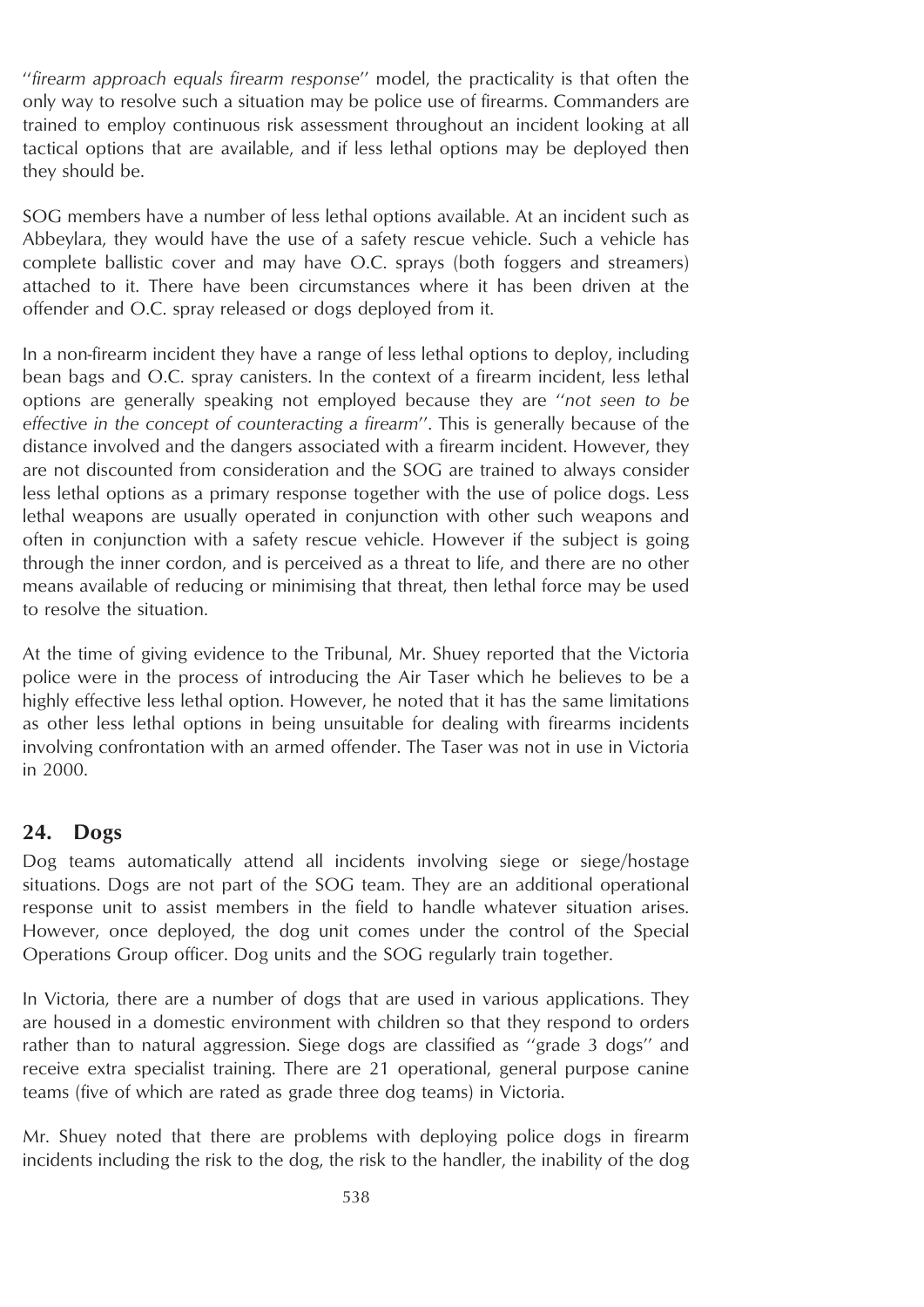to penetrate locked or closed door situations, and a difficulty in getting the dog close enough to the subject to attack without exposing the handler to the subject's weapon. Dogs are not foolproof and cannot always be relied upon to achieve a desired result. Provided the dog handler gets the dog to appreciate that the individual is a threat, a dog may be advisable. Dogs are trained to react to fleeing or rapidly moving subjects who will automatically be a target for a dog, or two dogs as the case may be. However, if the subject is quiet or is walking in a measured way then it might be difficult for the handler to persuade their dogs that such a person should be attacked. In such circumstances the deployment of dogs is a low option and may not be appropriate. Much depends on the distance between the handler and the subject, whether a line of sight can be obtained, whether the dog can be distracted and whether there is a possibility that the subject might have time to close his gun and discharge it at an officer. The practicality is that the tactical commander enquires of the dog handler if, in his view, the dog could be used to take down the offender. A judgement is then made within what may be a very short time-frame. On any risk assessment, one goes for the least high risk response and if deploying a dog might escalate the situation or provoke a reaction it would be discounted.

In the context of the Abbeylara situation, he noted ''*the fact that ERU members were calling out to drop the weapon and this would be a confusing situation for the dog because the dog really responds to a reaction and is trained to work in that way*''. Therefore, the dog may act in an unpredictable fashion and one could not guarantee that the dog would automatically go for the offender. It is the function of the tactical commander to assess the value of deploying dogs at any given time.

In Victoria, the two dog approach has been proven to be ''*extremely successful*''*.* The dogs may be sent from two separate locations at the subject creating an element of surprise that makes this approach successful.

Victoria police also have the use of a ''dog cam'', that is, a camera which is secured to the top of the dog's head. The dog can be commanded to enter a designated building or environment and the camera may be operated and viewed from a remote location. These dogs are frequently used for searches but they can, if necessary, be deployed in high risk situations for surveillance purposes. Dogs are trained to bite on command.

### **25. Media officers**

There are a number of full-time media officers in the Victoria police. They automatically attend an incident such as Abbeylara. A media liaison individual leader is appointed. He or she would assist the operations commander in the preparation of a plan to make sure that the media did not create a problem at the scene.

There is a general policy within the Victoria police to provide limited and controlled access for the media to a particular incident. They are also provided with information by way of briefings which are the responsibility of the media liaison officer. Where necessary an exclusion zone may be declared. This may involve a request from the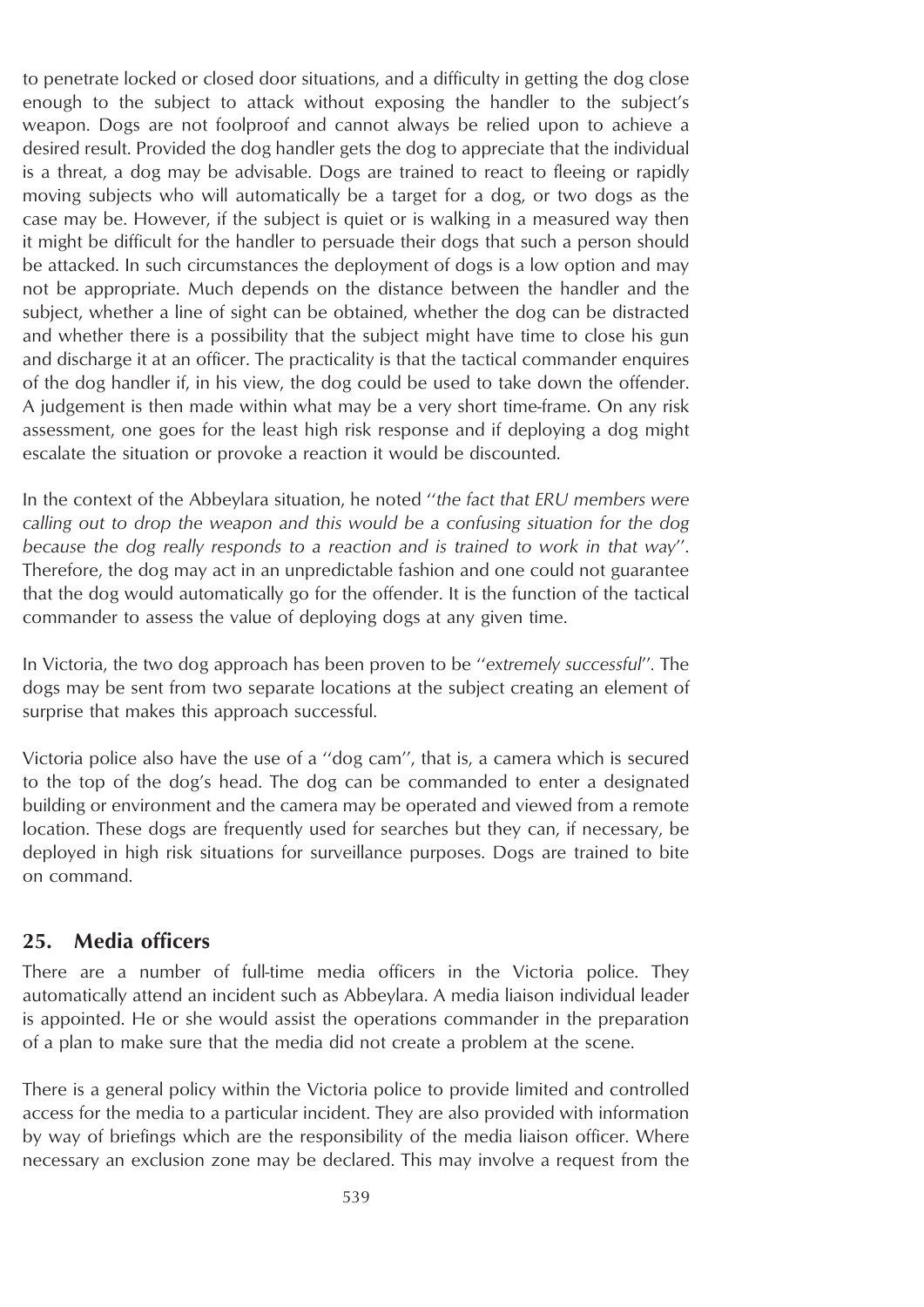operational commander to the air safety authority, for example, to establish a no-fly zone. If it is breached, a pilot may lose his licence. However, Mr. Shuey told the Tribunal that they ''*would very rarely get any situation at all where there is even a hint of a breach of that declaration*''. To direct the media not to report certain matters, goodwill is relied upon.

# **26. Welfare officers**

Unit leaders oversee the welfare of their members and are responsible for rostering and providing appropriate rest periods. However, the operations commander has overall responsibility for the welfare of all personnel at a scene.

# **27. Police helicopter**

The Victoria police have a helicopter based in Melbourne city which can be used in the context of extended sieges within close proximity to Melbourne. Such helicopters are equipped with thermal imaging and lighting capabilities. Whilst such equipment may not necessarily be beneficial to resolution of the incident, it is at the operational commander's disposal if required. It provides another strategic option. It may prove to be particularly useful in intelligence gathering in relation to topography and an assessment of possible escape routes available to the offender. Further, the thermal imaging provides that images can be relayed from the air to the command vehicle in circumstances where an incident is occurring within a 100km. radius of Melbourne.

# **28. ''Suicide by Cop''**

Mr. Shuey told the Tribunal that the concept of ''suicide by cop'' is something that the Victoria police have been aware of for the last ten years or so and that that awareness has been heightened by some of the work that is being done in this area in the United States.

# **29. Ethical Standards Department**

If a fatality occurs as a result of an ''in-custody'' incident it is automatically investigated by the police homicide squad and the ethical standards department. Incustody incidents include all situations where the police have some form of control or intervention in the circumstances and would include a siege situation such as occurred at Abbeylara. The ethical standards department is a group of personnel operating within the police environment whose task is to conduct internal reviews and internal investigations as the need arises. This body investigates all incidents from allegations of assault, adverse behaviours of police officers, corruption and anything at all involving death or injuries to civilians. It is a body which has a responsibility to report incidents through to the State Ombudsman. A critical incident review of any in-custody incident is automatically conducted by an assistant commissioner and all information is furnished to a Coronial Inquiry as appropriate.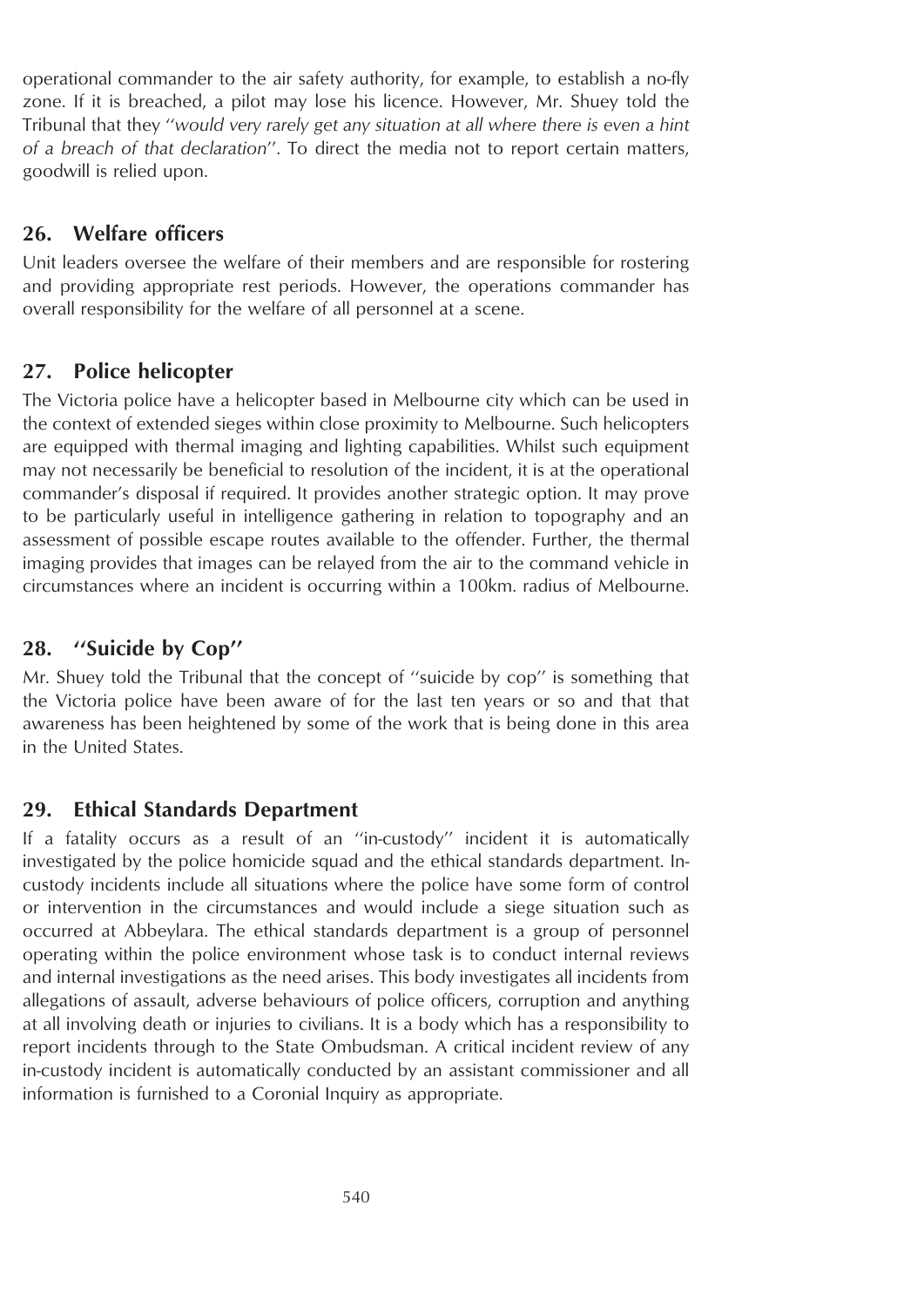# **SECTION B: — New Zealand**

#### **1. Superintendent Neville Matthews**

Superintendent Matthews is a serving member of the New Zealand Police Force. At the time of his evidence to the Tribunal he had served as a member of the force for 32 years, in the last ten years of which he held the position of National Manager Operations and National Commander of the Special Tactics Group. As the National Manager Operations, Superintendent Matthews had national responsibility for issues relating to the uniformed branch of the police force. His areas of responsibility included emergency management, counter terrorism exercises; tactical groups including the Armed Offender Squads, the Special Tactics Group and the Police Negotiation Team; police firearms and related equipment; and, community liaison. As National Commander of the Special Tactics Group he had command responsibility for serious criminal incidents involving firearms, acts of terrorism, hostage taking or any incident beyond the capability of the Armed Offender Squads. He has commanded the Special Tactics Group in a number of such operations and terrorist exercises.

Superintendent Matthews is also the leading New Zealand police expert in less lethal weapons. In 1996, he prepared a paper entitled ''*Less Than Lethal Weapons, A Study of Current Weapons and Recommendations for Enhancement*''. The paper resulted in the introduction of O.C. spray as a defensive tool for all front-line officers. In May, 2003, he completed a research and evaluation paper on current less lethal weapon technology entitled ''*Project Lincoln: a review of less lethal weapons and related issues*''. It considered not only less lethal weapons but also armoured protected vehicles for police, police firearms and an enhanced differential response to critical incidents involving dangerous weapons.

At the time of giving evidence to the Tribunal, Superintendent Matthews was the only New Zealand police officer qualified as a United Nations Training Team Adviser. He has been awarded the New Zealand Operation Service Medal; the East Timor Medal and the New Zealand Police Long Service and Good Conduct Medal. In 2000, he was awarded a Commissioner's Commendation for work done with the first New Zealand Police Deployment to the United Nations Mission in East Timor. In 2002, he was awarded an FBI Certificate of Appreciation for exceptional service in the public interest. In March, 2004, Superintendent Matthews was appointed the police liaison officer at the New Zealand Embassy in Washington, USA. He is a Colonel Commandant of the Royal New Zealand Military Police and holds the rank of Honorary Colonel in the New Zealand Army.

### **2. The New Zealand Police Force**

New Zealand has a population of 4.1 million people. The New Zealand police force consists of 9,500 staff of which 7,400 are sworn and 2,100 non-sworn. The police force is headed by a police commissioner who is supported by two deputy commissioners. There are four assistant commissioners. The next rank is that of superintendent; the rank of chief superintendent no longer existing in the New Zealand police force.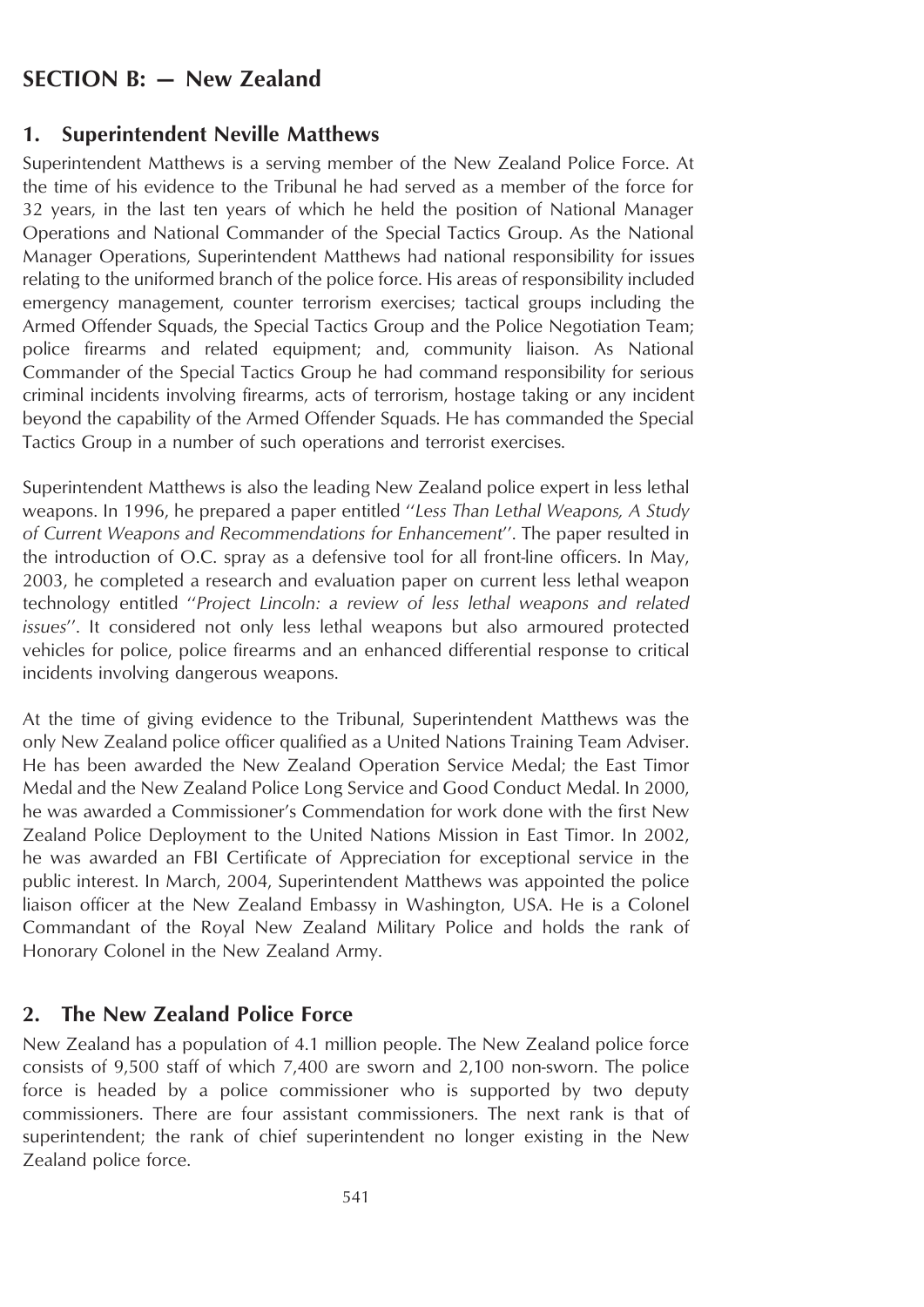New Zealand is divided into 12 policing districts, each under the command of a superintendent with a number of additional superintendents operating from headquarters.

The New Zealand police force is, in general, an unarmed force. However, up until the early 1960s its detective branch carried firearms as a matter of course. In 1962, an incident occurred where two officers went to a domestic dispute. They were unarmed. Both were shot by an offender who discharged a rifle from the house. As a result of an inquiry, ''Armed Offender Squads'' were established in each police district. With the creation of the Armed Offender Squads, general duty officers (including detectives) do not carry firearms as a matter of course.

## **3. Armed Offender Squads (AOS)**

Armed Offender Squads operate on a part-time basis with members of the squads holding full-time positions within the New Zealand police force. They are called together as and when necessary to deal with incidents involving firearms. There are 17 squads throughout the country. They have a total of approximately 250 officers. Members of the squad receive training additional to that received by the general police in New Zealand. Candidates must go through a selection process, conducted in their local area. Initially, they will be used in non-forward roles until such time as they have attended an AOS national training course. This course is of 17 days' duration and at the end of the course officers qualify as AOS members.

## **4. Special Tactics Group (STG)**

The Special Tactics Groups developed from the Anti-Terrorist Squad formed in 1978 in response to a government requirement for police to have a capability to deal with armed and barricaded terrorists. At this time there were a number of high profile airplane hijackings around the world. The function of the STG is to provide a tactical response, including command, control, intelligence, information technology, tactical operators, including snipers, for the most serious critical incidents which may involve heavily armed and barricaded offenders, hostage taking or any other such incident that is beyond the capability of Armed Offender Squads. The Special Tactics Group has 39 members. As at July, 2003 it is a full time force within the New Zealand police. Given the geographical size of the country, the Special Tactics Group is divided into three units based in the cities of Auckland, Wellington and Christchurch. Units train locally, with all coming together three to four times per year for national training. There are also a number of specialist courses. Officers are required to return to general policing duties for a minimum of three weeks each year.

## **5. Police Negotiation Teams (PNT)**

Superintendent Matthews advised the Tribunal that approximately 70% of all armed offender situations in New Zealand are resolved through negotiation. The role of the police negotiator is to establish contact with the subject and, using negotiation tactics and experience, to resolve incidents with as little risk to all parties as possible. The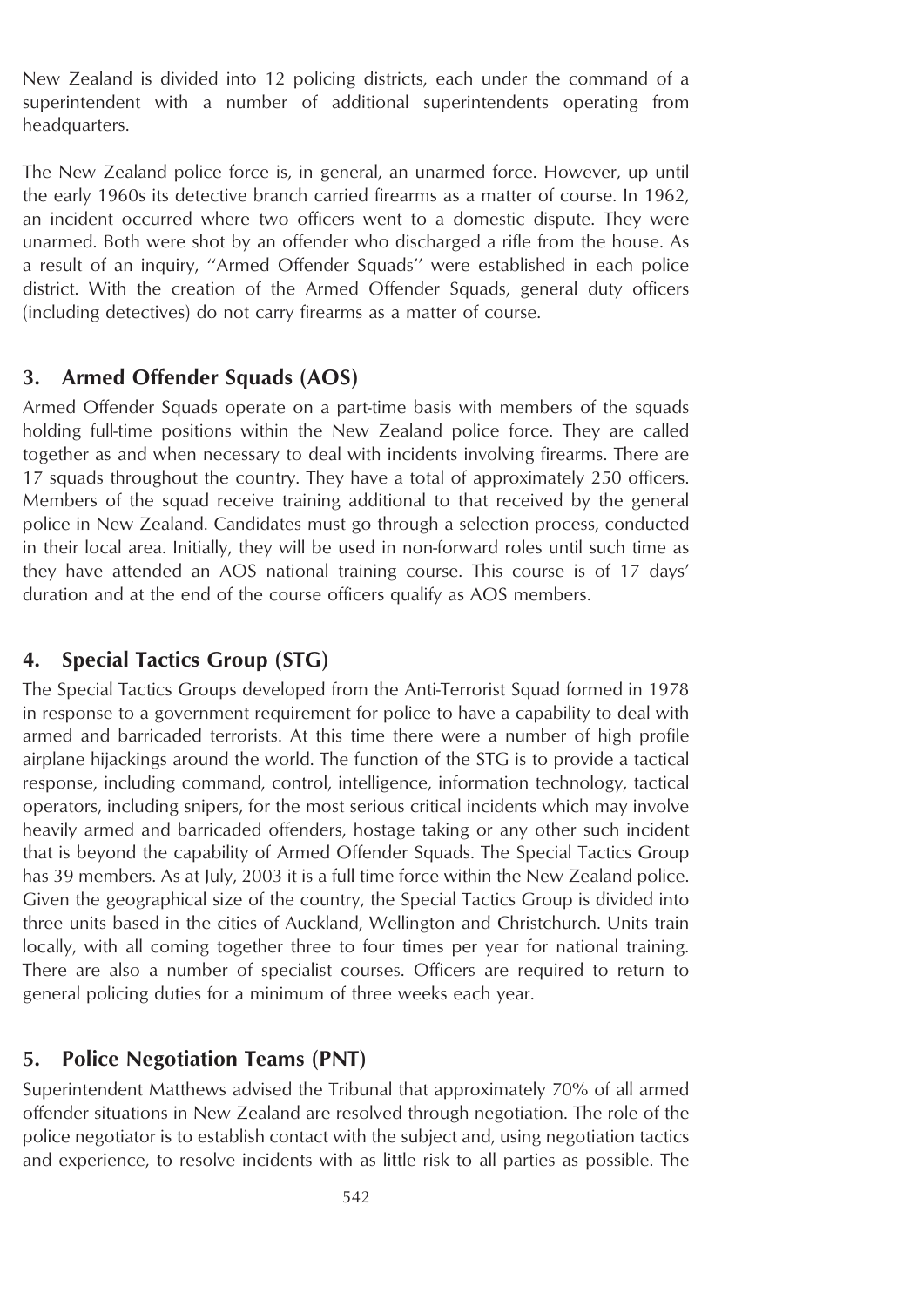training of New Zealand police officers in crisis negotiation is based on the principles taught at the FBI academy.

Police Negotiation Teams comprise a supervisor, a primary negotiator and a secondary negotiator. Sometimes a fourth negotiator is employed as a log keeper. The Police Negotiation Team works on a part-time, on-call basis. Even in domestic siege type situations, where there are no hostages and perhaps just one person in the house, it is policy to have three members of a negotiation cell present; all are trained negotiators.

The role of the supervisor is to ensure that the primary and/or secondary negotiators are negotiating in a proper manner. He or she develops the negotiation tactics based on the strategy decided by either the forward commander or the operation commander and is responsible for overseeing its appropriate implementation. This will include attending tactical meetings that are held by the operation commander to provide updates as to what is occurring. The supervisor is also responsible for overseeing the welfare of the other members of the negotiation cell. If a fourth person is not available to the negotiation cell, the secondary negotiator will be responsible for keeping a log. Primary and secondary negotiators work closely as a team and they may in fact swap roles during the course of an incident if it is considered advantageous to do so.

Members of the Police Negotiation Team are not armed.

PNT members are recruited and trained in the following way. When a vacancy arises, local PNT members will normally approach a particular officer and invite him or her to train as a PNT member; it is ''*a local, self-selection process*'' that matches negotiators to the requirements of the AOS. Normally a non-commissioned officer, such as a constable or a detective, will be selected. The officer then undergoes a police negotiation course, at the National Police College, of 14 days' duration. He or she continues training locally, at least one day a month. Some of this training consists of working alongside the Armed Offender Squad. At the time of giving evidence to the Tribunal there were approximately 45 trained police negotiators in New Zealand.

## **6. Police training in use of firearms**

All members of the New Zealand police force are trained in the use of firearms and are required to re-qualify each year in the use of such weapons. While all officers are trained in the use of firearms, they do not carry them unless there is a particular requirement. Further, no officers carry firearms while they are wearing general duty uniform. Members may carry police issue firearms on their person if there is clear and specific evidence that there is a risk of encountering a firearm type incident; thus a principle of minimum personal carriage and minimum visibility is applied. Firearm carriage is usually authorised by a commissioned officer. District commanders may also authorise the carriage of approved firearms in police vehicles, where appropriate, to ensure members have ready access to firearms should circumstances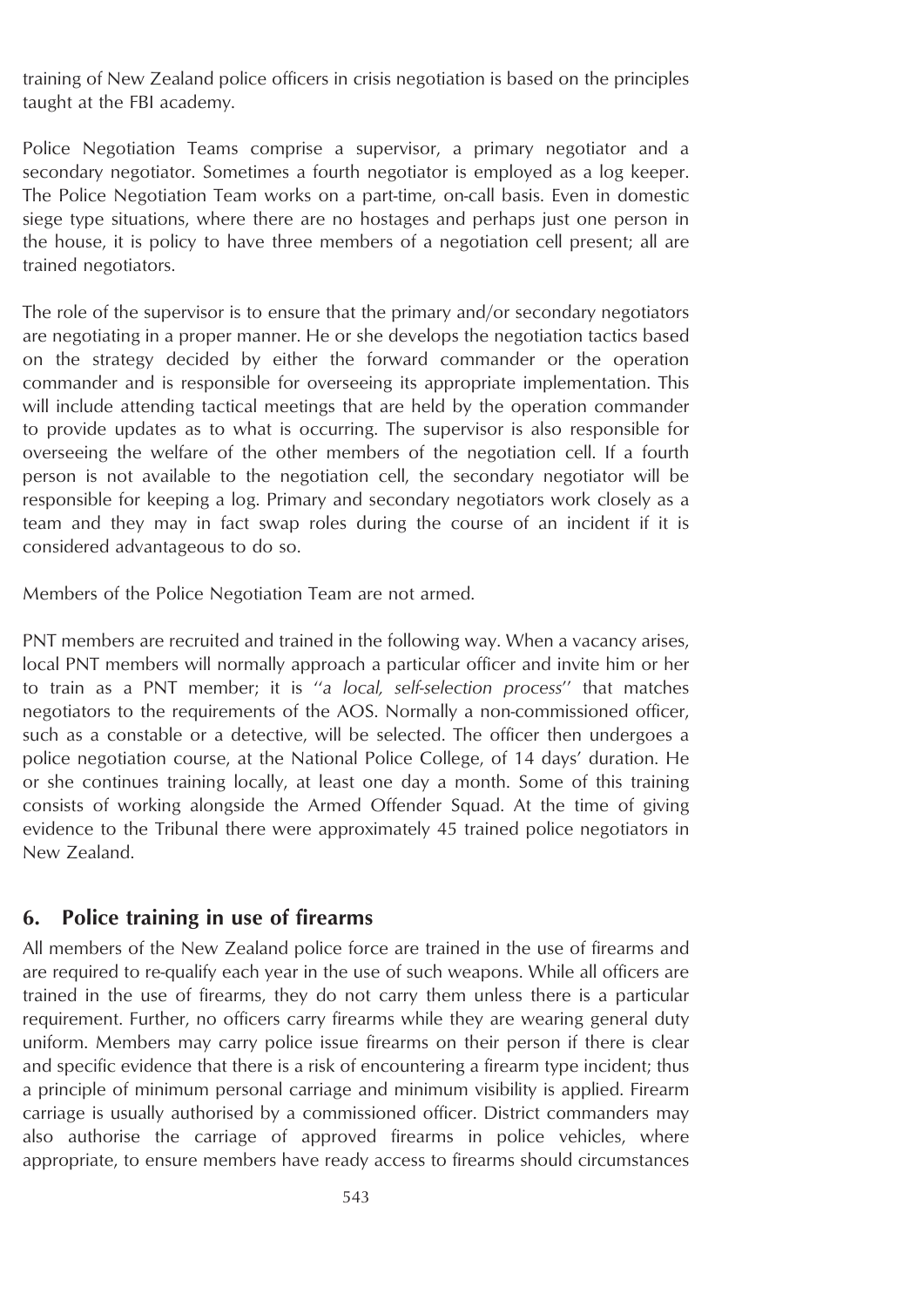dictate. As part of the initial response, general duty police officers will attend, equipped with arms, pending the arrival of the Armed Offender Squad.

Under Section 62 of the Crimes Act, 1961 a police officer is criminally liable for excessive use of force. By statute, members are prohibited from using firearms save in the following circumstances:

- To defend themselves, or others, if they fear death or grievous bodily harm to themselves or others, and cannot reasonably protect themselves, or others, in a less violent manner.
- To arrest an offender if they believe, on reasonable grounds, that the offender poses a threat of death or grievously bodily harm in resisting arrest and the arrest cannot be reasonably effected in a less violent manner; and the arrest cannot be delayed without danger to others.
- To prevent the escape of an offender if it is believed, on reasonable grounds, that the offender poses a threat of death or grievous bodily harm to any person (whether an identifiable individual or members of the public at large); and he or she takes flight to avoid arrest, or he or she escapes after arrest and such flight or escape cannot reasonably be prevented in a less violent manner.

In each and every case, the offender is not to be shot until called upon to surrender (unless impracticable to do so) and it is clear that he or she cannot be disarmed or arrested without first being shot; and in the circumstances, further delay in apprehending the offender would be dangerous or impracticable.

## **7. Warnings**

AOS members are trained to use very clear and distinct warnings which simply say ''*Armed police. Put your firearm down now*''. This will be repeated as many times as necessary until there is compliance or until such time as some other overt action is taken. It is not the policy of the New Zealand police to follow up such warnings with a further warning of ''o*r you will be shot*''.

# **8. Training — shooting to incapacitate**

The New Zealand policy is that when it is necessary to shoot a person, the shots are to be placed to incapacitate that person as quickly as possible and thereby neutralise the threat. Incapacitation is best brought about by shots to the chest area or central mass. It is also the easiest place to hit. There is no policy of shooting to wound.

# **9. Project Lincoln**

Project Lincoln was established to review less lethal technology and related issues in New Zealand. It also included a review of resources such as armoured, protected vehicles for police, police firearms and enhanced differential responses to critical incidents involving dangerous weapons.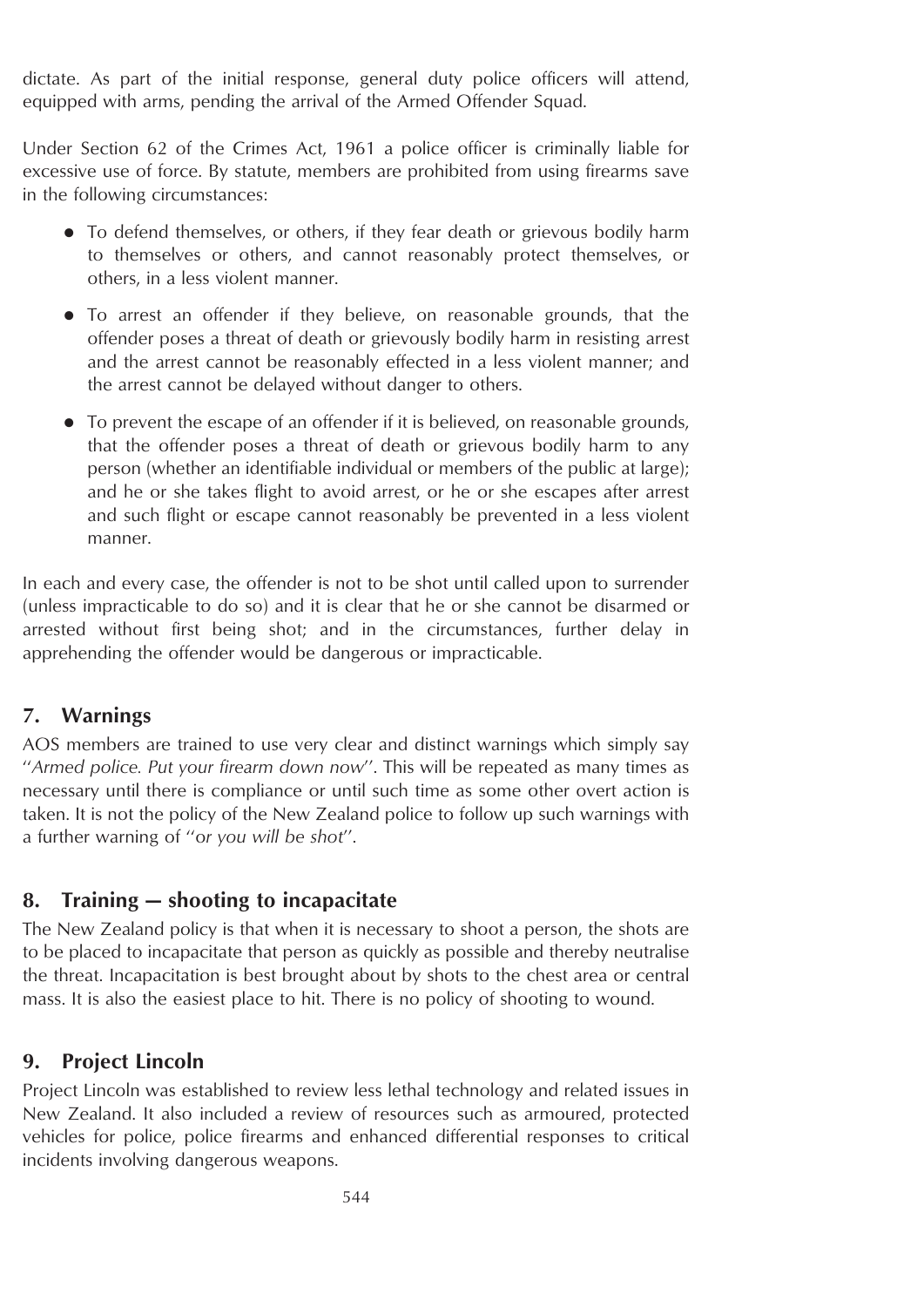Project Lincoln was initiated for two main reasons. First, it was felt that a thorough review of the use of O.C. spray was required to see if it was the most appropriate less lethal option for officers; it had been introduced into the force in 1998 for all front-line officers to carry while on duty. Second, an incident occurred in which a police officer shot a person who was armed with a golf club which led the Commissioner to believe that it was appropriate for the overall response to armed or potentially armed incidents to be reviewed.

In relation to the use of O.C. spray the report analysed its use on 4,186 occasions over a period of 21 months. On some of these occasions it was used on persons with mental disabilities. The report found that the use of O.C. spray is an effective tool in appropriate circumstances and that it is usually effective on persons with mental disabilities. In general, officers are provided with a small canister of O.C. spray which they carry on their belts as a matter of course. Superintendent Matthews told the Tribunal that it is as much a part of their uniform as their handcuffs. If an officer considers that a subject poses a threat to the officer or a member of the public and there is no less violent means available to protect them from that threat, then O.C. spray may be used to provide the necessary protection. Superintendent Matthews was of the view that the New Zealand police use the spray quite liberally, by world standards, because the officers have no ability to fall back on lethal options as they are not armed with firearms. He informed the Tribunal that the effective range of the spray is between one and five metres, with three metres being the most effective and safest range for use. It is released at the subject's face and results in involuntary closure of the eyes and the subject feeling overwhelmed, as a consequence of which they will normally be unable to take any offensive action. In these circumstances the officer may then approach the person and secure the situation. The only decontamination that is required with O.C. spray is the application of water to clear the eyes. The spray is not designed to deal with armed subjects.

Superintendent Matthews told the Tribunal that it is his view that ''*there is no less lethal weapon that is designed to be used against an offender carrying a lethal option, firearm*''.

Project Lincoln considered the use of 42 less lethal weapon options that could be available to the police. The report concluded that five of these were worthy of further consideration by the Commissioner, namely O.C. spray, the Taser, the drag stabilised beanbag or sock round, encapsulated rounds (similar to a paintball gun that can fire little ball-bearings filled with O.C. or some other substance) and large capacity O.C. sprays for use by tactical groups to debilitate more than one offender at a time.

Project Lincoln also considered the use of Armoured Protected Vehicles. These are used more in relation to recovery operation (perhaps of persons injured close to the scene) than as a less lethal option. They provide protection for officers to enable them to move closer to the scene and to provide a rescue and/or recovery capability. Such vehicles may have other potential uses such as acting as a means to move negotiators closer to the subject (depending of course on the specific capability of the vehicle).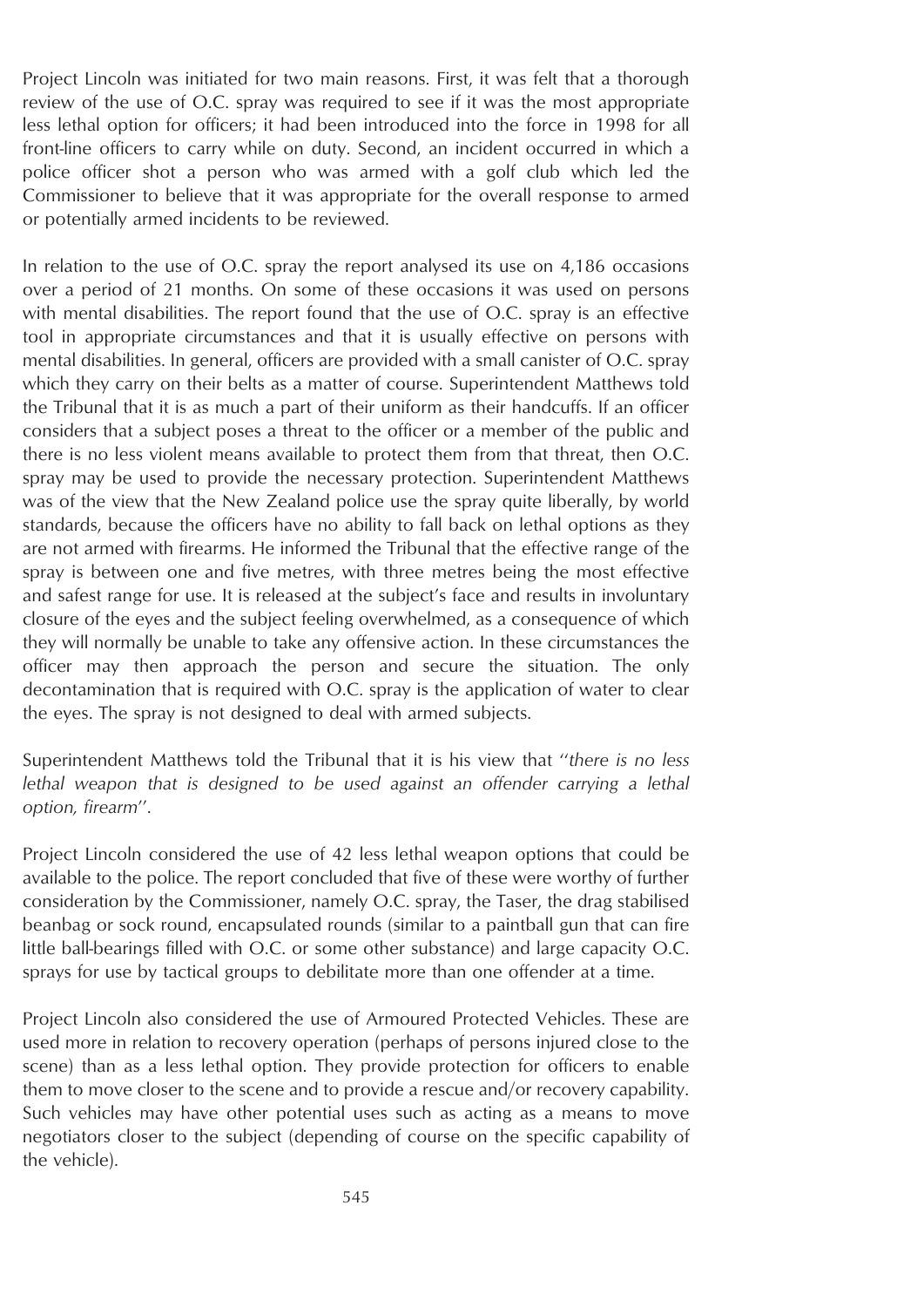As at May, 2004, at the time of giving evidence, the O.C. spray and the AOS rated dog unit were the only less lethal options actually in use within the New Zealand police force.

## **10. Call out and deployment to an incident involving firearms**

The response to an incident involving, or potentially involving firearms, will depend on the severity of the incident and may involve any or all of the following:

- Unarmed police response;
- Armed, general duties police response;
- Armed Offender Squad response; and/or
- Special Tactics Group response.

It is important to note that this is not a continuum of response. Where a firearm is suspected the usual response is initially for armed, general duties officers to respond, to cordon and contain while waiting the arrival of the Armed Offender Squad.

All incidents reported to the police go to one of three call communication centres. There is a set procedure to follow when taking the call. The person receiving the call must take all applicable information, especially the number and the type of firearms, any injuries, details of a safe approach point and rendezvous point. This is assisted by the use of a computerised checklist.

The communications centre will take initial command of the incident until local command is established. If a firearm is involved the call taker will automatically notify his or her supervisor. The supervisor then contacts the Armed Offender Squad supervisor in that area. The AOS supervisor, based on the advice given, will activate the AOS or decide that it is not a case for the AOS. However, in circumstances where the incident involves, or potentially involves, a firearm, the AOS will be deployed. For safety and tactical effectiveness AOS squads should have a minimum of 12 members. However this does not always prove practical, with some smaller squads having only eight members and some larger squads having 25. The recommended minimum number of 12 excludes any police negotiation team members and AOS rated dog handlers. The local fire brigade and ambulance services are also alerted.

In circumstances where the situation is beyond the capability of the AOS to provide a tactical resolution, the Special Tactics Group will be called out. Such instances include hostage situations or circumstances where there are multiple subjects with high-powered weaponry. However, the Special Tactics Group have been deployed to domestic sieges where the need is warranted. A decision to call in the Special Tactics Group is based on a consideration of the tactical resolutions necessary to achieve a peaceful outcome. Superintendent Matthews explained that it is the ''*tactical resolution of that incident and how that is going to be achieved, which is the issue*''. The Special Tactics Group is primarily an assault body as opposed to a containing body. If the Special Tactics Group is activated, the AOS remain and are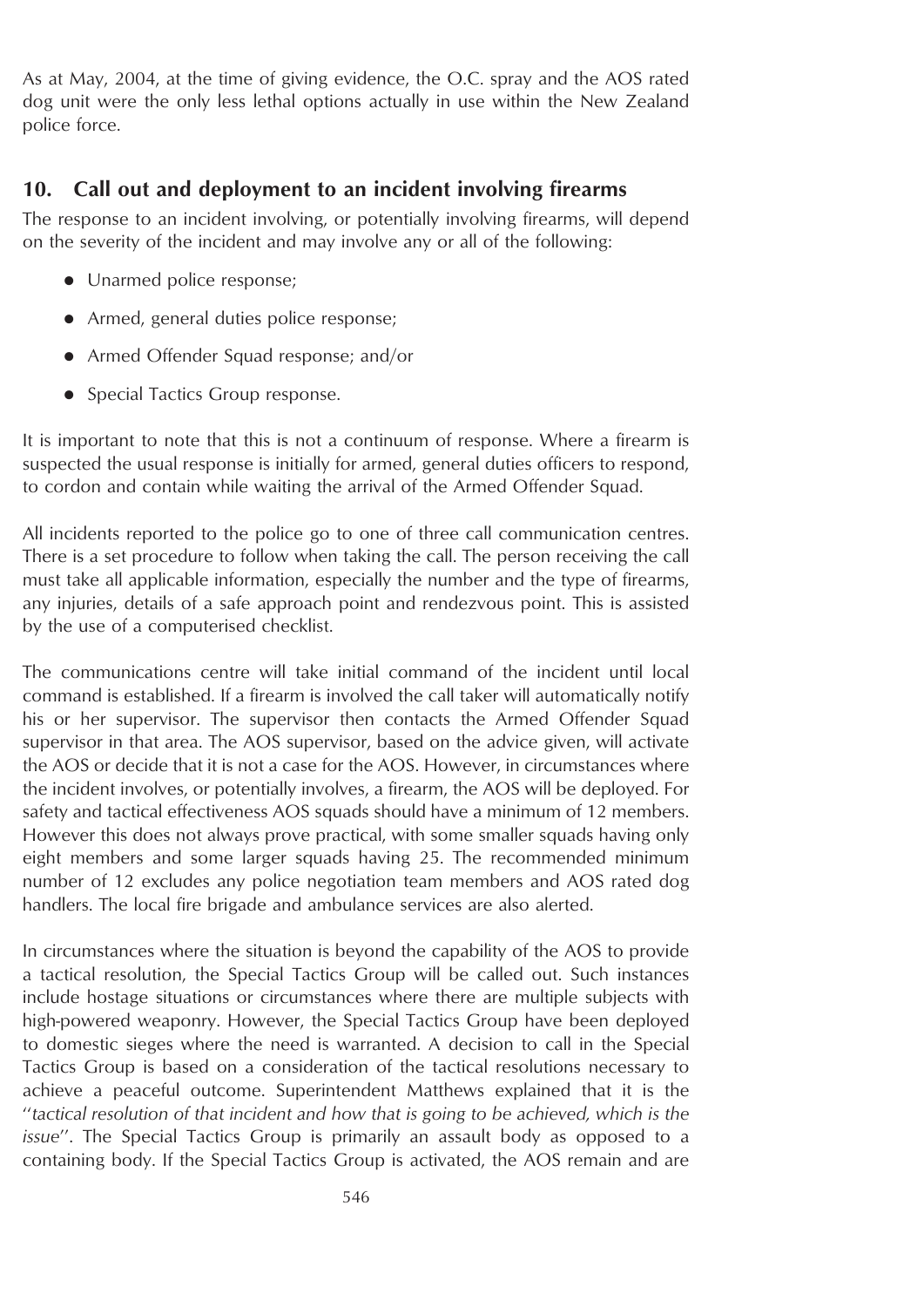responsible for maintaining inner cordon duties. The Special Tactics Group then gather and plan tactically to resolve the situation ''*usually by an assault on the stronghold*''. Assault on a stronghold requires the authority of the Deputy Commissioner Operations. If he or she is unavailable, the authority of an assistant commissioner is required. Having Special Tactics Group and AOS officers together at an incident occurs probably no more than once or twice a year.

The AOS in conjunction with a Police Negotiation Team resolve most of the critical incidents involving firearms without the participation of the Special Tactics Group. It is now almost automatic that PNT will be called out as part of the AOS response. Any situation where there is a person in a location requiring some form of communication will result in the PNT being called out.

In New Zealand, the AOS are trained in ''voice appeal'' techniques. This enables them to communicate with the offender in the absence of the negotiation team, and to undertake rudimentary negotiations. Voice appeal techniques essentially are those which enable the AOS to make it known to the person in the house that there are armed police surrounding the property and that it is in their best interests to put down their firearm and to come out in a manner that is appropriate to the AOS arrest procedures. The AOS may also be used to inform the offender of actions he or she must take when surrendering; this may be done by way of a loudhailer. This is not viewed as a negotiation capability within the AOS, but as a means of informing the subject what the police intend to achieve and why they are at the scene.

The Armed Offender Squad also operates in conjunction with AOS rated police dogs. It is policy to call out AOS dog teams to all armed incidents. These dogs are trained to deal with armed offenders and are used extensively to resolve such incidents.

If the incident is minor in nature and does not involve a siege type situation, the AOS commander may take charge of the entire operation. If, however, the situation is in the nature of a siege, the New Zealand police are moving towards a command model where the AOS commander will be solely responsible for the inner cordon and an operation commander will be appointed separately to command the overall operation. In areas such as Auckland, Wellington or Christchurch, the AOS commander may hold the rank of inspector. An operation commander may in some circumstances be a non-commissioned officer, depending on the availability of members. A larger operation would invariably come under the command of an inspector and in rare circumstances, a superintendent.

In an incident, such as that at Abbeylara, the AOS would have been automatically deployed together with a Police Negotiation Team and an AOS rated dog team.

# **11. The principles of dealing with an armed incident**

In New Zealand, the overriding principle in dealing with an armed offender is the principle of ''cordon, contain and negotiate'' for as long as is necessary or possible, to bring about a peaceful resolution.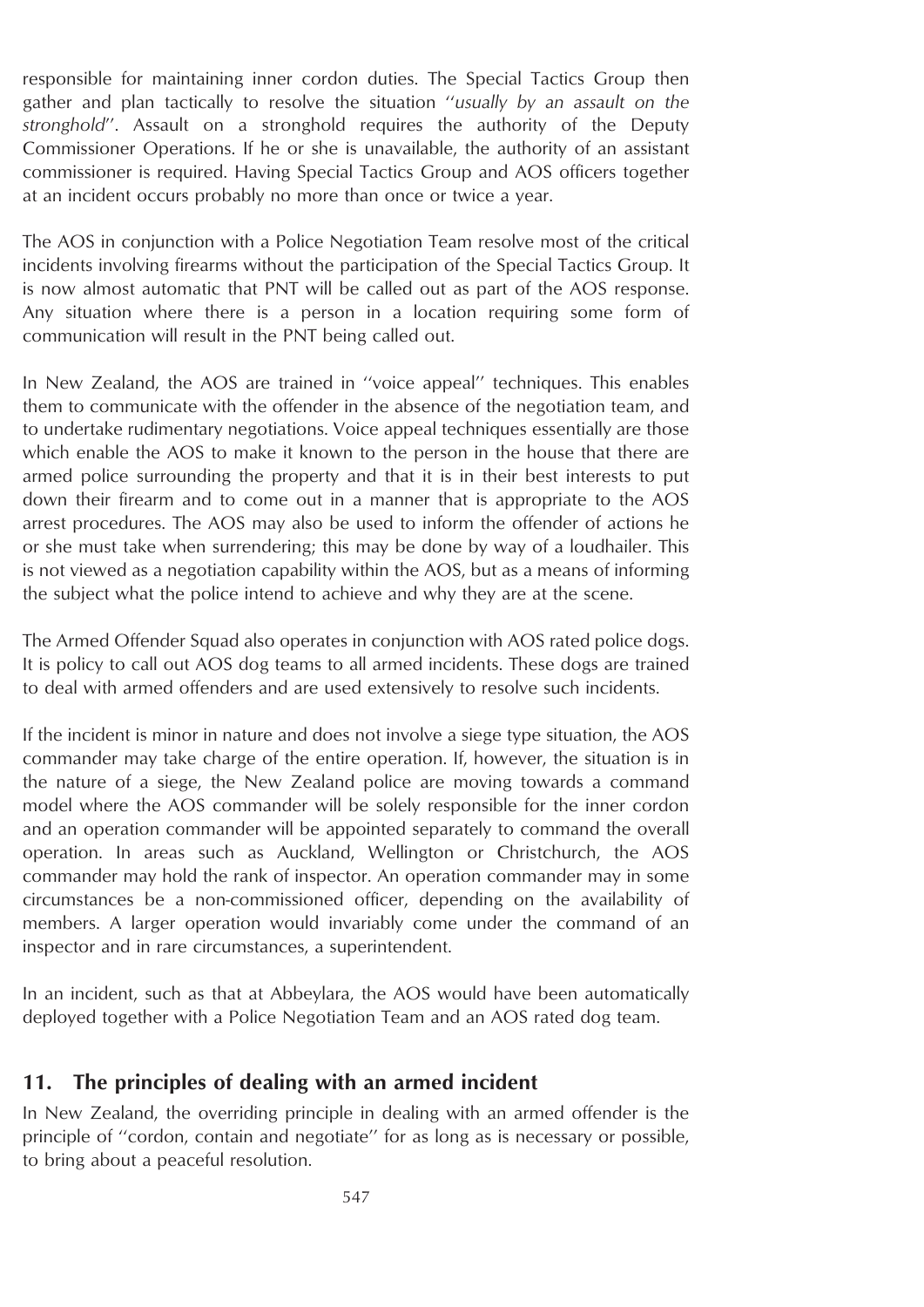The applicable principles to be used when dealing with an armed offender are contained in a ''Manual of Best Practice''. However, Superintendent Matthews emphasised that each incident is different, with its own dynamic, and that commanders are required to modify their approach depending on the circumstances. Command of incidents is more of an art than an exact science, he told the Tribunal, and the experience of the commander plays a large part in determining the outcome.

The Manual states that when dealing with an armed offender:

- "It is better to take the matter too seriously than too lightly;
- *Treat all armed suspects or suspects believed to be armed as dangerous and hostile unless you have definite evidence to the contrary*''.

The Manual also states that ''*caution is not cowardice*''. According to Superintendent Matthews, this highlights the conservative approach that the New Zealand police take to armed offenders. Thus, rather than satisfying themselves that the person is armed, the officer is required to satisfy himself that the person is not armed; police should never go unnecessarily into danger. However, if the suspect is acting in a way that makes casualties likely, the police must take immediate action to prevent this. Any force used should be the minimum necessary to achieve the objective, and be reasonable in the circumstances.

The officer commanding the scene must determine what is known as a ''safe arrival point'', and establish an outer cordon manned by uniformed staff. The safe arrival point will not be visible to the offender and will not be in close proximity to the scene. The police will not directly approach the stronghold. Superintendent Matthews told the Tribunal that it has been a long established practice, as a result of two police officers being shot and killed in the early 1960s, that officers do not park outside an address if there is any concern; rather, they park away and approach on foot. On arrival, the AOS will set up a mobile command post inside the outer cordon and establish an inner cordon which they will maintain and control. Only AOS or Police Negotiation Team personnel, or others specifically authorised by the office of commander of the AOS, may operate within the inner cordon. Persons operating in the inner cordon must be logged and accompanied at all times by an AOS member. The outer cordon may or may not be armed, depending on the circumstances; its role is to keep people from entering the scene. The inner cordon is invariably armed and serves to contain the subject.

In most scenarios the operation commander will establish a command post somewhere between the inner and outer cordon. It is distinct and separate from the AOS command post. The operation commander will approve a tactical plan. However, the principles of ''cordon, contain and negotiate'' are given the utmost priority — together with the requirement to evacuate the area as appropriate.

A direct assault on the stronghold will not be contemplated unless life is at risk and there is no alternative. If direct assault is a possibility, the Special Tactics Group is activated (as discussed above).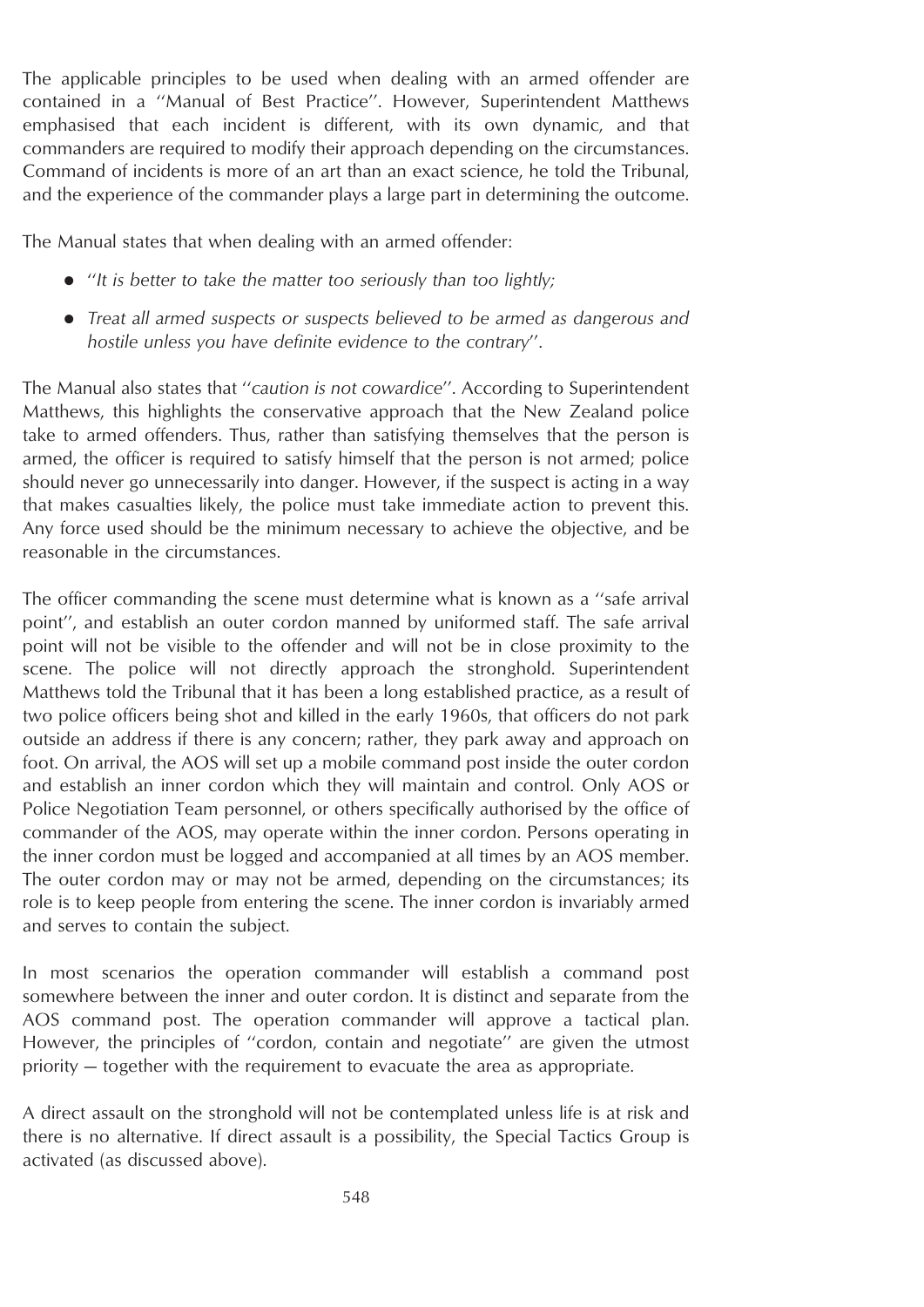The AOS commander prepares action plans to provide for eventualities such as surrender; the offender attempting to leave the inner cordon; the offender firing on police; stronghold clearance after the surrender, and suicide within the stronghold. The operation commander must approve any such plans. The plans may be verbal but are usually written down in a brief format. The operation commander will commence a written log on arrival which would be taken over by the AOS on their arrival and carried on by them until the incident was resolved. The AOS have a dedicated log keeper available to them.

## **12. Negotiations**

In New Zealand a negotiation team will be placed close to, but separate from, the AOS command centre, in a house, police vehicle or other suitable accommodation. This facilitates direct communication between the negotiation team and the AOS commander, allowing for immediacy in the relaying of information from one to the other. Intelligence gained by the negotiation team while dealing with the subject is automatically passed to the AOS and operation commander. No negotiations are attempted until the AOS inner cordon is established.

A high priority of any negotiated incident is for the negotiator to establish communication with the subject through a dedicated telephone link. In New Zealand, there is a policy of isolating the subject from the outside world, especially in relation to communications. If the subject has access to a landline it will be captured to ensure that the only communication that he or she can have is with the police negotiator. Similar action will be taken in respect of a cellphone with necessary technical measures being carried out by the telephone service provider at the request of the police. If these forms of communication are not possible, the insertion of a direct hard-line telephone link, or field phone, will be attempted. All of these methods require some co-operation from the subject. If there is no co-operation forthcoming they must revert to reliance on a loudhailer, or what has been developed in New Zealand as a loudspeaker system which is easier to use and a little more powerful than a straightforward loudhailer. One of the disadvantages of the loudhailer system is that there is little opportunity for spontaneous conversation between the two parties. Further, it may be difficult to hear any responses from the subject. It also may place the PNT members within the inner cordon and may therefore place them at risk. In such circumstances the PNT usually would not be permitted within the inner cordon, and the loudhailer would be utilised by a member of the AOS in a ''voice appeal'' role.

Superintendent Matthews told the Tribunal that the New Zealand police have never allowed face to face negotiations as part of the resolution of a critical incident as it places whoever is doing the face to face negotiations at an unacceptable risk from the offender. The New Zealand police force operate a doctrine of ''*maximising safety and minimising risk*''.

There are no fixed or firm rules in respect of the length of time that a negotiation team should continue to operate and remain on duty at an incident. One of the first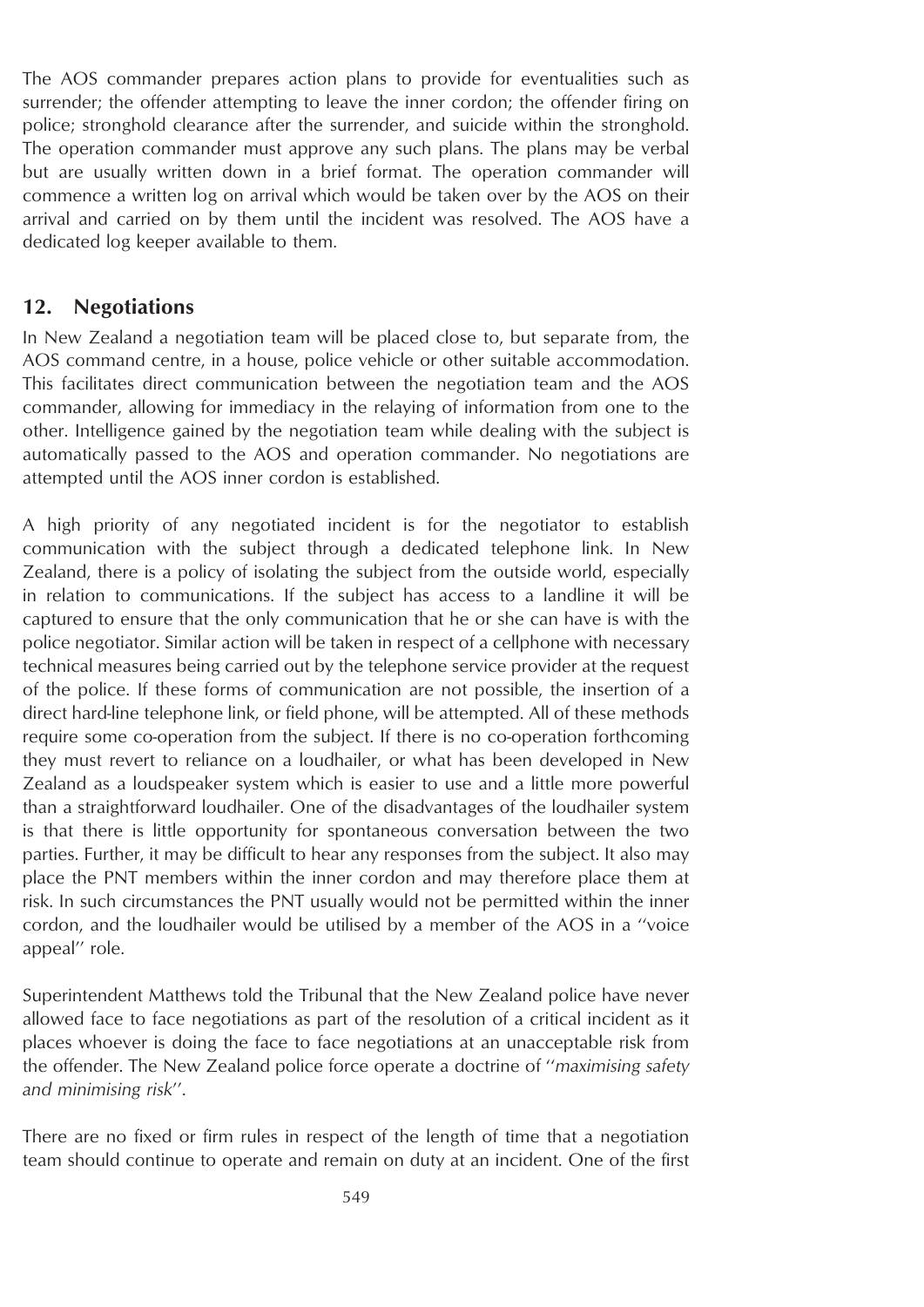considerations of the operation commander is the relief of staff. That applies to all members of the PNT and AOS. After eight hours, they will look to bring in other resources to relieve the members on the ground. At the twelve hour mark ''*we would certainly be replacing both AOS — PNT'',* Superintendent Matthews told the Tribunal. Issues such as the amount of rapport built up between the negotiator and the subject will always influence the decision. The operation commander ultimately makes the decision to change the negotiator, based on the advice of the negotiation supervisor.

#### **13. Use of Third Party Intermediaries (TPIs)**

As a general rule, the New Zealand police do not use TPIs to communicate with subjects mainly because there is little control over what they may say and the police do not know how the subject may react to the third party. As TPIs have no training in negotiations they may unwittingly inflame the situation by saying the wrong thing. However, Superintendent Matthews was of the opinion that notwithstanding this caveat, it has become more acceptable to utilise third parties if it is considered that they may assist in the resolution of the incident. He told the Tribunal that an operation commander may give careful consideration to their use especially in circumstances where the subject has a mental illness, as the use of persons known to the subject may be beneficial. However, the safety of the TPI is a priority and they will not communicate from within the inner cordon on a loudhailer, especially if that is a point that has come under fire from the subject. Therefore, unless the TPI can communicate from an area that does not involve such risk, which invariably will involve the use of a dedicated phone line, it is unlikely that they will be used.

The PNT supervisor will speak with the proposed TPI to ensure that the parameters of the conversation are very clearly laid out.

#### **14. Intelligence gathering**

The primary purpose of intelligence gathering is to assist the operation commander and others in dealing with the incident from a tactical perspective. On arrival at the scene, initial responders will speak with family, associates and neighbours in an attempt to gather as much information about the incident, the firearms involved, the state of the subject's mind and other relevant factors.

If a police psychologist is available to the operation commander he or she will be requested to attend the scene. The operation commander will consider the need to speak to a subject's treating psychiatrist as a high priority in circumstances where information in relation to a mental illness comes to light. The police psychologist is considered to be a helpful conduit for this sort of information.

#### **15. The subject exits the stronghold**

Superintendent Matthews was asked how the New Zealand police would respond to a subject exiting the stronghold with a shotgun broken open in circumstances where there was an inner cordon in place around the house. He told the Tribunal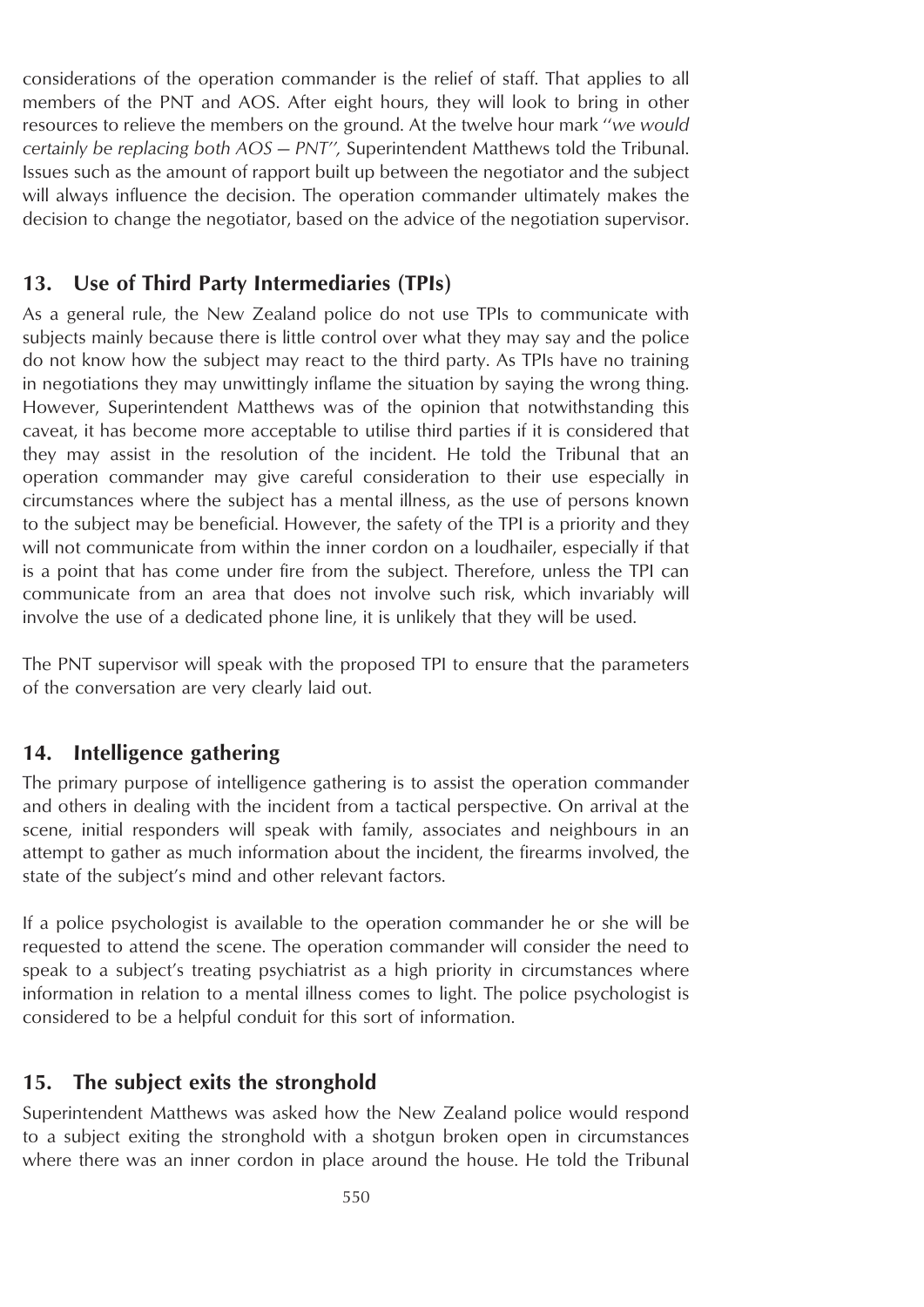that the first thing that would happen is a repeated appeal from the AOS to the subject: ''*armed police, put the firearm down now, armed police, put the firearm down now.*'' AOS rated dogs would be at the scene ready to be deployed. If there was no response to the above appeal, very quickly after the subject had left the house, two dogs would be released by way of a ''two dog attack'' from different directions in the hope of resolving the situation without recourse to other tactics.

Superintendent Matthews said that, if such dog units did not exist within the New Zealand police, the only means of resolving the incident that would be open and available to them is lethal force. Officers in New Zealand are trained to continually assess the situation and to determine the varying levels of threat. A decision by an officer to use lethal force is an individual decision and is not dependent on any other officer.

Superintendent Matthews also told the Tribunal that in New Zealand an offender is not allowed to leave the inner cordon because to do so ''*places a whole lot of other people at risk*''. The tactic of ''moving containment/moving cordon'' is not used. It is considered to give rise to a risk of crossfire and to place officers at unnecessary risk:

''*The other principle that would concern me in respect of the moving cordon is once you have started the moving cordon, where do you stop? So no, we don't train it and we don't employ it*''.

#### **16. Dogs**

There are approximately 30 Armed Offender Squad rated dogs in the New Zealand police force. The dog units train with the AOS on a regular basis. All dog handlers have undergone the full training for every AOS member and the dogs have gone through particular training — over and above the training given to a general duties dog — to ensure that they are capable of dealing with somebody who is armed with a firearm. Accepting that there is always a degree of unpredictability associated with the use of dogs, Superintendent Matthews stated that in his experience the dogs are extremely focused provided the dog handler sets them up correctly and ensures that the dog knows who is the offender to attack. If the inner cordon has been properly controlled then there should be no extraneous people or other things to distract the dog or interfere with the deployment of a dog as a tactical solution. In Superintendent Matthew's experience the subject would not have to be fleeing or behaving in an erratic way for the dog to attack provided the above conditions are in place. Tactical police dogs of that sort have been trained in New Zealand for the past 20 years.

#### **17. Media officers**

The New Zealand police have designated media relation officers. In any incident that might attract media interest such an officer is deployed and forms part of the operation command. He or she will facilitate any reasonable needs of the media and will organise press conferences at appropriate intervals. Press conferences are usually fronted by the operation commander or the second in command. Any statements that are given to the media will usually be prepared by the media officer and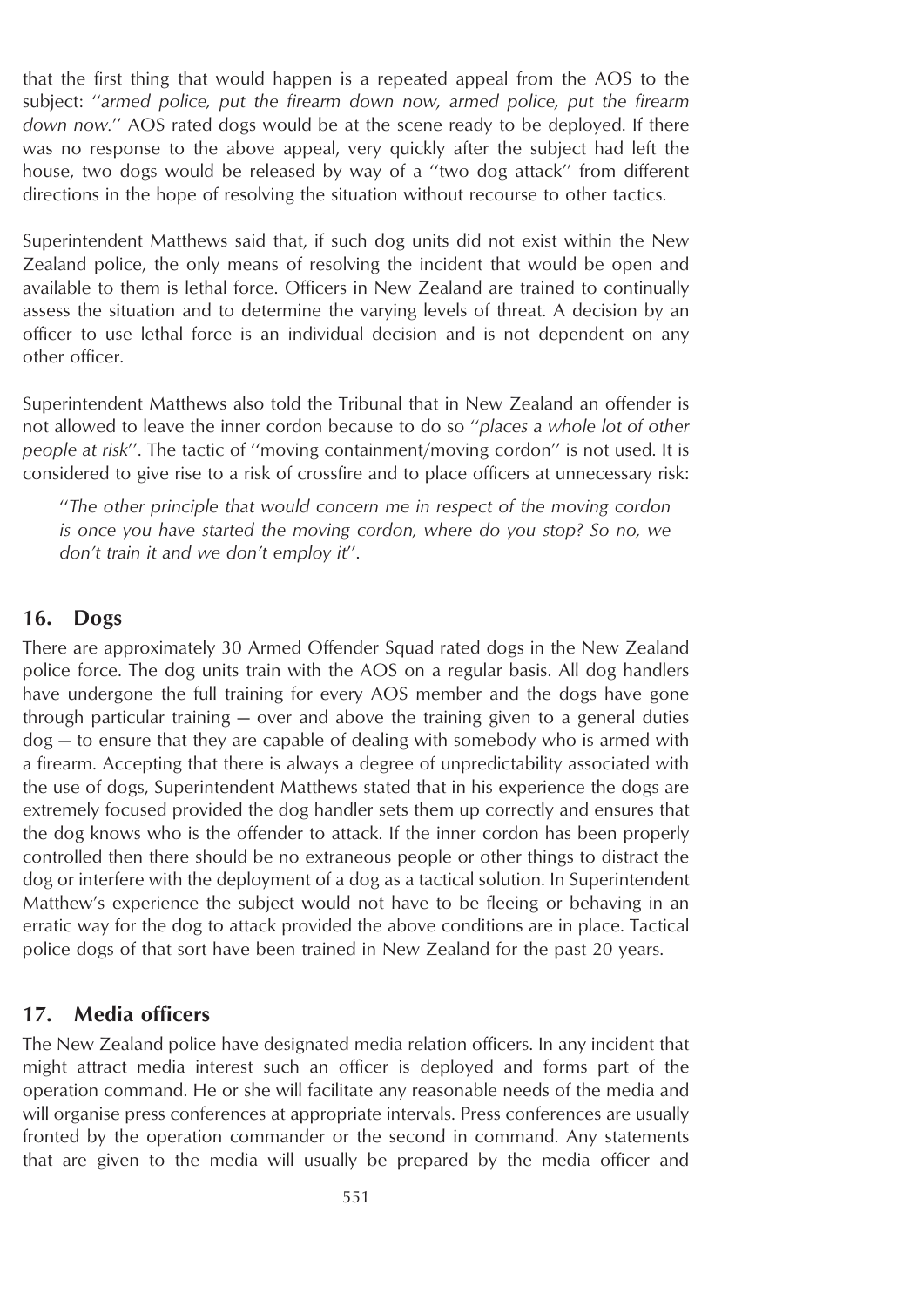approved by the operation commander. In a prolonged siege, negotiators may have an input into the content of such a statement if they believe it may further the negotiation effort in some way. The media is not permitted inside the inner cordon but may, in certain circumstances, be allowed within the outer cordon. ''*We find it easier to manage the media than not manage them,*'' Superintendent Matthews explained.

#### **18. Exclusion zone**

As in Victoria, the New Zealand police may place an exclusion zone around a particular critical incident site. This exclusion zone may apply to aircraft or helicopters. In such circumstances it will be established in conjunction with the Civil Aviation Authority and there are sanctions for breach of the order.

#### **19. Mental health professionals**

In the past, the police have employed full-time medical doctors and full-time psychologists who were primarily responsible for any internal medical or psychological issues that arose within the police force. However, the psychologists were used on occasion to provide profiles of offenders and to give advice to the Police Negotiation Team on the likely reactions of an offender to a particular tactic. They were also involved in training exercises in this regard. Though the role of the psychologist was viewed, over time, as a benefit to a tactical commander in the resolution of incidents, resource issues brought about a change. Cost analysis showed that it was more cost-effective to buy whatever expertise was required on the open market, rather than to retain persons with such qualifications within the organisation. In New Zealand, it has not generally been a requirement to call in the assistance of a psychiatrist or psychologist in dealing with incidents. The last full-time psychologist left the New Zealand police force in 2003. Superintendent Matthews told the Tribunal that his understanding of the current position is that there are a number of psychologists in private practice who may be called upon, if necessary, for use internally or for use in a tactical situation, but that their deployment as a tactical option for a commander at the scene of an incident has not been developed further since the last full-time psychologist left the force.

Superintendent Matthews was familiar with the Crisis Assessment Treatment Teams that operate in Victoria, Australia. The New Zealand health services have also developed a similar response to the treatment of persons with mental illness in the community. As in Victoria, this was initiated by way of response to the move to deinstitutionalise many persons with mental illness. The New Zealand teams may attend incidents with the police or they may attend on their own. Police officers will usually be requested to attend where there is a concern that the person may be violent. The use of a crisis assessment treatment team in a firearms incident had not been developed within the New Zealand police force as at May, 2004. ''*That is not to say it is not a good idea,*'' he told the Tribunal, ''*it is just something we have not currently addressed*''.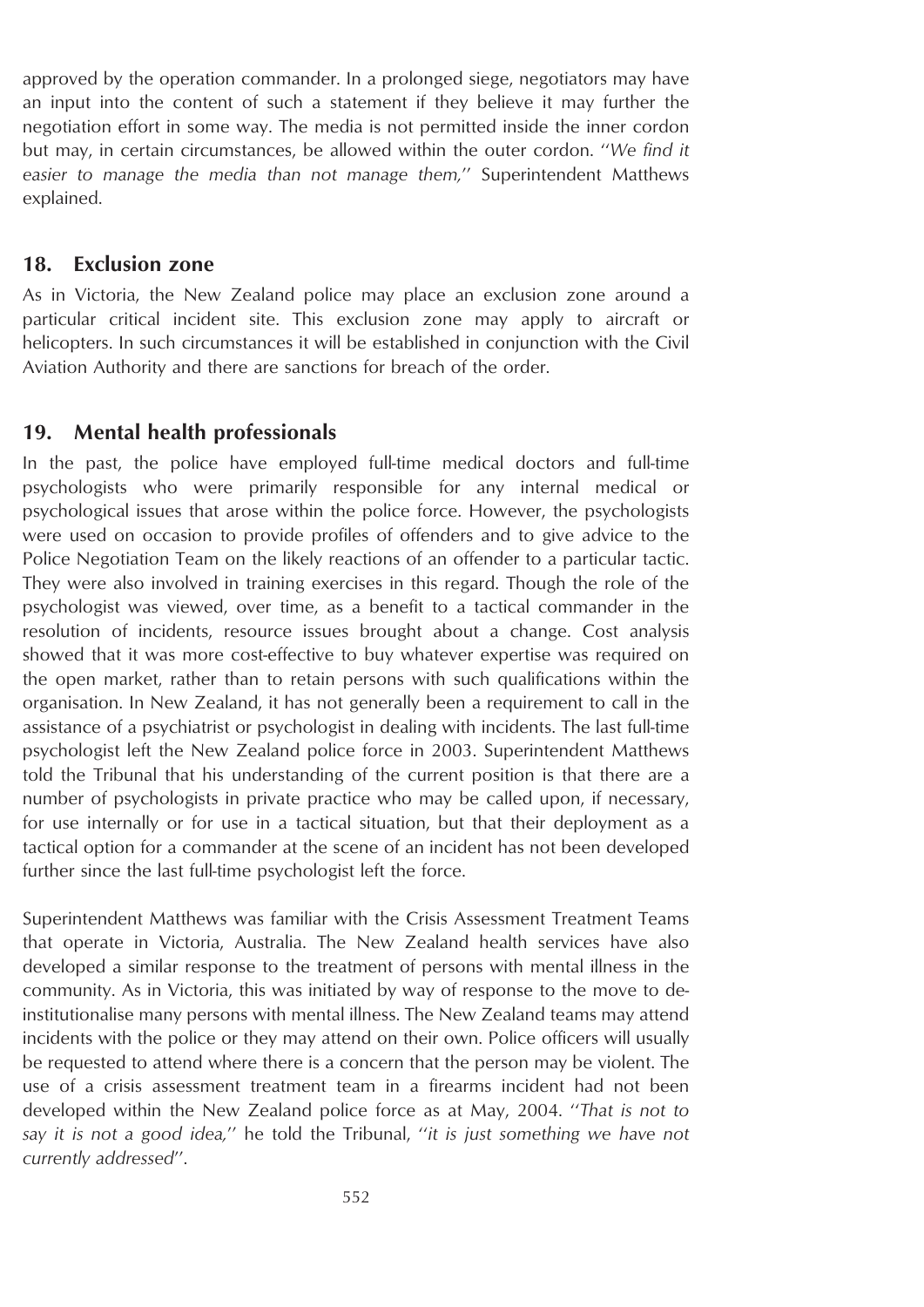# **SECTION C: — Canada**

## **1. Mr. Robert Leatherdale**

Mr. Robert Leatherdale is a former assistant commissioner of the Royal Canadian Mounted Police (RCMP). He joined the RCMP in 1962 and thereafter gained varied investigational experience in municipal, provincial and federal areas of responsibility. He progressed through the force in rank and responsibility in areas such as general investigation, commercial crime, drug enforcement, policing for aboriginal communities and a variety of criminal investigations.

He was in charge of a number of detachments before being commissioned as Inspector to Officer Commanding Labrador Sub-division at Goose Bay, Labrador. This was a three-year posting with administrative and operational responsibility for eight remote and isolated detachments and three support services, the most critical of these being air services, as travel to all detachments and outposts was almost exclusively by air. Another major responsibility which he had was ongoing liaison with military air forces from Canada, the United States, the United Kingdom and West Germany.

In 1985 he was transferred to Red Deer, Alberta as Assistant Officer Commanding, holding the rank of inspector. This entailed having responsibility for operations in a sub-division that stretched from British Columbia to Saskatchewan incorporating the central portion of the province and having over 400 employees. He was responsible for large support units such as drugs, general investigation, national crime intelligence and the federal unit, all of which conducted sensitive, high profile and undercover operations. In 1985, he also underwent a commander course and a hostage/ barricaded persons course in the Canadian Police College in Ottawa. Mr. Leatherdale was Operations Commander for the Emergency Response Team located in Red Deer. The Emergency Response Team is, in Canadian terms, broadly equivalent to the Emergency Response Unit in Ireland. He held that position for approximately five years.

He was the lead venue commander for security at Calgary airport during the Winter Olympic Games in 1988 as well as being the co-commander for the opening and closing ceremonies. He was the alternate commander for the Emergency Response Team for the Olympic contingent in Calgary.

He was promoted to the rank of Superintendent, Officer Commanding of the Peace River Subdivision in 1990. This is the northwest portion of Alberta from Beaverlodge and Grande Prairie on the west to the North West Territories in the north.

He was promoted to the rank of Chief Superintendent in 1993 and assumed the position of Officer In Charge of criminal operations for the province of Saskatchewan in that year. This involved responsibility for the overall management of all aspects of operational issues within the RCMP jurisdiction in the province.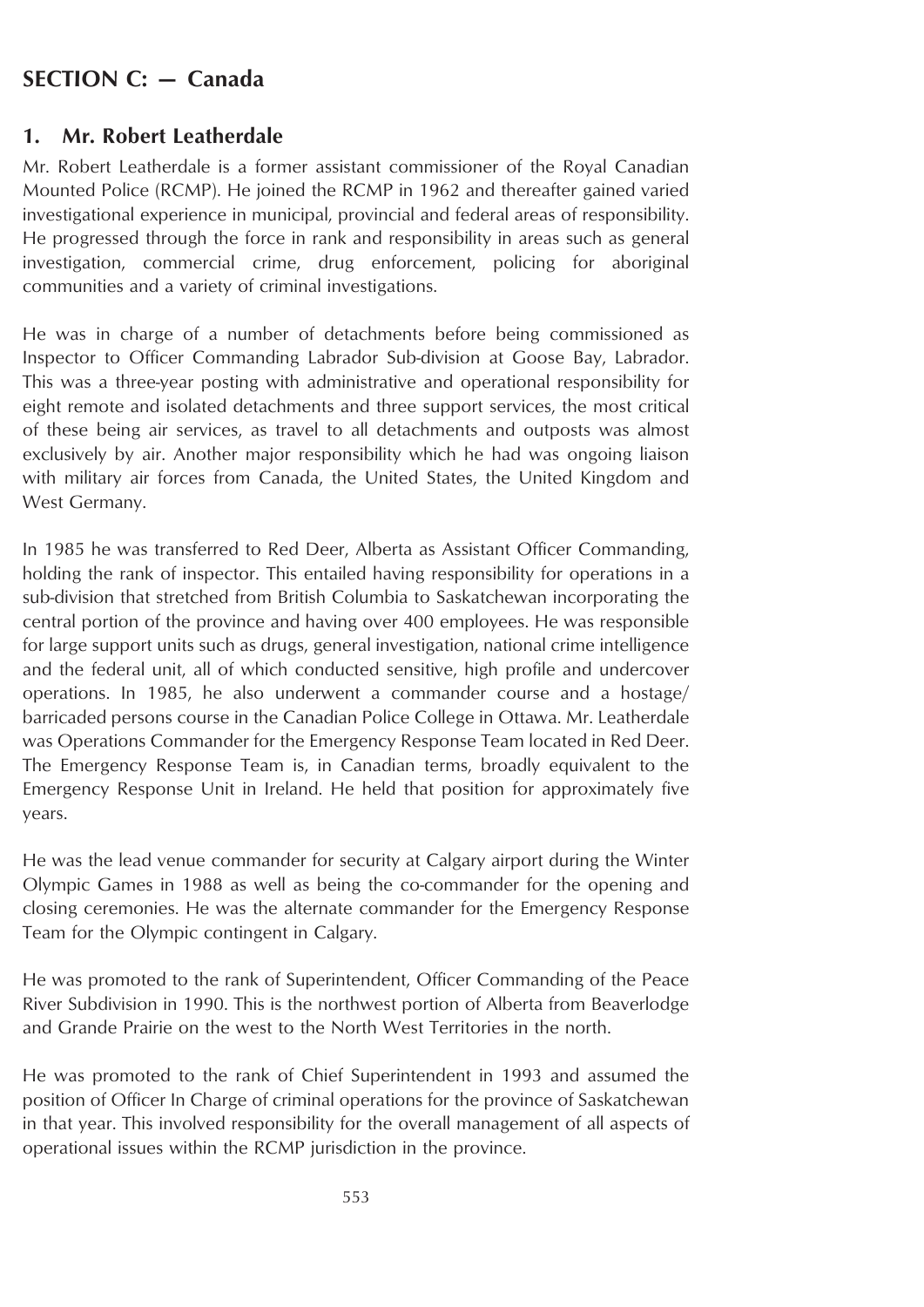Mr. Leatherdale represented the Royal Canadian Mounted Police in 1994 as part of the review of the ''Use of Force'' by the Victoria Police in Melbourne, Australia. Mr. Leatherdale is the co-author of a report which, with other input, ultimately led to the retraining of the majority of members of the Victoria Police in the use of force and firearms. This review was part of the preliminary work that led to the introduction of Project Beacon, which is dealt with in detail in the evidence of Mr. Shuey. In 1997 he was promoted to the rank of assistant commissioner with responsibility for the Major Case Management Task Force (discussed below) which he managed from 1997 to 2000. Mr. Leatherdale retired from the RCMP in June, 2000.

## **2. The Royal Canadian Mounted Police (RCMP)**

The RCMP is the Canadian National Police service. It is unique in the world in that it is a national, federal, provincial and municipal policing body. The RCMP provides a total federal policing service to all Canadians and policing services under contract to three territories, eight provinces, 198 municipalities and, under 172 individual agreements, to 192 First Nation Communities. In short, aside from Ontario and Quebec (which have their own provincial police forces) the RCMP is in effect the provincial policing service for Canada. However, the RCMP has the responsibility for enforcing federal statutes in all states, including Ontario and Quebec. The RCMP is headed by a Commissioner who is under the direction of the Solicitor General of Canada.

In 1996 the RCMP moved towards a more regional management system under the direction of deputy commissioners. Four new regions were developed — Pacific, Northwestern, Central and Atlantic — to ensure greater grass-roots involvement in decision making and to allow more investment in front-line services. The force is divided into 15 divisions with its headquarters in Ottawa. As at May, 2001, the force was 20,866 in number. There is one commissioner, seven deputy commissioners and 23 assistant commissioners. Chief superintendents (of which there are 52) have operational responsibility for their divisions and superintendents (of which there are 122) have geographical responsibility for their relevant subdivisions. A superintendent of a sub-division equates, broadly speaking, with a superintendent or district officer in Ireland.

The RCMP is an armed police force.

# **3. Major Case Management Task Force (MCMTF)**

In 1997, Mr. Leatherdale was appointed by the Commissioner of the RCMP to form and manage a task force to evaluate the ''state of readiness'' of the RCMP. Its brief was to review the RCMP's approach to managing a major or critical incident, including command, negotiation and emergency response. The task force was called the Major Case Management Task Force or MCMTF. It was established in response to a request by the then Commissioner Mr. Philip Murray, following an incident which took place in British Columbia**,** involving a major confrontation between police and an aboriginal group over rights to perform traditional ceremonies on privately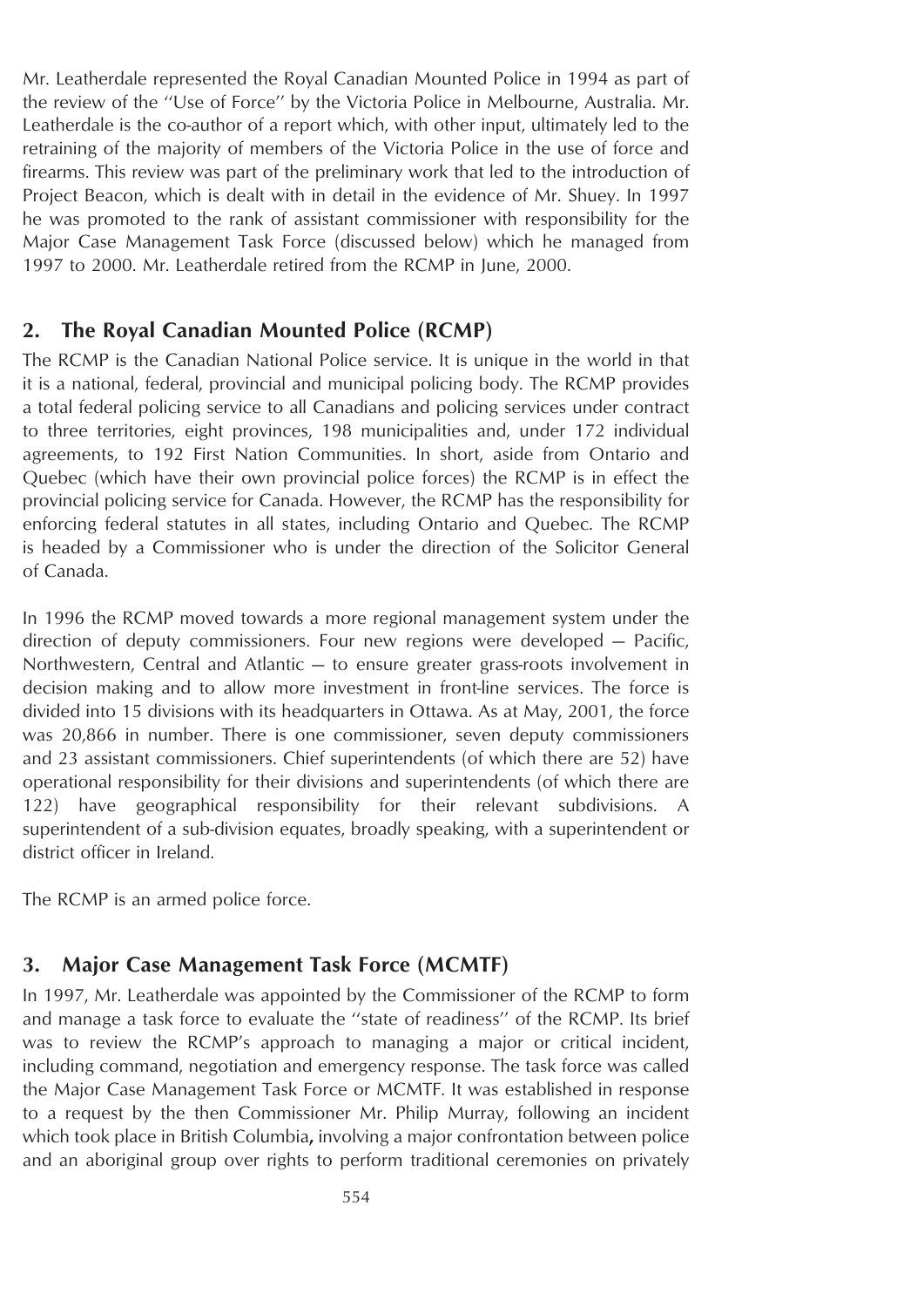owned land. Some 16 emergency response teams were engaged in the confrontation over the course of a number of months culminating in an exchange of gunfire between the aboriginal group and the police. The RCMP had encountered problems in obtaining required resources and difficulties were encountered in attempts to carry out negotiations. The Commissioner thought that a review of the state of readiness of the RCMP was required to assess whether the policies that were in place and the abilities and skills of the members were adequate to deal with what they were presently being confronted with and what they might be confronted with in the future.

The MCMTF examined best practices then in existence within and external to the force. They assessed the strengths and weaknesses of their existing contingency plans, available resources (both material and human), and conducted a complete review of recent major incidents, existing contingency planning apparatus, methods of operation and organisational structure. As part of the brief, Mr. Leatherdale researched best practice in other police forces in England, Scotland, Northern Ireland, the United States and Canada and liaised with various experts in the relevant fields.

Following the publication of the task force report a permanent group was immediately established to implement its recommendations. This group is still in existence and continues to implement and update the work of the task force; the state of readiness of the RCMP is seen as a ''*constant evolution*''. Many of the recommendations relate to the administration, training, information management and operations of the RCMP's critical incident responders who are identified as incident commanders, negotiators, major crime investigators and emergency response teams.

Mr. Leatherdale emphasised that one of the goals of the MCMTF was to disseminate the information on the role of the task force to all those interested in its work. A copy of the task force report was sent to all police forces that were contacted in relation to the work of the task force so that its benefits might be considered in a wider context. Mr. Leatherdale stressed the need for ''*a spirit of continuous learning*''.

## **4. Emergency Response Teams**

An Emergency Response Team of the RCMP is comprised of an assault group, a sniper group (used primarily as an intelligence gathering source), negotiators, a dog master and dog and a technical person (proficient in intercepting or cutting telephone wires and the use of field phones and other such equipment). All the members of the Emergency Response Team are police officers who are ordinarily engaged in other functions, either plain-clothes or uniformed police duties. They operate on an on-duty pager system.

An incident commander has overall responsibility for an Emergency Response Team. The most senior member of the team is likely to be the team leader at an incident. The nomenclature of ''gold, silver and bronze'' for levels of command is not recognised in Canada. However, for ease of reference Mr. Leatherdale described the incident commander as being the equivalent of a gold commander with the team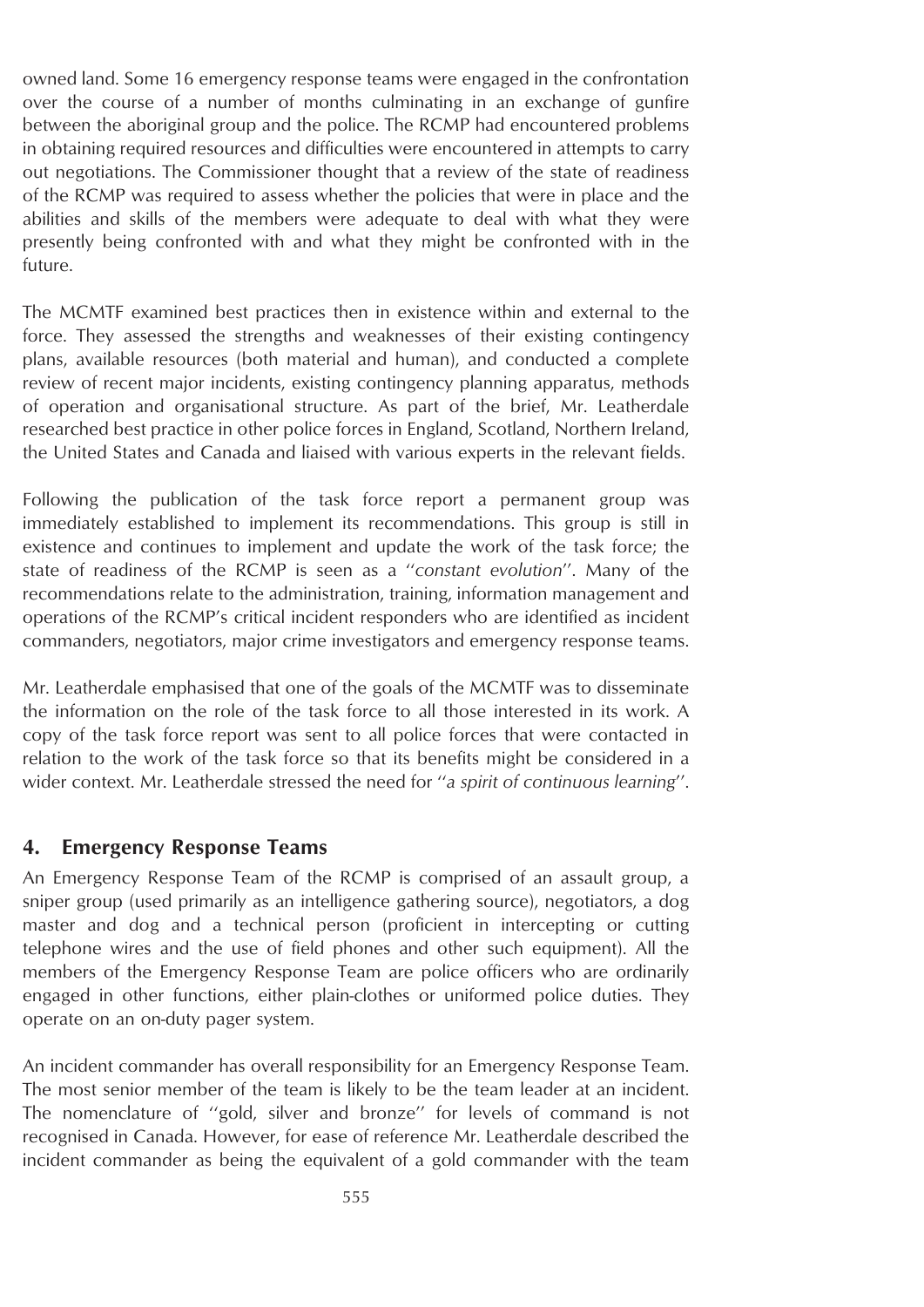leader being the equivalent of a silver commander. A bronze commander may be the senior sniper or the assault group leader. It is important to note that such command positions are not designated according to the rank of the officer but are reflective of their roles within the team. In this regard, the command structure of an incident in Canada is role based and not rank based; suitability, more than rank, is the determining factor.

## **5. Call out/deployment of the Emergency Response Team**

When a call reporting a critical incident is received, it is up to the operations commander to decide whether the Emergency Response Team should be deployed to the scene. The request to deploy an Emergency Response Team usually comes from a superintendent of the relevant sub-division, but Mr. Leatherdale told the Tribunal that rank was not a consideration and that the request could come from ranks of a lower level. It was preferable, he noted, if the request came through the local rank structure as this provided for some form of filtering or assessment.

Ideally, there are twelve members in an Emergency Response Team. However, not all people are available on every occasion. If an appropriate number is not available another Emergency Response Team is deployed. Normally, the incident commander goes ahead of the team to the incident. The team members gather at sub-division headquarters to collect appropriate attire and equipment before proceeding to the incident.

On arrival, the incident commander and/or the team leader will meet the local unit commander or the person who is in charge of the situation on-site for a full briefing. Overall command of an emergency response incident rests with the incident commander.

## **6. Command and control: isolation and containment**

Immediately on arrival, the Emergency Response Team establishes a cordon around the site. Also, it is responsible for the establishment of a command post. As the majority of the Emergency Response Team's call-outs are rural the command post may be a nearby barn, the back of a car or even a car seat, depending on what is available; ''*you don't always have an ideal situation*''*,* Mr. Leatherdale reminded the Tribunal. In certain areas such as Edmonton and Calgary, the police have specially designed vehicles which may be utilised as command posts but they are more likely to be utilised for negotiations and telecommunications.

From the moment of arrival at the incident, the Emergency Response Team assumes command of the situation and the local personnel ''*back off*''. Local personnel become a resource and are available to the Emergency Response Team to assist in any peripheral issues such as intelligence and information gathering. Overall responsibility for the tactical and negotiation element of the incident resides with the Emergency Response Team.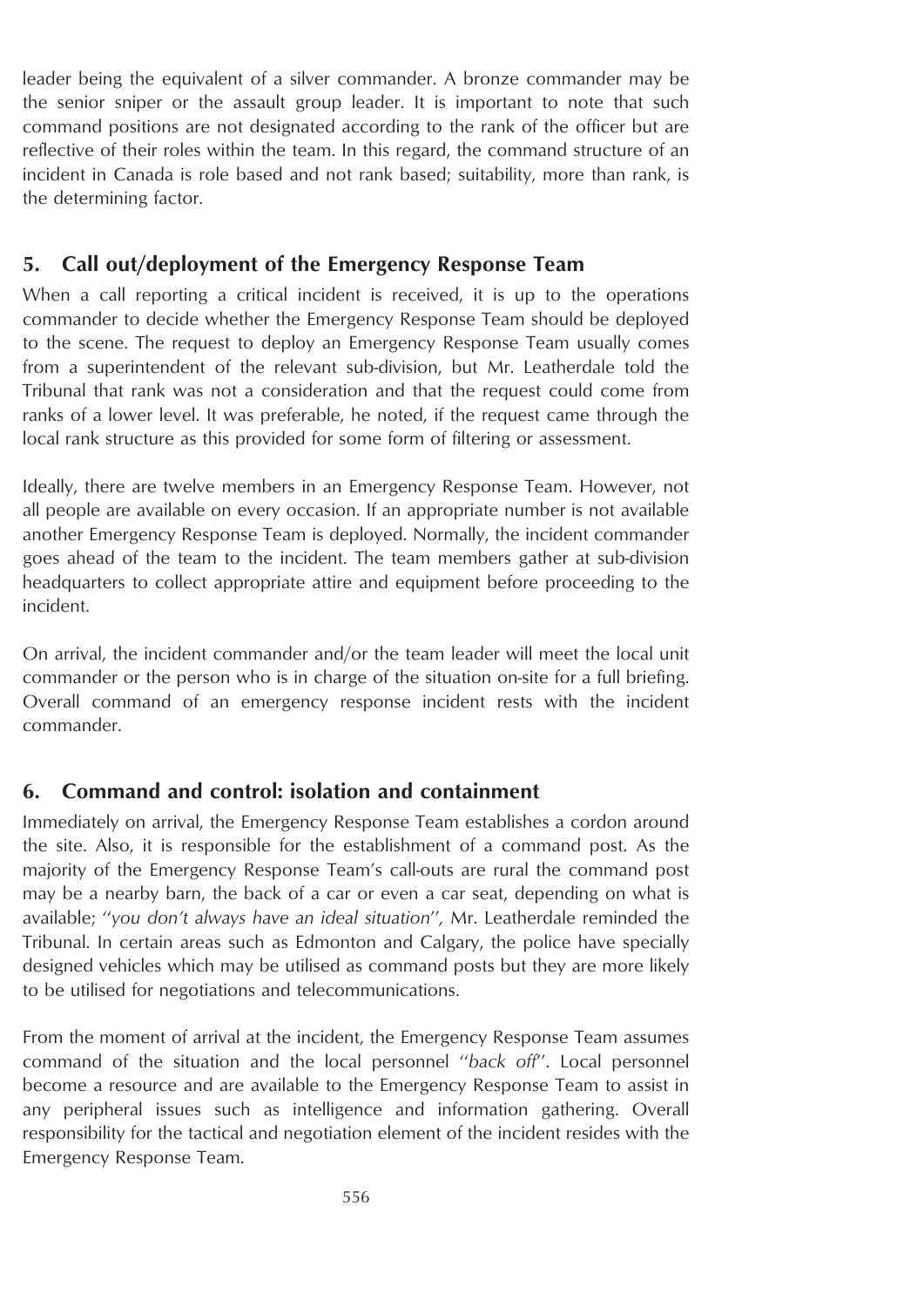The team leader of the Emergency Response Team puts together an immediate action plan and, from there, a further plan is developed as to how the incident may be resolved; such plans may be developed in conjunction with the incident commander who must ultimately approve and sign off on every plan. Therefore, it is the role of the incident commander to assess the incident priorities, determine the incident's strategic goals and tactical objectives and develop and/or implement an action plan. Also, he or she develops an incident command structure appropriate to the incident and assesses and deploys the resources needed. The incident commander is responsible for coordinating overall emergency activity, coordinating with outside agencies and making information releases available to the media. He or she will also serve as the ultimate safety officer at the scene.

The MCMTF established operating guidelines to ensure high quality command during a critical incident. These guidelines ensure that when an incident occurs the incident commander and relief incident commander are identified and that the relief incident commander takes over the duties after a period of 8 to 12 hours. Following an incident, the incident commander will participate in operational and critical incident stress debriefing.

#### **7. Negotiations**

The objective of the RCMP in barricaded incidents is to achieve a negotiated resolution.

Negotiators would probably be armed in Canada as all officers carry arms, but, in Mr. Leatherdale's experience, negotiators would remain outside the inner cordon and would not be at risk. Consequently, they would not be in a position where they may find themselves having to draw their weapons.

An aide-mémoire, in the form of a handbook prepared by a psychologist associated with the Canadian Police College, is a resource that negotiators are encouraged to bring to the scene of any incident. It serves as a valuable checklist for the negotiator.

#### **8. Intelligence gathering**

As mentioned above, the role of information and intelligence gathering is usually delegated to local officers as they ''*know the people that are involved — at least they would probably know them better than us and they certainly know the community and the feelings in the community and all those things that you have to take into account*'', Mr. Leatherdale explained.

#### **9. Log keeping and the written plans**

All information and activities are logged. One person is designated as being responsible for this function. Such a person may be the secondary negotiator — ''*if we were fortunate enough to have one*'' — or a technical person. They would have a flip chart somewhere in the command post, preferably next to the negotiator. This will also be in view of the commander so that he or she is in a position to outline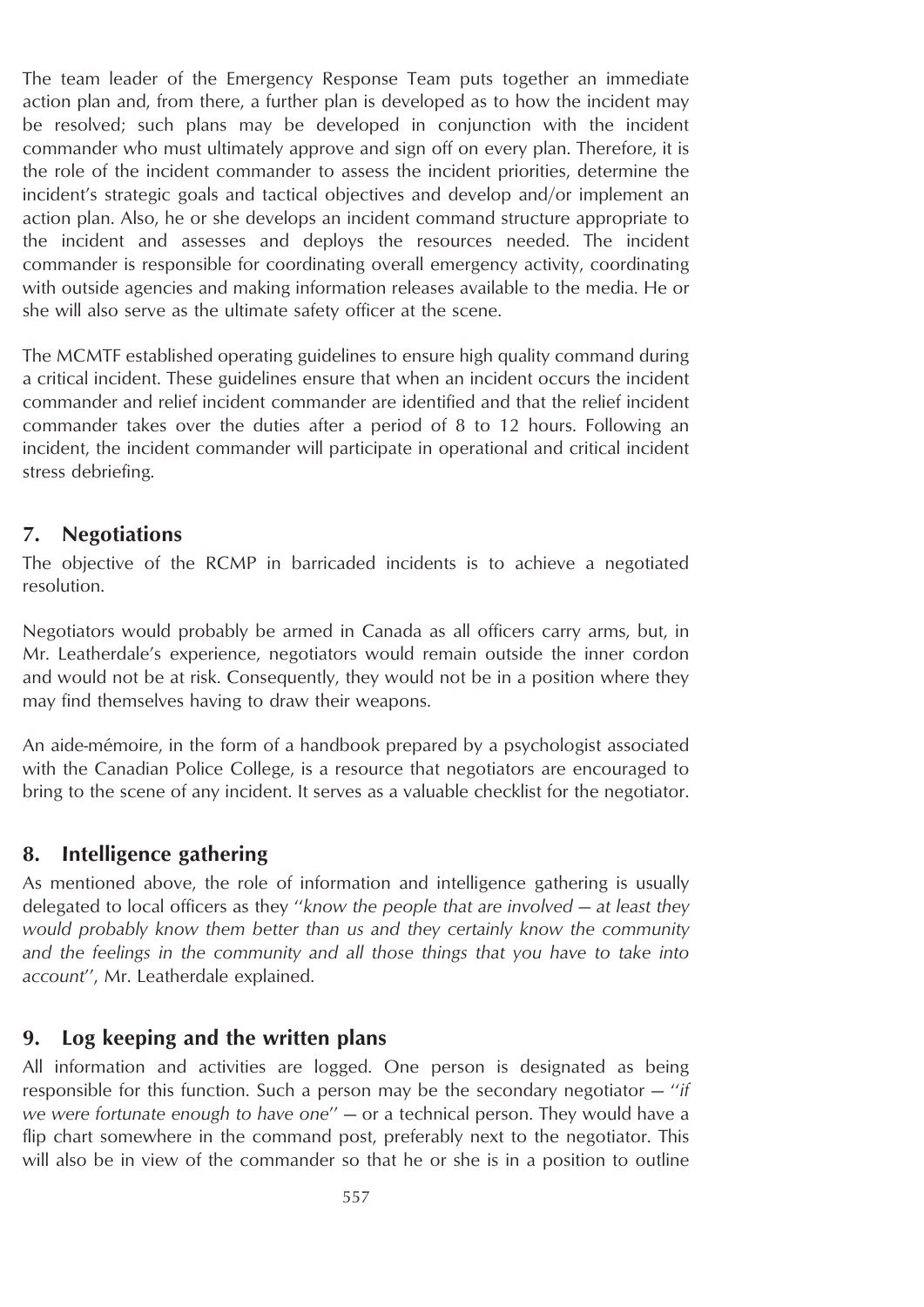and highlight some of the developments and the decisions made. Certain individuals are expected to keep personal notes. The information that is required to be documented, or logged, is information relating to occurrences at the scene, developments that are taking place and plans that are made. Although much of an incident may be taped, particularly telephone and radio communications, there is an emphasis on the requirement for written documentation of what is happening at the scene.

The immediate action plan, designed at the outset by the tactical aspect of the Emergency Response Team, must be signed off by the incident commander before it is implemented. The same procedure occurs in relation to other plans formulated throughout the incident or regarding any alteration made to the immediate action plan. Actions therefore are documented and accountability arises.

# **10. Mental health professionals**

Mr. Leatherdale told the Tribunal that there are no standing arrangements between the RCMP and public or private health services in relation to the attendance of mental health professionals at an incident. He stated that if such a person were considered to be of assistance at an incident then it would be the responsibility of the incident commander to call them to the scene. The RCMP does have psychologists attached to their health service directorate but they are exclusively for such matters as psychological debriefings and do not engage in on-site duties at an incident.

# **11. Use of force**

Questioned on whether a ''line in the sand'' approach was adopted by the RCMP in relation to a subject breaching a police cordon, he replied that ''*philosophically speaking, the line in the sand is probably there. It is crossed, I suppose, when the police officer's life is put in danger or another individual's life is put in danger or where there becomes a danger to someone in the area, which cannot be stopped another way*''.

There is no standard warning procedure adopted by the RCMP when the use of force is to be used, but Mr. Leatherdale explained that the use of deadly force would undoubtedly be preceded by warnings to drop a weapon or to stop or to surrender, or something of that nature.

Mr. Leatherdale told the Tribunal that the decision to use lethal force is an individual decision for each officer.

# **12. The Media**

In major incidents a media relations officer is appointed to liaise with the media. Mr. Leatherdale explained that information is usually released to the media that may be helpful to them but which will not interfere with the incident itself; it is disseminated to them in a controlled and managed fashion.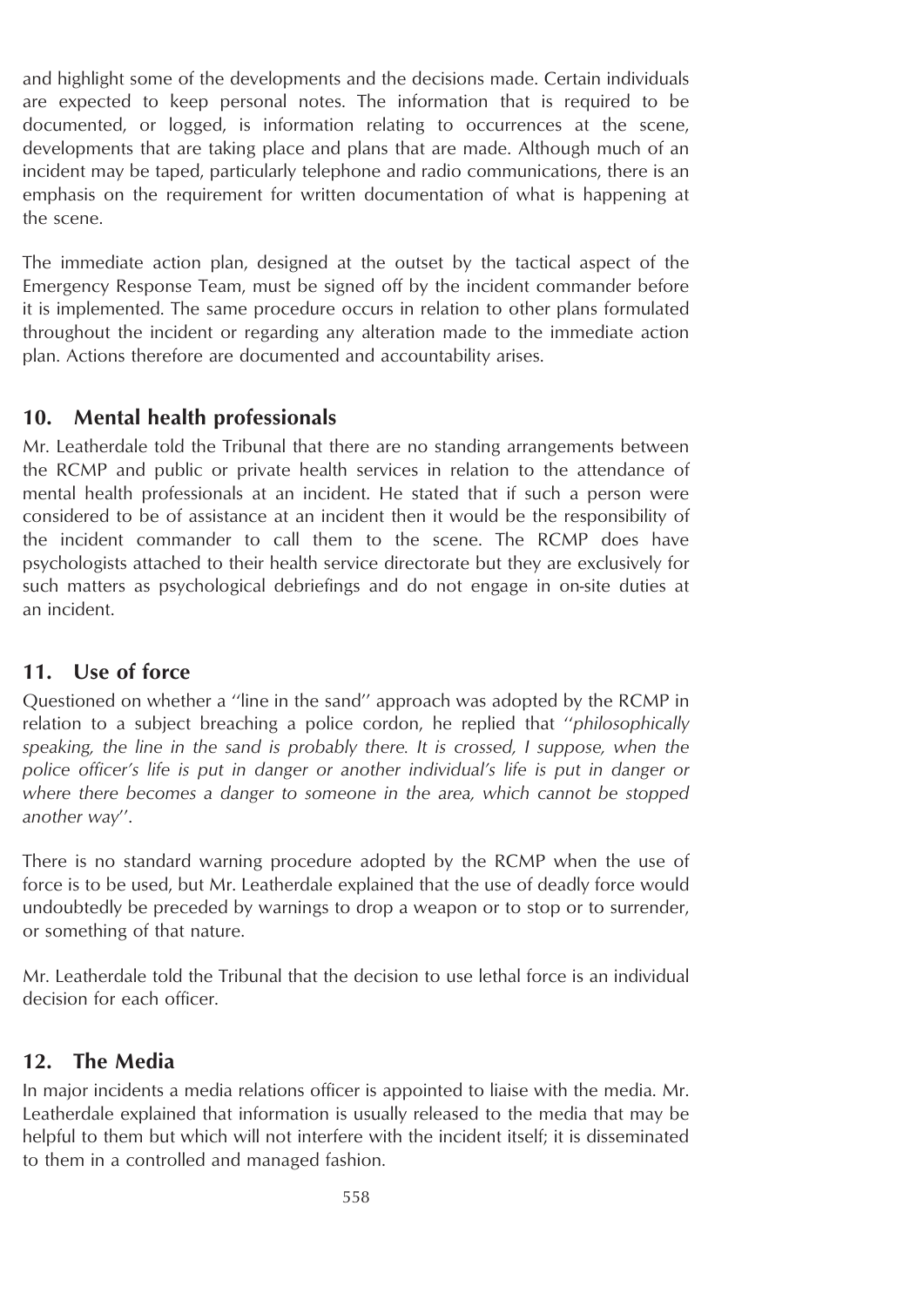# **13. Training**

Much of the training undertaken by members in the Canadian Police College is by way of computer-based simulation which allows those in command roles to explore complex issues associated with critical decision making in crisis situations. The situational stimuli occur in real time and have real-time consequences as well as the automatic triggering of subsequent actions based on prior decisions or in some instances, the failure to make decisions.

By way of example, Mr. Leatherdale explained that one of the many tasks that must be dealt with in a major crisis is the media. Should the commander not take steps to address this issue at the appropriate time, the computer will simulate a major incident involving the media that will affect not only his or her command, but will adversely affect other units such as the negotiator and the Emergency Response Team personnel. The further benefit of such computer simulated training is that it allows for constant refresher courses without the associated cost of running large-scale practical on the ground exercises on a regular basis. However, it was acknowledged that the start-up costs of such a ''virtual training'' training environment may be significant. Members are selected for training based on their skills and experience rather than their rank. The selection, administration, training and mentoring of commanders and negotiators is overseen by a National Co-ordinator.

Certain criteria have been established for selection of an incident commander. First, the member must want to participate at this level; secondly, he or she must have no physical or mental health restrictions (psychological assessments are carried out); thirdly, he or she must have appropriate experience with incidents, prior training, selfstudy or have participated in a mentoring programme; and finally, the agreement of the Criminal Operations Officer is required before the member may be put forward for selection.

Incident commanders are categorised and trained as either Level I divisional commanders with responsibility for such incidents as hostage or barricaded incidents or Level II national commanders who are responsible for major incidents such as air crashes or national disasters. The MCMTF identified in particular the need for a mentoring programme for incident commanders. Such a mentoring programme envisaged a Level II commander (i.e., a commander who is utilised for an incident other than a local incident, such as a major airline crash or hostage incident) requesting that another Level II commander be brought in to observe the operation at a high level. By so doing, the second commander gains experience in how to run such an incident. Mr. Leatherdale described such a person as being in the role of an ''*understudy*''. This was especially valuable if a trained Level II commander had not had an opportunity to be involved in such an incident before.

The MCMTF noted that there were no national standards or programmes for negotiators and therefore developed administrative initiatives such as national standards for negotiators, selection procedures, national coordination and refresher courses. An audit or ''skills inventory'' was carried out of existing negotiators. A crisis negotiators refresher course was established to standardise the skills and training of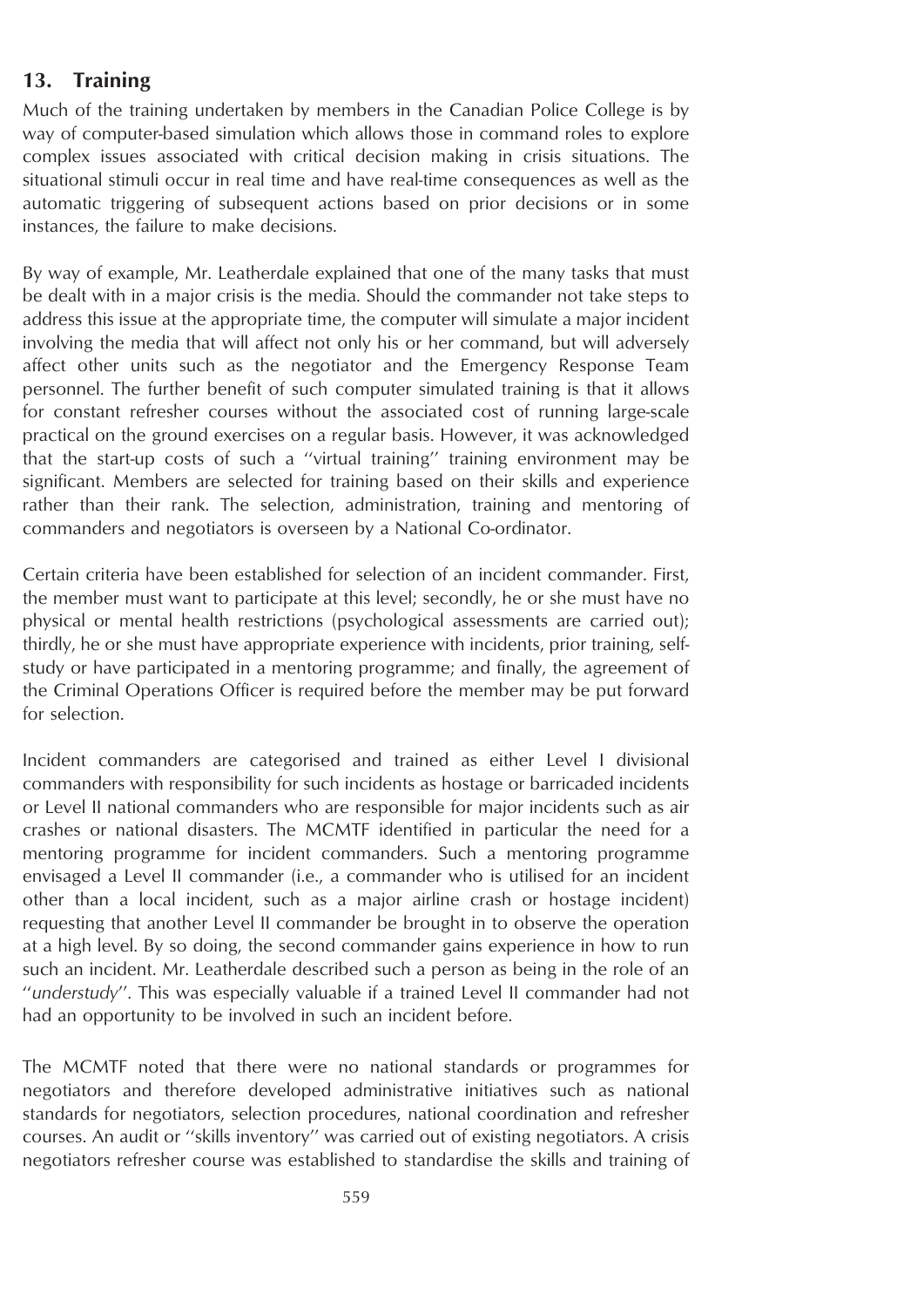all negotiators. An important focus of this training was to ensure that criteria were developed so that only suitable personnel were selected to train as negotiators, and that, after initial training, these would be exposed to further training on a regular basis to refresh their skills.

Emergency Response Team training focuses primarily on shooting and activities surrounding tactical entry. Such training takes place at least once a month. However, at least once a year a full training seminar takes place where all members of the team, including negotiators, are involved in decision-making and training scenarios.

The RCMP incident management intervention model is another valuable resource in training first responders to an incident such as occurred at Abbeylara. Mr. Leatherdale described it as one of the ''*core building blocks*'' in training given to cadets or trainee officers in the Training Academy. This model focuses on training the cadets to choose the appropriate means of intervention in any given incident by assessing the level of risk to the public and themselves and the potential for preventing or reducing it through a range of tactical options. At the core of this training model is the overriding principle of officer safety: ''*The role of the police in an intervention is to ensure that the public is safe. Police safety is essential to public safety. If harm comes to the police officer, they will not be able to help others*.''

A member is not trained to view options in a linear way, starting at the least lethal and working their way up. Instead, a range of options is considered based on the subject's behaviour and the situational factors viewed in their totality. The member must assess the risk and select the best option in an attempt to control the situation as quickly as possible. Risk assessment is stressed as being a continuous process for each officer during the course of an incident. Such decisions are often difficult to make, Mr. Leatherdale explained; the more adept the officer is at assessing risk the more readily and appropriately he or she will respond under operational circumstances.

Officers are taught that for the use of force or intervention to be justified the following criteria must be considered:

- *i. ''Did the subject have or reasonably appear to have the ability to behave as the officer perceived?*
- *ii. Did the subject demonstrate intent. Did words and/or actions lead you to believe that the subject had the intent to behave as perceived?*
- *iii. Did the subject have the means to demonstrate or deliver the perceived behaviour?*''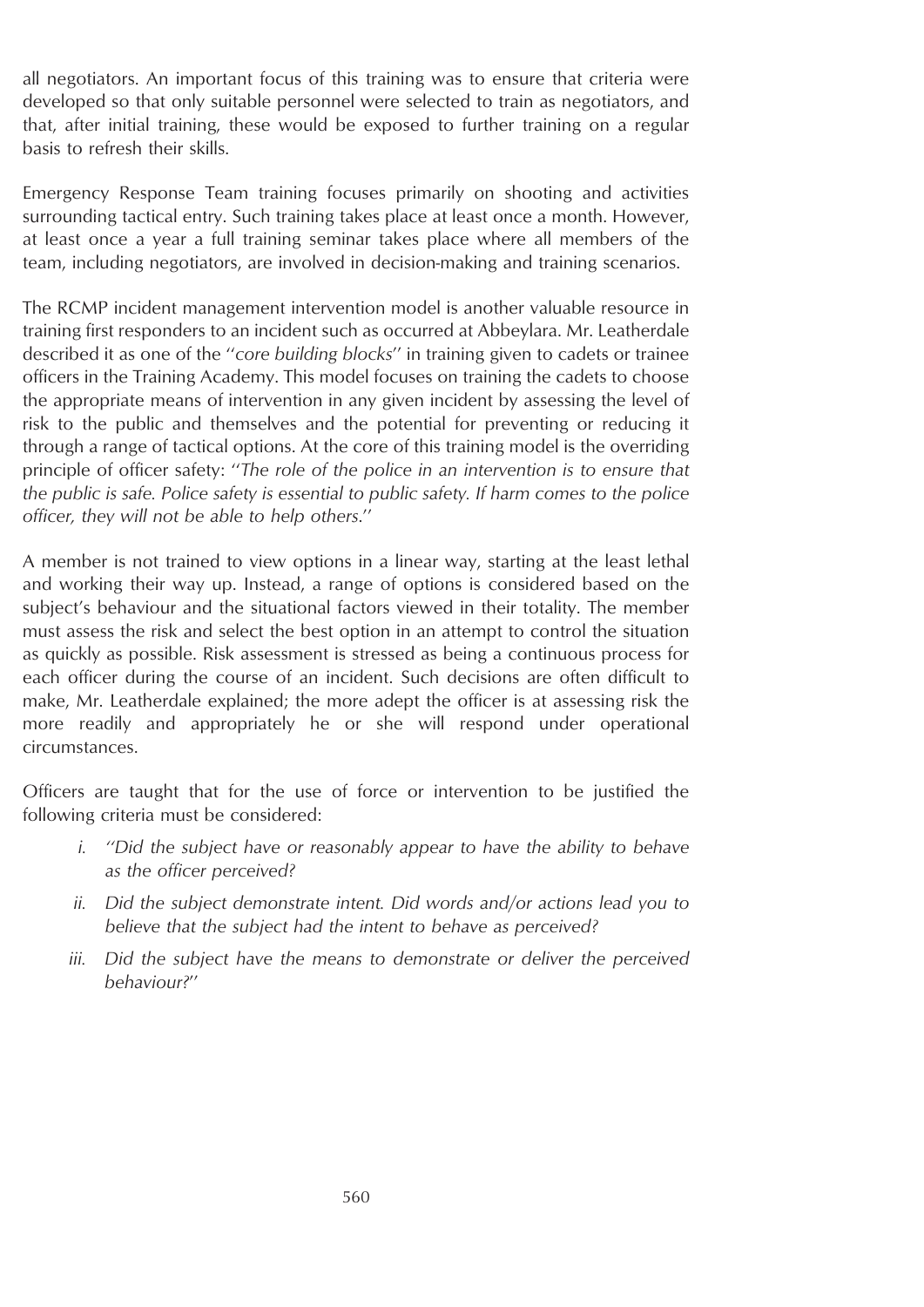# **CHAPTER 13**

# **Gun licensing Law and related matters**

## **Introduction**

This chapter comprises a review of gun licensing law in this State and a comparison with the law in certain other comparable jurisdictions. It entails, *inter alia*, consideration of proposed improvements in our law. Much assistance has been given by a wide range of interested professional and sporting organisations in Ireland which have furnished submissions and in several instances details have been amplified by oral testimony. The Tribunal also has had the benefit of reports and expert testimony relating to the law and the experience of the police in the area of licensing and control of guns held by members of the public in the United Kingdom; Canada; the State of Victoria (Australia) and in New Zealand. In addition, a range of important reports, police guidelines and other related documentation has been furnished to the Tribunal. The expertise, generous support and assistance provided by police and others in the foregoing jurisdictions have been of outstanding value to the Tribunal and are much appreciated.

#### **Existing Irish law and comparable law in other jurisdictions**

The following acts and statutory instruments contain the relevant Irish statute law regarding sporting gun licences granted to members of the public and the renewal thereof.

- **1. Firearms Act, 1925**
- **2. Customs-Free Airport (Extension of Laws) Regulations, 1962, S.I. 186 of 1962**
- **3. Firearms Act, 1964**
- **4. Firearms (Proofing) Act, 1968**
- **5. Firearms (Proofing) Act, 1968 (Commencement) Order, 1969, S.I. 64 of 1969**
- **6. Firearms (Shotguns) (Proofing Methods, Marks and Fees) Regulations 1969, S.I. 65 of 1969**
- **7. Firearms Act, 1971**
- **8. Firearms (Temporary Custody) Order, 1972, S.I. 187 of 1972**
- **9. Firearms (Dangerous Weapons) Order, 1972, S.I. 251 of 1972**
- **10. Wildlife Act, 1976**
- **11. Criminal Law (Jurisdiction) Act, 1976 (Commencement) Order 1976, S.I. 112 of 1976**
- **12. Firearms Regulations, 1976, S.I. 239 of 1976**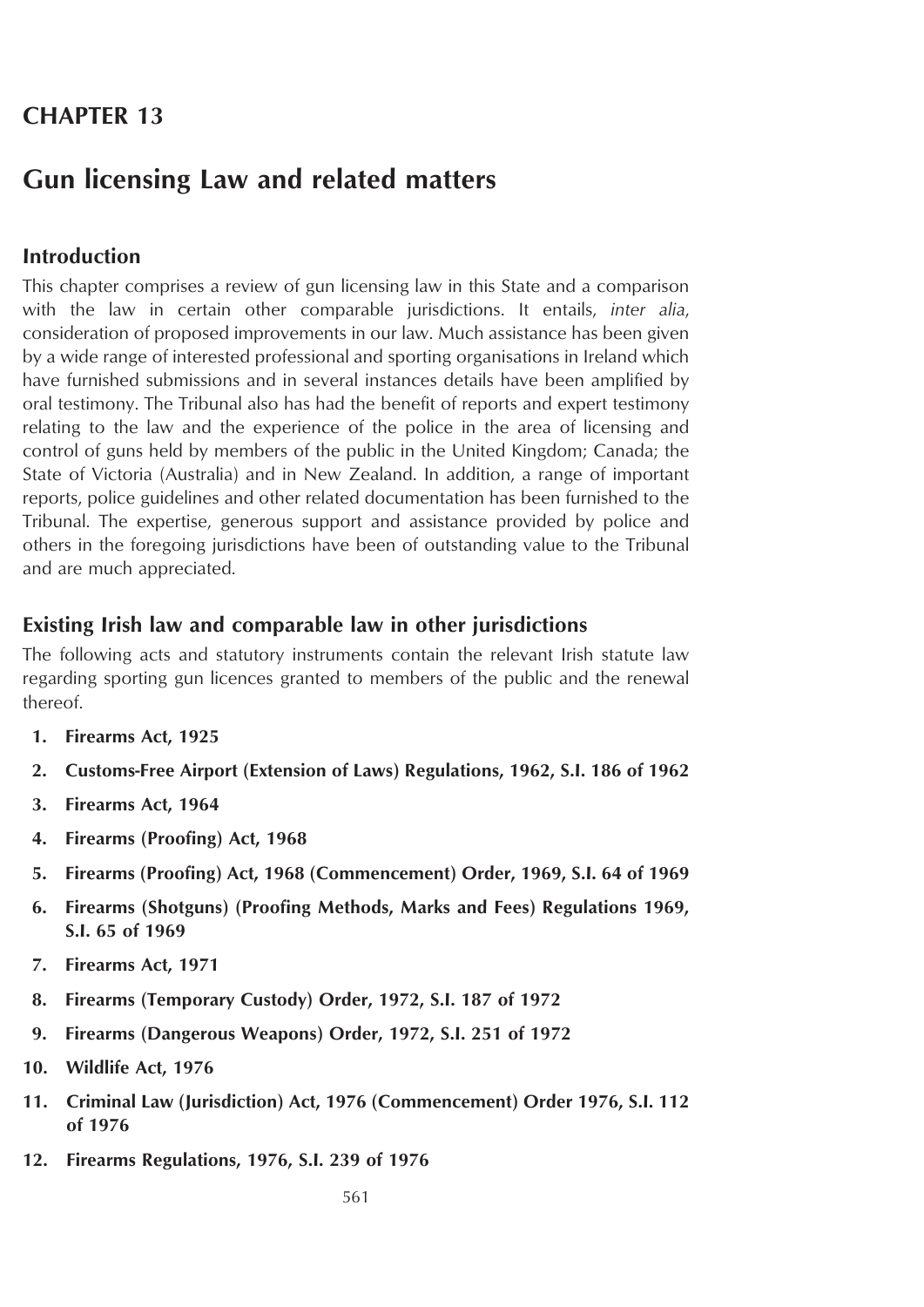- **13. The Wildlife Act 1976 (Section 44) (Recognised Bodies) Regulations, 1977, S.I. 335 of 1977**
- **14. The Wildlife Act 1976 (Section 44) (Recognised Bodies) Regulations, 1980, S.I. 233 of 1980**
- **15. Firearms and Offensive Weapons Act, 1990**
- **16. Firearms and Offensive Weapons Act, 1990 (Part II) (Commencement), Order, 1990, S.I. 313 of 1990**
- **17. Firearms and Offensive Weapons Act, 1990 (Offensive Weapons) Order, 1991, S.I. 66 of 1991**
- **18. European Communities (Acquisition and Possession of Weapons and Ammunition) Regulations, 1993, S.I. 362 of 1993**
- **19. Wildlife Act, 1976 (Firearms and Ammunition) Regulations, 1977, S.I. 239 of 1997**
- **20. Firearms (Temporary Provisions) Act, 1998**
- **21. Firearms (Temporary Provisions) Act, 1998 Continuance Order from 1999, S.I. 189 of 1999**
- **22. Wildlife (Amendment) Act, 2000**
- **23. Firearms (Firearm Certificates for Non-Residents) Act, 2000**
- **24. Firearms Certificates for Non-Residents Order, 2002, S.I. 48 of 2002**
- **25. European Communities (Acquisition and Possession of Weapons and Ammunition) (Amendment) Regulations, 2002, S.I. 49 of 2002.**

#### **A summary of the relevant provisions is as follows:**

1. Sporting guns and related ammunition in the lawful possession of members of the public resident in the state require to be licensed by the Garda Síochána. Firearm certificates are renewable annually. Certificates are issued by a Garda superintendent for the area where the applicant resides pursuant to section 3 of the 1925 Act. It provides that the superintendent of any Garda district may, subject to the limitations and restrictions imposed by the Act, upon the application of any person residing in such district and on payment of the fee (if any) for the time being required by law, grant to such person a firearm certificate. The issuing of firearm certificates is a function conferred on Garda superintendents who are area officers as *personae designatae*. Separate provisions apply to the granting of firearm certificates to persons not ordinarily resident in the State (See paragraph 12 hereunder).

Section 3 (4) of the 1925 Act (as amended by section 16 of the 1964 Act) provides:

*Every firearm certificate shall be in the prescribed form and shall operate and be expressed to authorise the person to whom it is granted:*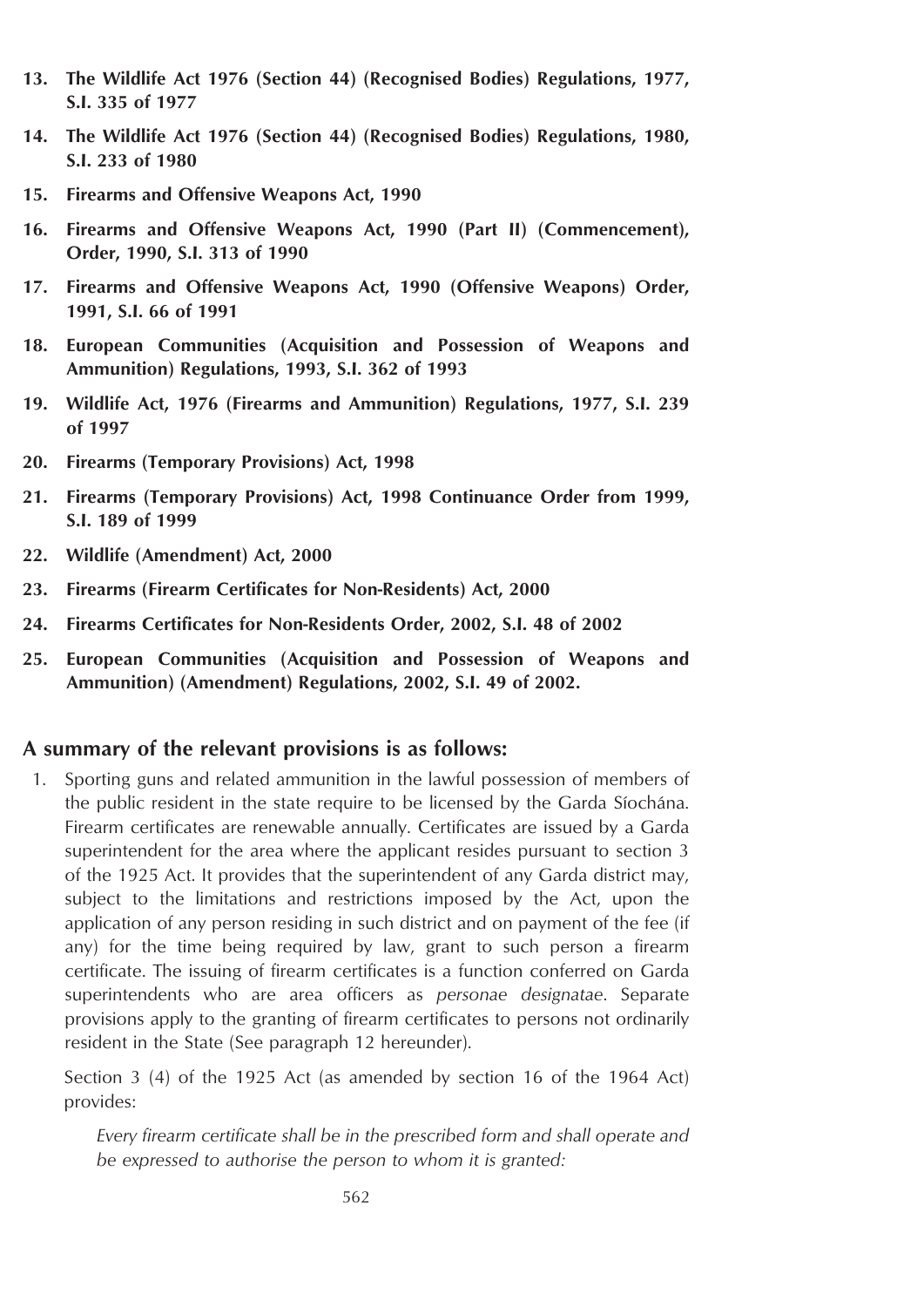- *(a) to have in his possession, use and carry the particular firearm described in the certificate, and*
- *(b) to use ammunition in the firearm and to have in his possession at any one time and carry so much ammunition for the firearm as shall be specified in the certificate.*
- 2. Section 12 of the 1964 Act states that where the firearm described in a certificate is a shotgun the certificate may be expressed, and in such case shall operate to authorise such firearm to be used only for killing animals or birds (other than protected wild animals or protected wild birds within the meaning of the Wildlife Act, 1976 as amended by section 65 of that Act) on land occupied by the person to whom such certificate is granted or on land occupied by another person. In the latter event, it shall not be granted unless the occupier of the land has given the applicant a nomination in writing for holding the certificate as provided for in section 12 (2). Where such a nomination is revoked, the limited certificate to which it relates shall not, if it is then in force, be capable of being renewed.
- 3. The power vested in the issuing superintendent to grant a certificate is subject to his/her being satisfied as to the requirements of section 4 of the 1925 Act which provides that:

*Before granting a firearm certificate to any person under this Act the superintendent of the Garda Sı´ocha´na or the Minister (as the case may require) shall be satisfied that such a person —*

- *(a) has a good reason for requiring the firearm in respect of which the certificate is applied for, and*
- *(b) can be permitted to have in his possession, use and carry a firearm without danger to the public safety or to the peace, and*
- *(c) is not a person declared by this Act to be disentitled to hold a firearms certificate.*
- 4. Section 8 of the 1925 Act (as amended by section 17 of the 1964 Act) sets out an exhaustive list of persons declared by the act to be disentitled to hold a firearm certificate. They include, *inter alia*, any person of intemperate habits, any person of unsound mind and any person who is subject to the supervision of the police. A person of ''unsound mind'' is not defined in the firearms legislation. However, it is referred to (rather than defined) in the Mental Treatment Act, 1945 as a person who requires detention for protection and care and who is unlikely to recover within a six month period. The Mental Health Act, 2001 does not utilise the term ''unsound mind''.
- 5. Section 5 of the 1925 Act provides that the superintendent of the Garda Siochana of the district in which the holder of a firearm certificate resides may revoke the certificate at any time if he/she is satisfied that the holder: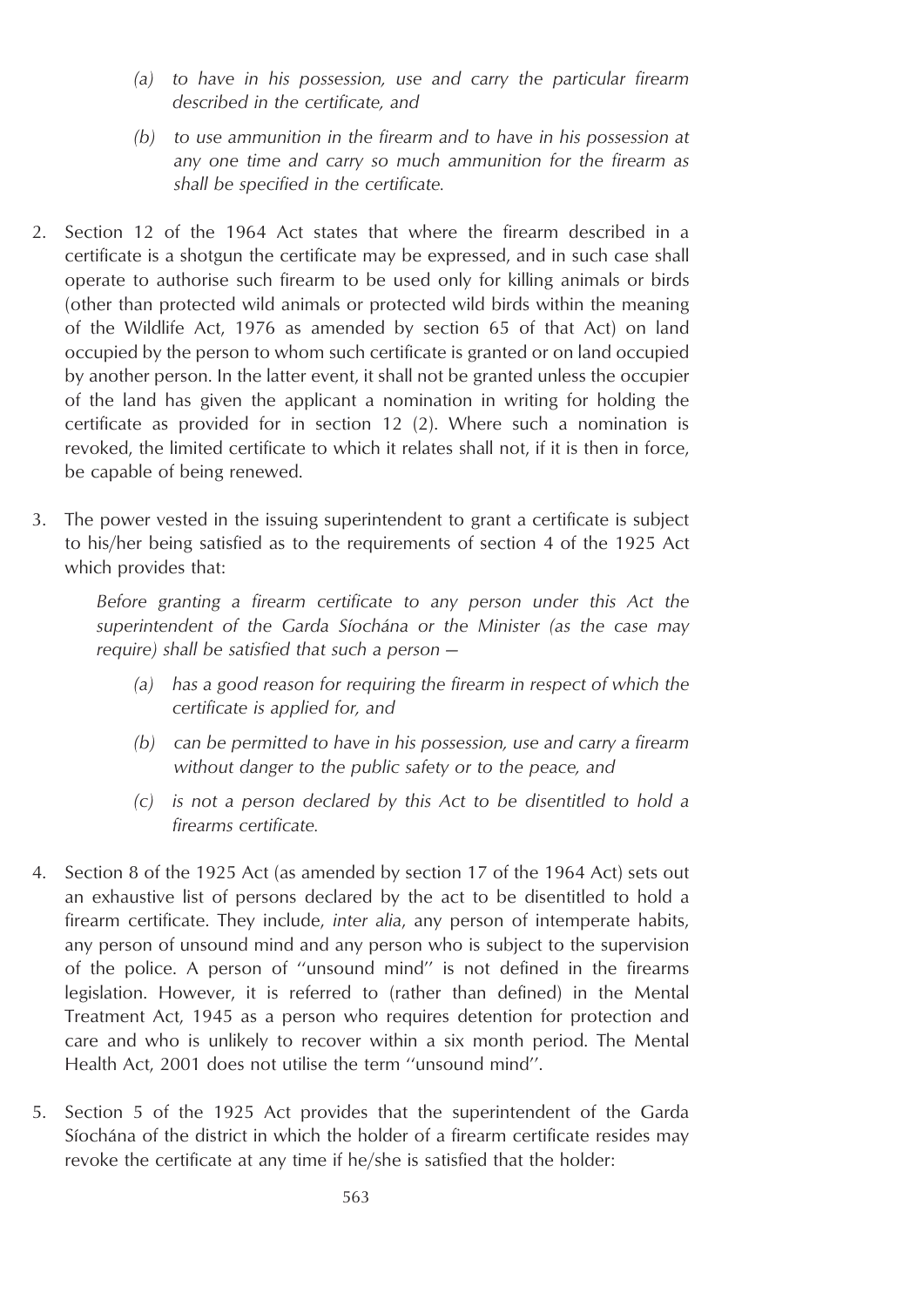- *(a) has no good reason for requiring the firearm to which the certificate relates, or*
- *(b) is a person who cannot, without danger to the public safety or the peace be permitted to have a firearm in his possession, or*
- *(c) is a person who is declared by this Act to be disentitled to hold a firearm certificate, or*
- *(d) where the firearm certificate limits the purpose for which the firearm to which it relates may be used, is using such firearm for purposes not authorised by the certificate.*
- 6. Section 9 of the 1964 Act provides for the renewal of a firearm certificate. It may be renewed by a member of the Garda Síochána not below the rank of sergeant in the district in which the holder resides if he or she is so authorised in writing by the superintendent of the district. The power of renewal conferred by the section shall be subject to such reservations (if any) which may be specified in the written authority of the superintendent. The refusal to renew is ultimately a matter for the superintendent, as the delegated officer cannot refuse to renew a particular firearm certificate unless he or she is authorised by the superintendent of the district to refuse renewal. Therefore, in relation to renewals the Garda superintendent is again *persona designata* subject to a right of delegation.
- 7. Section 23 of the 1925 Act provides that a court may order the forfeiture of firearms or cancel a firearm certificate in circumstances where a person is convicted of an offence under the Act, is convicted of any crime for which he or she is sentenced to penal servitude or imprisonment, is ordered to be the subject of police supervision, or is ordered to enter into a recognisance to keep the peace or to be of good behaviour, a condition of which is that the offender shall not possess, use or carry a firearm. Where the court causes a firearm certificate to be cancelled under this section notice of the cancellation shall be sent to the Garda Síochána for the area in which the certificate was granted.
- 8. Under section 4 of the 1964 Act the Minister may, on the grounds of public safety, or public security (see also Regulation 12 of S.I. 362/93) make an order requiring every person in a specified area to surrender a particular class of firearm or ammunition to the Garda Síochána. On foot of such an order the police may seize any firearm to which the order relates and retain it in their possession. The Garda Síochána has no other statutory right to confiscate licensed firearms pending revocation of the relevant certificate.
- 9. Save for the exception referred to hereunder, there is no statutory right of appeal under existing Irish law against a refusal by an issuing superintendent to grant or renew a firearm certificate, or a decision to revoke a firearm certificate. The only relief open to a person who has been refused a certificate or whose licence has been revoked is to seek an order of certiorari in the High Court by way of judicial review. This is a limited remedy which relates to fairness of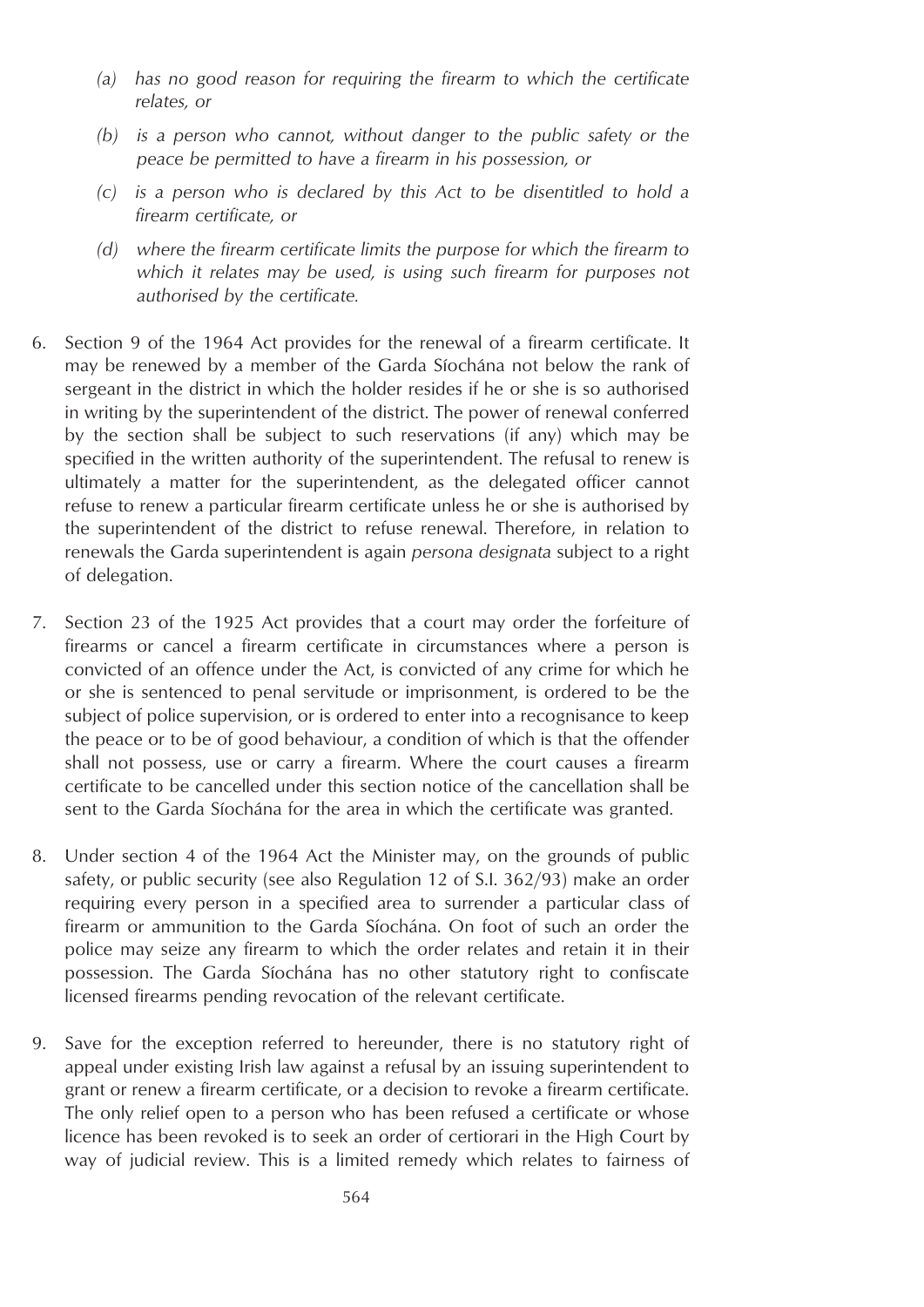procedures. However, a right of appeal to the District Court applies in the case of licences granted under the Wildlife Acts, 1976 to 2000 — see paragraph 12 hereunder.

- 10. The Firearms Regulations, 1976 (S.I. 239 of 1976) set out the form of application for and renewal of a firearm certificate and the form of the certificate to be issued by the Garda Síochána. The garda officer signing the application form must be satisfied about the requirements set out at section 4 of the 1925 Act. The applicant does not need to verify compliance with these requirements, and that omission should be remedied by statute and in the application form for a new licence or a renewal thereof. The renewal form does not require the issuing Garda officer to state that he or she is satisfied that the conditions stipulated by section 4 remain applicable, and I recommend that that omission also should be remedied.
- 11. An interesting comparison arises in relation to applications for driving licences. These are governed by the Road Traffic (Licensing of Drivers) Regulations, 1999 (S.I. 352 of 1999). Pursuant to article 15 the application form for a driving licence contains a health and fitness 'checklist' which the applicant is obliged to complete and sign by way of declaration. This is in contrast to an application for a firearm certificate where the applicant is under no such obligation. In an application for a firearm certificate it is the Garda officer dealing with the application who must sign the document that he or she is satisfied that the applicant is not a person who is disentitled to a gun licence under the Firearms Acts.

Article 42 of the driving licence regulations provides that if the application does not contain the foregoing health and fitness declaration, it shall be accompanied by a report from a registered medical practitioner indicating that the applicant meets the minimum health standards set out in Schedule 6 to the regulations. This article also contains a provision that the registered medical practitioner shall state that the applicant does not appear to require medical review during the period in respect of which the licence is sought.

- 12. In relation to non-residents, the appropriate superintendent of the Garda Síochána may grant a firearm certificate pursuant to section 2 of the Firearms (Firearm Certificate for Non-Residents) Act, 2000 where the firearm is intended only for hunting or sporting purposes or for shooting species the shooting of which is not proscribed by law. If the intended use is for other purposes the application is to the Minister for Justice, Equality and Law Reform. Such a certificate authorises the licensee to:
	- i. have in his or her possession, use and carry the particular firearm described in the certificate for the purpose specified in the certificate,
	- ii. purchase and use in such firearm during the currency of such certificate such quantity of ammunition as shall be specified in the certificate, and
	- iii. have in his or her possession at any one time and carry so much ammunition as shall be specified in the certificate.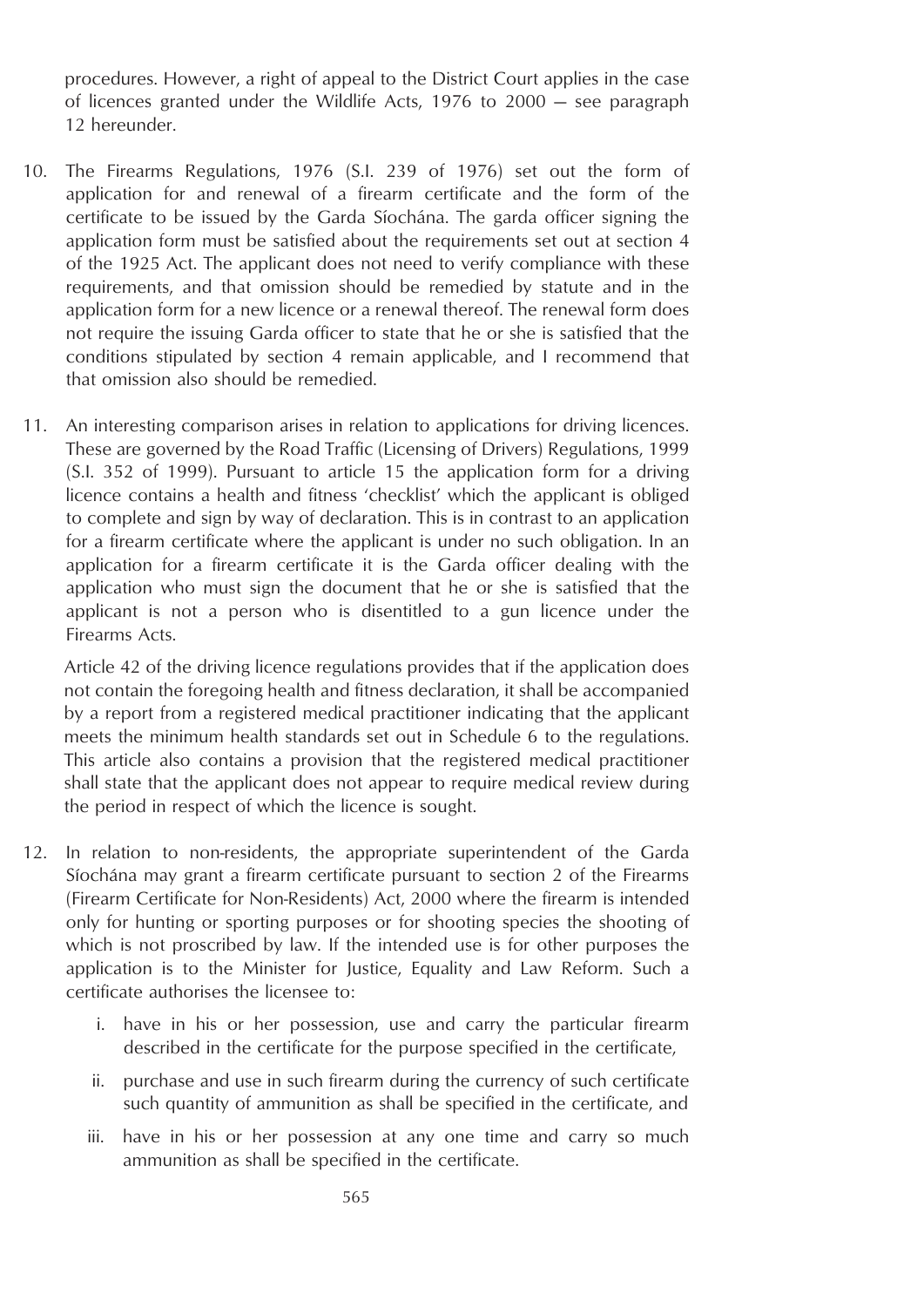The issuing authority must be satisfied regarding compliance with the conditions stipulated by section 4 of the Firearms Act, 1925 before granting the firearm certificate in question.

It is of interest to consider the factors which the Minister or the issuing superintendent shall have regard to in the issuing of firearm certificates to nonresidents pursuant to the Firearms (Firearm Certificates for Non-Residents) Act, 2000. A superintendent or the Minister, may only grant a firearm certificate pursuant to section 2 of the 2000 Act. Section 2 (5) provides that an applicant shall furnish to the issuing person the information requested in the standard application form together with such further information as the issuing person may request for the purpose of his or her functions under that section, and if the applicant fails to comply with the subsection the issuing person may refuse to grant the firearm certificate. He/she must be of the opinion that the application is bona fide and that there is no good reason to refuse it. Section 2 (9) of the 2000 Act provides that the issuing person may make such inquiries as he or she considers appropriate regarding the suitability of any applicant for a firearm certificate under that section. Under section 2 (10) the issuing person may attach such conditions as he or she considers necessary to a firearm certificate granted under that section. There is no right of appeal from a decision of the Minister or a superintendent under section 2 of the Act.

The Minister for the Environment, Heritage and Local Government has the power to grant a licence to hunt and kill with firearms to Irish residents and also to persons not ordinarily resident in the State under section 29 (1) of the Wildlife Act, 1976 as amended by section 4 of the Firearms (Firearm Certificates for Non-Residents) Act, 2000. Under section 29 (3) (*a*) of the 1976 Act the Minister, before granting a licence or renewing a licence, ''*shall be of the opinion that the application is* bona fide *and that there is no good reason to refuse to grant the licence or renew it*''. Under section 29 (3) (*c*) the Minister may make such inquiries as he or she considers appropriate regarding the suitability of any applicant for a licence.

A person who applies to a superintendent for a firearm certificate under section 3 of the 1925 Act, section 2 of the 2000 Act or a renewal under section 9 of the 1964 Act, and who makes the declaration required by section 29 (1) of the 1976 Act, as amended by section 4 of the 2000 Act, is entitled by virtue of section 29 (8) of the 1976 Act to an endorsement on the certificate entitling the person to hunt prohibited wild birds and hares.

Unlike other comparable aspects of the gun licensing code, section 29 (7) of the Wildlife Act, 1976 (as amended) provides that a person aggrieved by a decision of the Minister to refuse to grant or renew a licence to hunt with firearms may apply to the District Court in the area to which the appellant ordinarily resides or, where he or she is ordinarily resident outside the state, temporarily resides. See order 89, rule 2 of the District Court Rules 1997.

13. There are no guidelines in this jurisdiction for the assistance of issuing superintendents on the exercise of their discretion under the firearms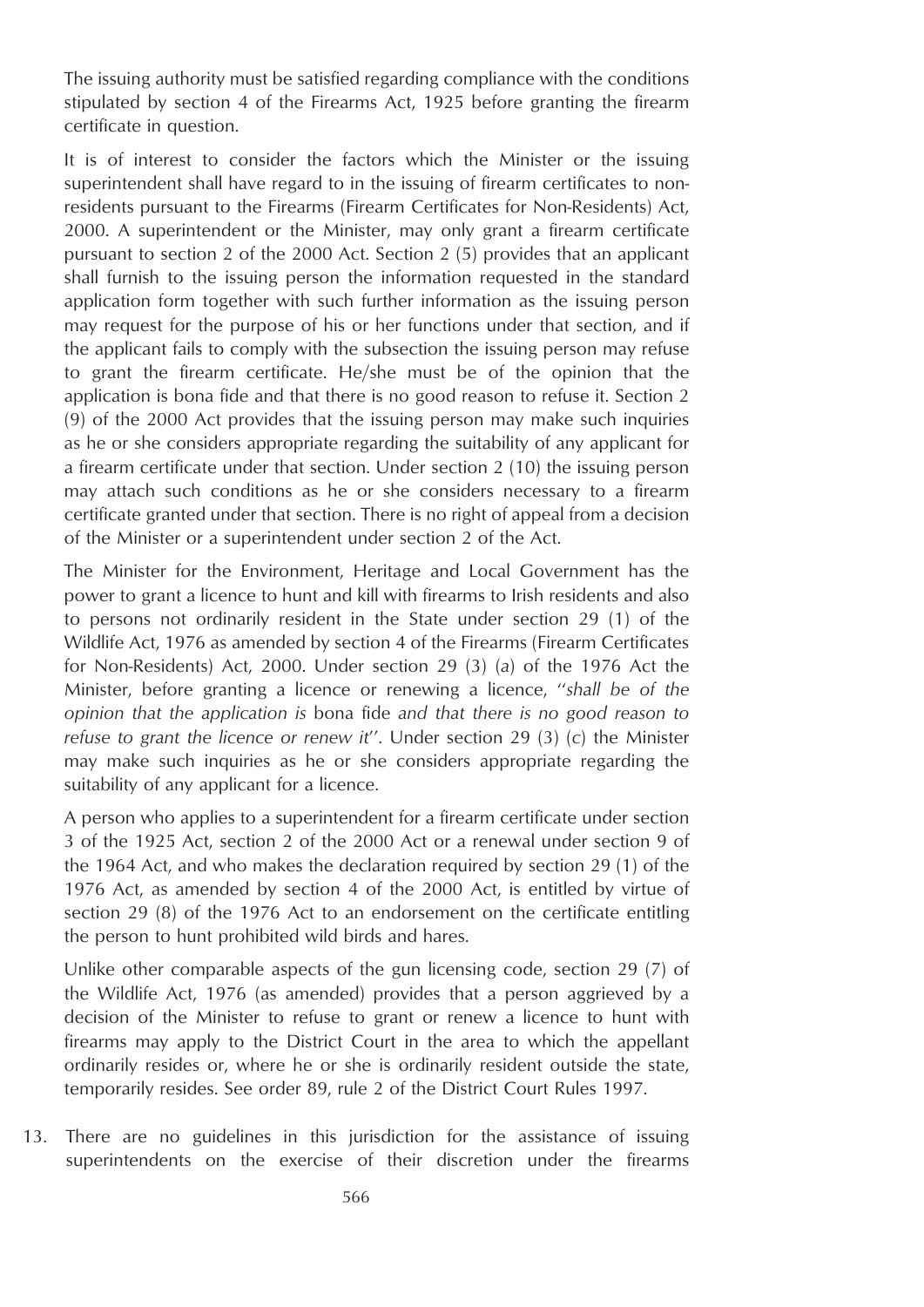legislation. The absence of guidelines militates against consistency and uniformity in the processing and granting of gun licences and renewals thereof.

14. There is no provision in the application form for a firearm certificate for furnishing any information regarding the applicant's mental or physical fitness.

Superintendent Philip A. Lyons, who gave evidence on behalf of the Garda Síochána, told the Tribunal that in exceptional cases issuing superintendents will require some medical information from an applicant's medical advisor. There is nothing in the current application form or in the gun licensing code for the provision of consent by an applicant that his or her medical advisor may be consulted by the issuing authority. As already stated, this is in contrast to the position regarding an application for a driving licence.

15. An exhaustive examination of respective gun licensing systems has been carried out in the United Kingdom and New Zealand. They are contained in the Report of Lord Cullen<sup>1</sup> regarding the shooting dead of eighteen people at Dunblane primary school in Scotland on 13<sup>th</sup> March, 1996 and the report of the Inquiry carried out by Judge Thorp,<sup>2</sup> being an independent review of firearms control in New Zealand following two police shootings in September and November of 1995.

An examination of procedures in the United Kingdom, Victoria and Canada establishes that comprehensive application forms are utilised which contain certain safeguards in requiring applicants, *inter alia*, to answer questions regarding their mental and physical health, thus identifying cases which may cause concern in that area. The latter provision is supported by a system of referees, generally two in number. In the United Kingdom the referees must be of good character, and, in general, neither can be a member of the applicant's immediate family. In Victoria the application provides for one referee, who should come from within certain categories of persons in good standing in the community, and who should not be a family member. In Canada, two referees are required, neither of whom can be the applicant's spouse. By way of comparison, in New Zealand two referees are required, one being the applicant's spouse/partner or next of kin, and the other unrelated. The referees are obliged to complete forms containing a series of questions regarding the applicant's fitness to hold a firearms licence, and their state of knowledge about his/her mental and physical health, demeanour and disposition. Underpinning the foregoing safeguards is the provision in those jurisdictions of detailed guidelines, some statutory, regarding the interviewing of applicants, referees and other involved persons, by suitably experienced and trained police officers.

In the United Kingdom, Victoria and Canada the application forms also give the applicant's consent to the licensing authority to contact his or her medical advisors for such further information as may be required in connection with the

<sup>&</sup>lt;sup>1</sup> The Public Inquiry into the Shootings at Dunblane Primary School on  $13<sup>th</sup>$  March 1996 [The Scottish Office. Cm 3386, presented to Parliament in October 1996.]

 $2$  Review of Fireams Control in New Zealand, Report of an Independent Inquiry commissioned by the Minister of Police [June 1997].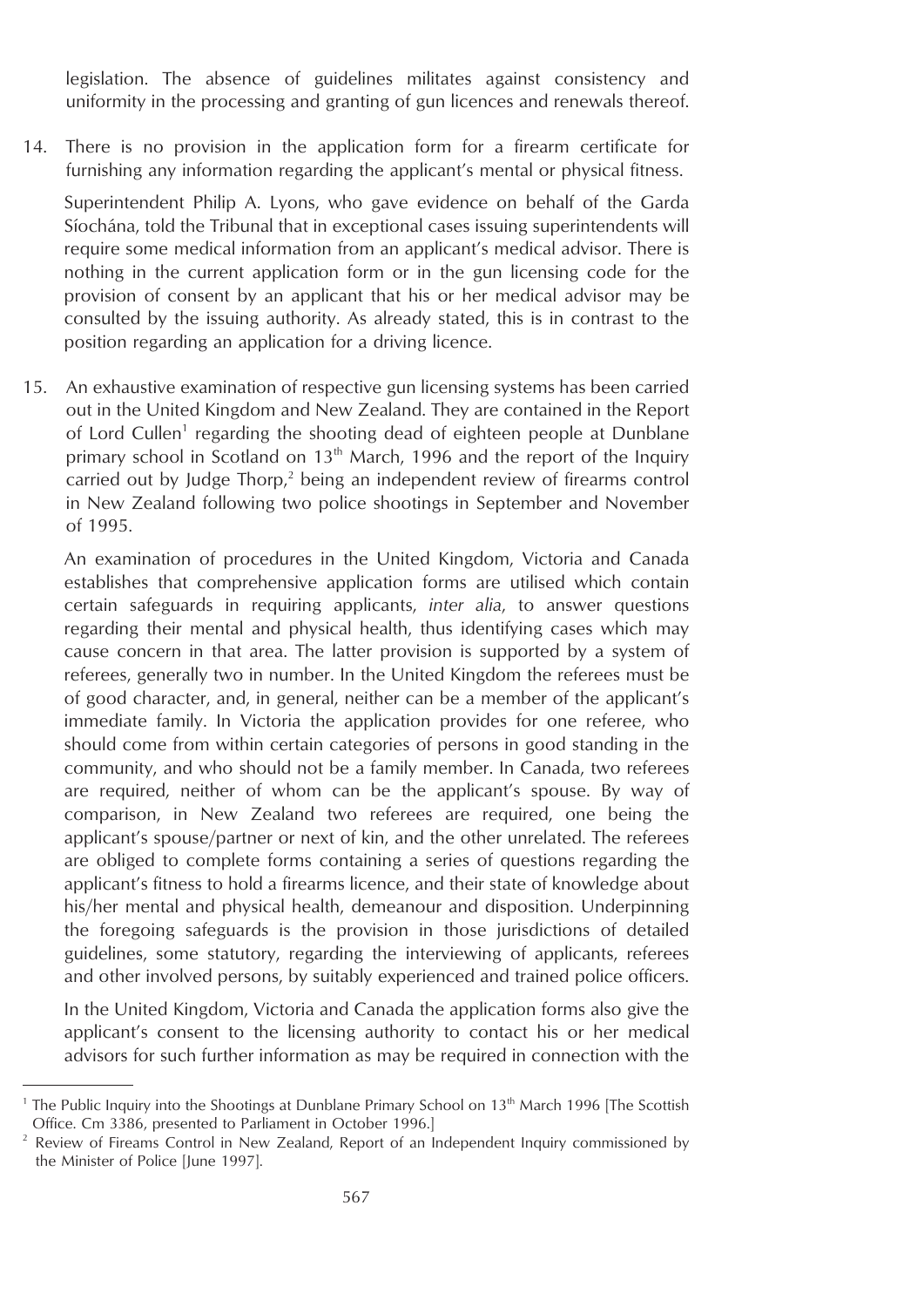applicant's mental or physical health. The position in New Zealand is also referred to at paragraph 16 (d) hereunder. The Tribunal is of opinion that the application form currently used in this jurisdiction requires radical amendment. A proposed revised draft is contained in Appendix 8.

Each of the foregoing jurisdictions has rejected the introduction of a requirement that an application for a firearm certificate or licence shall be accompanied by a medical certificate or report as a matter of course. Such a requirement has been criticised also by the various legal and medical organisations who have furnished submissions and/or have given evidence to the Tribunal. It is perceived to be unworkable from an administrative point of view. Mental health organisations object to it also on the ground that it stigmatises persons with mental health difficulties or illness. Shooting organisations in their submissions were also of the view that such a process would be unworkable administratively. The point was strongly made by various medical organisations that if any future amendment of the existing law made provision for the furnishing of medical certificates or reports that the contents thereof should be limited to factual matters concerning the applicant's health rather than the expression of an opinion by the medical advisor on whether or not in the context of his or her state of health the applicant was a fit and proper person to hold a firearm certificate. The medical bodies were of the opinion that the decision to grant or refuse a gun licence should remain one for the licensing authority only and medical advisors should not be required to participate in that function. The opinion was also expressed that if any such requirement was introduced into our law, it would have significant potential for damaging the therapeutic relationship between the applicant and his or her medical advisor. On this issue it is noted that the ''Firearms Law Guidance to the Police, 2002'' issued by the Home Office in the United Kingdom makes the point strongly that it is for the police to make the decision on an application for a gun licence or renewal thereof and in particular the applicant's medical advisor ''*should not be asked to either endorse or oppose applications, though it is open to them to do so*''*.* 3

The Irish College of Psychiatrists furnished a submission to the Tribunal dated  $29<sup>th</sup>$  June, 2004 in which it is stated:

''*In summary it is the view of the college that the role of medicine, and psychiatry in particular, should be limited to providing advice on a selected minority of cases. The issuing of firearms* [certificates] *is primarily a matter for political and social policy makers*''.

The college submission refers to difficulties relating to the time required by a psychiatrist to make an appropriate risk assessment in the context of a patient's application for a gun licence or renewal thereof. Objections expressed are similar to difficulties adverted to by Lord Cullen in his Dunblane report referred to hereunder. The college is of the opinion that psychiatric assessments in

<sup>&</sup>lt;sup>3</sup> Firearms Law Guidance to the Police, 2002 [Home Office, United Kingdom], paragraph 10.22.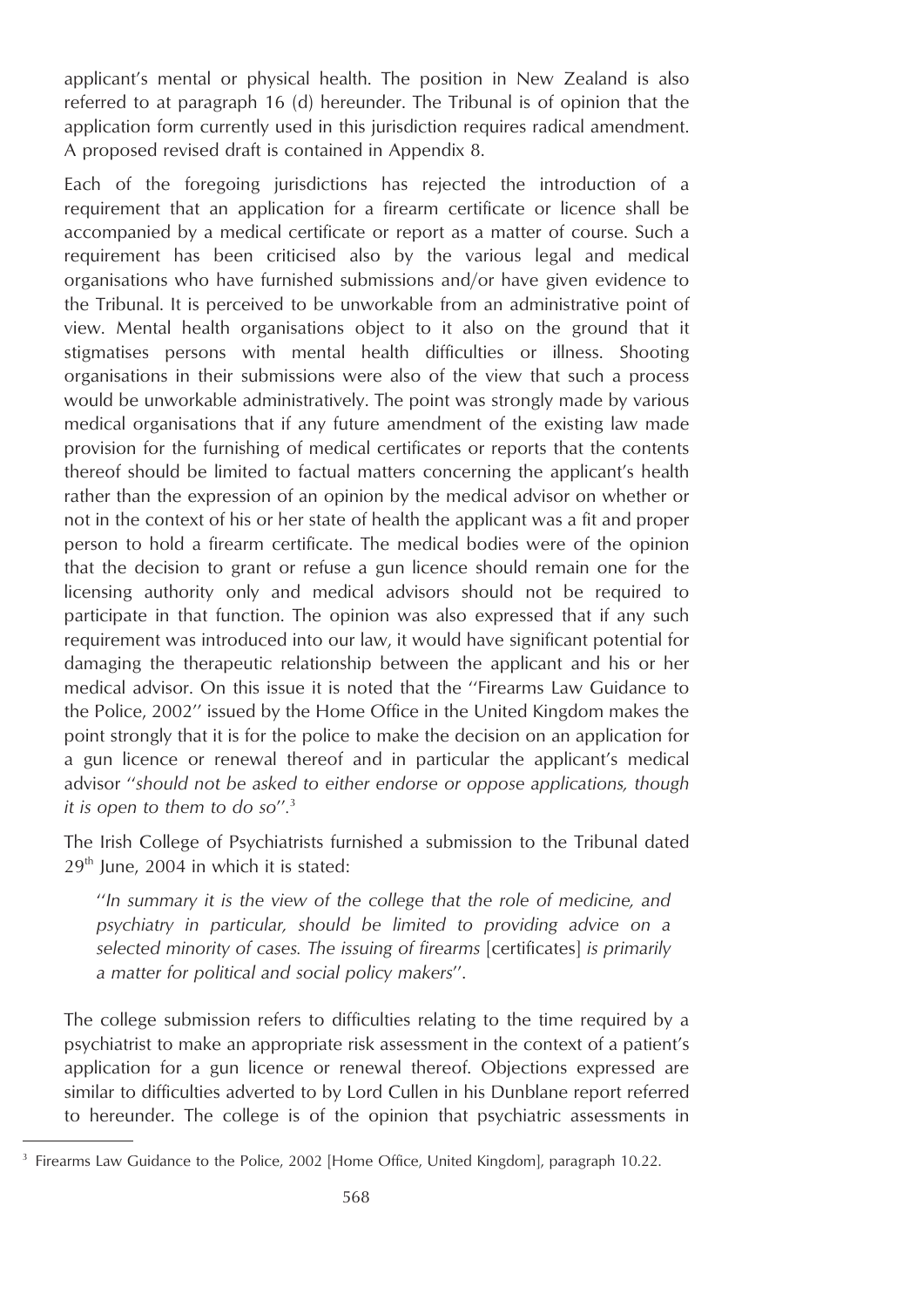relation to gun-licence applications as a statutory requirement are not appropriate. I share that view.

The issue about whether British statute law should be amended to provide for the furnishing of a medical report from a general practitioner in respect of each application for a gun licence was considered by Lord Cullen in his Dunblane Report at paragraphs 8.84 to 8.87 in the following terms:

- ''*8.84 It was submitted that a significant improvement in the elimination of the unsuitable applicants could be achieved by the following as a matter of routine:*
	- *(i) a report on the applicant by his general practitioner, with or without the disclosure of his or her medical records; and*
	- *(ii) the carrying out of a psychiatric examination or a psychological test of the applicant.*
	- *8.85 I am entirely satisfied that general practitioners cannot reliably assist in the identification of those who pose a risk of violence and those who do not. There is at present no scientific evidence which would allow this to be determined. It is clear that forensic psychiatrists and clinical psychologists doubt their own ability to predict violent behaviour. A generalist such as the applicant's doctor, who lacks specialist expertise, is even less able to reach soundly-based judgment as to his potential for violence. As regards mental illness, it was pointed out by the Royal College of Psychiatrists in their submission that this of itself does not indicate the risk of violence since only a small proportion of those who suffer from such illness commit such offences. Severe mood disturbance or instability or alcohol abuse or a history of violence might suggest that the patient should not be permitted to possess a firearm, but this is based on common sense rather than on scientific grounds. Quite apart from these considerations there are cases, of which Thomas Hamilton is an example, where the general practitioner has no adequate personal knowledge of the individual patient. There may, of course, be cases in which a doctor is under the duty of disclosure in the interests of others. Such cases are covered by paragraph 18 of the Guidance on Confidentiality issued by the General Medical Council which states:* ''*Disclosures may be necessary in the public interest where a failure to disclose information may expose the patient, or others, to risk of death or serious harm. In such circumstances you should disclose information promptly to an appropriate person or authority*''*. For such cases a confidential telephone advice and information service is offered to doctors by the DVLA. In his letter to the Home Affairs Committee dated 24 May 1996, which formed part of the BMA evidence to the Inquiry, the Secretary, Dr. E. M. Armstrong, stated:* ''*Our conclusion, sadly, is that until*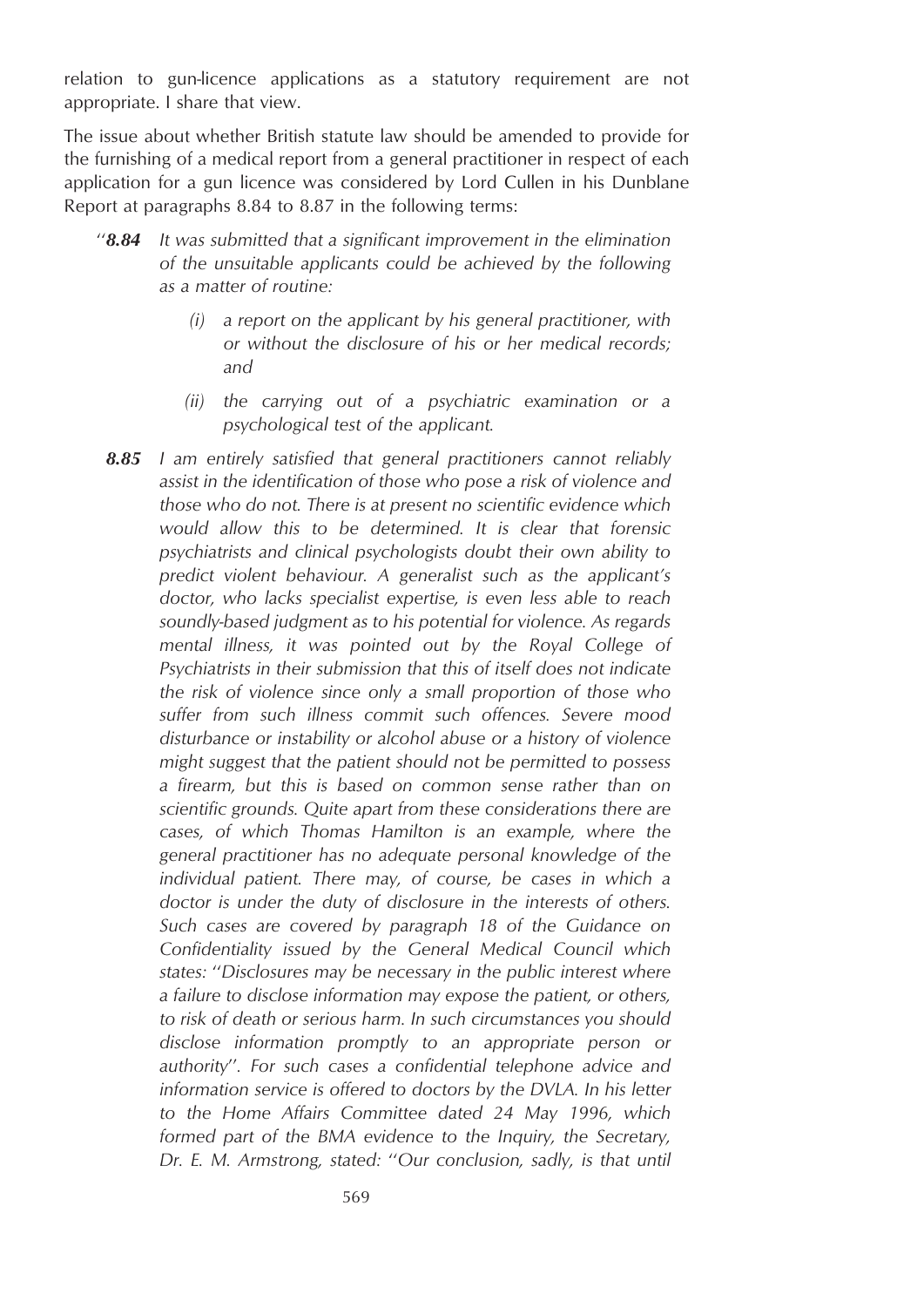*such time as methods are developed to provide reliable predictions, firearms policy needs to be based on the understanding that, from time to time, unpredictable behaviour will occur*''*.*

- *8.86 As regards carrying out of a special examination or test, essentially the same considerations apply. The carrying out of risk assessments by psychiatrists and clinical psychologists who were trained for this type of work would involve considerable expense, and the use of resources which are in short supply. Such assessments would require to be carried out at least annually. On the basis that firearm certificates have a life of 5 years approximately 35,000 applications require to be dealt with each year. The corresponding figure for shot gun applications is 145,000. Professor Cooke in his evidence said that it would be possible to identify individuals who had a propensity to violence but that this would require 2 days' work interviewing the applicant, seeking to build up rapport and trust and using collateral information. However, there would always be errors, which would tend to be errors on the side of regarding the person as unsuitable rather than the other way round. Extreme violence was very rare and was virtually impossible to predict. Mental illness, as distinct from traits of personality, could come about rapidly and unexpectedly; and accordingly it could not be taken that this would be picked up in an examination. The remarks which Professor Cooke made about a psychological examination applied also to psychometric testing. In any event there is a danger that applicants would discover what were the* ''*right*'' *answers.*
- *8.87 In the light of the above I am satisfied that neither of these approaches is practicable. In each case there are grounds for considerable reservations as to its effectiveness*''*.*

## **Questions posed on issues raised in the Sixth Module specified in the Chairman's Opening Statement on 7***th* **January, 2003, and certain proposed amendments to Irish law.**

- 16. Five questions relating to the existing gun-licensing law and practice in Ireland were raised by me and are as follows:
	- (a) Whether or not there should be a statutory requirement that applicants for gun licences shall furnish medical certificates concerning their fitness to possess and use the type of firearms for which application is made.

The submissions and evidence on this issue from a wide range of experts to which I have already referred, when considered in conjunction with Lord Cullen's opinion in his Dunblane Report (with which there appears to be general agreement) establishes that there should not be any statutory requirement for the mandatory provision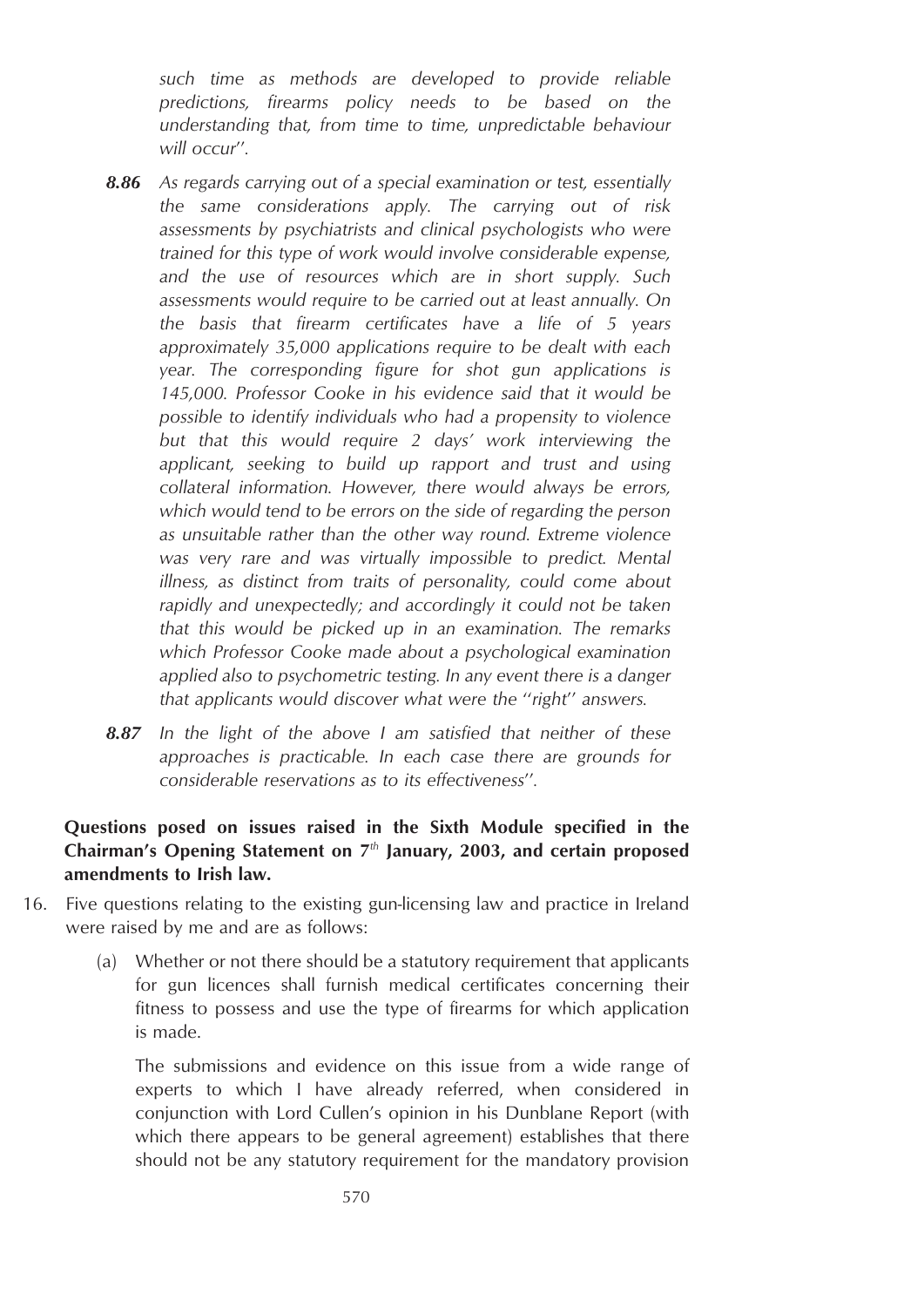of medical certificates by applicants for gun licences or renewals thereof. In the light of the evidence presented on this topic, it is evident that there are major practical difficulties in implementing such a statutory requirement. These include the fact that in many instances a gun licence applicant's general medical practitioner may not have sufficient knowledge of his or her patient, or specialist expertise to make an appropriate assessment and the time factor (and expense) involved in making a realistic psychiatric specialist assessment of the applicant. In my opinion it is not a workable proposition.

However, the position of an issuing superintendent should in my view be strengthened by adoption of the provision in the UK as specified in the ''Firearms Law Guidance to the Police, 2002'' referred to in paragraph 15 hereof that the consent of an applicant to the licensing authority regarding contacting his or her medical advisors should be an ongoing and enduring one.

(b) The second question posed concerns a provision for the withdrawal of gun licences where the issuing authority has reasonable grounds for believing that a licensee is temporarily or permanently unfit to hold a licence and to possess a firearm by reason of mental or physical disorder or other such disability.

The general consensus of the submissions and evidence received by the Tribunal on this issue indicates that sufficient powers at present exist. I agree with that view. (See in particular section 5 of the 1925 Act.)

(c) The third question posed in my Opening Statement concerns whether the licence holder's medical or legal advisor should have an obligation to inform the police or other appropriate authority of his or her belief that a licensee is temporarily or permanently unfit to hold a licence or possess a firearm by reason of mental or physical disorder in circumstances where the advisor has good reason to believe that such a situation exists and may constitute a danger for the licensee or others. The submissions and evidence from all of the medical and legal organisations which appeared at the Tribunal was strongly against the introduction of any such specific statutory requirement. Their concern was that it would undermine the confidential relationship that exists between solicitor and client, and the confidential and therapeutic relationship between a medical advisor and patient. It seems, however, that an informal guideline such as that contained in paragraph 18 of the ''Guidance on Confidentiality'' issued by the British General Medical Council is acceptable to medical practitioners in Ireland. It is in the following terms:

> ''*Disclosure may be necessary in the public interest where a failure to disclose information may expose a patient, or others, to risk of death or serious harm. In such circumstances you*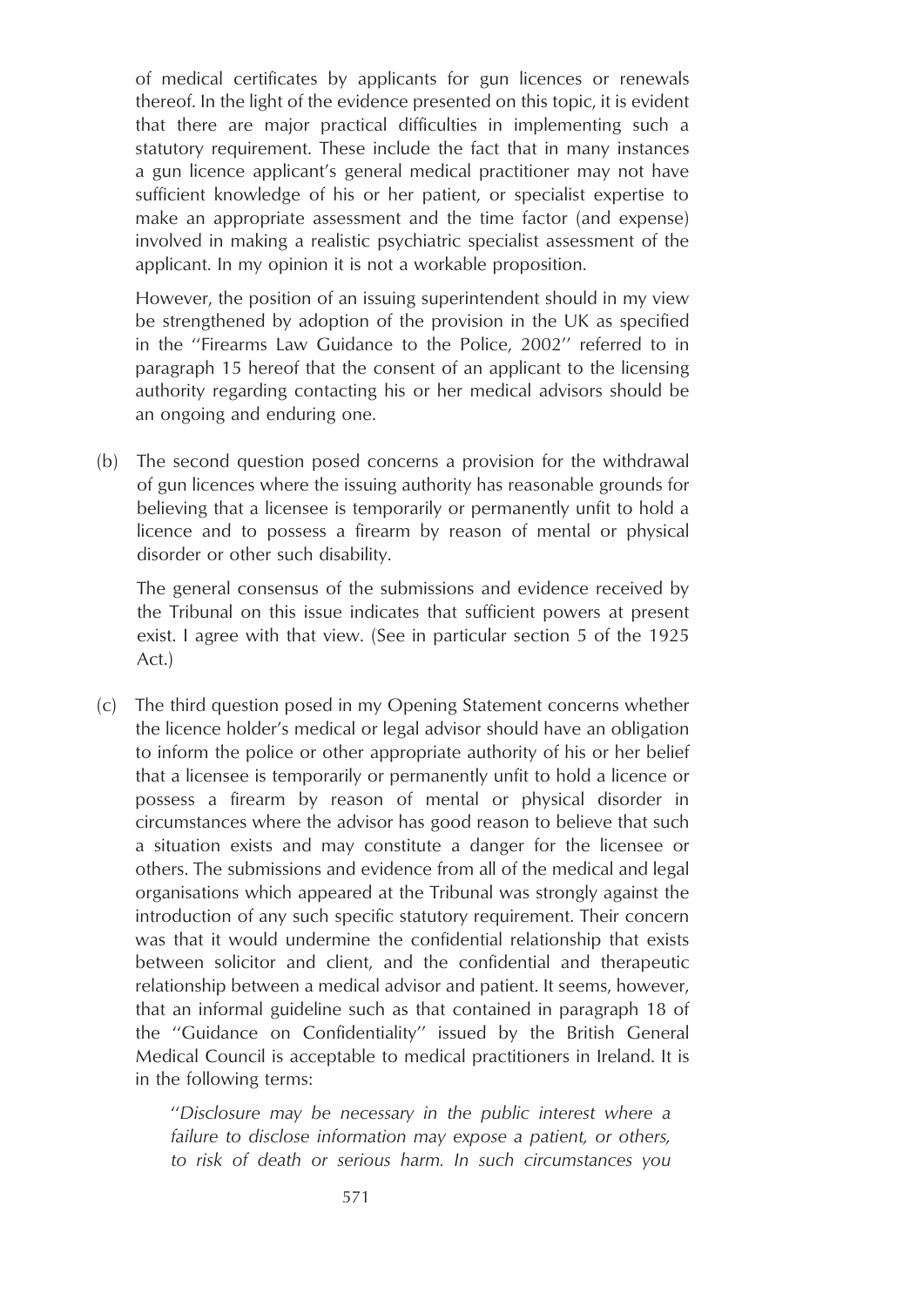*should disclose information promptly to an appropriate person or authority*''*.*

In course of his evidence to the Tribunal Dr. John Hillery, consultant psychiatrist, who is president of the Irish Medical Council, elaborated on a report furnished by him on its behalf. He stated that the Council publishes an Ethical Guide for the benefit of all medical practitioners. Section E of the  $6<sup>th</sup>$  edition, published in 2004 deals with confidentiality and consent. It contains, *inter alia*, the following directions:

#### ''*16.1 Confidentiality*

*Confidentiality is a time-honoured principle of medical ethics. It extends after death and is fundamental to the doctor/patient relationship. While the concern of relatives and close friends is understandable, the doctor must not disclose information to any person without the consent of the patient, subject to paragraph 16.3.*

## *16.3 Exceptions to Confidentiality*

*There are four circumstances where exceptions may be justified in the absence of permission from the patient:*

- *1. When ordered by a judge in a court of law or by a Tribunal established by an act of the Oireachtas.*
- *2. When necessary to protect the interest of the patient.*
- *3. When necessary to protect the welfare of society.*
- *4. When necessary to safeguard the welfare of another individual or patient*''*.*

Dr. Hillery indicated that Irish medical practitioners have obligations similar to those of their colleagues in the United Kingdom in the area of patient confidentiality and public duty. For example, in circumstances where a doctor has good reason to feel that his or her patient who possesses a firearm has become a danger to himself or others in that regard by reason of mental illness, he or she has an obligation to the patient and/or members of the public to report such concern to the appropriate authority.

Dr. Hillery stated that in the area of confidentiality medical practitioners have an ethical duty to their patients and to the public. If such duties are in conflict, the doctor must balance the interest of the patient and of the public and make his or her own judgement on where their duty lies in the particular circumstances. The Medical Council believes that such decisions should be left to the judgement of the individual practitioner rather than to the introduction of statutory obligations in that area. It seems to me that that opinion is well founded. I do not believe that there is a reasonable case for introduction of a mandatory requirement having regard to the stated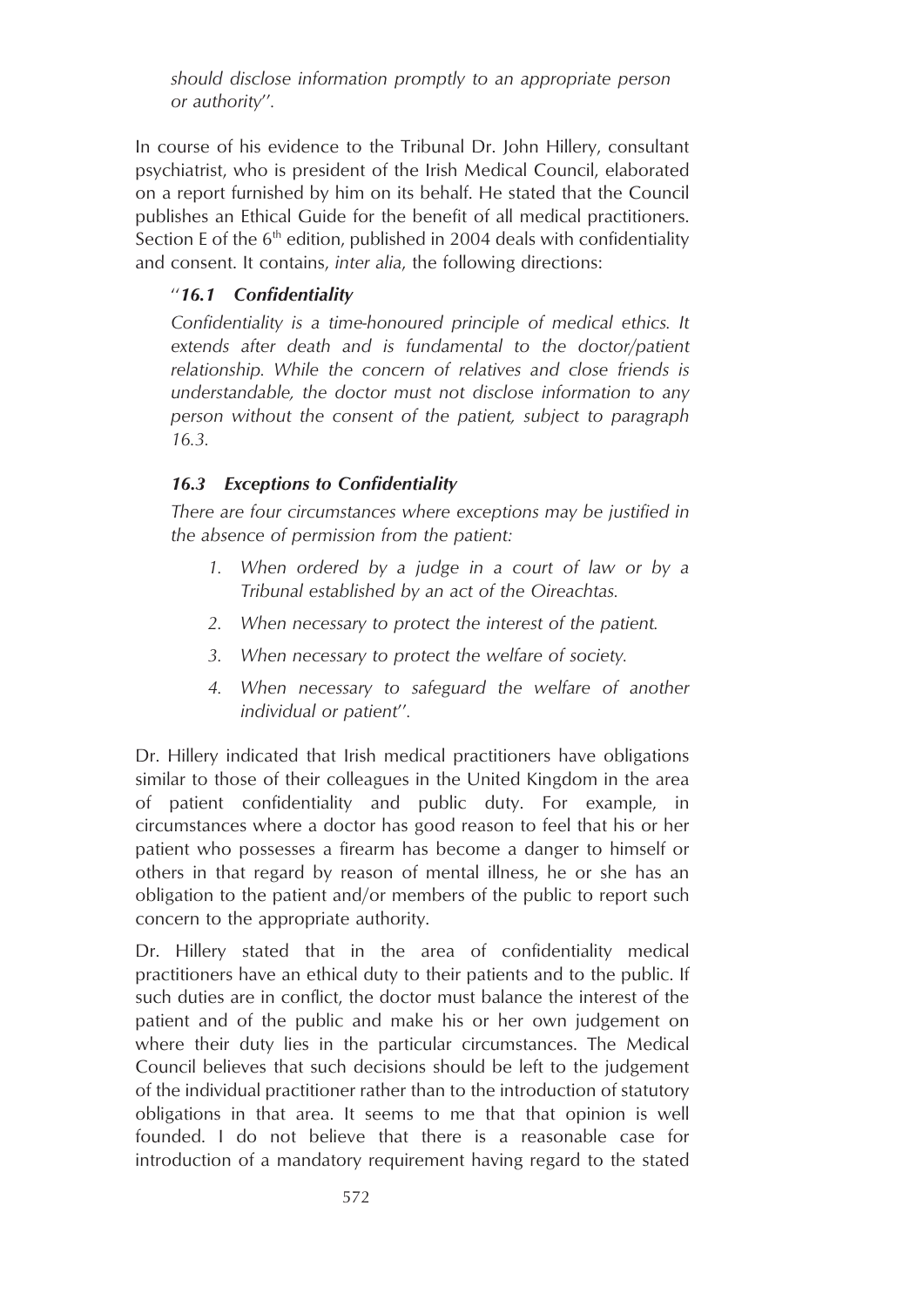difficulties involved. However, it occurs to me that in the interest of clarity it is desirable that the Medical Council should elaborate on section E of its Guidelines by including an explanation of the need for disclosure in particular circumstances on lines similar to that in paragraph 18 of the British General Medical Council's ''Guidelines on Confidentiality'' to which I have already referred.

A point of significance, in Ireland, in the context of any possible exception, formal or informal, to a health professional's obligation of confidentiality to his or her patient is that the State of Victoria has in place legislative protection for health professionals who voluntarily advise the gun licensing authorities (though under no specific statutory obligation to do so) that they believe that a person who is in possession of a firearms licence and to whom they have been providing professional service is not a fit and proper person to possess, carry or use a firearm. The law in Victoria provides that in so advising the licensing authority, the health professional is not subject to any civil or criminal liability in that regard if the advice is given in good faith.

A statutory provision on the foregoing lines was one which Dr. Hillery, on behalf of the Medical Council, believed would be desirable in the interest of health professionals in Ireland. I agree with that opinion and recommend the introduction of such statutory protection for health professionals.

(d) The next question in the Opening Statement relates to consideration of whether or not an obligation should be placed on the immediate adult family of a licence holder to seek the removal of a firearm where there are reasonable grounds for believing that a licensee is unfit to possess such a weapon and that it may constitute a danger to him/her or to others.

All of the organisations who commented on this issue thought that it would be unworkable to introduce a statutory requirement of that nature. It is regarded as an unreasonable imposition to impose on family members. Inspector Green of the New Zealand Police touched on the essence of the problem in his report, where he expressed the opinion that ''*any criminal culpability would be near impossible to establish given the emotional and family dynamics existing in such situations . . .*''*.*

Inspector Green went on to state that:

''*I suggest it is preferable that the licensing and other authorities establish credibility so that family members, and others, trust the processes that might be applied in such situations.*

*As part of the licensing process the spouse/partner/next of kin of the applicant are interviewed. This is the person who will be closest to the applicant and will know them best. New Zealand Police have found these people to be quite forthcoming with*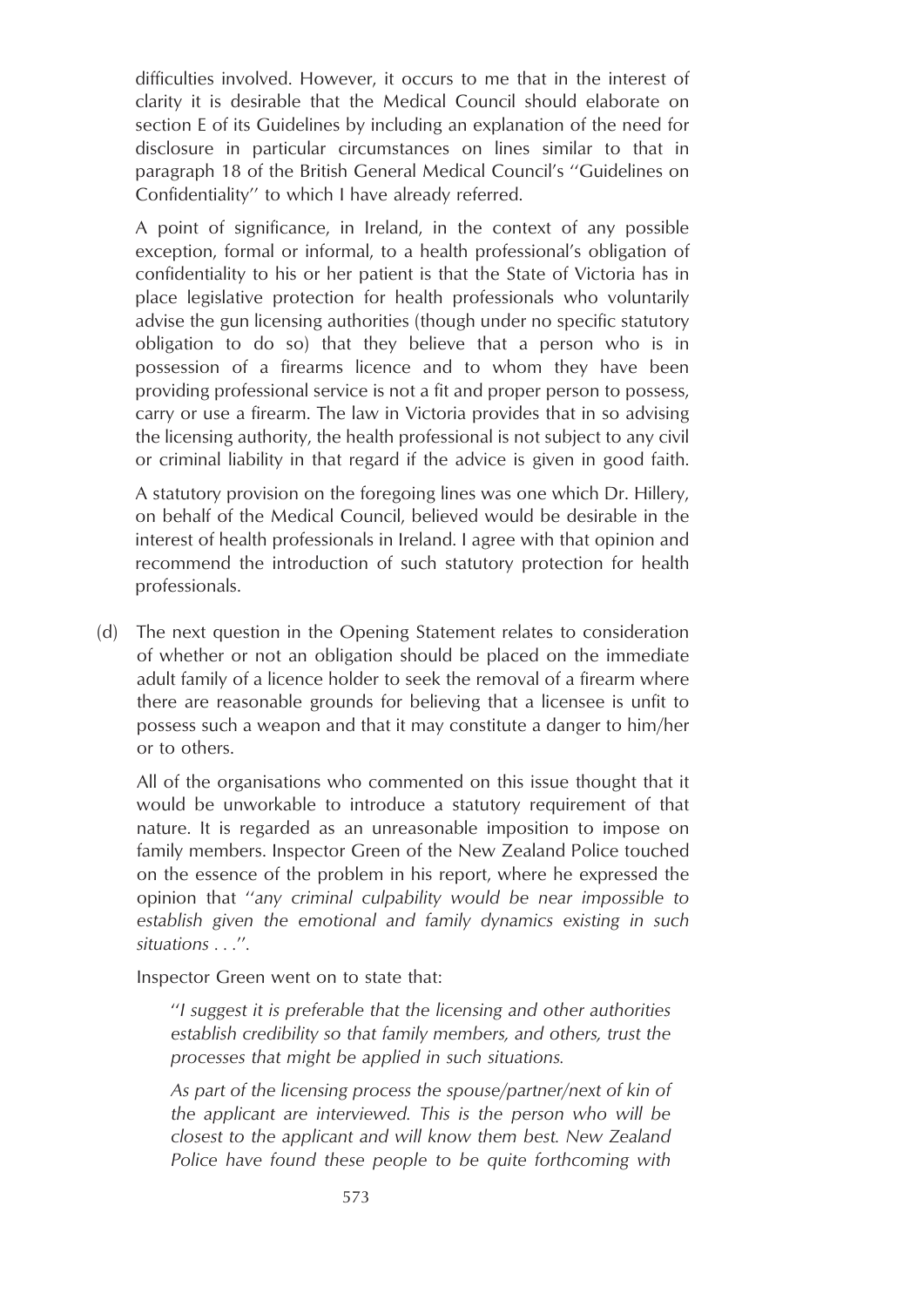*any concerns they might have about the fit and proper status of the applicant.*''

In New Zealand the underpinning of this process is provided by a combination of the Declaration in the application form for a firearms licence, and the comprehensive Vetting Guidelines issued to police officers who deal with applications. They comprise an impressive, helpful yardstick for the benefit of such officers. I recommend that similar ''Vetting Guidelines'' should be introduced in this jurisdiction.

I agree with the general opinion that it is not practicable to impose a statutory obligation on adult family members to inform the police or other authority if they have reason to believe that a family member who possesses a licensed gun is unfit to have possession of it by reason of mental illness or other such disability and may be a danger to himself/herself or others. In my opinion it would be unfair and unworkable to do so. In practical terms it seems that it must be left to the good sense of an adult family member to report to the police or other authority in such circumstances.

(e) The final question on this module raised in my Opening Statement is whether in the event of an amendment of statute law to provide that a gun licence and right to possess a firearm may be revoked by the issuing authority in circumstances where the holder is believed to suffer from mental illness or disability, should the licensee have a statutory right of appeal?

In the course of submissions and evidence on this issue it was broadened and consideration was directed to whether there should be a general right of appeal by an applicant against any decision by the licensing authority either to refuse or revoke a gun licence.

As already stated, the present position is that in the event of refusal to grant or renew a gun licence the only possible right of redress which an applicant or licensee has is to pursue expensive judicial review proceedings in the High Court which of their nature are limited to an assessment of the fairness of procedures rather than an examination of the merits of the application or the decision.

The four comparable jurisdictions all provide a mechanism for an appeal in such circumstances; in England and Wales to the Crown Court; in Scotland to the Sheriff's Court and in Northern Ireland to the Secretary of State. In New Zealand the appeal is to the District Court; in Victoria to the Victorian Civil and Administrative Tribunal and in Canada to the Provincial Court for a Reference Hearing.

In the United Kingdom (other than Northern Ireland) it has been specifically provided by statute that such an appeal shall be determined on the merits, and not by way of review, and that the court may consider any evidence or other relevant matter, whether or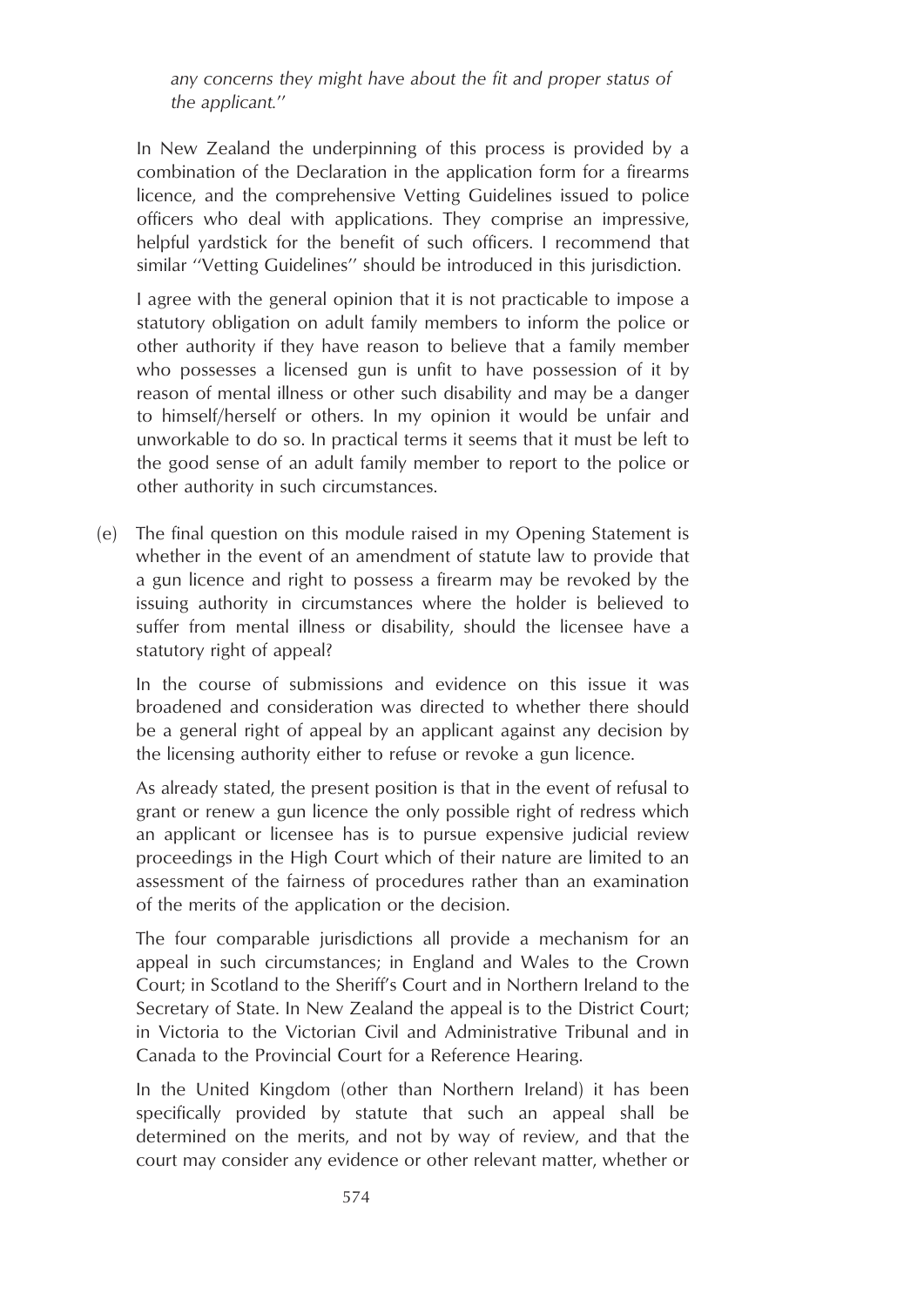not it was available when the decision of the deciding officer was made.

In Northern Ireland on appeal from a decision of the Chief Constable to the Secretary of State, he may make such order as he thinks fit having regard to the circumstances.

As to the Canadian position, Mr. William Baker, Commissioner for Firearms, indicated in his report to the Tribunal that in making a determination the Provincial Court judge will hear evidence which may include hearsay and opinion. The applicant must prove to the satisfaction of the judge that the decision at issue was not justified based on the information available to the Chief Firearms Officer in making his/her decision to refuse or revoke a firearms licence.

Regarding the current situation in this jurisdiction, it was urged on behalf of the National Association of Regional Game Councils that the right of appeal should be to a tribunal which includes in its membership a medically qualified person. In my opinion that would be an unnecessarily cumbersome appeal court. It has not been established that the inclusion of a health professional as a member of it is necessary — even in cases where the matter at issue is the health of the applicant. I believe that the most desirable approach is to provide a right of appeal to the District Court, which already hears appeals from the decisions of other bodies and authorities in the granting of statutory licences. I recommend that the ambit of such appeals should be similar to that in the United Kingdom (other than Northern Ireland). It is desirable that they should be determined on the merits and not by way of review.

I appreciate that the remit of this Tribunal concerns possible amendments in law relating to applicants and licensees who are alleged to suffer from mental illness or disorders which may give rise to licensing problems for the issuing authorities. However, it might well be regarded as unreal to limit a right of appeal to those who have been refused gun licences or the renewal thereof because of perceived mental illness or disorder. The probability is that if a statutory right of appeal is provided in respect of refusal of a gun licence or renewal thereof by the issuing authority it will include all refusals for whatever reason. Gun licences may be refused or revoked on many grounds which have no connection whatever with mental illness. Constitutional justice would seem to indicate that if a statutory right of appeal is granted it should be against the refusal of a gun licence or renewal thereof by the issuing authority for whatever reason. It would be surprising if the Oireachtas did not recognise the parameters of that right.

I note that in his submissions on this module, counsel for the Minister indicated that consideration is being given at present to the introduction of a statutory right of appeal in relation to the refusal of gun licences or renewal thereof for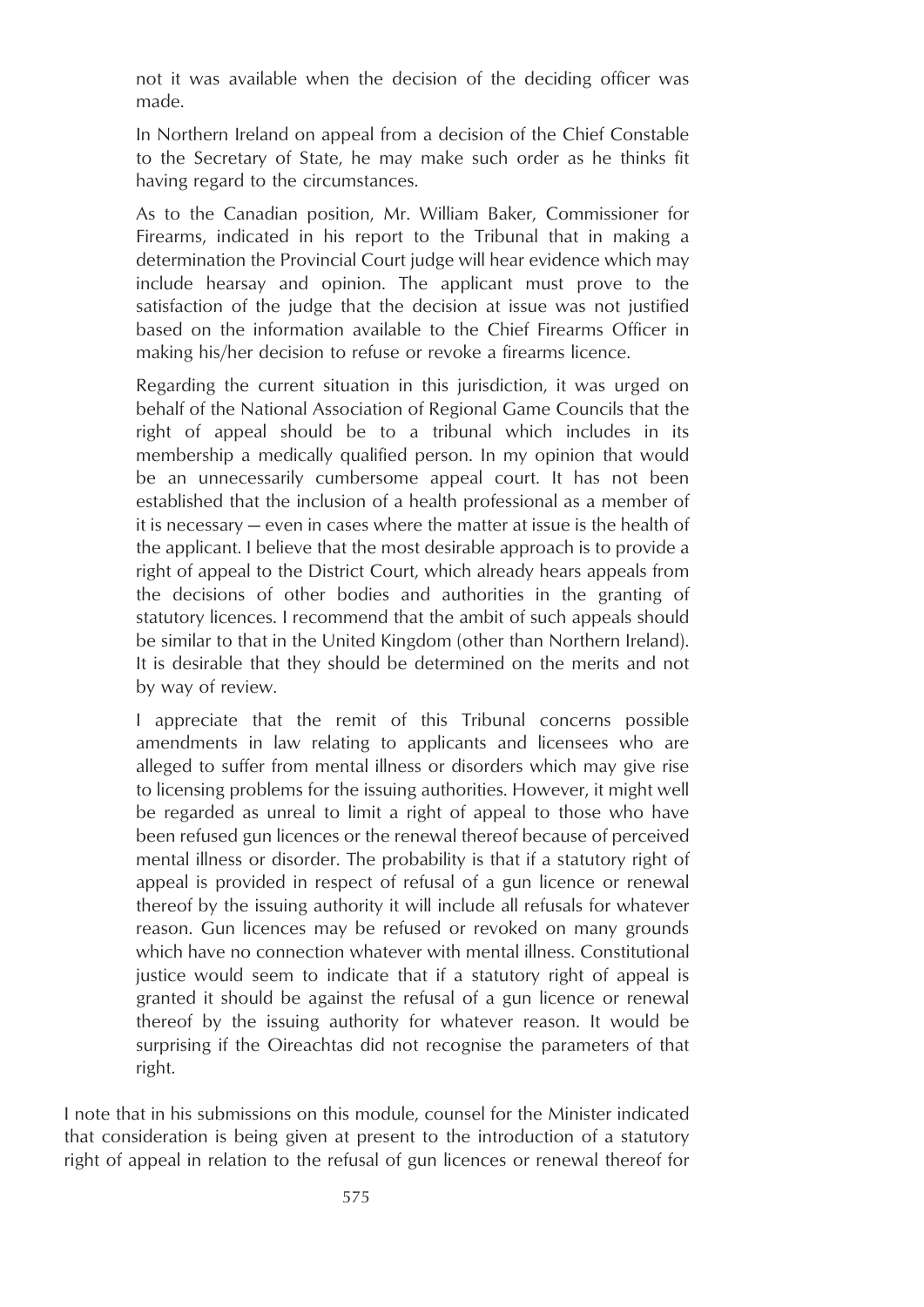whatever reason. It was intimated that appeals to the District Court in the first instance and then to the Circuit Court are in contemplation. I support that proposal.

#### **Other proposed changes in the existing Statute Law and Procedure in Ireland relating to sporting firearms.**

- 17. In addition to the foregoing issues which were raised in my Opening Statement, the Tribunal also considered other proposed amendments of the existing statute law and procedure. They are as follows:
	- i. That there should be a revised detailed application form (in accordance with the specimen contained in Appendix 8 to this Report) to be completed by the applicant for a new or renewed gun licence in which he or she is asked questions about, *inter alia*, medical history, including mental health. Where information in that area is revealed, the applicant is required to furnish the names and addresses of his or her general medical practitioner and specialist responsible for the provision of relevant treatment (see existing procedures in New Zealand, Victoria and the United Kingdom). The applicant may be requested to obtain a medical report from a doctor who treated or is familiar with his or her condition.

A difficulty in adopting the foregoing method of obtaining relevant information (as opposed to a requirement to furnish a certificate of fitness from a general practitioner or other medical advisor) is that the applicant may not disclose medical or other such information which he/she perceives may militate against obtaining the required gun licence.

ii. The evidence indicates that the foregoing apparent weakness may be a rarity in practice and that it can be avoided in many instances by a further requirement that the applicant shall furnish two referees' reports, one from an adult close relative and the other from a person over thirty years of age resident in Ireland who has known the applicant for upwards of five years and is a person of good standing and repute. (See the specimen form in Appendix 8. It includes a part referable to referees.) It is anticipated that this requirement is likely to inhibit the applicant from omitting relevant medical details which may be known to a referee.

In view of the provisions in the specimen form relating to declarations by the applicant and the referees, I recommend that the proposed application form in Appendix 8 be supported by an amendment to the licensing code to provide that the provisions of section 3 of the Firearms (Firearm Certificates for Non-Residents) Act, 2000, relating to penalties for any person who knowingly gives false information in connection with an application for a firearm certificate sought by a non-resident, be extended to all applications for firearm certificates and renewals thereof.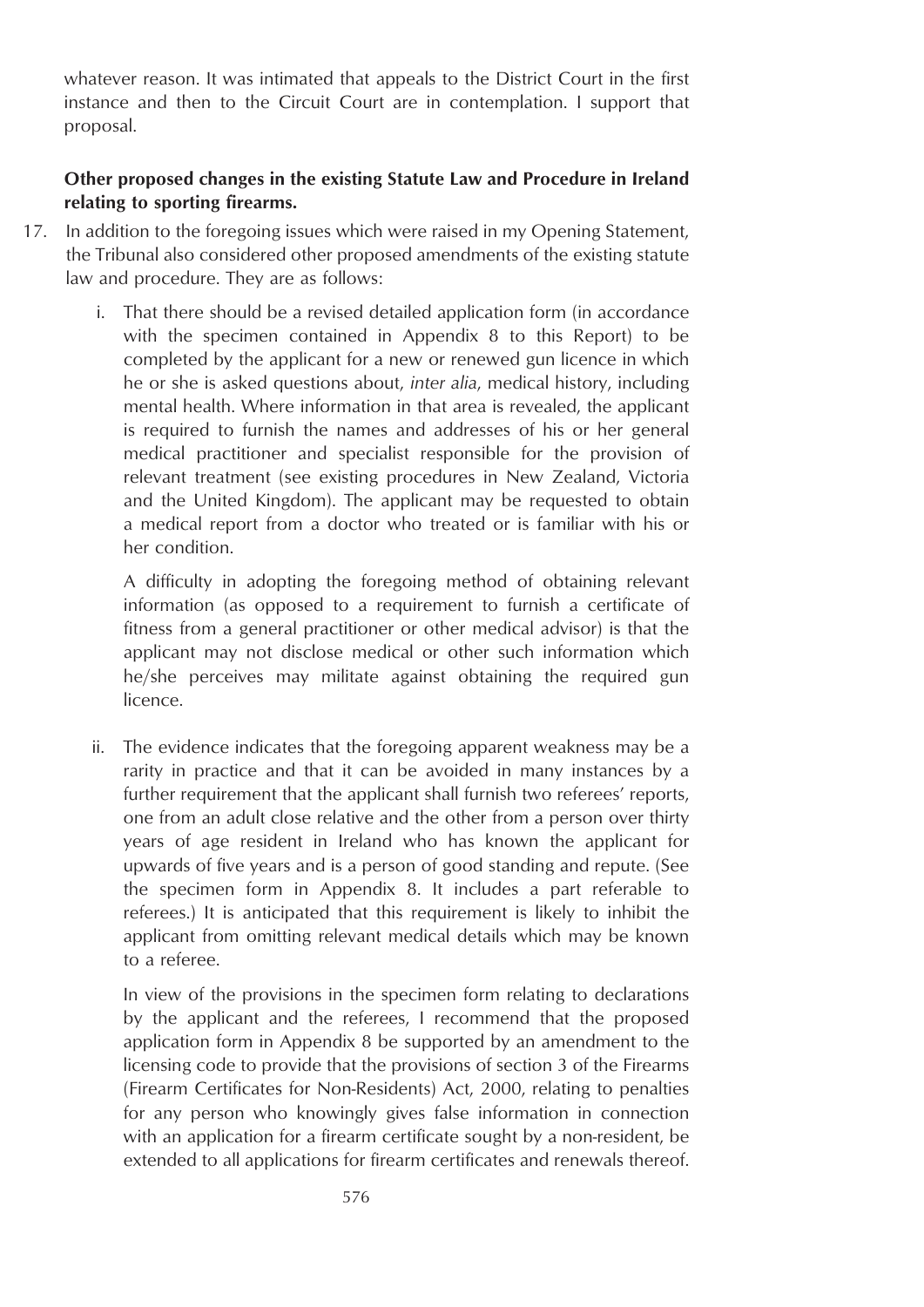- iii. Consistency in the operation of the gun licensing code is of fundamental importance. Mr. Desmond Crofton, Director of the National Association of Regional Game Councils, (NARGC) the primary body representing the public in the area of game shooting gave evidence (on behalf of NARGC and also the Irish Shooting Association and the National Rifle and Pistol Association of Ireland), that a practical difficulty which exists presently is an occasional lack of uniformity in approach by licensing superintendents, in consequence of which there are unexplained inconsistencies in rulings on licensing applications, perhaps in adjacent Garda areas, which gun clubs and others may regard as unfair and difficult to understand.
- iv. In the interest of avoiding inconsistency in rulings on licensing applications I recommend that appropriate formal guidelines should be devised for the benefit of superintendents who have responsibility for issuing new gun licences and renewals thereof. The guidelines should be reviewed regularly and revised when necessary. They should be published, and thus become available to interested parties. The guidelines presently in operation in New Zealand and the United Kingdom comprise valuable models in this area.
- v. It is also desirable that an officer of Chief Superintendent rank or higher should have overall Garda responsibility for the scheme relating to the issuing and renewal of gun licences to members of the public, including the preparation and revision of guidelines. I envisage that it would be his or her responsibility to liaise with the issuing superintendents and with NARGC, representing the public interest in this area, including that of local gun clubs.

Regarding the proposed guidelines; the judgement of the Supreme Court in Dunne and others-v-Donoghue and others [2002] 2 IR 533 does not appear to inhibit promulgation of guidelines which are intended to assist issuing superintendents in the performance of their functions and, where possible, to avoid inconsistencies in decision making. I note that the relevant concern expressed by the Supreme Court is that issuing superintendents should not be directed on how they shall carry out their functions. It seems to me that there is a fundamental difference between direction and recommendations which do not impinge on the issuing superintendent's function to decide each case as he or she sees fit in the light of its own particular circumstances. It is highly desirable that there should be consistency in the performance of the issuing authorities and it seems that this is best achieved by appropriate guidelines. As to the content thereof: it is pertinent to indicate that several of those envisaged (e.g., the desirability of regular meetings between superintendents and representatives of gun clubs in their areas) do not relate to the superintendent's licensing function as issuing authority in individual cases.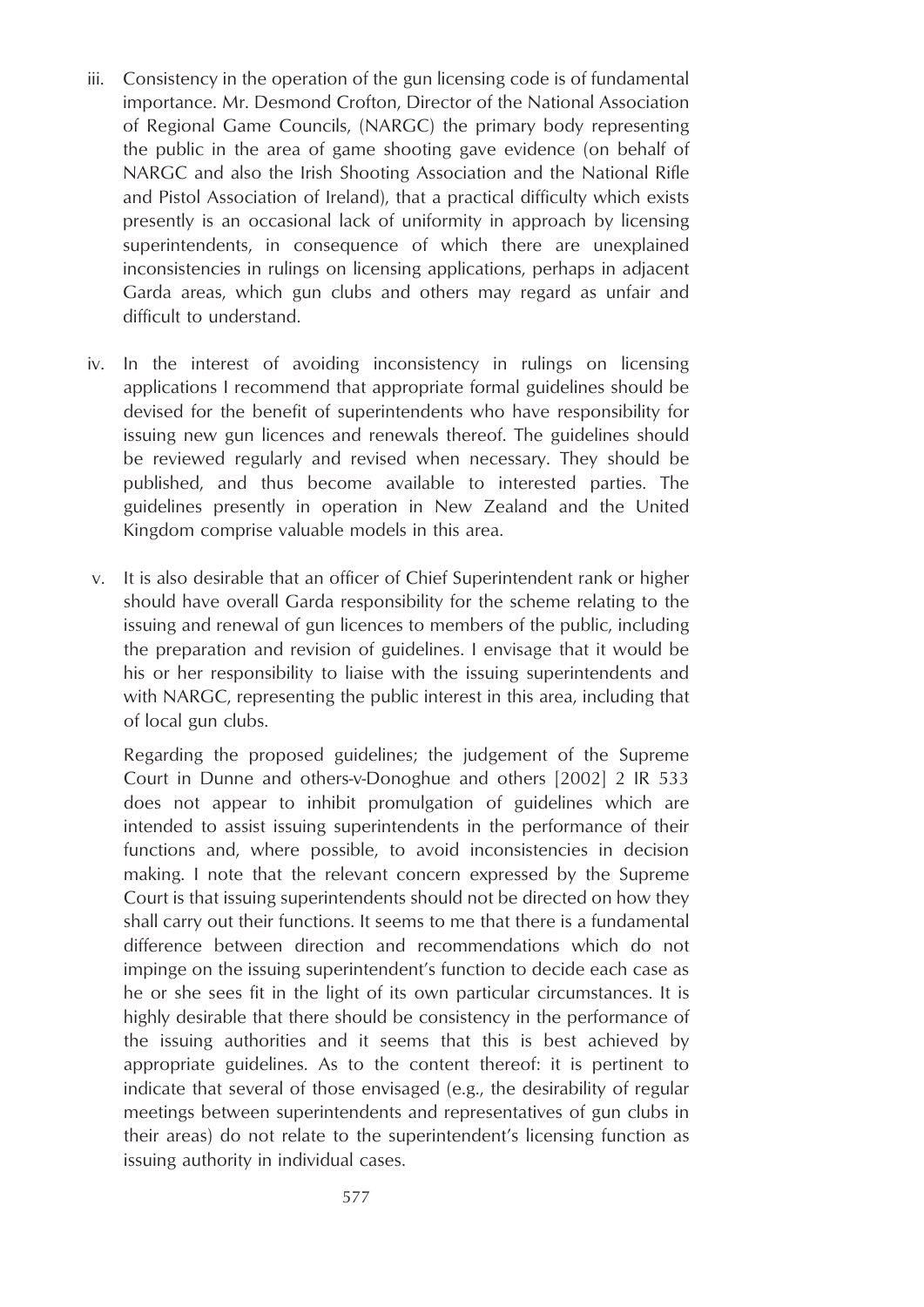- vi. Another practical difficulty of some importance which, it is submitted on behalf of NARGC exists currently, is the absence of consistent public relations between the issuing superintendents and the local gun clubs which represent interested members of the public. It has not been contended that that difficulty exists in all areas. It has been specifically stated by Mr. Crofton that some issuing superintendents (including Superintendent Lyons) are concerned to maintain good relations with gun clubs in their areas and to consider any problems the latter may indicate from time to time. The difficulty is a contention that some superintendents are not disposed to liaise with local gun clubs or to collaborate with them in dealing with problems which are perceived to exist. It occurs to me that it would be helpful to expand the proposed guidelines to include a recommendation that each issuing superintendent shall meet, not less than twice each year, representatives of all gun clubs in their respective areas for the purpose of considering any problems which there may be regarding gun licensing in the relevant district.
- vii. At a higher level, it is desirable that the Chief Superintendent or superior officer who has overall Garda responsibility for gun licensing, having consulted with the issuing superintendents, shall meet, at least once a year, a delegation from NARGC, which as already indicated, is the primary body representing gun clubs in Ireland and members of the public who are interested in shooting as a sporting activity. It is noted that gun clubs already have statutory recognition and, therefore, their umbrella association is the appropriate body to liaise with the Garda Síochána in the matter of gun licensing. For example, it may emerge from time to time that NARGC and the Garda Síochána agree that a certain change or changes are desirable in the existing statute law. The strength of the case for change in the context of presentation to the Minister would be much enhanced if it had the combined support of the association and the police.
- viii. Another area in which there is a coercive case for the restructuring of Irish statute law in the area of gun licensing is the introduction of a requirement that before a full licence is issued to an applicant who has not had that benefit previously, he or she shall satisfy the issuing authority that he or she is competent in the use of the type of gun and ammunition for which the licence is sought and generally regarding its maintenance and storage. There is presently no such statutory requirement and a new applicant may have no experience whatever in the proper handling, use and maintenance of his or her gun and ammunition.

Mr. Crofton has stated in evidence that the great majority of gun clubs are affiliated to NARGC. Many clubs and also the association provide training courses, and/or operate a probationary system, for new licensees. His organisation has 27 qualified instructors/examiners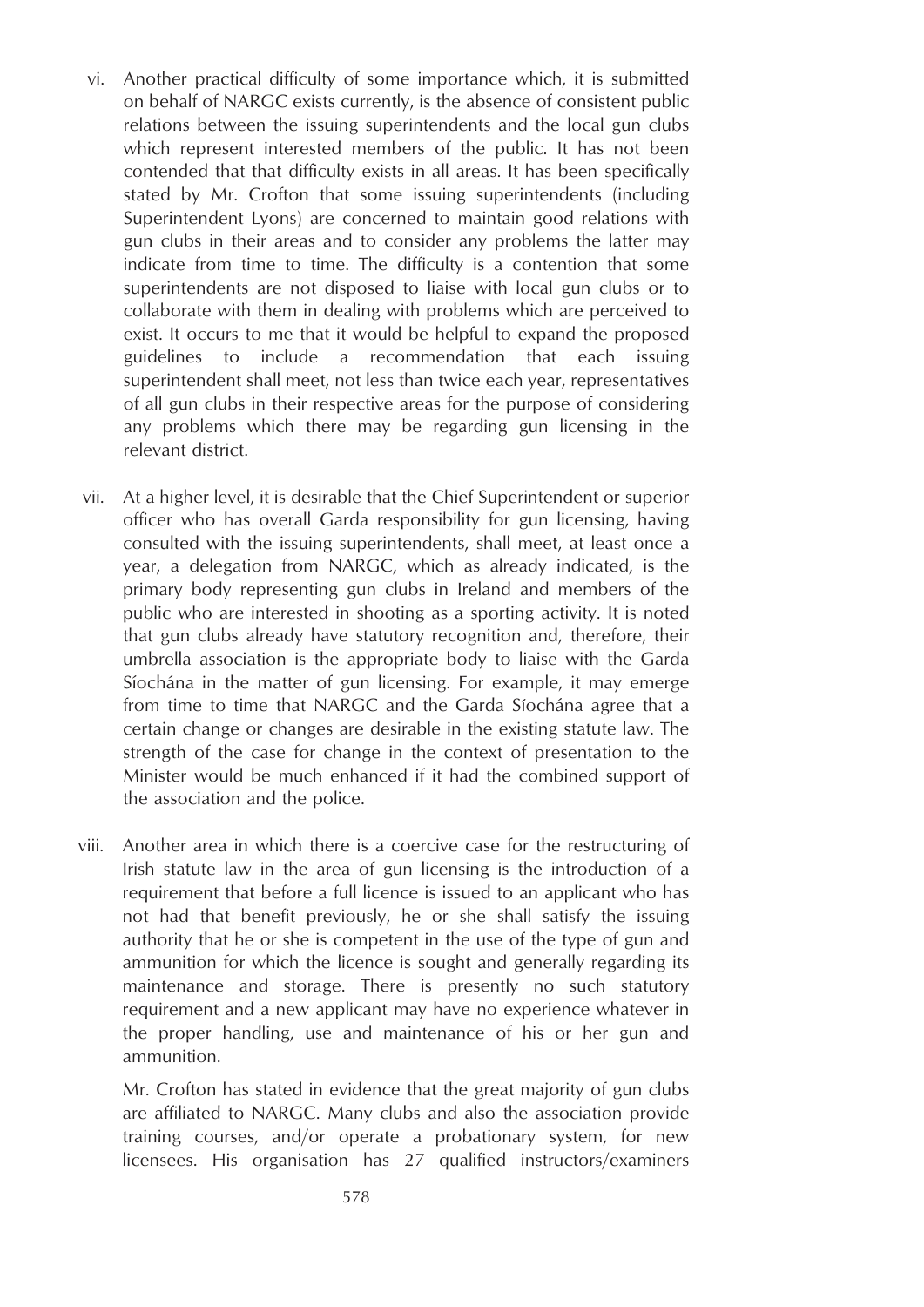throughout Ireland which include 17 experts who are qualified up to the highest European standard. NARGC believes that there would be no difficulty in providing novice gun-applicants with appropriate professional instruction; to subject them to independent expert examination and, where appropriate, to certify the novice as being up to a minimum standard of proficiency acceptable to NARGC and the issuing superintendent. I envisage that a novice applicant who is deemed to be a person suitable to hold a gun licence shall be issued with a provisional licence for, say, six months which would entitle him or her to shoot the gun for which a full licence is sought only when under the direction and guidance of a qualified gun club instructor or NARGC examiner. In due course, if competence is certified on behalf of the latter to the satisfaction of the issuing superintendent, a full licence shall thereupon be issued to the applicant.

If following consultation between the Minister, the Garda Síochána and NARGC, it is decided to adopt the foregoing recommendation and introduce a limited provisional licence for novice applicants pending certification of his or her proficiency in the use, maintenance and storage of their firearm and ammunition, it will be necessary to amend question 12 in the proposed revised application form to include reference to a supplementary application form for a temporary provisional licence with limited user pending certification of the applicant's competence to the satisfaction of the issuing superintendent.

In my opinion it is imperative that the Garda Síochána and NARGC should collaborate in establishing an appropriate firearms safety course of instruction, including safe storage of guns and ammunition. Applicants for gun licences should be obliged to attend and pass such courses and be duly certified as having done so.

In this area there is a real need for a fundamental improvement in Irish law which can be brought about by meaningful collaboration between the Garda Síochána, NARGC and the Minister. Mr. Crofton has made it clear in evidence that his body is ready and willing to play its part and that it has the resources and expertise to provide the requisite structure.

ix. Sporting guns are vulnerable to robbery by criminal elements. It is important that licensed weapons are securely stored by the owners. It is desirable that all licensed guns should be examined annually *in situ* on behalf of the licensing authority to ensure that they are maintained in good condition and securely stored in an appropriate place. It is noted that section 30 of the Criminal Justice Bill, 2004 proposes to amend section 4 of the Firearms Act, 1925 by adding a requirement that the applicant shall satisfy the issuing superintendent that he or she has secure accommodation for the firearm at the address where it is to be kept. It is recommended that section 30 should also provide for an annual inspection of the licensed firearm and of its secure accommodation.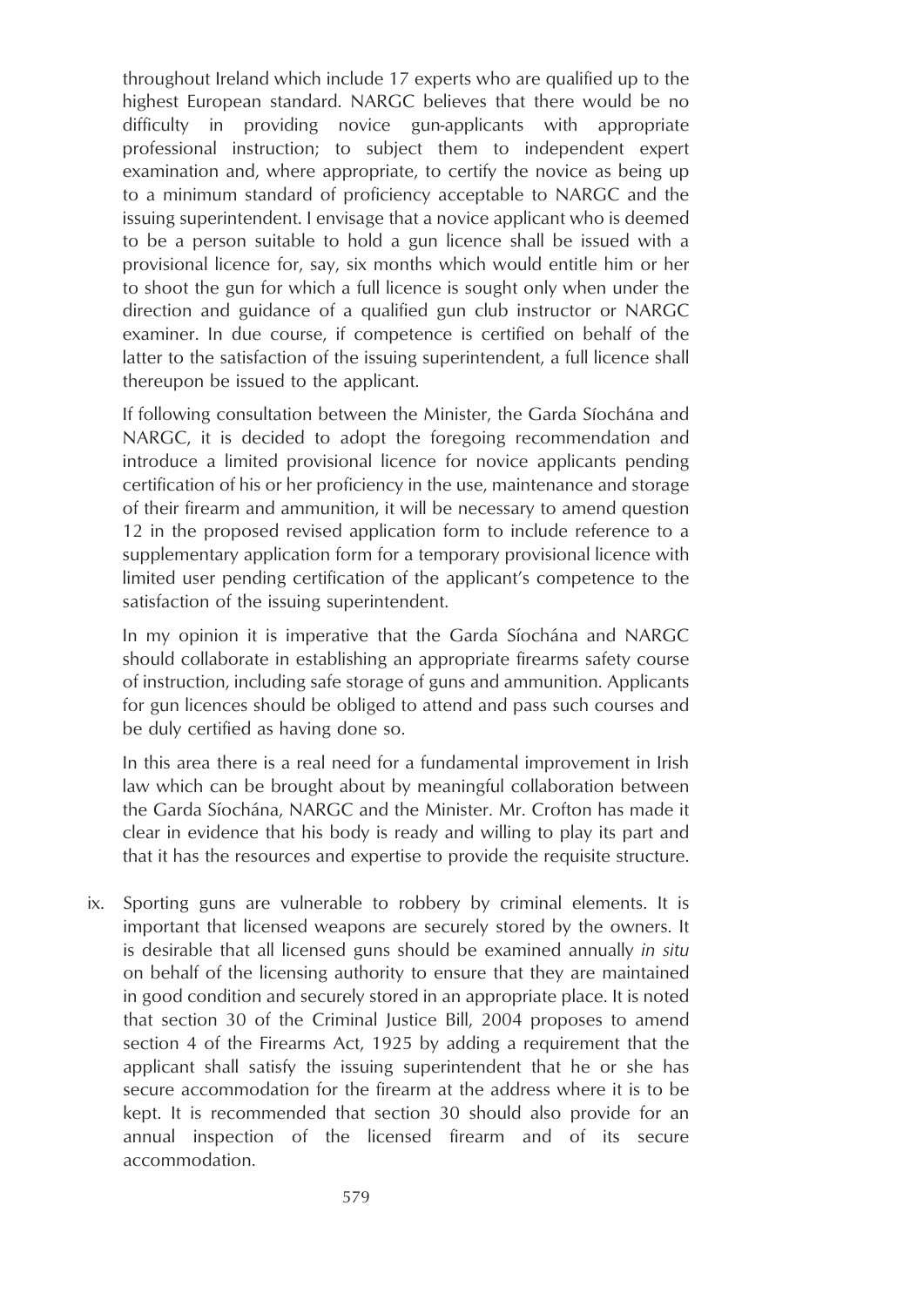# **Conclusion**

The reports and other documentation furnished to the Tribunal and the evidence which I have heard on this module indicate that a review of statute law on gun licensing and the creation of a revised administrative structure in that area, as outlined herein, are matters which require urgent consideration by the Minister and the Garda Síochána in collaboration with the various interested parties in Ireland, in particular NARGC whose assistance has been of great value to the Tribunal. It is hoped that the proposals which are made in this chapter will provide the framework for a viable revised structure which will resolve the problems in existing law.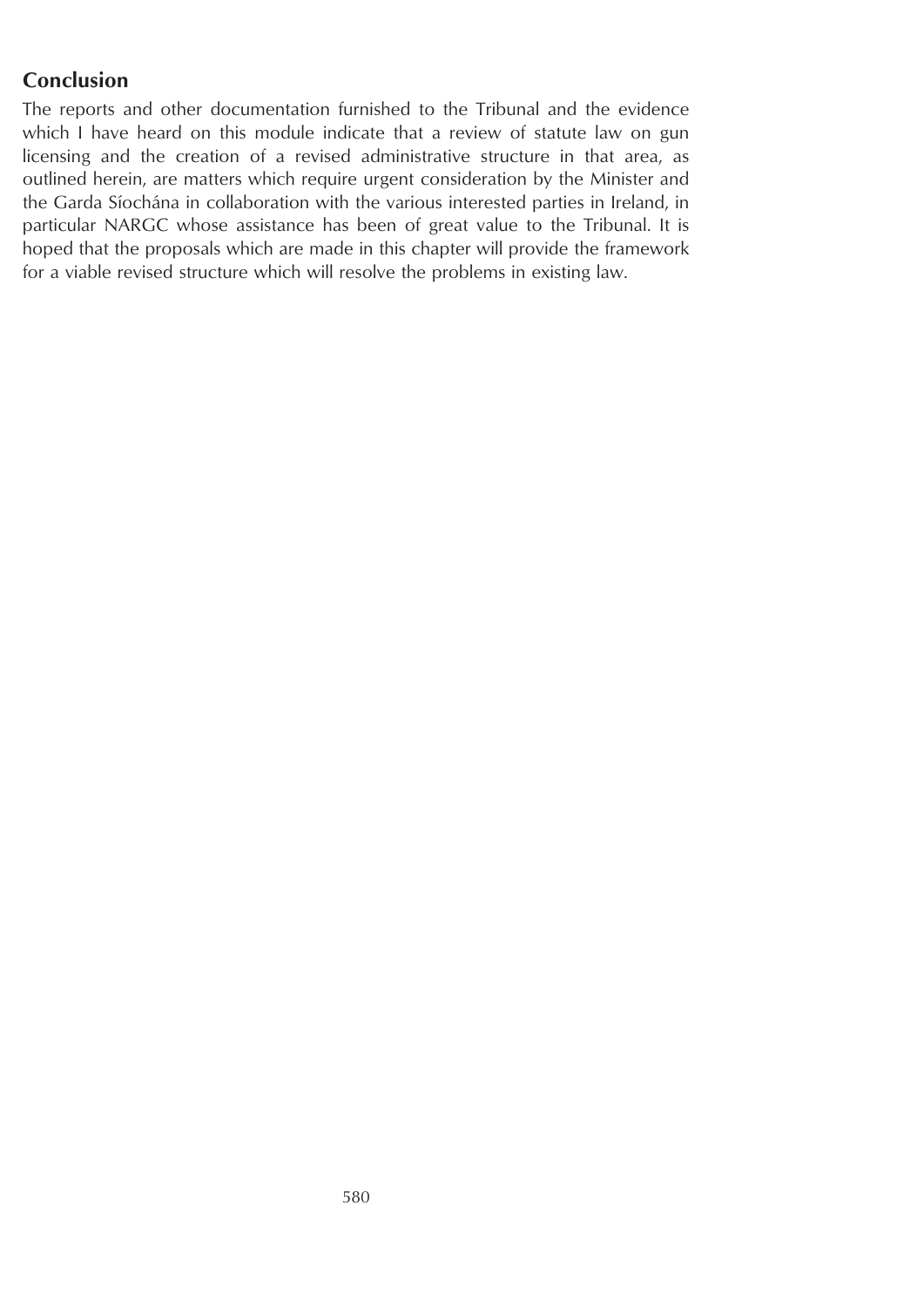# **Victim Provoked Police Shooting — ''Suicide by Cop''**

# **SECTION A: — Background**

# **1. Origins**

Mr. Frederick Lanceley, formerly of the FBI stated in evidence that he coined the term ''suicide by cop'', in response to a situation he witnessed where he believed that individuals who were clearly suicidal were demanding that the police kill them and were manipulating situations to the point where the police had no choice but to use deadly force. He explained to the Tribunal ''*the instrumentality of their deaths was not drugs, a gun, a rope or jumping from a bridge but the police. The incident was not a suicide by gun or suicide by jumping it was a suicide by cop.''* In his view, suicide by cop refers to a suicide where the person wants to die but prefers to have the police kill him or her as opposed to killing himself or herself.

## **2. Definitions and terminology**

Dr. Ian McKenzie found that the various definitions described in the literature on this phenomenon to be, in his view inadequate. He instanced definitions such as ''victim precipitated homicide'', ''police officer assisted suicide'', ''law enforcement forced assisted suicide'' as being unsatisfactory in that these definitions did not take into account non-lethal events. The term suicide by cop, he thought, should be avoided in that in its ''*crude vernacular form, it carries strong emotional overtones.*''

Dr. McKenzie preferred the term ''police involved victim provoked shooting''. Whereas in some cases the term ''suicide'' may be appropriate, in that there is a degree of intentionality on the part of the victim, the term becomes more problematic when the victim's actions derive from emotional confusion.

During the course of evidence to the Tribunal the phenomenon was most frequently referred to by experts and others by its colloquial term, ''suicide by cop'' and is accordingly referred to as such in this chapter.

### **3. Incidence of suicide by cop**

Studies in the United States suggest that suicides by cop account for at least 10% of police involved homicides. Dr. McKenzie, in his analysis of current available literature, suggested that the true figure may be as high as 46%.

Prior to 1998 suicide by cop in the United Kingdom was sporadic, with only one or two suspected cases per year. Dr. Douglas Turkington, consultant psychiatrist, gave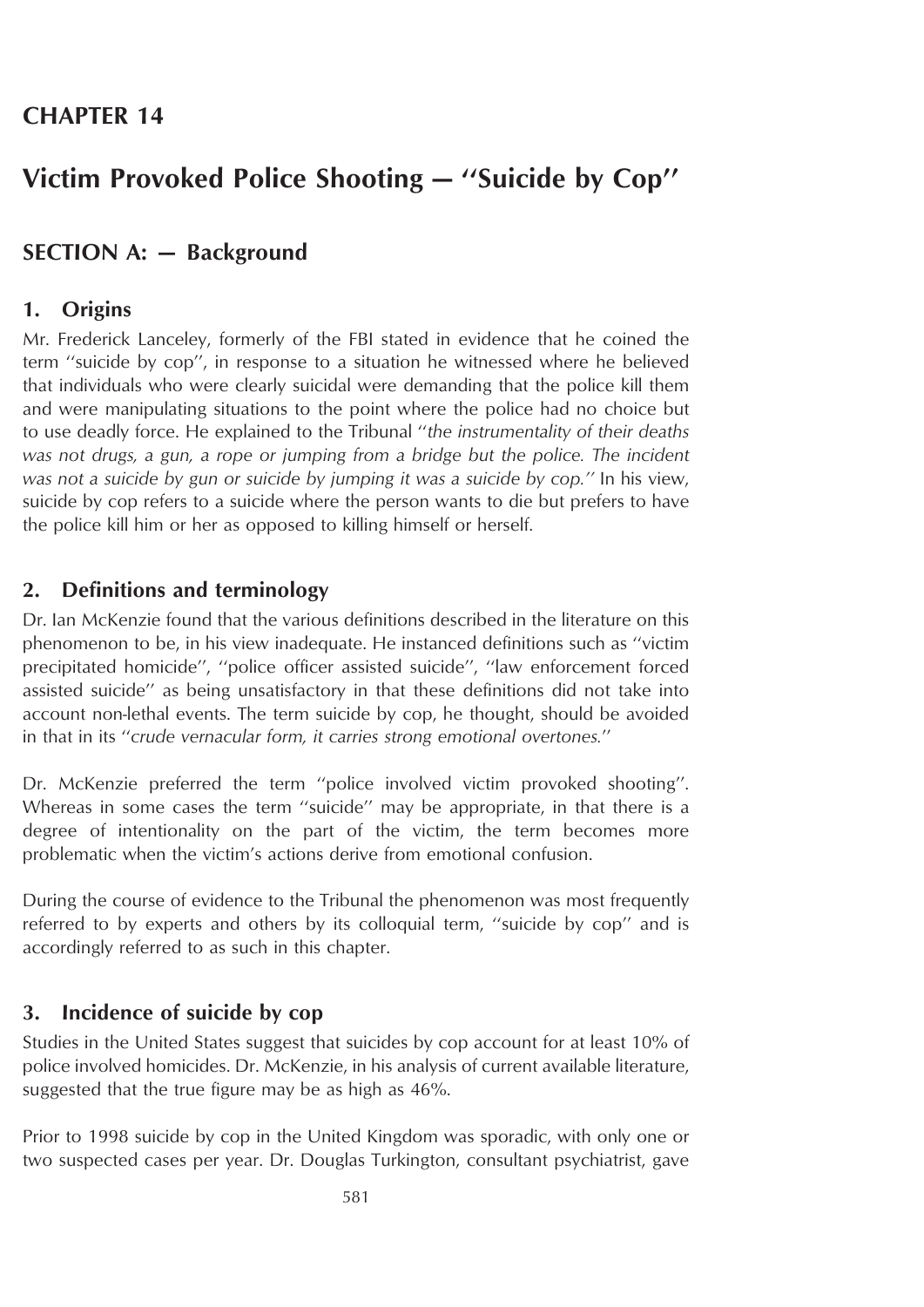evidence that currently the United Kingdom experiences some 10-12 incidents of victim precipitated shooting per annum.

# **4. Suicide by cop and behaviour**

In 2003 the then Police Complaints Authority of England and Wales conducted a review of 24 police shootings there between 1998 – 2001, and stated the following:

''*in as many as 11 of the 24 cases included in the review, there are behavioural indicators that some element of deliberate self-harm may have been involved. For several, this was linked to significant mental health problems, while the factors that led to this suicidal objective may also have included some combination of domestic disputes, alcohol or illicit drug consumption, and an interest in or obsession with firearms. In other words their behaviour may have been rendered irrational by life stress factors that exacerbated pre-existing and underlying mental health problems such as depression or psychosis*''.

Dr. McKenzie in evidence to the Tribunal, concluded that the presence of mental illness, a history of substance abuse and contemporaneous intoxication, were key factors in circumstances where individuals become the subject of a police involved victim-provoked homicide. Dr. Turkington agreed that factors co- relating with suicide by cop include domestic violence; relationship breakdown; the prospect of lengthy imprisonment; alcohol and drug misuse, and history of psychiatric illness and suicidal attempts.

# **5. Suicidal intent**

### **Presence of intent**

Dr. Turkington stated that, in his view, it is important to bear in mind that although suicidal intent is a necessary ingredient in cases of suicide by cop, high suicidal intent is present in only a small percentage of cases. He stated that most suicides by cop, and indeed cases of suicide generally, are not planned in advance. In contrast, Dr. John Sheehan, consultant psychiatrist, was of the view that whereas occasionally suicide can be a spontaneous event, most genuine attempts are planned events.

### **Communication of intent**

In the past a suicide attempt was usually accompanied by a written note which served to communicate the victim's suicidal intent. According to Dr. Turkington suicide notes are becoming less frequent and are now present in only about 30% of cases. Other forms of communication are now more common such as text messaging and verbal communications. This change adds to difficulty in recognising the presence of suicidal intent, or gauging the level of that intent, so as to understand the motives driving a victim's behaviour.

The evidence adduced at the Tribunal indicates that in a significant number of suspected suicides by cop, victims exhibit either low levels of suicidal intent, which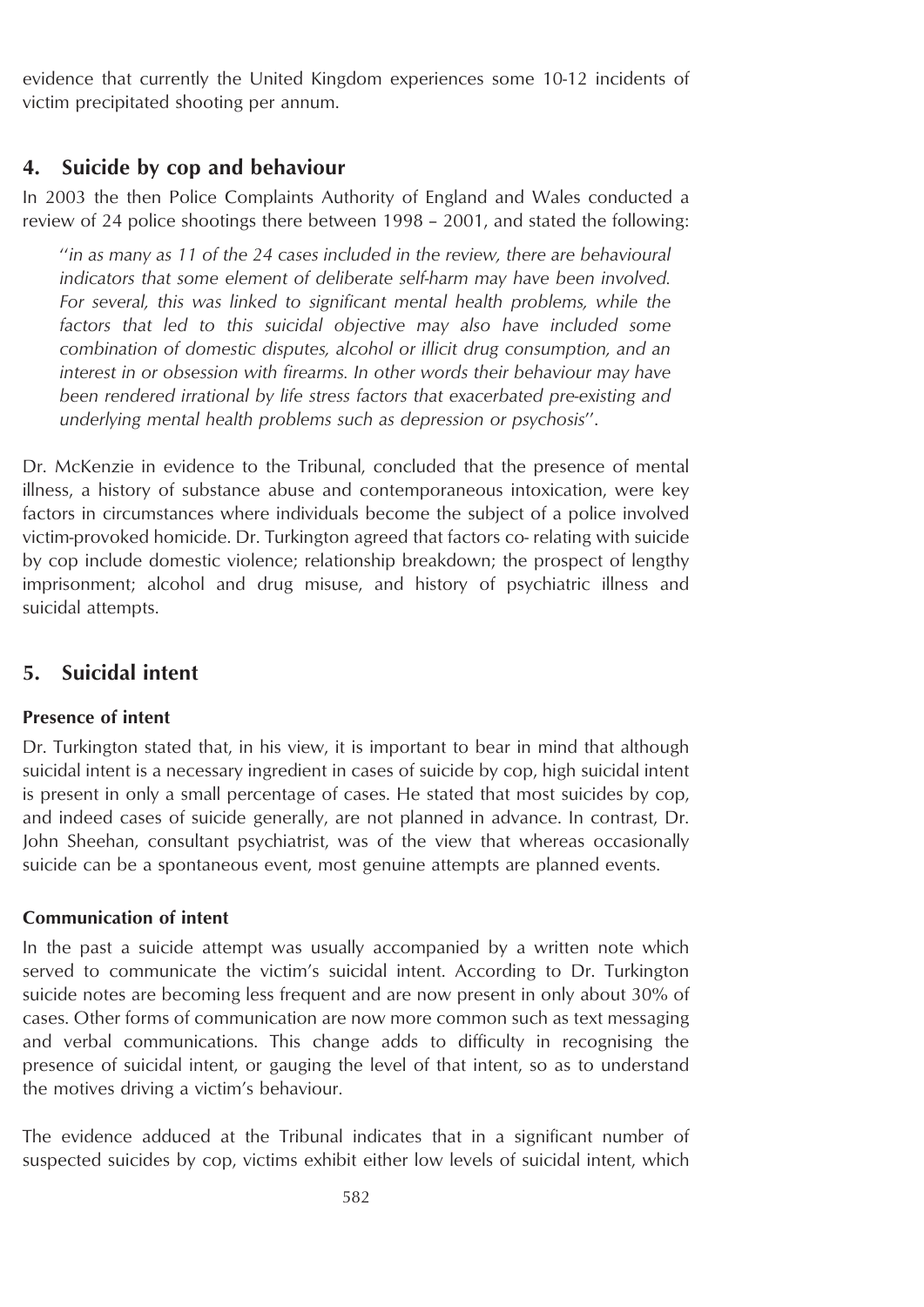may be as a result of illness or other motivating factors, or that the subjects are ambivalent or indifferent to the outcome of their contact with the police.

### **Mental illness and suicidal intent**

As already noted, suicidal intent is a necessary ingredient in cases of suicide by cop. Dr. Turkington confirmed that people with mental illness have the capacity to form a suicidal intent. The difficulty arises in interpreting the nature of the intent in the context of the particular form of mental illness. Dr. Turkington gave as an example a person with a persecutory delusion involving the police who is involved in an apparent suicide by cop incident and suggested that it may be *''difficult to know whether they are actually trying to get themselves killed or trying to fight back against the people who they believe are persecuting them''.*

# **6. Indifference**

In suspected cases of suicide by cop one must also consider whether the actions of the victim are motivated by a desire to bring about his or her own death or simply the result of indifference to the outcome of the event. For example in four out of the five unsuccessful suspected suicide by cop cases encountered by Dr. Turkington the victim was indifferent. In his words it was ''*Russian Roulette, if they were shot, so be it*.''

# **7. Categories of suicide by cop**

Evidence to the Tribunal indicates that the circumstances surrounding most cases of suspected suicide by cop differ greatly. There is, as yet, no standard or uniform categorisation of suicide by cop. Dr. Turkington and Professor Tom Fahy, categorised such incidents as follows:

### **Dr. Turkington**

Dr. Turkington stated that suicide by cop is categorised, according to the level of suicidal intent present, into three sub-groups:

- i. Suicide by cop with direct confrontation (the highest level of suicidal intent). In this sub-group, as the label implies, the victim orchestrates a situation to bring himself or herself into direct confrontation with the police. Prior warning has usually been given to others.
- ii. Suicide by cop with disturbed confrontation (a medium level of suicidal intent).

This accounts for up to 50% of cases and comprises situations where persons behave in an irrational and emotionally disturbed manner. They unintentionally attract the attention of the police, and a stand-off ensues. Dr. Turkington indicated that there are present within the sub-group three further sub-types: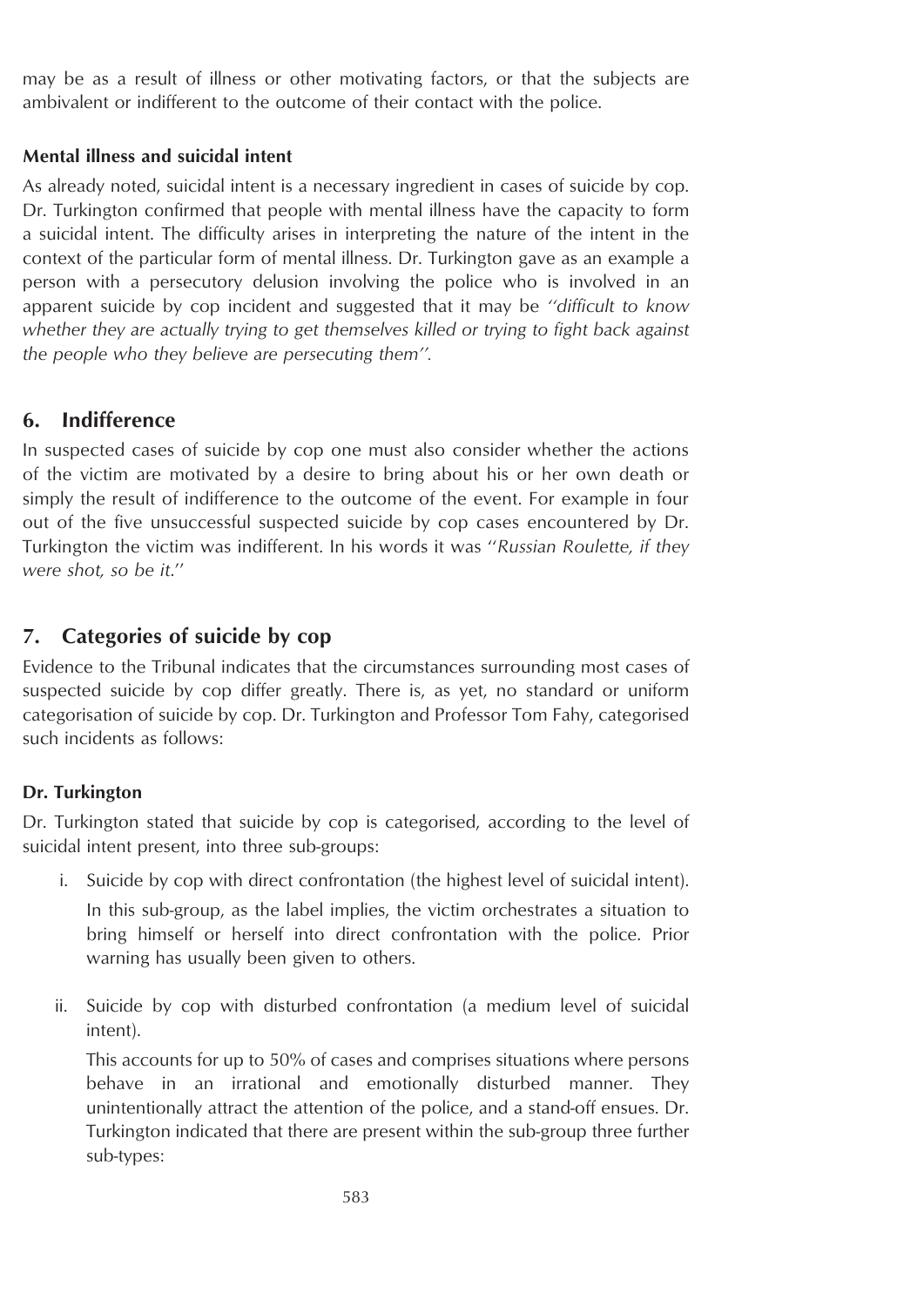(a) Suicide intervention

This relates to a bona fide suicide attempt, which has been hesitant or ambivalent. An example given is where an individual is unsure whether or not they want to end their life. The individual may have a weapon in the house. They take an overdose and the police attend at the scene. The individual reacts to the rescue by training a weapon on the police who are attempting to assist. This is a suicide bid, which has failed and ends up as a potential suicide by cop.

(b) Disturbed domestic

In this sub-type the police are called out in response to a domestic disturbance and the aggressor turns on the police when they arrive.

- (c) Disturbed person type Dr. Turkington told the Tribunal that the ''*disturbed person type accounts for 20.3% of all cases and in such a situation there is a high irrational and desperate quality to the behaviour of the armed individual*.''
- iii. Suicide by cop with criminal intervention (the lowest level of suicidal intent). This sub-group typically arises following a failed crime*.* The victim is surrounded by the police and knows that he has no realistic chance of escape but is not willing to face the prospect of a long prison sentence and makes an escape attempt, knowing that it will probably result in his death.

# **Professor Fahy**

Professor Fahy in his evidence referred to a paper by Mohandie and Meloy which was published in the Journal of Forensic Science in 2000 in which two categories of suicide by cop are classified:

- i. The victim has an instrumental goal, in that he or she attempts to escape or avoid the consequences of criminal or shameful actions or solve another type of problem (e.g. avoiding exclusion clause of suicide in a life assurance policy, rationalising that it might be morally wrong to commit suicide, but maybe more acceptable to be killed; or use a confrontation with the police in an effort to reconcile a failed relationship). In other cases the individual may seek what they believe to be a highly effective means of accomplishing death.
- ii. The victim has an expressive goal, and may be communicating hopelessness, depression and despair; a statement about his or her ultimate identification as ''victim''; his or her need to save face by dying or being forcibly overwhelmed rather than surrendering; their intense power needs; rage and revenge; or their need to draw attention to an important personal issue.

# **8. The identification of a suicide by cop incident**

The intending suicide by cop victim, in addition to having the necessary suicidal intent, must in the view of the various witnesses also be in possession of a ''weapon'' in order to achieve the goal of being shot by the police.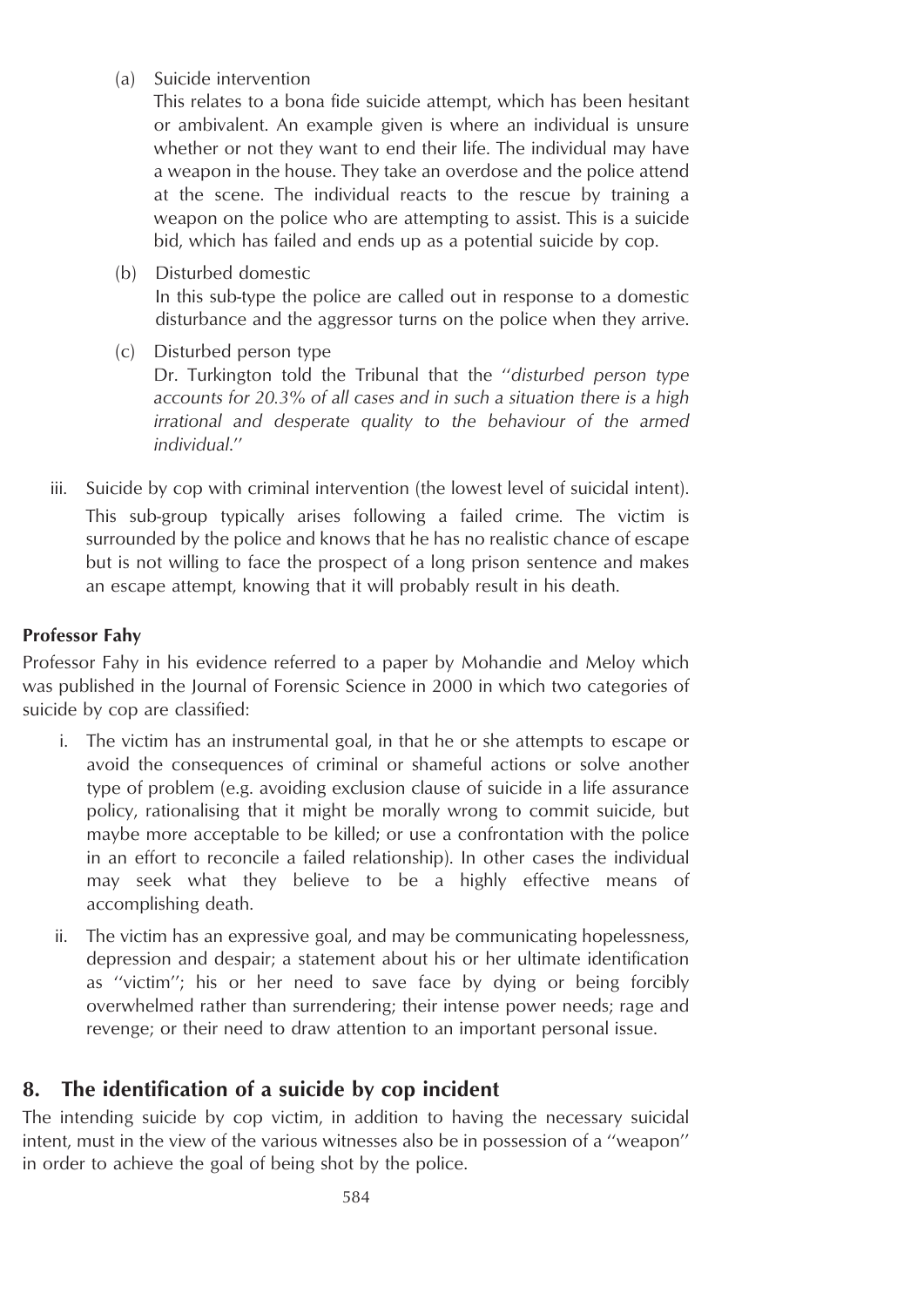# **Criteria**

In cases where suicide by cop is suspected, its identification can only be confirmed where there has been a prior communication of the suicidal intent, such as a suicide note. In other cases the best that can be achieved is a probable diagnosis from an examination of the circumstantial facts surrounding the case. Dr. Turkington spoke of conducting a ''psychological autopsy''*.* Dr. McKenzie spoke of examining a ''chain of behaviour'' and other experts referred to carrying out an ''equivocal death analysis''. Broadly speaking such an autopsy or analysis involves examining a suicide victim's behaviour prior to his or her death. In 1993 an American psychologist, Clint Van Zandt, proposed a list of behavioural indicators to assist in the identification of suicide by cop cases and against which experts carry out an initial examination of the available evidence. This list describes types of behaviour which have the potential to lead to a police involved victim provoked shooting:

- The individual is a subject of a self-initiated hostage or barricade situation and refuses to negotiate with the authorities.
- The subject has just killed a significant other person in his/her life (particularly important if the victim was a child or the subject's mother).
- The subject demands that the police kill her/him.
- $\bullet$  The subject sets a deadline for the authorities to kill him/her.
- The subject has recently learned that he/she is suffering from a lifethreatening illness or disease.
- The subject indicates an elaborate plan for his/her own death; one that has taken both prior thought and preparation.
- The subject indicates that he/she will only "surrender" (in person) to the officer in charge.
- $\bullet$  The subject indicates that he/she intends to "go out in a big way".
- The subject makes no demands that include those allowing his/her escape or subsequent freedom.
- The subject comes from a low socio-economic background.
- The subject provides the authorities with a verbal "last will and testament".
- The subject uses language which tends to indicate that he/she may be looking for a manly or macho way to die.
- The subject has recently given away money or personal possessions.
- The subject has a criminal record, which includes evidence of assaults upon other people.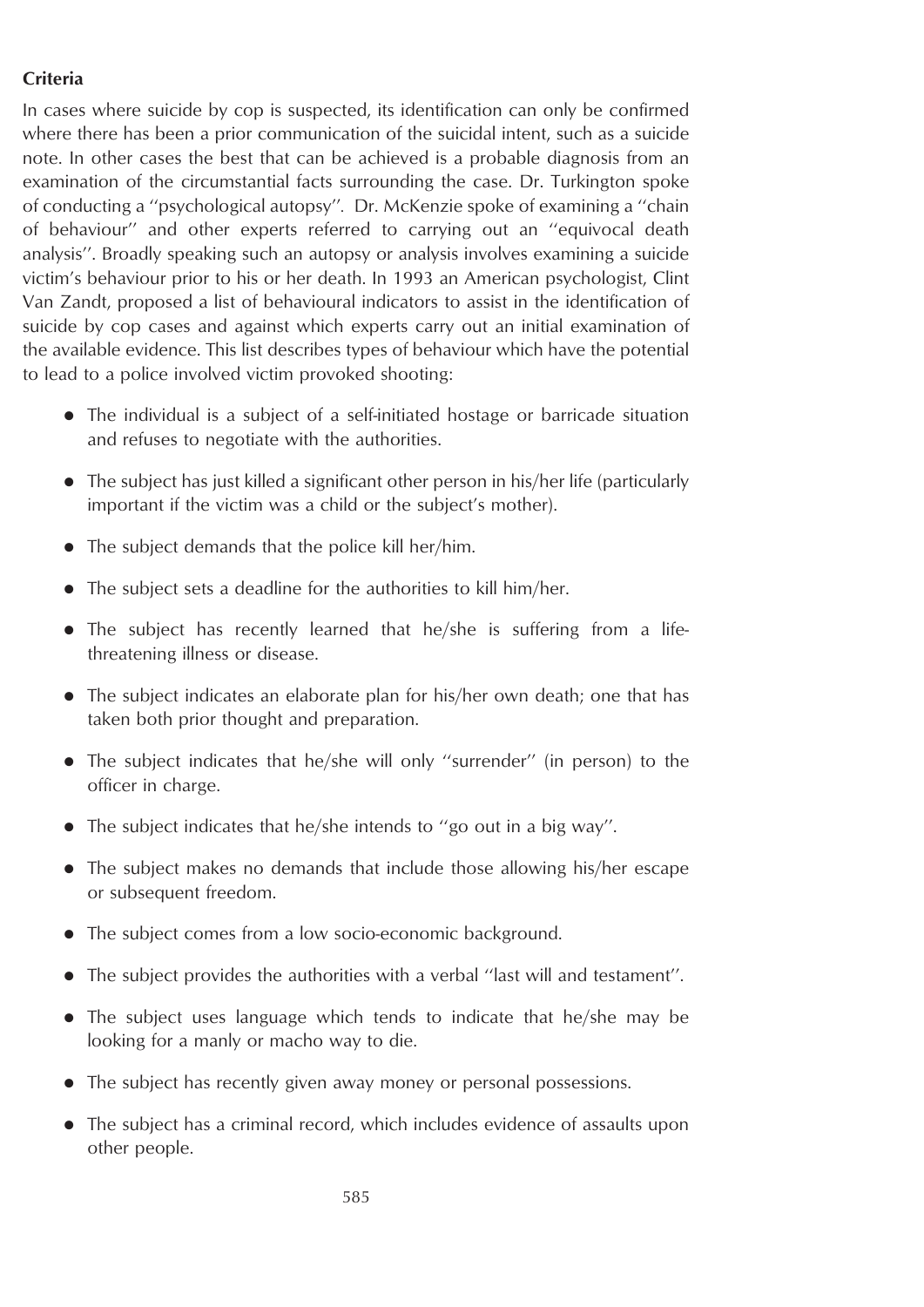- The subject has recently experienced one or more traumatic events that affected him/her, or subject's family or career.
- The subject expresses feelings of hopelessness and helplessness.

#### **Cautious approach to application of criteria**

Mr. Lanceley and Professor Fahy, in their respective reports, provided lists of behaviour indicators which are variations of the Van Zandt list. The experts at the Tribunal agree that the presence or absence of behavioural indicators may assist in the formation of a judgement as to the victim's motivation in a police shooting. However, they are of the view that their use should be treated with caution. According to Dr. McKenzie, their use is based on subjective qualitative analysis of cases rather than quantitative scientific analysis. Dr. Turkington expressed a warning as follows:

*''every suicide is absolutely unique in relation to a person's own biological vulnerability, their life events, their relationships, they are all completely different. So you find these small statistical weighting factors, it doesn't help you very much with the suicide that you were trying to understand.''*

Professor Fahy also cautioned that none of the Van Zandt features are diagnostic of suicide by cop and that that diagnosis would be a matter of opinion or consensus.

# **SECTION B: — Experts' Opinions**

## **1. Dr. Sheehan**

The Tribunal posed the following written question to Dr. Sheehan:

''*Having regard to all the facts relating to John Carthy and his irrational behaviour on the 19<sup>th</sup> and 20<sup>th</sup> <i>April, 2000, is there anything that might establish or suggest that his motivation for leaving home with his gun and heading towards Abbeylara was to have himself shot and killed by the police, a phenomenon which has occurred in the United Stated of America, where it is known as 'suicide by cop*'?''

#### **John Carthy's mental state**

Dr. Sheehan believed that it was unlikely that the subject was suicidal at the time of the siege because, in his opinion, it appeared that he was elated during this period. He noted that in past psychiatric history the only documented incidence of suicidal ideation was associated with a depressive episode.

Suicidal ideation or intent, Dr. Sheehan said, is closely associated with depression and is rare in the context of mania/hypomania. In concluding that the subject lacked suicidal intent over the course of  $19<sup>th</sup>/20<sup>th</sup>$  April, 2000 he referred to the conversation between Kevin Ireland and John Carthy. In response to a request from Mr. Ireland that he should not do anything foolish, he (John Carthy) replied, ''*I haven't a notion*''.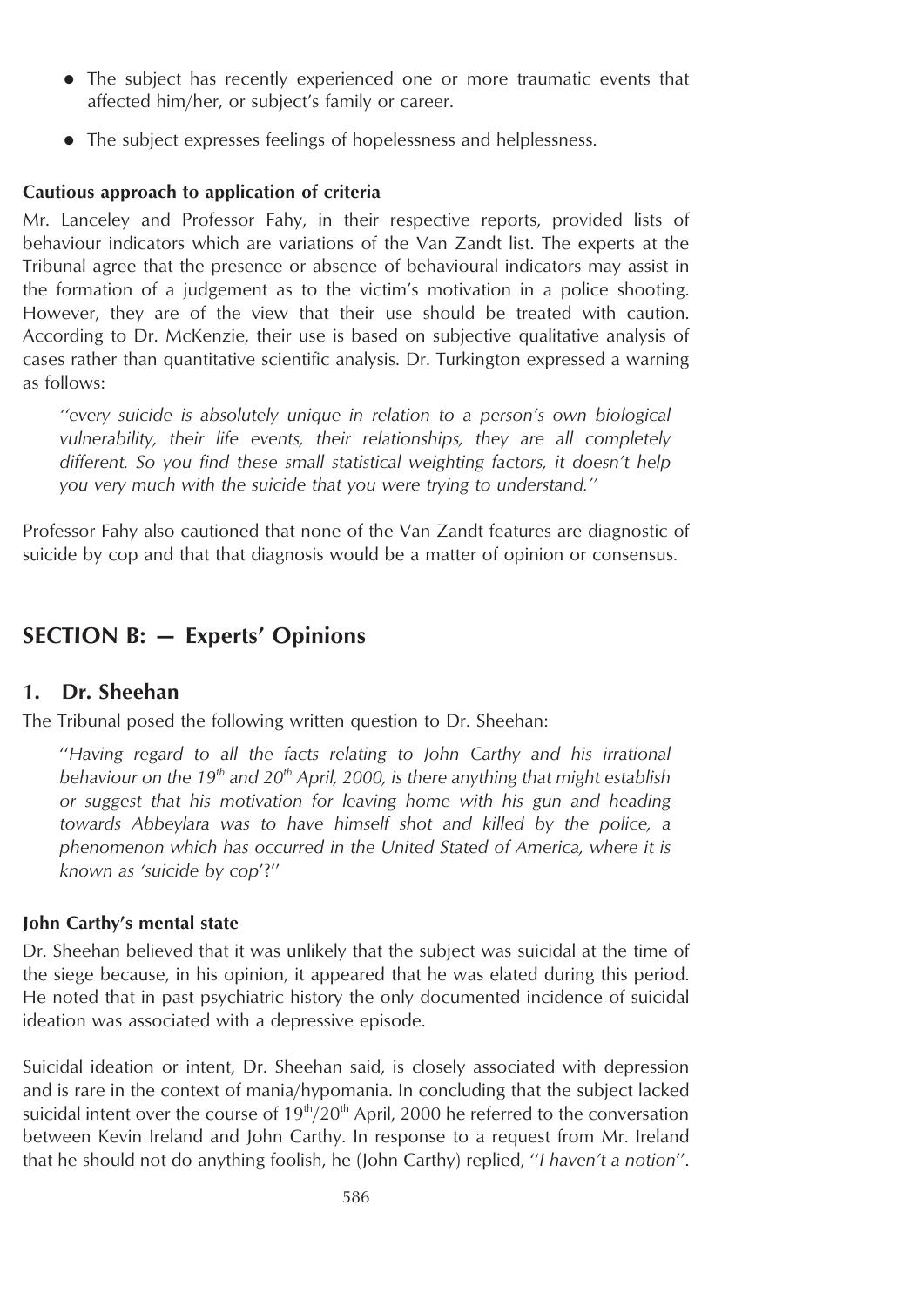Dr. Sheehan made the point that these were not words expressed by a person wishing to kill himself.

Dr. Sheehan stated that John Carthy's behaviour during the siege was more consistent with mania. The taunting behaviour by the subject was consistent with mania and was an example of bravado rather than an expression of suicidal ideation.

He was, he stated, elated and paranoid at the time of the siege:

*''Suicide, by and large is associated with depression and hopelessness, so the exact opposite to what we were seeing. When you look at assessing risk, the patient who is depressed, hopeless, sees no way out, no future for themselves, in the context of depressive illness, that is the risk factor. Whereas Mr. Carthy's mental state was that he was elated and paranoid.''*

Dr. Sheehan placed significance on the fact that although John Carthy possessed many of the risk factors for suicide, i.e., gender, age group, loss of a job, relationship problems and history of alcohol abuse, he had never attempted to kill or harm himself. In other words there was an absence of a history of attempted suicide. He also pointed out that John Carthy was in possession of a shotgun for many years, and thus had a means of killing himself. Most attempts at suicide, he said, were planned events, accompanied by what he termed ''*final acts*'' e.g., the preparation of a will in advance of the suicide attempt and also the writing of suicide notes. Frequently, the person takes measures to ensure that they will not be discovered or interrupted during the act. Dr. Sheehan felt that there was an absence of planning in the events of  $19<sup>th</sup>/20<sup>th</sup>$  April, 2000 and that John Carthy's behaviour was erratic and irrational.

#### **The exit from the house**

In considering the subject's exit from the house and his subsequent actions, Dr. Sheehan returned to the issue of John Carthy's mental state. In his view his behaviour was consistent with his elated and paranoid state. John Carthy had displayed unpredictability, impulsiveness and invincibility after he left the house.

In walking out past the armed gardai the subject was again acting in a manner consistent with his elated mental state. Dr. Sheehan felt that he would have been aware of the presence of the members of the ERU and that it was significant that he walked past them. The opening of the gun and the removal of the cartridge was a clear signal that he (John Carthy) was armed and able to protect himself; to defend himself.

Dr. Sheehan stated that it was his belief that the subject was delivering a loud and clear message when he opened the gun and removed one cartridge, the message being ''*I am armed, I am dangerous*''. He did not see John Carthy as having reduced his firepower but rather demonstrating to those observing, that the gun was loaded, closed and could be used. Had John Carthy wished to be killed he would have precipitated a confrontation with the first ERU officer he encountered, but that what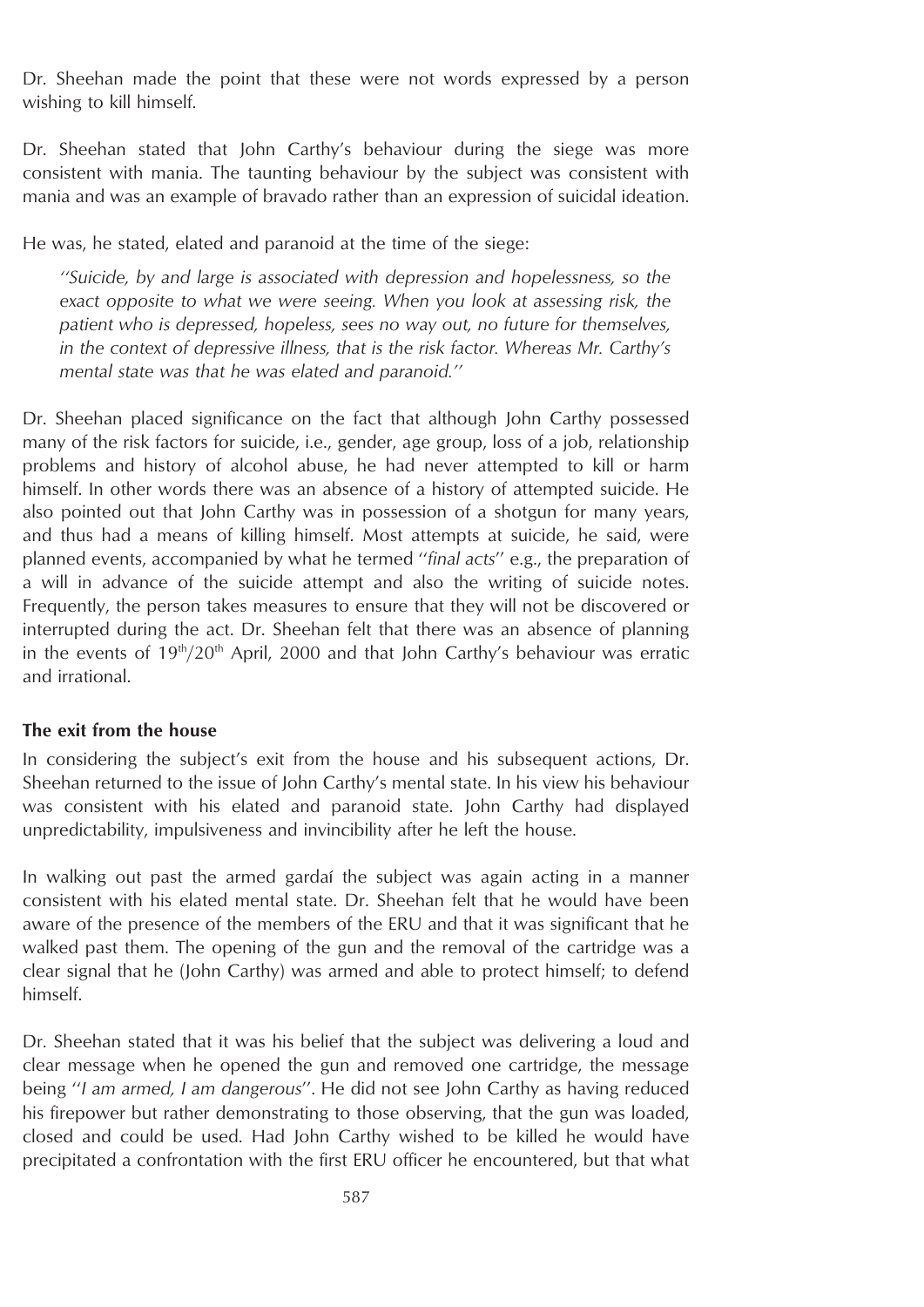he was doing was protecting an area around him. In those circumstances remaining armed and potentially dangerous was consistent with paranoid ideas.

#### **Lack of suicidal intent and/or indifference**

Dr. Sheehan disagreed with the opinion of Dr. McKenzie that John Carthy's actions in walking past the armed members of the ERU were as a result of his failure to perceive them; and his view of the fact that he didn't fire on those members was something of a ''*red herring*''. On the contrary, Dr. Sheehan placed considerable weight on the fact that he had walked past the armed officers. He was also asked to comment on Dr. McKenzie's view that the subject's behaviour had to be viewed as a chain of significant behaviours over the proceeding 22 hours. While not disagreeing, he emphasised that the subject's behaviour had to be viewed in the context of his mental state; that he was manic and grandiose, and oblivious to danger. Dr. Sheehan reiterated that, in general, suicide is a planned event, which relates to severe depression and that there is a prior communication of suicidal intent. These factors were absent in John Carthy's case, he stated. What he observed was in a sense disorganised and chaotic behaviour associated with a very disturbed agitated mental state and not a planned, organised goal directed scenario which would provoke a situation whereby he would be shot.

#### **Suicide note**

Dr. McKenzie expressed the view that only about 30% of people who kill themselves leave a suicide note and that generally speaking the figures range from somewhere in the range of 15% to 35%. Dr. Sheehan said that he believed that between 10% and 45% of suicide victims left suicide notes.

In his evidence to the Tribunal, Mr. Lanceley agreed with Dr. Sheehan that suicide was generally a premeditated event. He said that people who commit suicide generally have a plan and usually that plan is a very fixed plan. However, he went on to say that if the plan was interrupted that they would want to improvise. Mr. Lanceley was of the view that John Carthy had a plan, and that that plan was to be shot by the Garda in his ancestral home. However, he believed that over the course of the incident Detective Sergeant Jackson disrupted this plan and John Carthy therefore had to improvise, leading him to exit the house. Dr. Sheehan, invited to comment on this evidence, stated that, in his view, Mr. Lanceley had not considered John Carthy's mental state and in particular the fact that he was paranoid at the time of the incident. Dr. Sheehan stressed that without considering the subject's mental state you could not make sense of his behaviour.

#### **Dr. Sheehan's conclusion**

In summary, Dr. Sheehan concluded:

*''I do not think that Mr. Carthy's behaviour on leaving the house is consistent with a suicide attempt. It appears that he walked past three or more armed ERU men. Had he wanted to commit suicide, it is likely that he could have precipitated a confrontation immediately on leaving the house. Rather, he behaved in a reckless fashion, exiting the house unexpectedly and clearly*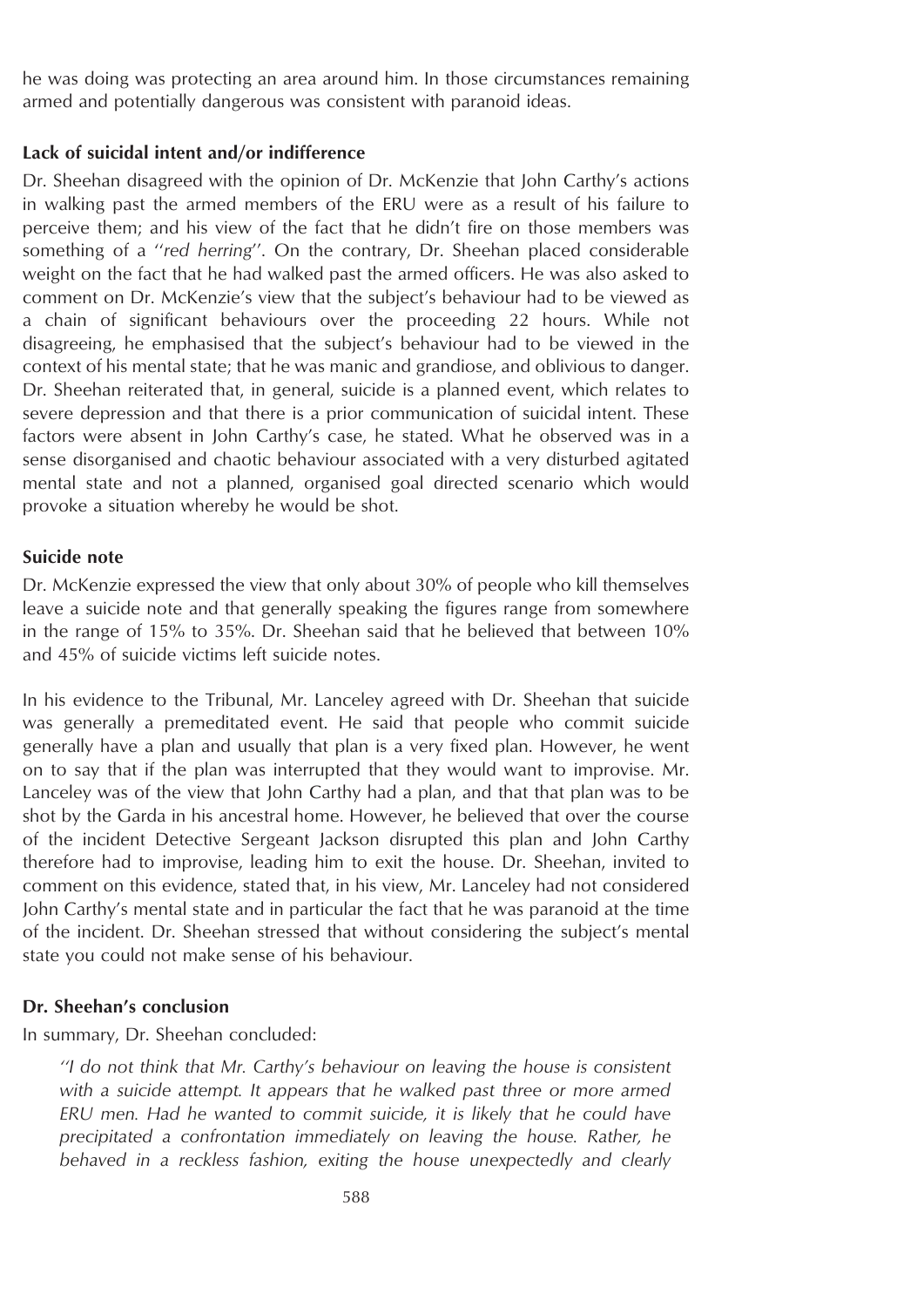*underestimating the perilous situation he was in. His behaviour is consistent with an elated mood, demonstrating impaired judgement and false selfconfidence.*''

# **2. Dr. Turkington**

# **Medical history**

Dr. Turkington examined evidence of the subject's medical history. He noted that his manic depression was initially predominately depressive, with repeated depressive episodes interspersed with a lesser number of manic episodes. He noted that at times he experienced mixed affective states (i.e., episodes with mania and depression present at the same time). He also opined that, in addition to the likelihood that John Carthy suffered from psychosis during his illness, he had a paranoid trait to his personality, which led him to have paranoid ideas and ideas of reference as part of his personality. Dr. Turkington's elaboration on this is contained in section I of Chapter 4.

## **John Carthy's mental state**

According to Dr. Turkington, the subject was suffering at the time of the siege from a mixture of hypomania, irritability, intermingled lowering of mood, and anger with some suicidal ideation. He was further disinhibited, overactive and with pressure of speech. He also appears to have intermingled paranoid ideas concerning the gardai. Further he believed that the subject's suicidal intent was evidenced by his request to the gardai to ''*shoot me, shoot me.*''

Dr. Turkington stated that John Carthy's suicidal intent was personality driven and did not arise solely from his depression. He was of the opinion that had it arisen solely out of his depression he would, more than likely, have just shot himself as soon as he possibly could. He stated:

*''on balance I think the lead up to this; I would take it as seventy per cent personality and only thirty per cent the emergence of this mixed affective picture. So I think a lot of what happened here was driven by his personality, life events, the slagging, all the various things that were accumulating at that point in time.''*

The subject, he said, was exhibiting signs of suicide by cop of a disturbed type and that his request to the gardai to shoot him was a typical development of this type. In the ''disturbed type'' a moderate level of suicidal intent is present together with a degree of ambivalence. The outcome, he said, depended on how the situation was handled, i.e., whether steps were taken to diffuse the situation or whether matters were allowed to escalate.

# **Suicidal intent**

Dr. Turkington believes that John Carthy did have a plan at the back of his mind that his life would be ended in the siege. His view is that his suicidal intent increased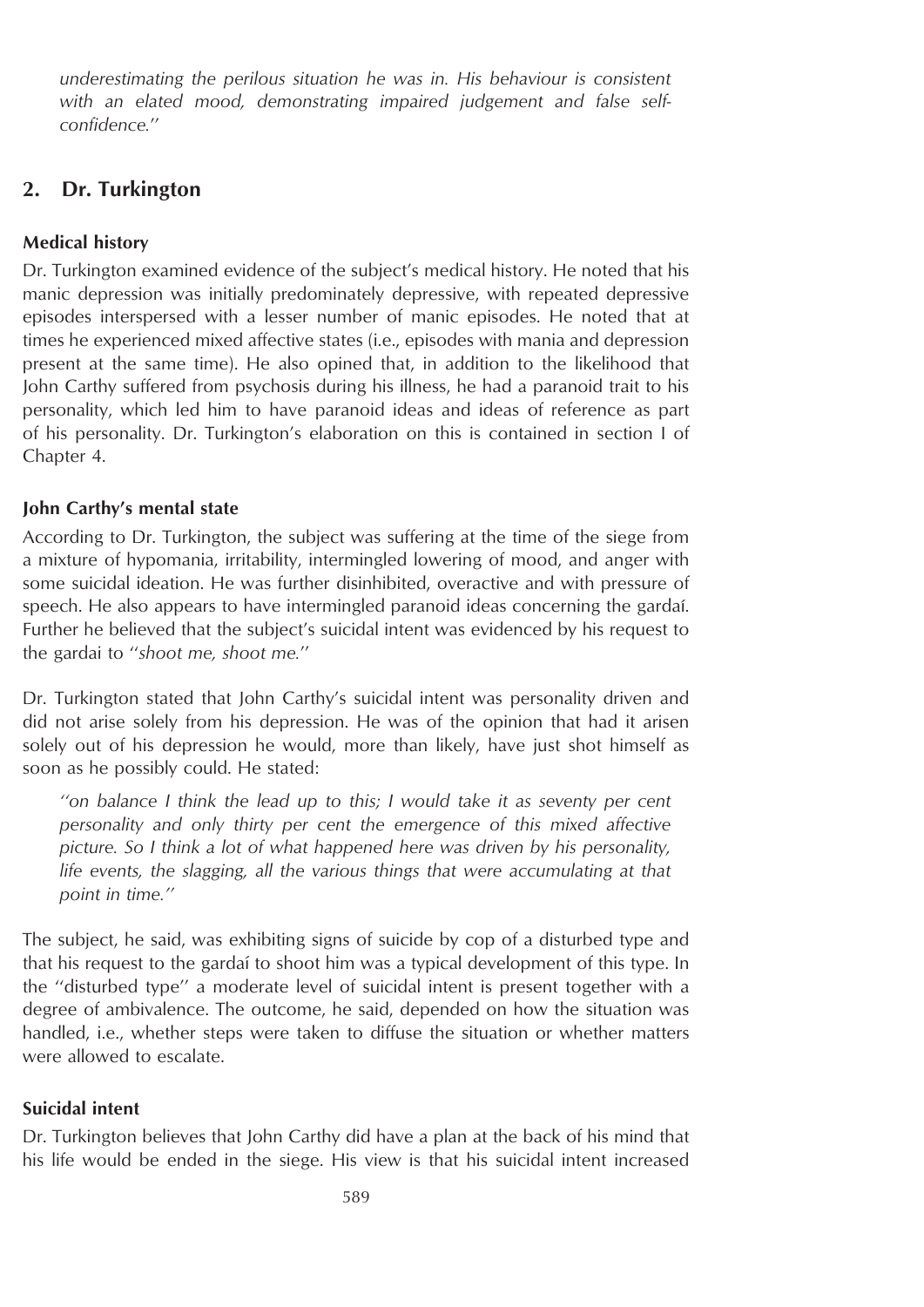throughout the incident and changed from moderate suicide intent to high suicidal intent with direct confrontation.

Dr. Turkington believes that the death of John Carthy is an example of suicide by cop predominantly by direct confrontation of a manipulated type, i.e., he orchestrated the situation which resulted in the attendance of the police. He believed that the subject's interaction with the gardai over the course of the siege failed to escalate the situation. John Carthy's request to be shot and his watch looking were statements indicating that his suicidal intent was increasing. Dr. Turkington interpreted the looking at the watch as being a clear communication that ''*something is about to happen*''.

#### **The exit from the house**

Dr. Turkington's view is that by the time John Carthy exited the house, his level of suicidal intent had risen; he knew that in coming out of the house he was creating a dangerous situation. He was asked if the actions of the subject on leaving the house were those of a rational person doing what an experienced gunman would do, or those of somebody trying to get himself killed:

*''I think it could well be the act of somebody who is trying to get themselves killed but not the actions of somebody with severe psychotic mania. These acts are purposeful, they are organised. He communicates a very clear message; he looks at the gardaı´ quite clearly as he goes out there. He either thinks that he can just walk out of there and have no problem, but then again he is cradling the gun and his finger is on the trigger mechanism, so he knows that he is giving out all the information that he is going to be a danger to other people. The only conclusion I can make is that he is doing this to be shot.''*

He expressed the opinion that the removal of the cartridge by John Carthy was a communication to police marksmen that he was going to fire one deadly shot. It was a very meaningful and clear thing to do which was highly compatible with the escalation observed in suicide by cop situations. John Carthy walked past the ERU men because his desire was not to shoot the police but to be shot by them.

Dr. Turkington was asked to comment on Professor Malone's view, that in circumstances where there had been no clinical cases of suicide by cop to date in Ireland, in the absence of a precedent, it reduced the likelihood that John Carthy thought the police would actually fatally shoot him. Dr. Turkington responded that because something had not happened before, it did not follow that it will not now happen.

Dr. Turkington was also asked to comment on the view expressed in other evidence to the Tribunal that in cases of suicide, one is dealing with something that is planned, and premeditated, something that usually relates to severe depression, and further that a person would have communicated what they were going to do in advance. He responded as follows: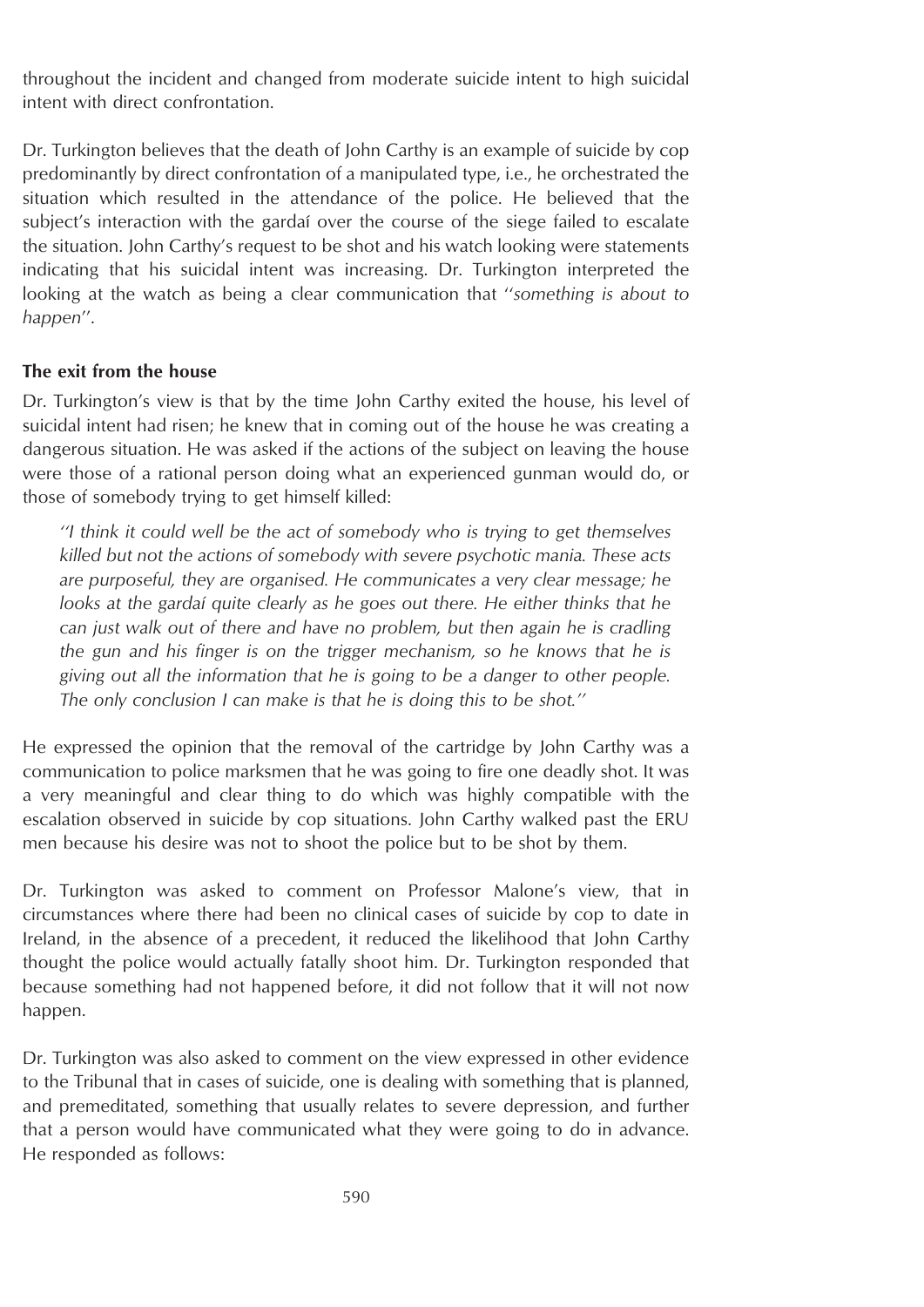*''well, this, I think, is an older idea, that most suicides are planned and their current assessment is severe depression. In actual fact most of the suicides we see don't have severe depression, people can commit suicide when they are very angry; they can commit suicide when they are psychotic*. *They can commit suicide in all manner of mental states. So I would take issue with this fact that people are usually severely depressed and they would normally have told somebody about it and planned it. The epidemiology in suicide just doesn't support that*.''

#### **Conclusion**

Dr. Turkington concluded by stating that when John Carthy left the house, he was in a disinhibited, angry and moderately depressed state, and that he was intent on completing suicide through the mechanism of police shooting.

This conclusion was based on the balance of probabilities but he accepted that the mental state as described could also lead to other possible conclusions in relation to the siege. Thus although Dr. Turkington was of the opinion that John Carthy's actions were motivated by a desire to have himself shot at the hands of the police, he conceded the possibility, that, those actions were a product of his mental state which rendered him indifferent to the outcome.

## **3. Dr. McKenzie**

Dr. McKenzie observed that while it was not possible for him to carry out a ''psychological autopsy'', or ''equivalent death analysis'', the statements and testimony of the parties involved in the life and death of John Carthy provided an evidential basis for the making of an assessment in relation to suicide by cop. He analysed what he described as the ''*chain of behaviour*'' which could be used to indicate intention on the part of the subject.

#### **John Carthy's mental state**

Dr. McKenzie noted that the subject's life circumstances were:

''*in some disarray in the period immediately before the incident leading to his death . . . He was concerned, possibly distressed, about the slagging he had been receiving about the goat incident and its reporting in a Sunday newspaper. He was concerned about the impending move to new property and had some financial difficulties following the loss of a job, was concerned about providing financial support to his mother, to furnish the new house, and had experienced some difficulty in personal relationships*''.

Dr. McKenzie considered that John Carthy was likely to have been experiencing extreme subjective stress (from his life circumstances) and a contemporaneous failure of his medication to deal with the resulting anxiety and/or a shift in the presentation of his illness to rapid cycling or mixed bipolar disorder. Dr. McKenzie was of the view that this combination might explain why John Carthy was ''*on a high*'' in April, 2000.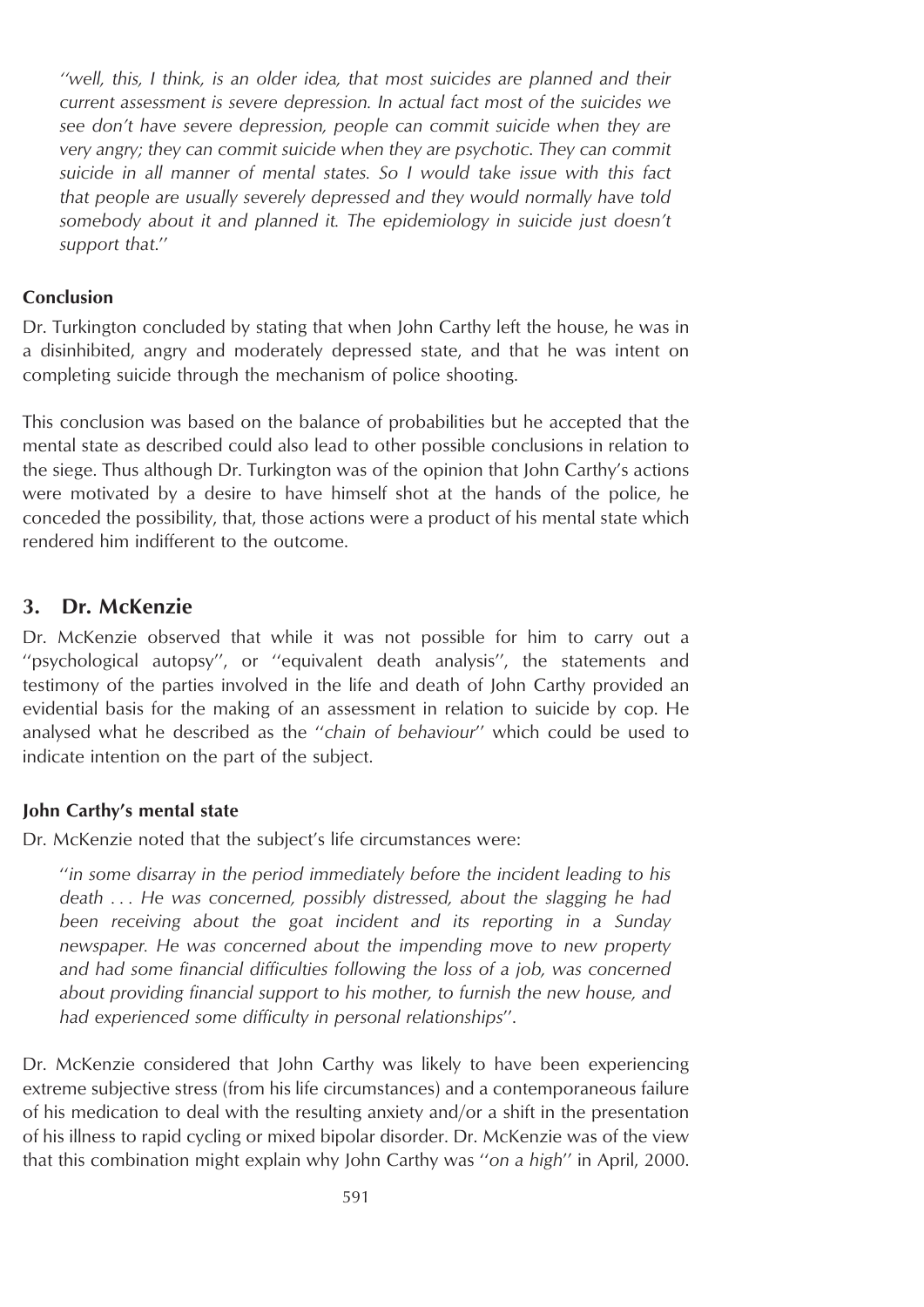#### **Suicidal intent or indifference?**

Dr. McKenzie expressed the opinion that the subject had the intention, from the outset, to bring about a situation that would result in his own death. However he was of the view that the specific plan was only formulated during the course of the afternoon of  $20<sup>th</sup>$  April. John Carthy, he stated, had made a number of attempts to provoke the police into shooting him, such as, standing at the window and calling on the police to ''*shoot me, shoot me*''. These attempts proved unsuccessful and there was, he believed, a need for him to do ''*something else*''. This resulted in his decision to exit the building. When he did so it was with a view to bringing about his own demise, Dr. McKenzie believed.

By 5:30 p.m. on  $20<sup>th</sup>$  April, the subject was deeply disturbed and probably heavily confused. This state of affairs might, Dr. McKenzie observed, give rise to questions whether he was so emotionally aroused as to be in a state of indifference to his fate when he exited the house. However, he believed that his behaviour in opening the gun and throwing aside one of the cartridges, was highly significant. This action, coupled with the switching off of the safety catch on the shotgun, represented what Dr. McKenzie described as ''*linked behaviours*''. These linked behaviours indicated that John Carthy intended to open fire upon the command post, or possibly on the garda members close by. Dr. McKenzie thought that this behaviour deliberately demonstrated to the gardai that the shotgun was loaded and it moved his behaviour:

*''well beyond the phase of indifference and firmly into the area of intentionality. This can, in my view, only mean that it was John Carthy's goal to behave in such a way that he would be shot*''.

Dr. McKenzie was asked for his opinion on the subject's failure to confront the members of the ERU on his exit from the house. He believed that his senses and perceptions were impaired and his concentration was focused on the grouping of police at the command post, and that although he may have seen the members of the ERU, he was not aware of them:

*''bearing in mind . . . the highly anxietous state which John Carthy found himself in at that moment. I think even if he turned his head, there is no guarantee that he saw at all the men who were in the road because his concentration was elsewhere.''*

Dr. McKenzie was asked to comment on Dr. Sheehan's view, that John Carthy's behaviour in leaving the house was inconsistent with a suicide attempt, in particular in the way he ignored the ERU men. Dr. McKenzie stated that he did not believe that it was John Carthy's intention to kill, maybe even not to hurt anybody, but what he wished to demonstrate to the gardai was that he had a clear intention of shooting at somebody. Dr. McKenzie's conclusions that Mr. Carthy intended to demonstrate to the gardaı´ an apparent intention to open fire on the command post or on police who were in the vicinity of that vehicle is difficult to accept. It ignores a reasonable conclusion to be drawn from the evidence that he did not threaten or shoot at the armed ERU men who were close to him as he walked towards his gateway, and others who were nearby on the road. More importantly, it ignores what he said to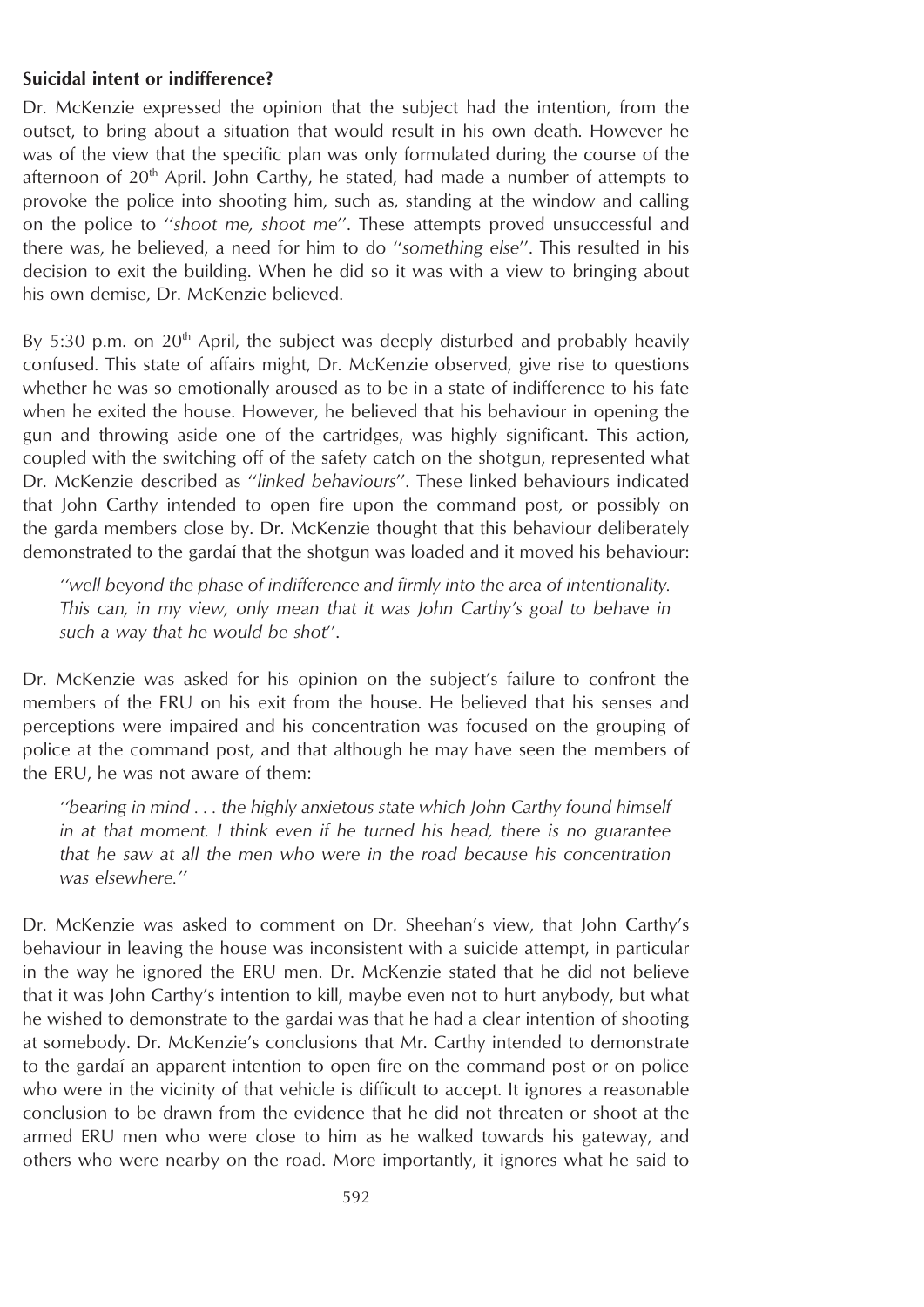his friend, Kevin Ireland, a few hours earlier, namely, that he had no intention of shooting anyone. It is also credible that a reasonable conclusion to be drawn from the discarding of one cartridge was that the subject was retaining only the minimum fire power to keep the police at bay as he walked towards his destination. If he had discarded both, he would have been immediately overpowered as in all probability he would have appreciated. Dr. McKenzie has not addressed that alternative explanation.

The psychologist has postulated that there is ''*no guarantee*'' that Mr. Carthy ''*saw at all*'' the ERU men who were on the road near the gateway ''*because his concentration was elsewhere.*'' That conclusion ignores vital supporting evidence, i.e., that six or seven ERU officers who were close to him on his route to the road and while discarding a cartridge having got there, were all shouting at him to drop his gun (i.e., to surrender). Would it not be unreal to conclude that the loud shouting probably did not direct his mind towards the ERU men. He looked at them but ignored them. If he had been intent on ''suicide by cop'' he could have achieved that instantly by turning his gun towards anyone of them — but he did not do so.

# **The identification of suicide by cop**

Dr. McKenzie identified eight of the 16 Van Zandt criteria as being present in the subject's situation. These criteria related to matters which took place at the scene and also matters arising in John Carthy's life prior to the siege**.** While an equivocal death analysis could not be conducted (as this required the investigating psychologist to interview all of the key figures involved in order to come to a conclusion), he was satisfied that the evidence presented to the Tribunal, and from other sources, enabled him to put together a picture which could be examined against the Van Zandt criteria. He further believed that there existed a chain of significant behaviour which told *''something about John Carthy's state of mind*''. Dr McKenzie said:

''*Although the Van Zandt criteria are useful, they are I think only indicators. They are what are sometimes referred to in the research domain as necessary, but not sufficient conditions. In other words, there has to be something to be added to it, that is my view. For that reason, I have chosen to create this chain of intent which . . . goes beyond the events which are the core of this incident, in fact, includes aspects of John Carthy's life which are outside the period of time that the Tribunal is specifically considering.*''

The eight Van Zandt criteria present, according to Dr. McKenzie, were as follows:

- i. *''The individual is a subject of a self-initiated hostage or barricade situation and refuses to negotiate with the authorities.*
- ii. *The subject demands that the police kill her or him.*
- iii. *The subject indicates that he or she intends to '*go out in a big way'.
- iv. *The subject makes no demands that include those allowing his or her escape or subsequent freedom.*